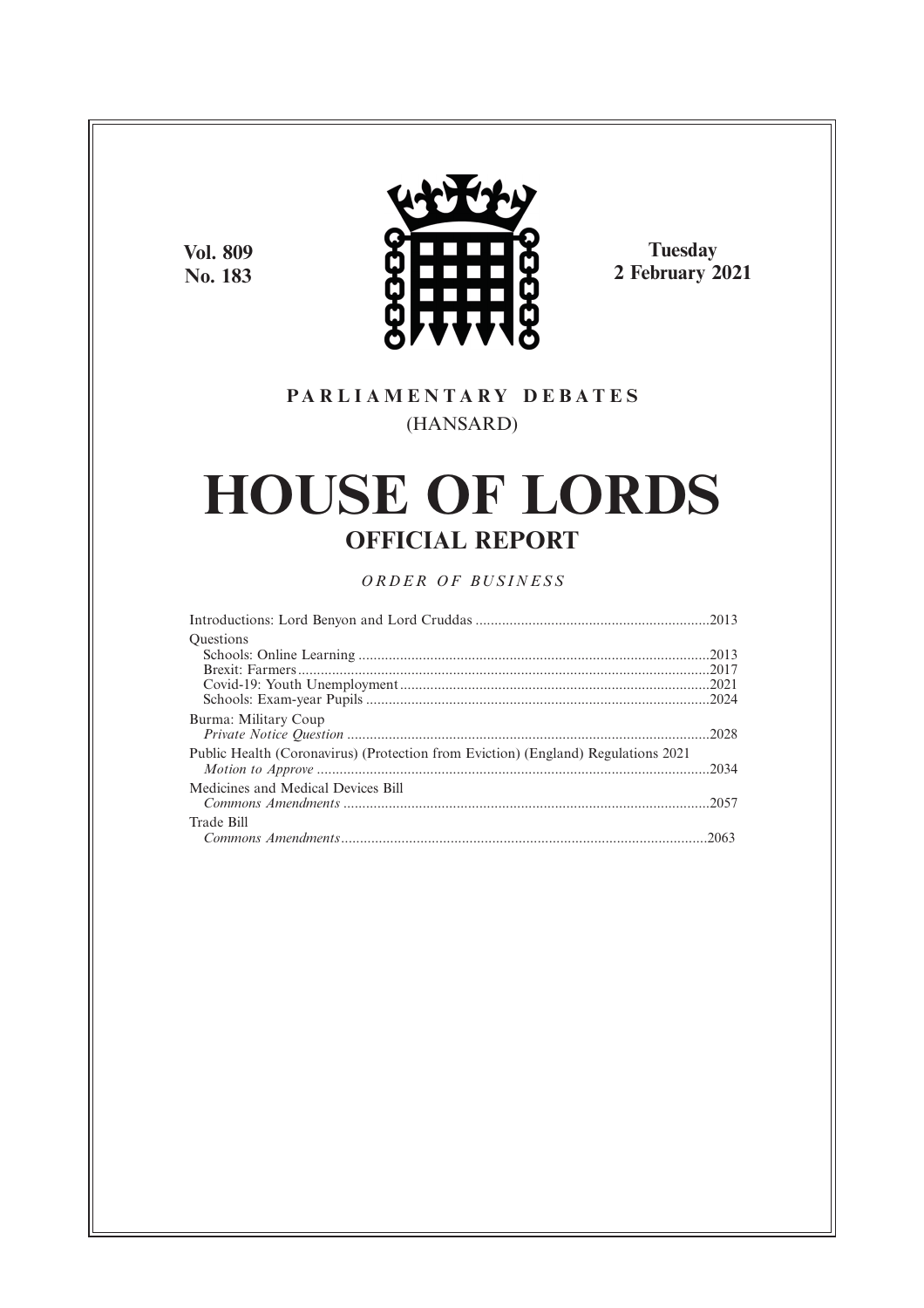Lords wishing to be supplied with these Daily Reports should give notice to this effect to the Printed Paper Office.

No proofs of Daily Reports are provided. Corrections for the bound volume which Lords wish to suggest to the report of their speeches should be clearly indicated in a copy of the Daily Report, which, with the column numbers concerned shown on the front cover, should be sent to the Editor of Debates, House of Lords, within 14 days of the date of the Daily Report.

> *This issue of the Official Report is also available on the Internet at* https://hansard.parliament.uk/lords/2021-02-02

In Hybrid sittings, [V] after a Member's name indicates that they contributed by video call.

The following abbreviations are used to show a Member's party affiliation:

| <b>Abbreviation</b> | <b>Party/Group</b>                  |
|---------------------|-------------------------------------|
| <b>CB</b>           | Cross Bench                         |
| Con                 | Conservative                        |
| <b>DUP</b>          | Democratic Unionist Party           |
| GP                  | Green Party                         |
| Ind Lab             | Independent Labour                  |
| Ind LD              | <b>Independent Liberal Democrat</b> |
| Ind SD              | <b>Independent Social Democrat</b>  |
| Ind UU              | Independent Ulster Unionist         |
| Lab                 | Labour                              |
| Lab Co-op           | Labour and Co-operative Party       |
| LD                  | Liberal Democrat                    |
| LD Ind              | Liberal Democrat Independent        |
| Non-afl             | Non-affiliated                      |
| PC                  | Plaid Cymru                         |
| <b>UKIP</b>         | UK Independence Party               |
| UUP                 | <b>Ulster Unionist Party</b>        |
|                     |                                     |

No party affiliation is given for Members serving the House in a formal capacity, the Lords spiritual, Members on leave of absence or Members who are otherwise disqualified from sitting in the House.

© Parliamentary Copyright House of Lords 2021,

*this publication may be reproduced under the terms of the Open Parliament licence, which is published at www.parliament.uk/site-information/copyright/.*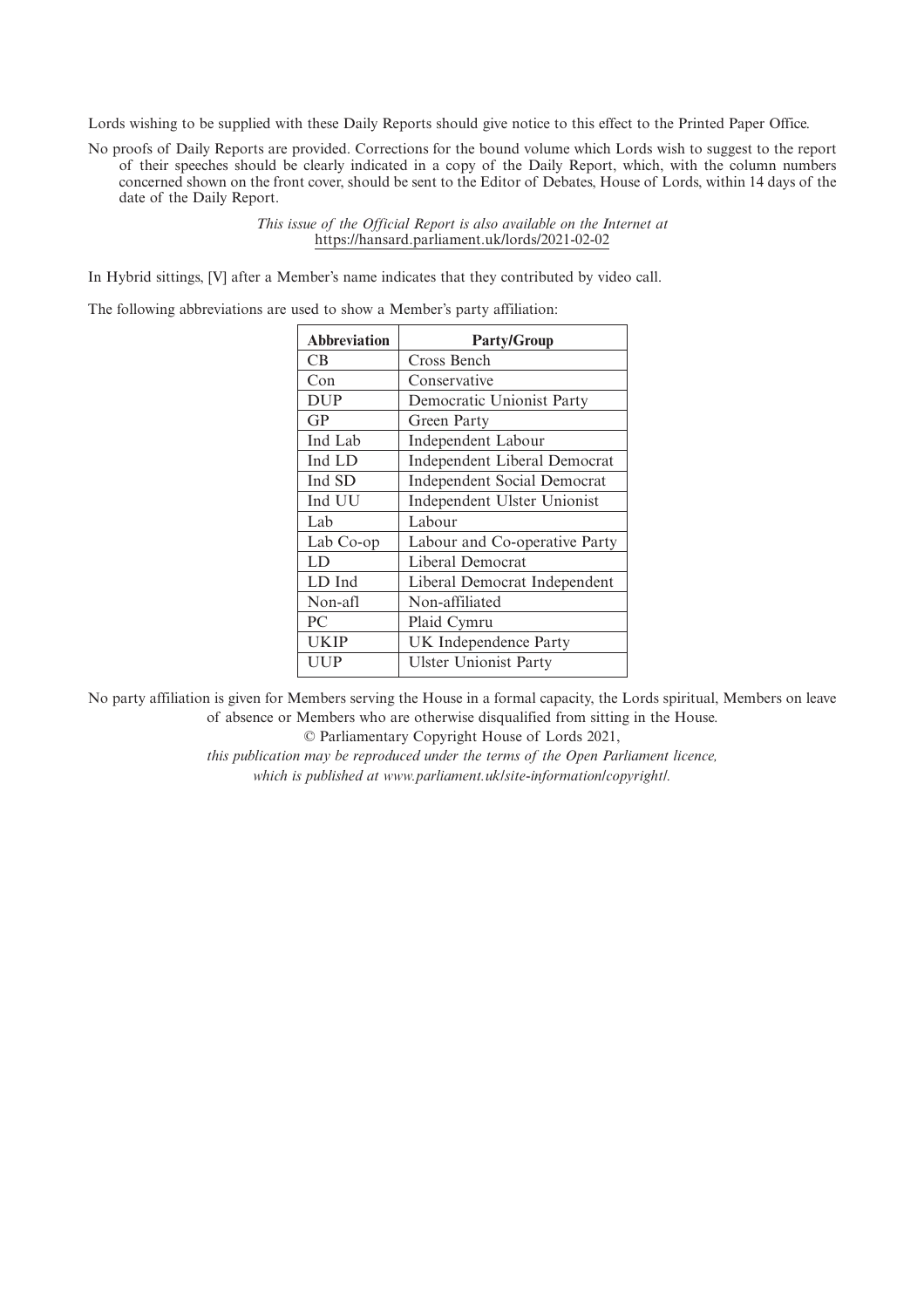## House of Lords

*Tuesday 2 February 2021*

*The House met in a hybrid proceeding.*

*Noon*

*Prayers—read by the Lord Bishop of Salisbury.*

### **Introduction: Lord Benyon**

*12.08 pm*

*The right honourable Richard Henry Ronald Benyon, having been created Baron Benyon, of Englefield in the Royal County of Berkshire, was introduced and took the oath, supported by Lord Strathclyde and Lord Goldsmith of Richmond Park, and signed an undertaking to abide by the Code of Conduct.*

### **Introduction: Lord Cruddas**

*12.12 pm*

*Peter Andrew Cruddas, having been created Baron Cruddas, of Shoreditch in the London Borough of Hackney, was introduced and took the oath, supported by Lord Leigh of Hurley and Baroness Stuart of Edgbaston, and signed an undertaking to abide by the Code of Conduct.*

## **Arrangement of Business**

*Announcement*

#### *12.17 pm*

**The Deputy Speaker (Baroness Garden of Frognal) (LD):** The Hybrid Sitting of the House will now begin. I am sure that we all wish the Lord Speaker a very happy birthday. Some Members are here in the Chamber, while others are participating remotely, but all Members will be treated equally. I ask all Members to respect social distancing. If the capacity of the Chamber is exceeded, I will immediately adjourn the House. Oral Questions will now commence. Please can those asking supplementary questions keep them to no longer than 30 seconds and no more than two points? I ask that Ministers' answers are also brief.

## **Schools: Online Learning**

*Question*

*12.17 pm*

#### *Asked by Lord Storey*

To ask Her Majesty's Government what assessment they have made of the provision of online learning for school pupils, and, in particular, for disadvantaged pupils.

**TheParliamentaryUnder-Secretaryof State,Department for Education and Department for International Trade (Baroness Berridge) (Con):** My Lords, given the critical importance of ensuring that all children and young people continue to learn during the national lockdown, we have strengthened our expectations for remote education. We are investing more than £400 million to support access to remote education, including securing 1.3 million laptops and tablets and delivering 4G wireless routers for disadvantaged children. As of 1 February, 927,000 laptops and tablets had been delivered to schools, trusts and local authorities.

**Lord Storey (LD) [V]:** My Lords, I am sure that the Minister agrees that all pupils must have access to broadband and laptops to enable them to learn remotely. Can she give us the exact position on the provision of laptops and broadband in schools? It appears that 800,000 computers have been delivered, the majority of them last year, from the 1.3 million promised—little more than the 750,000 that the Minister claimed on 7 January. Is she saying that those 1.3 million laptops are now in schools and available for children? What plans do the Government have for the future provision of laptops? The rollout is very slow, which can be a disaster for children.

**Baroness Berridge (Con):** My Lords, I outlined the number that had been delivered as of Monday: 927,000. That is in addition to the 2.9 million laptops and tablets that were already in schools before the pandemic began. Of course, we are supporting the rollout of gigabyte broadband with an investment of £5 billion through DCMS to ensure connectivity for schools.

**Baroness Blower (Lab) [V]:** My Lords, in summer 2020 the National Education Union published a plan, point 1 of which said:

"Disadvantaged children and young people and their families must be a key priority."

We know that child poverty and inequality limits life chances and is a significant factor in school achievement. Will the Government now speedily draw up and consult on a long-term national plan for children's education and well-being? It must be fully funded and draw on expertise in education, health, mental health and local authorities' children's services—a plan to avoid a generation being lost to the pandemic. Schools are doing a great job but they cannot do it alone.

**Baroness Berridge (Con):** My Lords, I am pleased to say that as of 21 January 41% of children who are in contact with a social worker were indeed in school. Having a school place is one of the best protective factors for vulnerable children during the pandemic. We have also announced as of last Wednesday another £300 million in catch-up for the national tutoring programme, and catch-up will be a focus during the remainder of this Parliament.

**Lord Clement-Jones (LD) [V]:**My Lords, what specific guidance has the department given to schools and developers, and what standards has it set, for the design, procurement and operation of remote online learning services in terms of ethics, transparency and the sharing and use of sensitive personal data? This appears not to be covered at all in the review guidance of January. Does the DfE understand at all many of the issues involved with the digital world?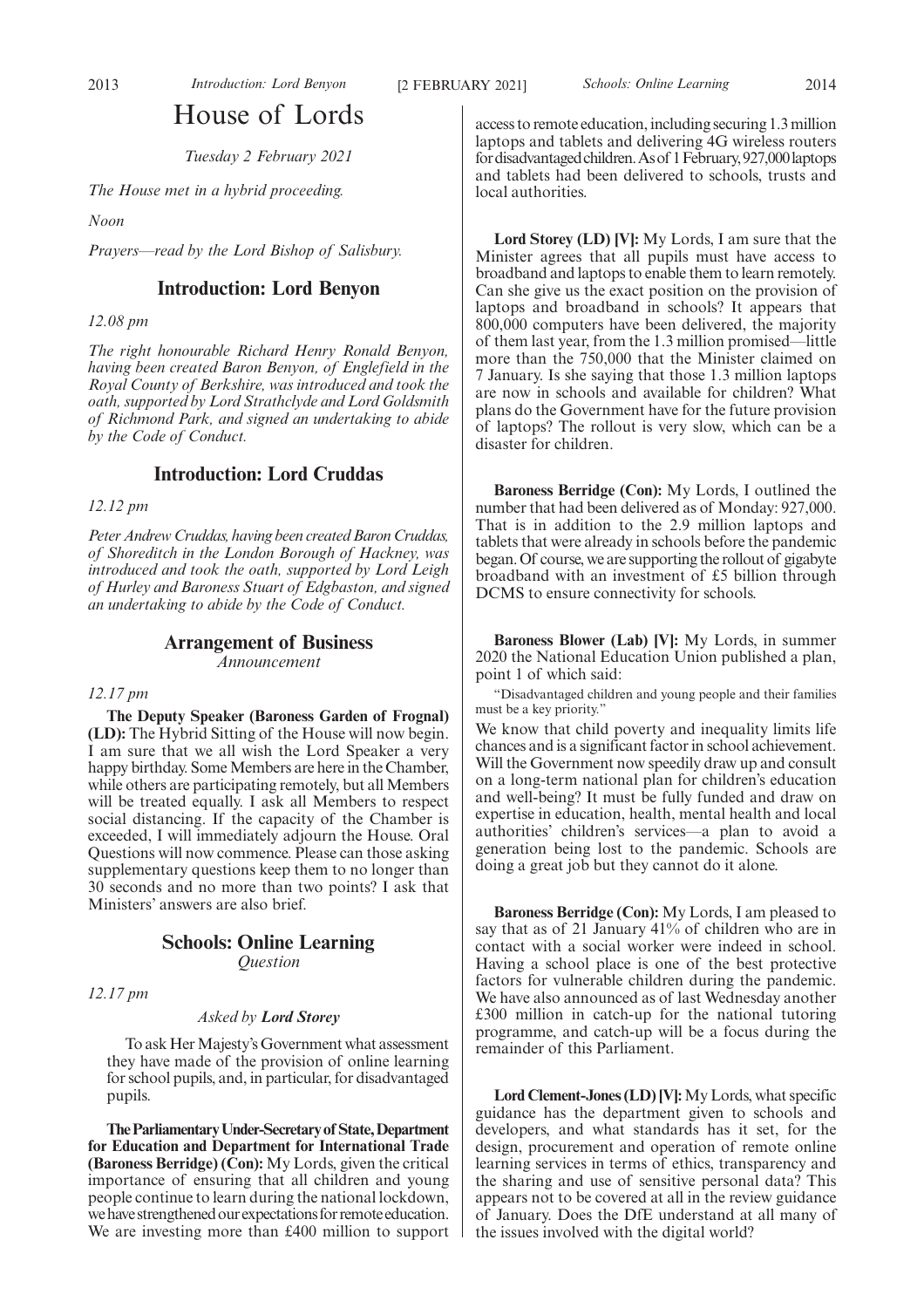**Lord Risby (Con):** My Lords, while I very much welcome the contribution that the Government are making to online learning and indeed to internet access, the Minister will be aware of the great mental pressures on families and young people in this regard. Does she have any plans to support supplementary strengthening services for young people, such as the National Citizen Service or indeed any other schemes specifically aimed at supporting young people?

**Baroness Berridge (Con):** My Lord, as well as the priority of getting children back into school as soon as possible, obviously, we want them to be taking part in those kinds of activities, and physical education was a key part of the guidance. DCMS has given £16.5 million to a Youth Covid-19 Support Fund to support grass-roots and national youth organisations at this time.

**Lord Singh of Wimbledon (CB) [V]:** My Lords, while open discussion in the classroom motivates the majority of pupils, it can also induce reticence in slower learners. Does the Minister agree that, given the necessary resources, remote learning without the pressure of competition can help slower learners and SEN pupils to progress at their own pace? Does she also agree that, despite best efforts, tailored classes will be necessary after the lockdown to meet the catch-up needs of those who have not had full access to resources and support?

**Baroness Berridge (Con):** My Lords, in relation to SEND pupils, we have given additional funding to the national Star Academies to make sure that through the peer-to-peer support for schools they have the best practice to share. Yes, the effects of remote learning are quite disparate, and there are certain pupils who may have been distracted by pupils in the classroom whom teachers report are engaging better, but it is not a standard picture. We recognise that catch-up will have to be individualised for pupils. Schools know those pupils best, which is why £650 million is going out to schools.

**Lord Watson of Invergowrie (Lab) [V]:** My Lords, based on the figures just given by the Minister, of the 1.3 million laptops promised by the Government, onequarter are yet to be delivered. At the current rollout pace of some 75,000 a week, many schools face having to wait for their laptops to be delivered until the second week of March—ironically, when the Prime Minister has said that he hopes schools will begin to reopen. The chair of the Education Select Committee has echoed the call by the Education Policy Institute for resources to be provided direct to schools to enable them to source IT equipment themselves. What

consideration have the Government given to the feasibility of adopting that approach in order to reduce the amount of lost learning time?

**Baroness Berridge (Con):** My Lords, at a time when supply was massively disrupted, for the department's commercial team to procure this number of laptops was actually quite a feat, in this climate where everyone wants a laptop. Some 350,000 were delivered in January alone. Yes, schools have been using additional resources to purchase laptops as well, which they can do from their Covid catch-up money.

**Baroness Jolly (LD) [V]:** My Lords, for those with the capacity, parental support and infrastructure, online learning is great, typically at home. What technical support will be available for families who struggle? Is there a standardised support offer, or does it vary from school to school and from pupil to pupil?

**Baroness Berridge (Con):** My Lords, the temporary continuity direction makes clear to parents the number of hours a day that should be delivered by their school. However, we recognise that it is not just about devices, as the noble Baroness outlines; it is parental supervision of the education that is important. If a school is aware that for whatever reason, a child is struggling to engage with their education, it has the discretion and the guidance to classify the child as vulnerable and accept them back into the school setting. It is schools'professional judgment that we trust.

**Lord Austin of Dudley (Non-Afl) [V]:** My Lords, Sutton Trust research shows that poorer children are half as likely to take part in online lessons. Only half of middle-class children and just one-third from poorer families spend four hours on schoolwork a day, while 40% of state schoolchildren are not completing their work. This is a disaster for children, particularly those from poor or overcrowded homes or with special needs. It will affect the rest of their lives, so the Government must make education the country's number one priority for public spending after the pandemic.

**Baroness Berridge (Con):** My Lords, we made it part of the continuity direction that schools must monitor daily whether children are engaging with education. In addition to devices, we have given the connectivity that children need. We have also set up the national tutoring programme, which is aimed at just the children the noble Lord outlines. The Government have announced a further £300 million for that programme in this financial year. He is right, and catch-up will be a priority for the rest of this Parliament.

**Baroness Sanderson of Welton (Con):** My Lords, the Government are providing further laptops for more than a million schoolchildren, but how are they working with other organisations such as Deloitte, which has donated 5,000 laptops, Raspberry Pi, which has gifted to Catch22 250 kits for its most in-need students, and Mail Force, the *Daily Mail*'s charitable arm, which is providing new laptops and helping companies to recycle old computers for school use?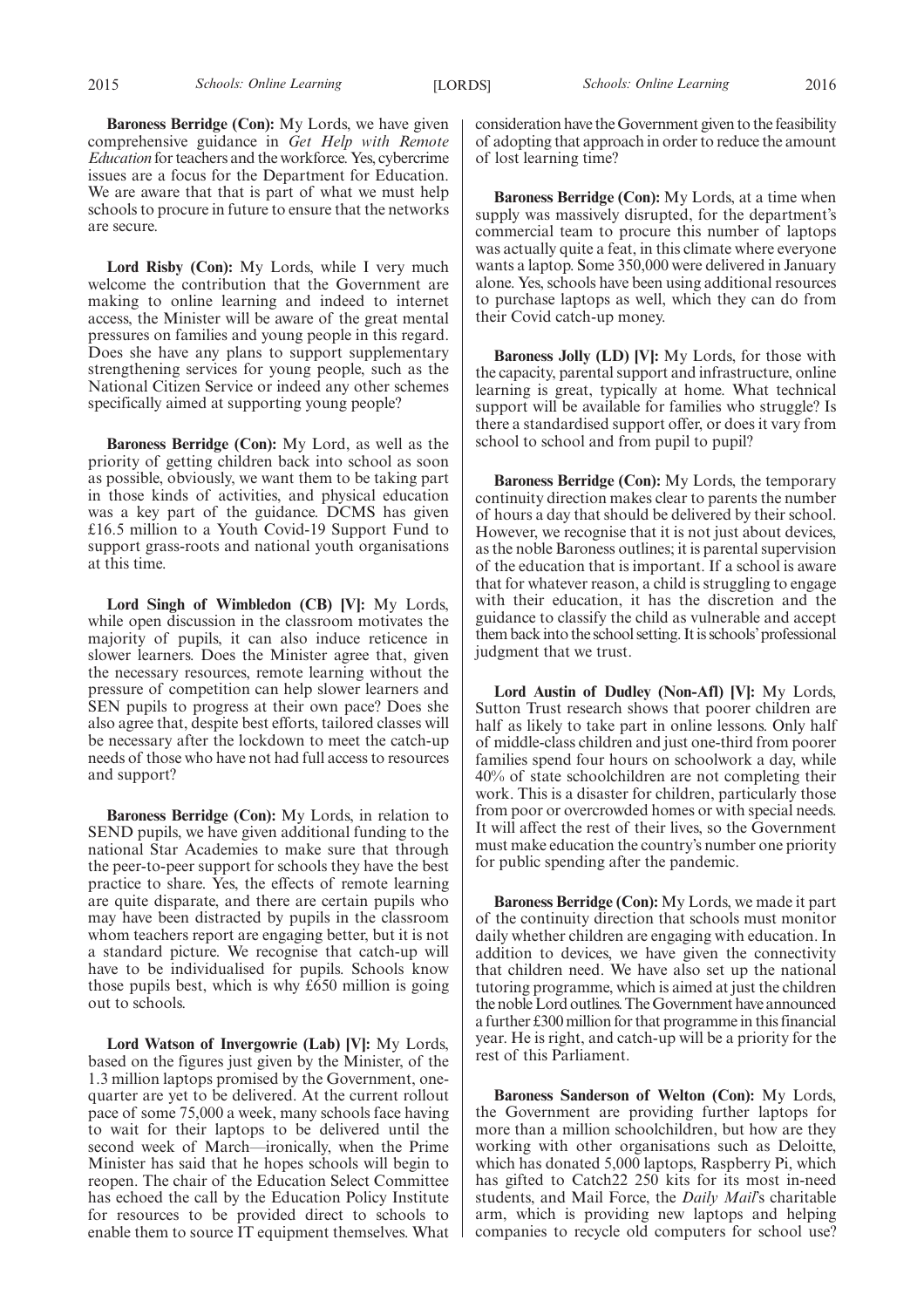This seems to be an area where government and business really can work hand in hand to help improve children's life chances.

**Baroness Berridge (Con):** My Lords, we welcome these initiatives because obviously, this is a time of a national pandemic when we all need to work together. I was pleased to learn that the *Daily Mail* campaign, through which businesses donate a minimum of 50 computers to be recycled, is being done by Computacenter, which is the department's commercial procurement partner. It was a pleasure to meet, along with the noble Lord, Lord Watson, representatives of Catch22, who highlighted individuals who may have fallen through cracks and how we can get those devices to the children who need them most.

**The Deputy Speaker (Baroness Garden of Frognal) (LD):** My Lords, the time allowed for this Question has elapsed. I apologise to the noble Lords, Lord Curry of Kirkharle and Lord Blunkett, that there was not time to take their questions.

## **Brexit: Farmers**

*Question*

*12.29 pm*

*Asked by Baroness Ritchie of Downpatrick*

To ask Her Majesty's Government what steps they are taking to ensure that farmers continue to receive financial support following the United Kingdom's departure from the European Union.

**TheParliamentaryUnder-Secretaryof State,Department for Environment, Food and Rural Affairs (Lord Gardiner of Kimble) (Con) [V]:** My Lords, I declare my farming interests as set out in the register. In 2019 the Government made a manifesto commitment to maintain the current annual budget to UK farmers of £3.6 billion. This was honoured in the 2021-22 spending review. The commitment is being achieved through a combination of Exchequer funding and remaining EU funding.

**Baroness Ritchie of Downpatrick (Non-Afl) [V]:** My Lords, could the Minister give a commitment that there will be adequate and sufficient funding for farmers to develop their enterprises for the purposes of economic and environmental sustainability over the next five to 10 years, way beyond the 2021-22 financial year, thus allowing farmers to adapt and plan for the future?

**Lord Gardiner of Kimble (Con) [V]:** That is very important. We seek in the agriculture transitional plan to ensure that there is certainty and a vibrant future. Our manifesto commitment takes us up to 2024; obviously, we cannot bind further Parliaments but that is a sign of our bona fides. I think any incoming Government would clearly want to continue to enable that important agricultural production, as well as environmental enhancement.

**The Earl of Shrewsbury (Con):** My Lords, I declare an interest as a member of the National Farmers' Union. For many years, the delivery of single farm payments has been fraught with problems. Is my noble friend able to provide an assurance to British farmers that, having left the bungling bureaucracy of the EU, every opportunity and effort will be taken to maximise the efficiency and punctual delivery of support payments to farmers?

**Lord Gardiner of Kimble (Con) [V]:** Yes, my Lords, punctuality is very important, which is why I am very pleased that the RPA achieved a 98% payment last December. Going forward, it is important to codesign the schemes with farmers so that there is a modern approach to assurance and regulation with streamlining but no undue bureaucracy.

**Lord Palmer (CB):** My Lords, I declare an interest as I farm in the Scottish borders. What discussions has the Minister had with the devolved Administrations, in that agriculture is indeed devolved?

**Lord Gardiner of Kimble (Con) [V]:** My Lords, there is not only considerable dialogue between Defra Ministers and devolved Administration Ministers as part of the regular inter-ministerial group for EFRA meetings but, on funding matters, there is consideration by the devolved Administrations' Finance Ministers and the Chief Secretary to the Treasury. These matters have been on the agenda at the recent Finance Ministers quadrilateral meetings.

**Lord McNicol of West Kilbride (Lab):** My Lords, can I try again to get a little more clarity on the question of the noble Baroness, Lady Ritchie? We all agree with the statement behind "public money for public good" with regards to farming. Planting trees and nurturing wildlife should be commended, but surely the Government's primary duty must be our ability to feed our nation and to do that healthily. These are not mutually exclusive, so can the Minister outline Her Majesty's Government's plan to ensure that, at the end of the transition period, there is proper balance between those two priorities?

**Lord Gardiner of Kimble (Con) [V]:** Not only at the end of the transition period but throughout this process, it is essential that farmers in this country produce very good food for the nation and for abroad, while working in collaboration to enhance the environment. That is our purpose throughout the transition and beyond.

**Baroness Bakewell of Hardington Mandeville (LD) [V]:** My Lords, biodiversity is key to ensuring the success of ELMS and the Government's whole strategy, as set out in the 25-year environment plan. There is, however, no clear rationale for how ELMS will provide financial recompense for those farmers changing from the countryside stewardship scheme to that scheme. Can the Minister now provide some badly needed clarity to reassure farmers?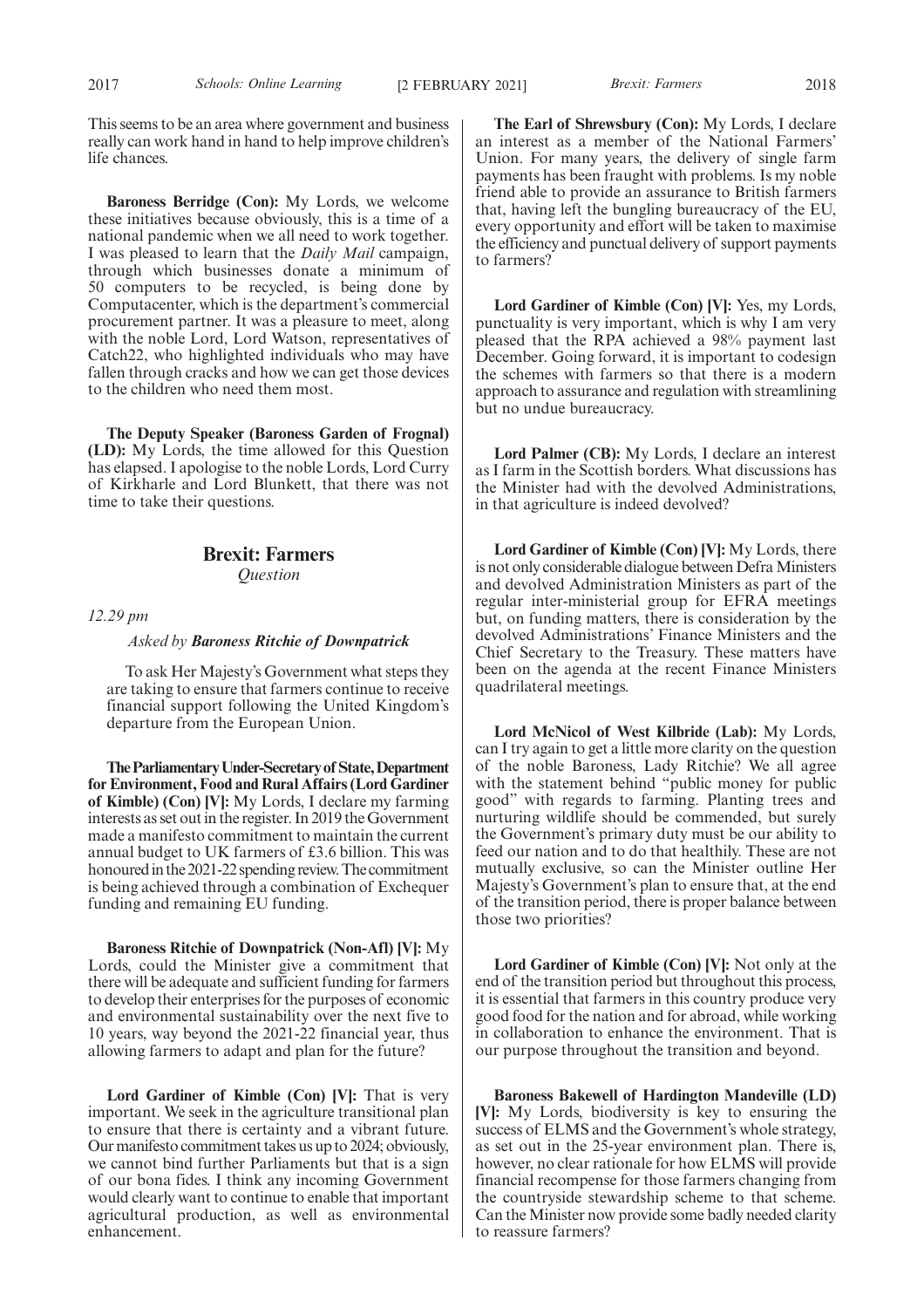**Lord Gardiner of Kimble (Con) [V]:** I agree with the noble Baroness that it is important to provide that certainty. For instance, the national pilot on ELM will be available for applications during this year. Information on payments and supporting guidance will be a key part of that because, clearly, we want eventually to have a very considerable number of farmers engaged in agrienvironmental schemes, and for those farmers to be paid properly, adequately and punctually for them.

**Baroness Hoey (Non-Afl) [V]:** My Lords, I very much welcome the Government's new approach to sustainable farming. Does the Minister agree that it is quite possible to farm in a way that produces good food and protects welfare? Will he look at the Countryside Restoration Trust, which has successfully pioneered farming for food and wildlife over the last 27 years? Perhaps he could use his influence to ask the Secretary of State to visit Lark Rise Farm in Cambridgeshire to see for himself just how easy it is to make that happen.

**Lord Gardiner of Kimble (Con) [V]:** My Lords, what has been done on that farm in Cambridgeshire, where Robin Page has been so strongly engaged for such a long time, is about the essential nature of the harmony between farming and the environment. I am very pleased that, as part of our forward plans, we are establishing an animal health and welfare pathway so that we improve the husbandry and welfare of our farm animals. That is a key part of our reforms.

**Lord Dobbs (Con) [V]:** My Lords, the common agricultural policy is an extraordinary testament to waste and inefficiency. However, there are plenty of challenges facing British farmers after Brexit. We encourage —we almost insist—that our farmers become more competitive and productive, squeezing more out of the land, yet at the same time they are supposed to protect and enhance our environment, so we need to square that circle. May I pursue some of the questions we heard earlier and ask whether my noble friend is satisfied that we already have an advisory and support system that is fit for purpose in this area, or whether there is more work to be done? Can he tell us what specific help might be available to older farmers, who may decide the time has come to step aside and make way for the next generation?

**Lord Gardiner of Kimble (Con) [V]:** My Lords, it is important that we have new entrants coming into farming. That is why we will consult and work on plans to introduce exit schemes for farmers who wish to retire, along with schemes to support new entrants. As part of the much wider advice and guidance, we will enhance the support to farmers, particularly as we champion skills and innovation. Many schemes are coming forward and it is very important that farmers understand what is available.

**Baroness Jones of Whitchurch (Lab) [V]:** My Lords, when launching the sustainable farming statement in December, the Government said:

"The changes will be designed to ensure that by 2028, farmers in England can sustainably produce healthy food profitably without subsidy*".*

Is it this Government's intention that 2028 will mark the end of subsidies for English farming, to be replaced by reliance on the market?

**Lord Gardiner of Kimble (Con) [V]:** What we said was that that would be the end of the direct payments system. We are now concentrating on a system of agri-environment and other support mechanisms, which we think are value for money. They will reward farmers for the provision of public goods.

**Lord Carrington (CB) [V]:** My Lords, I draw attention to my interests as set out in the register. I am comforted by the Minister's response but, sadly, the world does not stand still as we await details. Bearing in mind the topical issue of flooding, I am concerned that, without specific government support, farming profitability will be insufficient to finance the renewal of field drains that are reaching the end of their life. These are so important to flood prevention and farm productivity. Please can the Minister confirm that this necessary expenditure will be covered by ELMS?

**Lord Gardiner of Kimble (Con) [V]:** My Lords, on flooding, particularly of agricultural land, a lot of work is going on and I will look into that matter.

**The Deputy Speaker (Baroness Garden of Frognal) (LD):** I call the noble Earl, Lord Caithness.

I do not think we have the noble Earl, in which case the time allowed for this Question has—ah, he is there.

**The Earl of Caithness (Con) [V]:**I have been unmuted now. I was not unmuted, which is why I could not be heard. May I complete my question?

**The Deputy Speaker (Baroness Garden of Frognal) (LD):** Yes, please continue.

**The Earl of Caithness (Con) [V]:** Thank you very much. At what exchange rate are the payments being made, and does the 10% cut in the CAP budget mean that our farmers are going to get a 10% cut?

**Lord Gardiner of Kimble (Con) [V]:** That is an interesting point. We decided that we would use the 2019 exchange rates; against the 2015 exchange rates, there is a 22% advantage in using the 2019 exchange rates and I suggest that that is a very good thing for our farmers. I would also say that my noble friend is absolutely right: the EU CAP budget for 2021 to 2027 is going to be cut by 10%. Our manifesto pledge was to maintain £3.6 billion for UK farmers. That is our commitment and we continue with that.

**The Deputy Speaker (Baroness Garden of Frognal) (LD):** My Lords, the time allowed for this Question has now elapsed. I apologise to the noble Lord, Lord Roberts of Llandudno, that we did not have time for his question.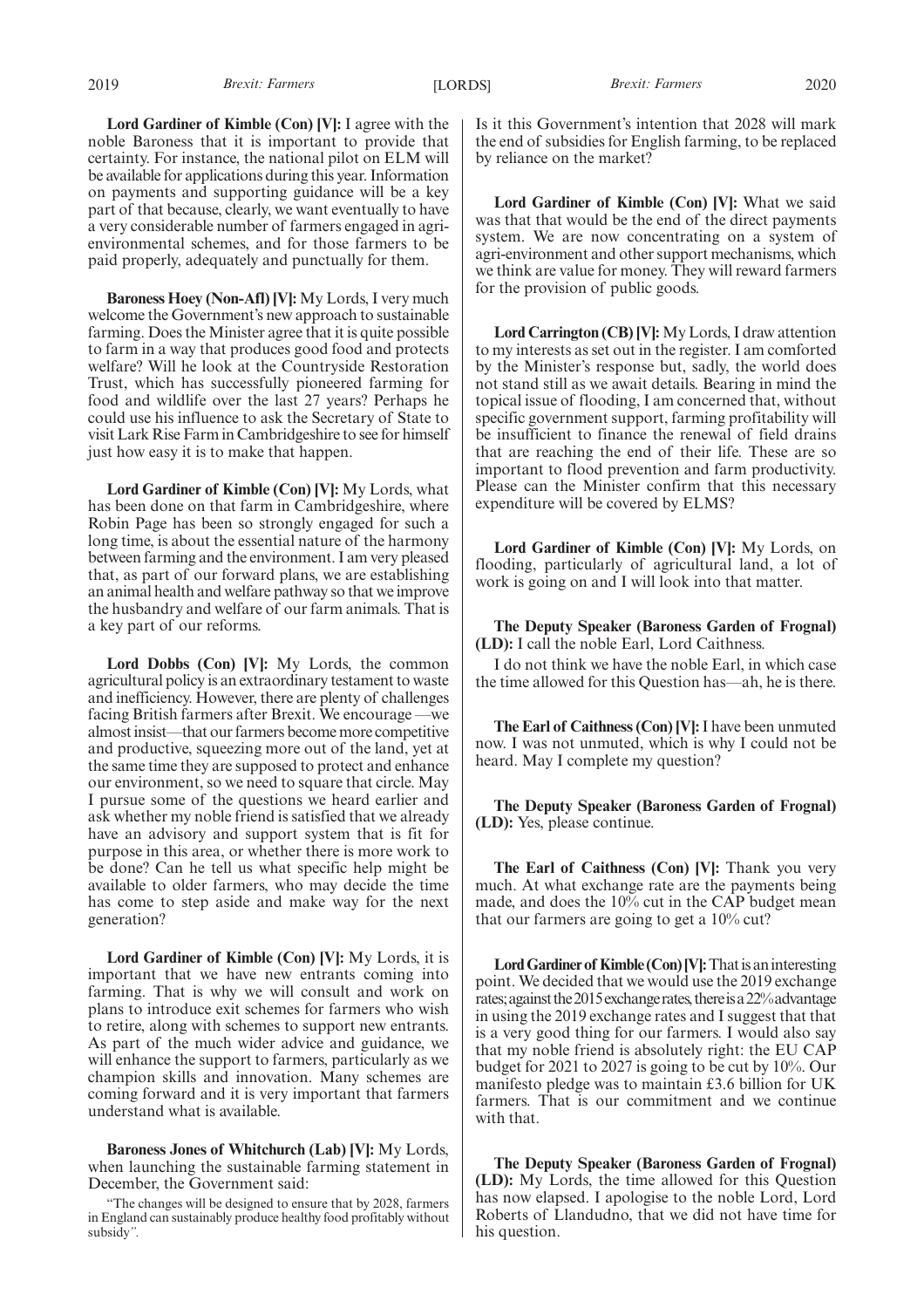### **Covid-19: Youth Unemployment** *Question*

*12.40 pm*

#### *Asked by Lord Rose of Monewden*

To ask Her Majesty's Government what assessment they have made of the impact of the COVID-19 pandemic on the employment of young people; and what steps they are taking to address youth unemployment.

**TheParliamentaryUnder-Secretaryof State,Department for Work and Pensions (Baroness Stedman-Scott) (Con):** Let me assure the House and the noble Lord that the Government are committed to providing support to help young people move into work in these difficult times. Such support will help avoid the scarring effects of unemployment, and our £30 billion plan for jobs includes specific interventions targeted at young people. The Youth Offer and Kickstart schemes have been designed to move young people towards meaningful and sustained employment.

**Lord Rose of Monewden (Con) [V]:**I thank the Minister for her reply. The unemployment rate for young people aged between 16 and 24 is, at 14.2%, almost three times higher than the general rate of 5%. I applaud the Government for their Kickstart and apprenticeship programmes, which will, I hope, supported by industry, provide work-based learning and experience to give our young people the skills and confidence necessary to be successful in gaining work. Will the Minister join me in applauding the Fashion Retail Academy? Also supported by industry, it provides employer-led training and qualifications relevant to the current and future needs of our beleaguered retail sector.

**Baroness Stedman-Scott (Con):** I agree with the noble Lord that young people today face an unprecedented challenge in accessing the world of work, as well as the skills they need to help them succeed. We are working closely with DfE to clarify the relationship between skills and employment provision. The DWP and DfE have put guidance in place to ensure that young apprentices made redundant due to Covid-19 can continue their learning. I thank the noble Lord for raising the excellent work of the Fashion Retail Academy. There are many other sector work-based academies doing great work to help young people in these difficult times.

**Lord Touhig (Lab) [V]:** I declare an interest as a vice-president of the National Autistic Society. Just 15 in every 100 people with autism get a job, so good education is vitally important. Since the Covid outbreak, seven in 10 autistic children are having difficulty understanding or completing schoolwork and around half—half, my Lords—will see their academic progress suffer. Can the Minister say something about what the Government are doing to mitigate this, so that in the years ahead we do not see even fewer people with autism getting a job?

**Baroness Stedman-Scott (Con):** The noble Lord is well-known and well-respected for his commitment to this particular difficulty that people face. I would like to assure the House that we are committed to helping everyone into work, including those who need extra and intensive support due to autism. In respect of educational input, I will speak to my noble friend Lady Berridge, and we will jointly come back to him to answer the specifics of that question. However, I can tell noble Lords this: we have recruited 150 employability coaches across Great Britain, and I have heard a number of success stories. These work coaches work particularly with vulnerable people. I can tell noble Lords that a youth employability coach in Dartford has supported a claimant with Asperger's syndrome, helping him to secure an apprenticeship in tech support. We understand the challenge and we are on the case.

**The Lord Bishop of Winchester [V]:** My Lords, in a recent survey by the Prince's Trust, 21% of those aged 16 to 24 said that they felt their skills and training were no longer useful as a result of the pandemic. Given that about only 2,000 young people secured roles out of 120,000 approved placements in the Kickstart scheme, can the Minister say what action Her Majesty's Government are taking to increase the numbers enrolled on placements and to ensure that they are all high quality?

**Baroness Stedman-Scott (Con):** I thank the right reverend Prelate for his question, which is really valid. We have over 100,000 vacancies in Kickstart and I can assure him that everyone in the department is working at pace to secure good-quality outlets for young people. We are doing everything we can. We are working with the Prince's Trust and all sorts of other organisations, and noble Lords will see Kickstart come into its own in the near future.

**Lord Baker of Dorking (Con) [V]:** Is the Minister aware—[*Inaudible.*]

**The Deputy Speaker (Lord Bates) (Con):** My Lords, we are having some difficulties connecting to the noble Lord, Lord Baker, we will move to the next—

**Lord Baker of Dorking (Con) [V]:** [*Inaudible*] apprenticeships concerned, 70% were postponed or cancelled. Can I be heard or not? It says: "Your internet connection is unstable". Shall I continue?

**The Deputy Speaker (Lord Bates) (Con):** I am afraid there is a problem with the connection, so we will move to the next speaker. I call the noble Baroness, Lady Janke.

**Baroness Janke (LD) [V]:** My Lords, businesses in the creative, media and digital industries are typically very small and do not have the resources to support apprentices, internships and work experience. What plans do the Government have to support and enable these businesses to provide skills, training and experience to young people in this essential area?

**Baroness Stedman-Scott (Con):**The creative industries are very important to our economy. I was in a meeting only yesterday with some people who are very significant in the industry and they told us about the number of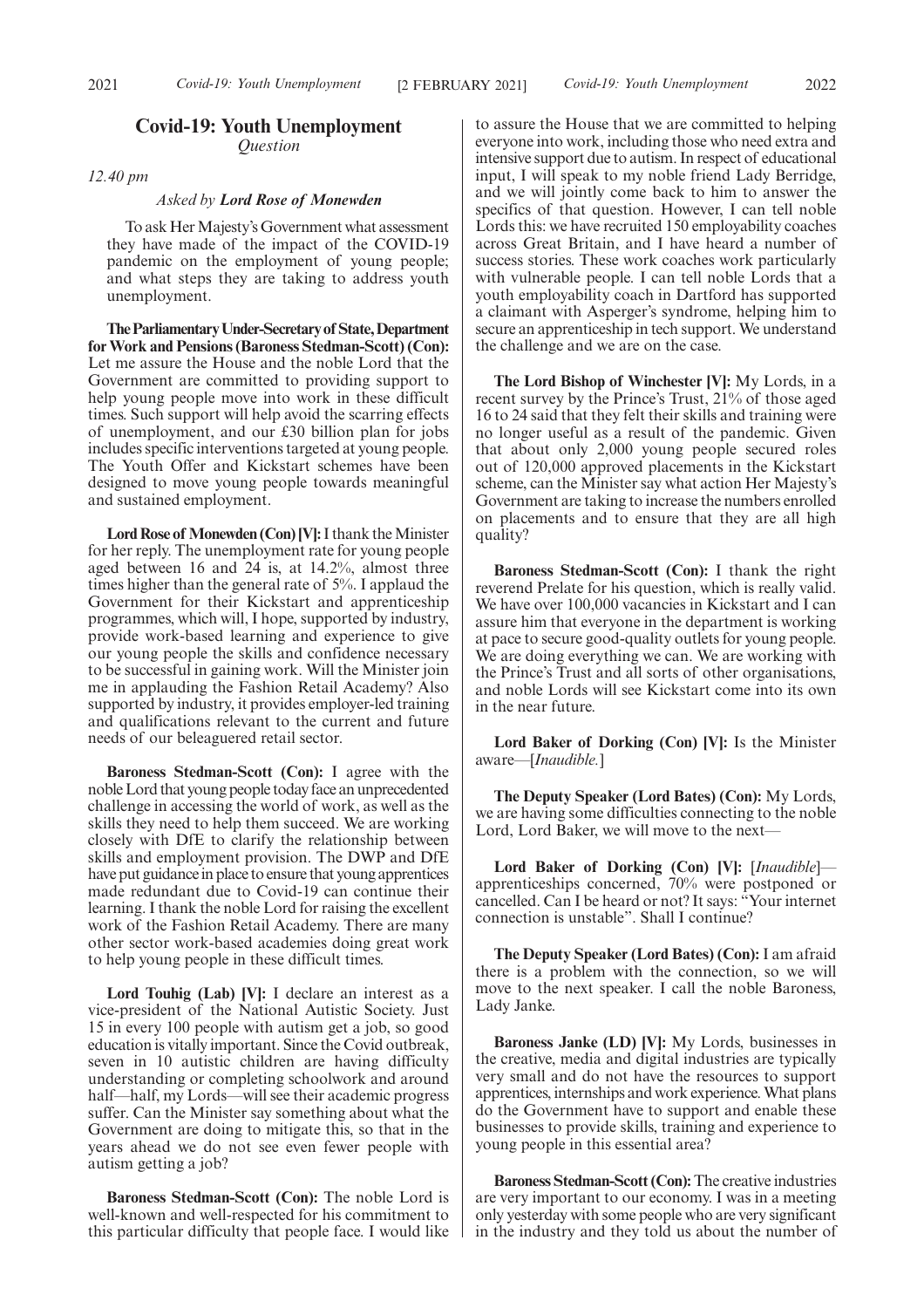[BARONESS STEDMAN-SCOTT]

jobs they need to fill, which is quite significant. We were talking about getting people skilled, not just in the big cities but across the board, so that we can meet our levelling-up agenda. This is another thing that we are focusing on.

**Baroness Fall (Con) [V]:** My Lords, while our focus has been rightly on trying to save the lives of those most vulnerable in our society, we are in danger of forgetting the huge sacrifices we have asked from young people. They have been shut up at home, had exams cancelled and missed out on precious university experiences. Now they face a grim economic outlook as they look to start their working lives. I first commend the Government on their Kickstart initiative and echo other questions in asking why the rate of take-up has been so low. Also, while we support existing jobs through the furlough scheme, I wonder if we could be doing more to encourage businesses not to press cancel on a generation of young recruits. These are relatively low-cost hires who are nevertheless the future of their businesses and our country.

**Baroness Stedman-Scott (Con):**I have already referred to Kickstart and the progress we have made. Another point I will make is that there is a very intensive quality assurance programme for the vacancies to go through, but employers are doing their bit and falling into line with the programme, and we have great hopes for it. I agree with the noble Baroness that, as a country, we need to do all we can to help the younger generation to progress. I would be delighted to see business continue to work alongside government to achieve this aim, particularly in relation to internships.

**The Deputy Speaker (Lord Bates) (Con):** We will now try the noble Lord, Lord Baker of Dorking, again.

**Lord Baker of Dorking (Con) [V]:** Is the Minister aware that youth unemployment was discovered to be at 20% by the Resolution Foundation last September? The Sutton Trust has said that graduate unemployment is at 45% and that the number of apprenticeships this year has been reduced by 70% or postponed. A recent government White Paper never mentioned youth unemployment. When will the Government realise that this is a major crisis that is rising and is going to get much worse, and that measures are needed?

**Baroness Stedman-Scott (Con):** The noble Lord is right to point out the level of unemployment among young people and graduates; I take no argument with that. But he asks when the Government will recognise this: we are working flat out to ensure that young people get the help they need to get a meaningful job and the skills they need to compete effectively in the job market. I can assure the noble Lord and the whole House that we are working at pace to achieve this.

**Baroness Wheatcroft (CB) [V]:** My Lords, one thing that has become apparent during Covid is that initiatives work best when they are local rather than national. Needs for skills and therefore for training are also often local rather national. For instance, the noble

Baroness, Lady Janke, referred to the creative industries. In this country film production is thriving in Yorkshire, while Leamington Spa is the capital of video games. So can the Minister reassure me that local authorities will have much more say in what training schemes are made available and how they will be funded locally?

**Baroness Stedman-Scott (Con):** My noble friend raises a number of relevant points. As I have said, we are working with local authorities and businesses. There is absolute mileage in all my noble friend says about things being done locally, because people know one another best in their local community. My strapline for all that we are doing is "To be known nationally but felt locally".

**Baroness Sherlock (Lab) [V]:** [*Inaudible*]—about the scale of the crisis. The Government want 250,000 placements but, as the right reverend Prelate pointed out, not even 2,000 young people are in place and, by November, nearly 600,000 young people were claiming unemployment benefits. So when will 250,000 young people actually be in jobs and what are the Government doing to help the other 350,000 young people who cannot access Kickstart?

**Baroness Stedman-Scott (Con):** Let me be clear again that we are working at pace with employers to get the vacancies we need in Kickstart. We have started people, and that take-up will accelerate in the coming days. There is no lessening of effort on that. In terms of our offer, we have the youth unemployment programme; we have youth hubs—which are helping people; and we have our youth employability coaches as well as work coaches in jobcentres. With all those efforts combined we will do as much as we can to get as many as possible of the young people referred to by the noble Baroness back into work.

**The Deputy Speaker (Lord Bates) (Con):** My Lords, the time allowed for this Question has now elapsed. I apologise to those whom I was unable to call. We now move to the fourth Oral Question.

## **Schools: Exam-year Pupils** *Question*

*12.52 pm*

#### *Asked by Lord Addington*

To ask Her Majesty's Government what plans they have to permit exam year pupils affected by the disruption caused by the COVID-19 pandemic to repeat that year of study.

**TheParliamentaryUnder-Secretaryof State,Department for Education and Department for International Trade (Baroness Berridge) (Con):** My Lords, the department and Ofqual are working at pace to provide clarity to the sector on how grades will be fairly awarded to all pupils following the decision that exams will not go ahead as planned. The Government will also collaborate with the education sector to develop specific initiatives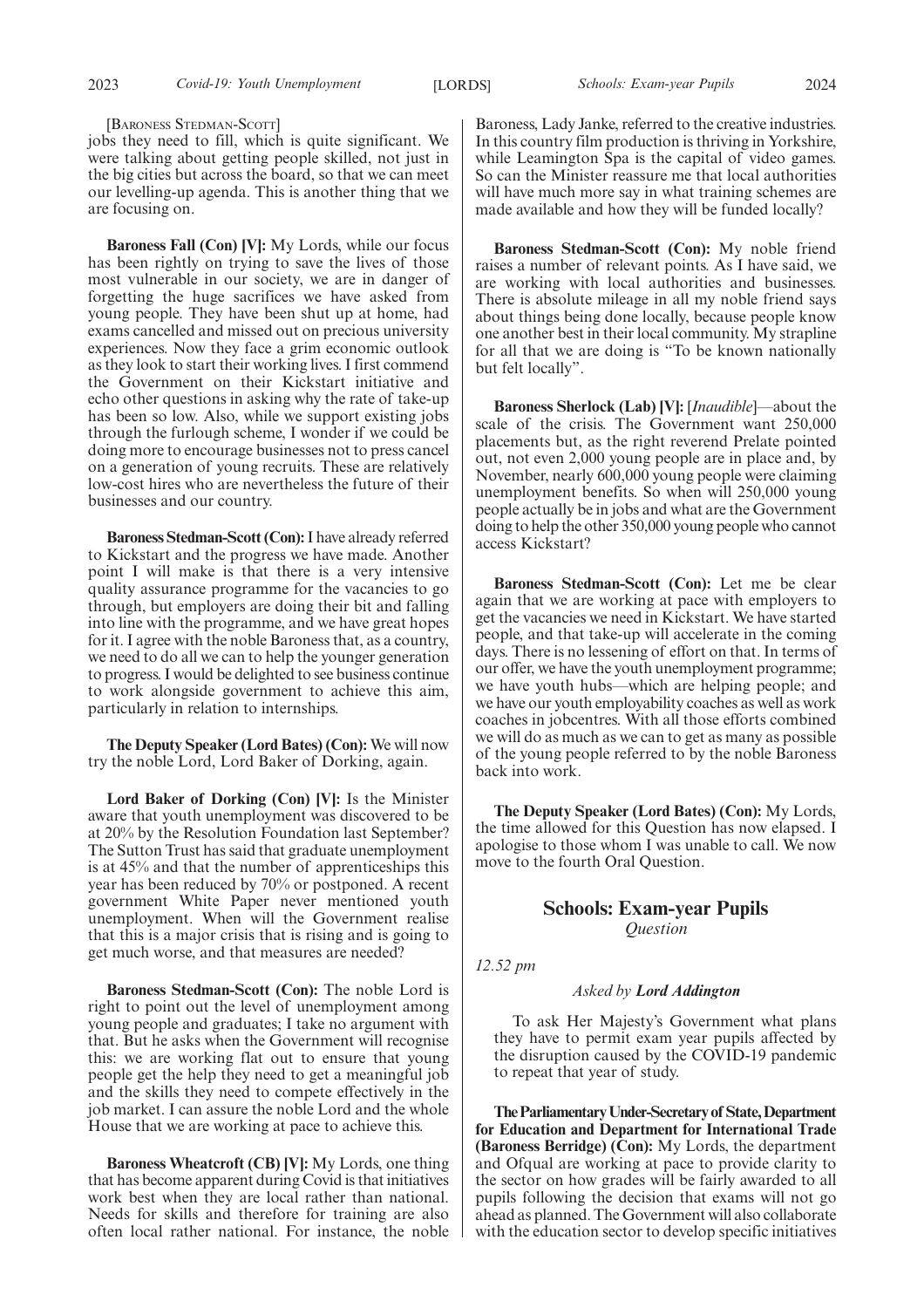for summer schools and a Covid premium, alongside developing a long-term plan to support pupils to catch up during this Parliament.

**Lord Addington (LD):** I thank the Minister for that Answer. Does she agree that everybody has experienced disruption in their schooling and that it has been worst, as was referred to in the first Question today, for those on the lowest incomes, who often have least access to online capacity? If there is a need for people to retake the year, will the Government make sure that such pupils can access the help that they would have got—for instance, from the state through child benefit and other methods? Will they make sure that such help is available for those groups who have the lowest economic status and who will probably need the help most?

**Baroness Berridge (Con):** My Lords, the noble Lord is correct. That is why part of the catch-up premium will be made available to all schools, recognising that all children will be affected. However, the effects are disparate, and some vulnerable children have been in school for the entirety of the school year. Under the system at the moment, head teachers in exceptional circumstances can allow a child to repeat a year and that remains the position. I am sure that noble Lords will be aware of the complexity that would arise if cohorts were to repeat an academic year.

**Lord Randall of Uxbridge (Con) [V]:** My Lords, retaking a year is a good idea in principle, but the practicalities would be difficult to work out. One of the many questions would be: what provision would be made for individual schools hoping to have a normal intake and have students repeating a year?

**Baroness Berridge (Con):** My Lords, my noble friend outlines one of the implications. We are also expecting a population bulge through secondary schools, which will be another consideration, as well as the fact that any repetition of a year when children in England transition at 16 would have implications for FE, while, at 18, it would have implications for higher education. This is not a simple proposal to consider.

**Lord Loomba (CB) [V]:** My Lords, we are aware that children suffered greatly last year due to the school closures that were necessary to contain Covid-19. However, it is likely to have increased further the educational divide between children of richer and educated parents, who are likely to have had better-quality home schooling, and children in deprived areas. What steps are the Government taking to help these unfortunate children catch up before the next school year?

**Baroness Berridge (Con):** My Lords, the Government have given some £650 million to the national tutoring programme, which is for disadvantaged pupils. Within that, for the cohorts of the most disadvantaged pupils and schools in the most disadvantaged areas, Teach First is leading on academic mentors—that is, a full-time employee for the school. Some 700 of the 1,000 mentors that we are anticipating are now in schools, supporting catch-up provision.

**Lord Adonis (Lab):** My Lords, does the Minister accept that the Covid-19 crisis is itself a highly exceptional circumstance and therefore that there may be many occasions where it would be in the interest of the pupil to repeat a year? The job of the Government is to make that possible, including putting in place the logistical and funding arrangements that are necessary. Does she not accept that, for pupils who drop out and do not get the exam grades and qualifications they need, the long-term impact, including the impact on society and the direct costs that we will have to bear in due course, may be much greater than those of making arrangements for pupils to repeat another year?

**Baroness Berridge (Con):** My Lords, the noble Lord is correct. Catch-up is for this Parliament, as I have outlined. We are looking at summer schools and at the immediate catch-up that pupils need, but the necessary arrangements are longer-term and for the duration for this Parliament. Yes, we also need to look at individual cases. No idea is ruled out and off the table but, as I have outlined, there are very serious implications if whole cohorts of pupils repeat an academic year.

**Baroness Garden of Frognal (LD):** My Lords, it is not just in schools where studies have been disrupted. What discussions have the Government had with universities about offering a free additional term or terms to enable students to experience face-to-face teaching and other aspects of student life that have been denied them in lockdown?

**Baroness Berridge (Con):** My Lords, there is close collaboration between Minister Donelan and the higher education sector. That sector is offering remote learning until at least 8 March, except for critical care workers. But of course arrangements for the experience that university students are given is a matter for students and their providers.

**Lord Watson of Invergowrie (Lab) [V]:** My Lords, by half-term next week, the total loss in face-to-time in school will amount to around half a normal school year. The Government urgently need to provide exceptional support to these students. Allowing a limited number to repeat the school year if it is in their best interest should be considered, together with extending the school year, lengthening the school day, and the widespread use of summer schools. In the current circumstances, thinking outside the box is not a luxury; it is an essential. So are the Government up for that?

**Baroness Berridge (Con):** My Lords, the department welcomes all out-of-the-box or in-the-box ideas. It is a national priority to help these children catch up, which is why we are looking to stand up summer schools and at some form of Covid premium as well. The consultation in relation to the exams had more than 1,000 responses; by the end of February we will be informing the sector —orOfqualwillinformthesector—aboutthearrangement for examinations this year. All ideas are being considered but, of course, when it comes to lengthening the school day, with the workforce working flat out at the moment, we have to consider all those issues when looking at initiatives to catch up.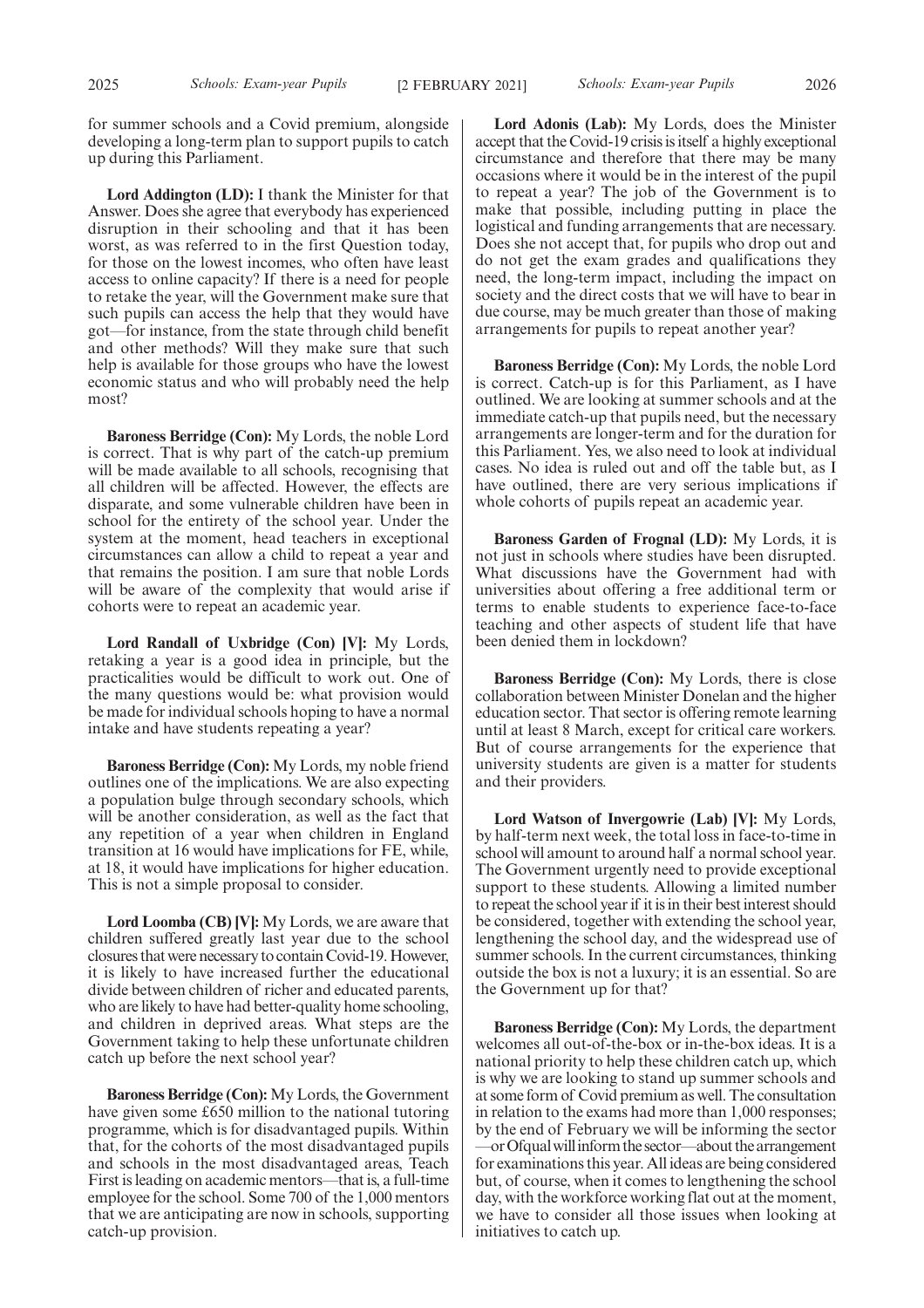**Lord Lexden (Con):** Is not it essential that all school staff be vaccinated at the earliest possible opportunity?

**Baroness Berridge (Con):** My Lords, the JCVI has asked government to look at occupational roles in the next phase of the rollout. We are working across government to make the case for the teaching and education workforce generally; advice will be produced and then it will be for Ministers to decide on the next phase of vaccination.

**Lord McConnell of Glenscorrodale (Lab):** Both the UK and Scottish Governments failed to prepare last spring for the end of the first long period of lockdown and the need immediately to catch up with flexible solutions inside the school environment. Will the Government be better prepared now for the post-Easter period? I recognise that there are uncertainties between February and Easter but, for after Easter, can the sorts of solutions mentioned by other noble Lords today, including flexible school days and school weeks, the opportunity for more tutors to be inside schools helping with catch-up, and so on, be planned for in April rather than scraped at afterwards?

**Baroness Berridge (Con):** My Lords, some of the solutions that have been outlined by noble Lords, such as extending the school day, are possible for schools now. Many schools use certain tools that the department has made available so that they can deploy their workforce most efficiently and extend the school day—but of course there are also contractual implications if we were to require more from a teaching workforce that is flat out. Yes, we are planning, which is why we are focusing on summer schools at the moment because we can deliver that. The national tutoring programme has shown its flexibility as well, in that most of the providers could move online straightaway. We are looking at the more structural solutions as well as more immediate catch-up solutions.

**Lord Goddard of Stockport (LD):** With the exception of three weeks of relative respite last July, Greater Manchester has known some of the tightest restrictions in the country for more than 10 months, resulting in significantly greater disruption to young people's learning, which will impact on not only this exam cohort but next year's. The differential regional Covid and Covid restrictions have been mitigated with a differentiated regional policy. This consultation must ensure that children and young people are not disadvantaged by the lost learning time that they have experienced in comparison with their peers nationally.

**Baroness Berridge (Con):** My Lords, one of the matters in the consultation was around teacher assessment, which is why this year, for these exceptional circumstances, some form of teacher assessment will assess the performance of students. However, we are aware of the differential impact of Covid and are trying our best to train and support the teaching workforce to be able to deliver a fair qualification for students this year, for GCSEs, A-levels and technical qualifications as well.

**Lord Moynihan (Con):**My Lords, seven vice-chancellors this morning signed a letter to the Government highlighting unprecedented pressures on our students. Can my noble friend the Minister confirm that the Government will look to help those in need of financial support in exceptional circumstances, which may require resitting a year—for example, where there is limited access to digital devices and for those with special educational needs, and where this has the support of universities or school heads, depending on the cohort of students?

**Baroness Berridge (Con):** My Lords, I shall have to write to the noble Lord in relation to the department's response to that specific letter, but we have asked the Office for Students to make significant funds available for those students who are suffering hardship. Many providers have been excellent at providing for students who have had to remain on campus, because that is the only place they have to live and stay.

**The Deputy Speaker (Lord Bates) (Con):** My Lords, I am afraid that the time allowed for this Question has now elapsed.

**Viscount Younger of Leckie (Con):**My Lords, we seem to be missing the noble Lord, Lord Alton, for the next business. I propose that the House do now adjourn for five minutes until 1.08 pm.

*1.03 pm*

*Sitting suspended.*

**Burma: Military Coup**

*Private Notice Question*

*1.08 pm*

*Asked by Lord Alton of Liverpool*

To ask Her Majesty's Government what assessment they have made of the reported military coup in Burma.

**Lord Alton of Liverpool (CB):** My Lords, in begging leave to ask the Question standing in my name on the Order Paper, I declare that I am vice-chairman of the All-Party Parliamentary Group on Democracy in Burma.

**The Minister of State, Foreign, Commonwealth and Development Office (Lord Ahmad of Wimbledon) (Con):** My Lords, we wholeheartedly condemn this coup. The military seizure of power, detention of the State Counsellor and other political and civil society leaders, and attempts to undermine the legitimacy of recent election results are totally unacceptable. We are pressing for confirmation of Aung San Suu Kyi's safety, the urgent release of civilian leaders and the peaceful reconvening of the national assembly. The results of the 2020 election must be respected.

**Lord Alton of Liverpool (CB):** My Lords, I welcome the statement that the Minister has just made to the House. He is right robustly to condemn the military coup in Burma and the incarceration of Aung San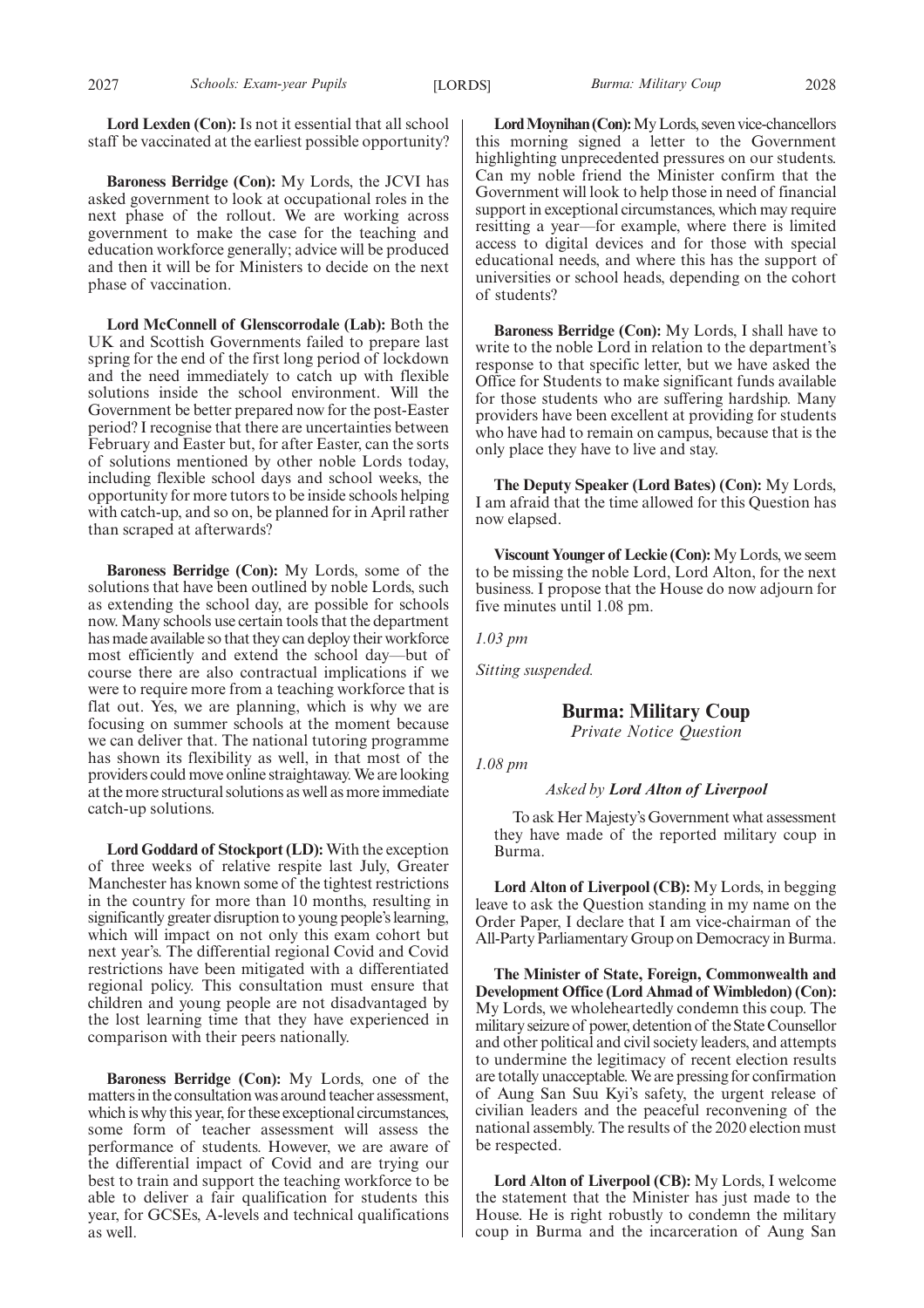Suu Kyi. However, will he go further? What steps have Her Majesty's Government taken to make it clear to the military that, unless it reverses course, respects the election result, releases those who have been arrested, reinstates Ministers and returns to a constitutional parliamentary system, engaging in dialogue with the National League for Democracy to chart a peaceful course towards political progress in Burma, the UK will impose robust targeted sanctions not only on military leaders but on military enterprises and assets?

**Lord Ahmad of Wimbledon (Con):** My Lords, on the noble Lord's final point, he will be aware that the UK, along with other European partners, led on the sanctions that were imposed. Indeed, the current head of the military and his deputy have sanctions against them. Let me assure the noble Lord that we are looking at all actions. Later this afternoon we are convening, as president of the UN Security Council, an emergency meeting on the situation in Myanmar, and we are also talking to allies quite directly about further steps that can be taken.

**Baroness Nye (Lab) [V]:** My Lords, the Burma Campaign UK, in which I declare an interest as a board member, has received many messages from within Burma for concerted and robust international action. The Minister will know that the Magnitsky sanctions do not target the financial interests of the military but are, effectively, a holiday ban for 16 generals during the pandemic. Will the British Government join the new Biden Administration in the US and review our policy on economic sanctions as well as supporting a ban on all, but especially British, companies doing business with companies owned by the military, and work towards a coalition on a global arms embargo?

**Lord Ahmad of Wimbledon (Con):** My Lords, let me assure the noble Baroness that we are working closely with our allies, including the United States, in this respect. I have already outlined the first action that we have taken as president of the UN Security Council. On the issue of the international arms embargo in Myanmar, let me also assure the noble Baroness that, at the end of the transition period, the specific restrictions that applied as part of our membership of the EU were rolled forward into domestic law. Of course we will consider any further action that needs to be taken in this respect.

**Baroness Northover (LD):** My Lords, the military coup in Myanmar is hugely worrying, so can the noble Lord say more about how the Government are building a coalition of countries willing to impose embargos, as others have mentioned, and sanctions, and also protection for the Rohingya, who will now be in even greater danger, including by joining the genocide case at the International Court of Justice?

**Lord Ahmad of Wimbledon (Con):** My Lords, on the noble Baroness's final point, of course we are very supportive of the action at the ICJ, and we are looking at the situation of a formal intervention. Myanmar was supposed to come back in January, I believe, with its challenge to the action. We have not yet been formally been told of that, but I understand that it has been put in by Myanmar. In terms of international coalitions and actions, as I have already alluded to, we are working with international partners and directly with the Myanmar Government—yesterday my honourable friend the Minister for Asia summoned the Myanmar ambassador to convey the sentiments that I expressed in my original Answer.

**Lord Sarfraz (Con) [V]:** My Lords, I have spoken to several people in Myanmar who are now terrified of what lies ahead. Could my noble friend reassure the House that Her Majesty's Government will use all the tools at their disposal and keep all options on the table to ensure that the Rohingya and other minorities in Myanmar are adequately protected? These include the ongoing ICJ action but also the ICC action, the universal jurisdiction case and working constructively with those countries that have influence over Myanmar's military.

**Lord Ahmad of Wimbledon (Con):** My Lords, I can assure my noble friend that we are working as he has suggested. Among those that exert the greatest control over the military authorities in Myanmar is China, and it is important that China, as an important member of the international community, also recognises the election and that the civilian Government should be restored to their position of government as soon as possible. On the issue of the Rohingya, which the noble Baroness, Lady Northover, mentioned, we will of course keep that at the forefront of our considerations as penholders, and I am looking to engage with Bangladesh on this important issue hopefully later this week.

**Baroness Cox (CB) [V]:** My Lords, is the Minister aware that I visited Burma many times to provide aid and advocacy for ethnic minorities suffering offences by the Burmese army? Just today, I have spoken to colleagues inside Burma, who report continuing attacks by the Burmese army in Kachin, northern Shan and Kayin states, with thousands of displaced people. My colleagues' urgent requests are for the international community to engage directly with leaders of ethnic groups and for aid to be sent across borders to them and to NGOs working with them, as aid sent to the Government will not reach those in greatest need. Will the Minister give some reassurance regarding these urgent and serious requests?

**Lord Ahmad of Wimbledon (Con):** My Lords, the noble Baroness and I have often spoken about these important issues. In light of the coup, the Foreign Secretary has today announced a review of all support, including that sent to the Myanmar Government, with a view to suspend it unless, as the noble Baroness has suggested, there is direct exceptional humanitarian reasons not to do so. We will be working with people and NGOs on the ground to ensure that vital humanitarian access.

**The Lord Bishop of St Albans [V]:** My Lords, many of us have spoken out over recent months for the protection of Rohingya Muslims. There is a deep worry at the moment that the Government of Bangladesh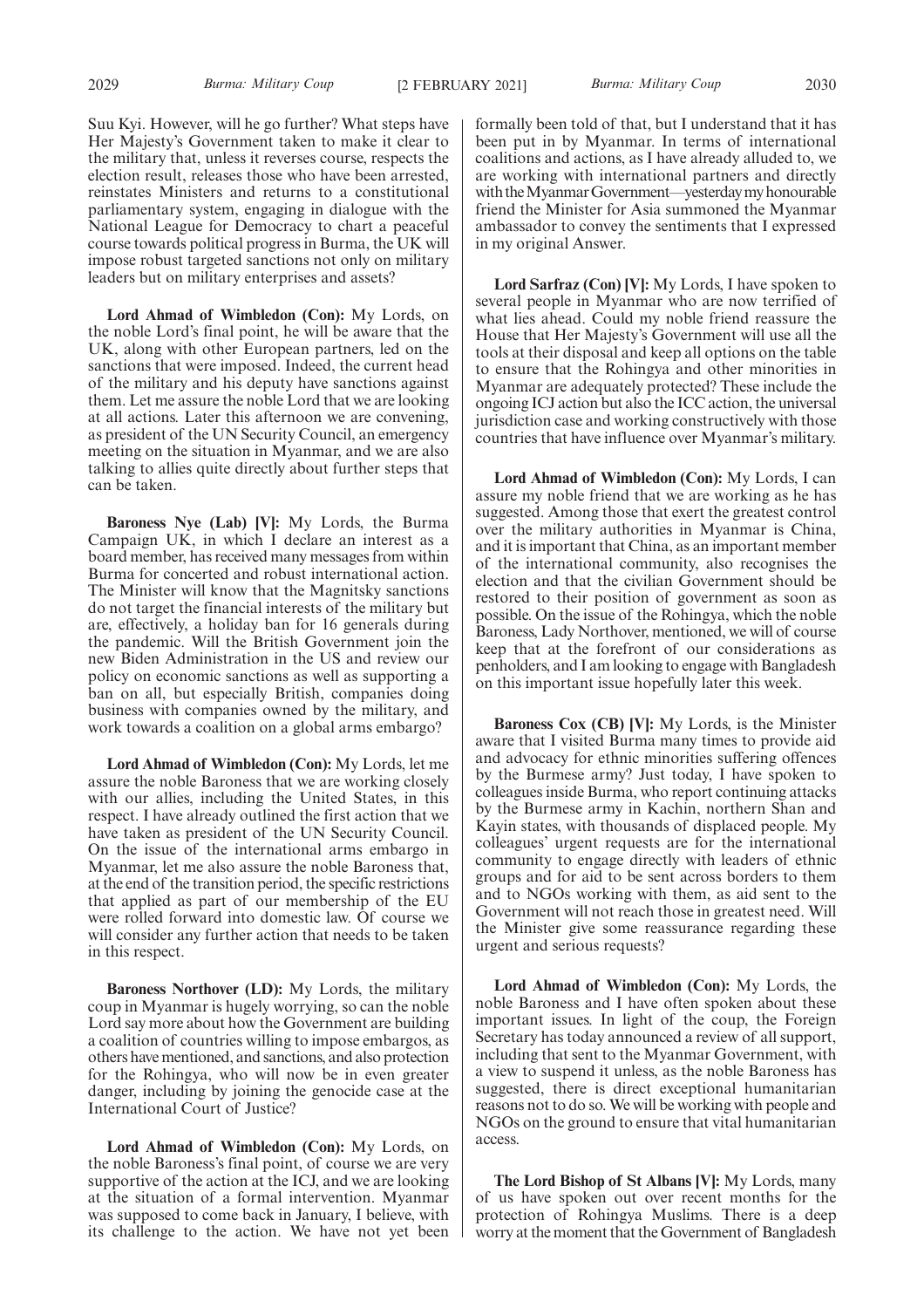[THE LORD BISHOP OF S<sup>T</sup> ALBANS]

may continue their repatriation of the refugees. Are Her Majesty's Government talking with Bangladesh? Also, what are the prospects for freedom of religion or belief, not least for the Christian minorities in the country, who are under threat at the moment?

**Lord Ahmad of Wimbledon (Con):** My Lords, on the issue that the right reverend Prelate raises of freedom of religion or belief in Myanmar, the situation is, frankly and very candidly, dire—there is no other word that I can use for that. On the situation with Bangladesh, as I have already alluded to, we are looking to engage directly with the Bangladeshi authorities, but equally they have stated their support for the democratically elected civilian Government.

**Lord Collins of Highbury (Lab):** My Lords, the Government's decision to bring forward a UN Security Council meeting is very much welcome, and so is the announcement by President Biden that his Administration are considering sanctions. Obviously, I hope that we will be working closely with the US and other allies on this matter. It is vital that the international community imposes the toughest kind of sanctions, including on the enterprises owned by the generals and their families, because it is that network that will have the real big impact. I hope that the Minister will reassure the House that we will do that and get collective international action.

**Lord Ahmad of Wimbledon (Con):** My Lords, I can assure the noble Lord that we are working closely with our allies in this respect. We will look at a range of measures, with the aim of ensuring that the wishes of the Myanmar people are fully respected, including for the release of civil society leaders. We also want to consider measures that move us towards that end. It is a fluid situation, but we are establishing the exact facts on the ground. I assure the noble Lord that we are working very quickly, as demonstrated by our convening of the UN Security Council.

**Lord Dholakia (LD):** My Lords, the Minister has rightly mentioned our term in the rolling presidentship of the UN Security Council, where it is possible that the matter will be discussed today. While there is hardly any good word to say about Aung San Suu Kyi, given the way that she has behaved on the expulsion of Rohingya Muslims, there is hardly likely to be any co-operation from the countries of the Pacific zone; China and some neighbouring countries have already made comments that are not very helpful. Has the Minister had any discussion with the countries of the European Union about whether a targeted action can be taken at this time, as with the two generals?

**Lord Ahmad of Wimbledon (Con):** My Lords, on the noble Lord's last point, there is already concerted European action—specific sanctions on both the general and his deputy. On the wider point on Aung San Suu Kyi, he is quite right that we have had challenges and we have expressed deep regrets, through interactions by the current Foreign Secretary and his predecessors, about her lack of condemnation of the situation of the Rohingya. Nevertheless, she is the civilian elected leader, and she should be restored. My right honourable friend the Foreign Secretary was due to speak to her on that very issue later this week, but, of course, that is not taking place at the current time.

**Lord Marlesford (Con) [V]:** My Lords, I was working in Burma in 1962 when General Ne Win took over the Government. At that time, the Burmese military were completely naive; they asked a friend of mine in Rangoon University to draft them a manifesto, which he called *The Burmese Way to Socialism*, but we ended up with more than 40 years of what was, in fact, fascism. Does the Minister recognise that that is the danger now, and will he try to get the United Nations Security Council to recognise this in approving an appropriate resolution? Normally, Russia and China might be hesitant to support it.

**Lord Ahmad of Wimbledon (Con):** My Lords, my noble friend's personal insights are valuable. Indeed, I recall visiting Myanmar just after the first election and what he talks about—the lack of governance, the inexperience of state institutions and the inability to govern effectively—was very clear to me. I take note of what my noble friend says and, of course, today's meeting is focused specifically on Myanmar.

**Lord Kilclooney (CB):** My Lords, first, is not the failure of the Chinese Government to criticise and condemn the military takeover in Myanmar shameful, and a warning to neighbouring nations, such as the Philippines, Indonesia, Taiwan, Japan and South Korea, about China's attitude towards democratic nations? Secondly, in most elections there are external observers. Were there external observers for this election in Myanmar? The army is using the excuse that it was an unfair election. If there were external observers, was their report favourable or unfavourable?

**Lord Ahmad of Wimbledon (Con):** My Lords, I note what the noble Lord said about China. We appeal to China, as a member of the international community, to ensure that the democratically elected Government are restored to their position of governing the people. The 2020 elections were an important milestone on Myanmar's path and were monitored by international and local observer groups.

**Baroness Whitaker (Lab) [V]:** My Lords, following the questions of the right reverend Prelate the Bishop of St Albans and several others, can the Minister confirm that the Government of Bangladesh have definitely undertaken not to send Rohingya people back to Myanmar while they are at risk?

**Lord Ahmad of Wimbledon (Con):** My Lords, I can assure the noble Baroness and the whole House that in all my interactions as Minister for South Asia with the Bangladeshi Government I stress that the voluntary, safe and dignified return of the Rohingya community is paramount on any ask that they make. They have again been reassuring on that point. I have not spoken to them specifically over the last day or so, but I am seeking urgent engagement on this very point.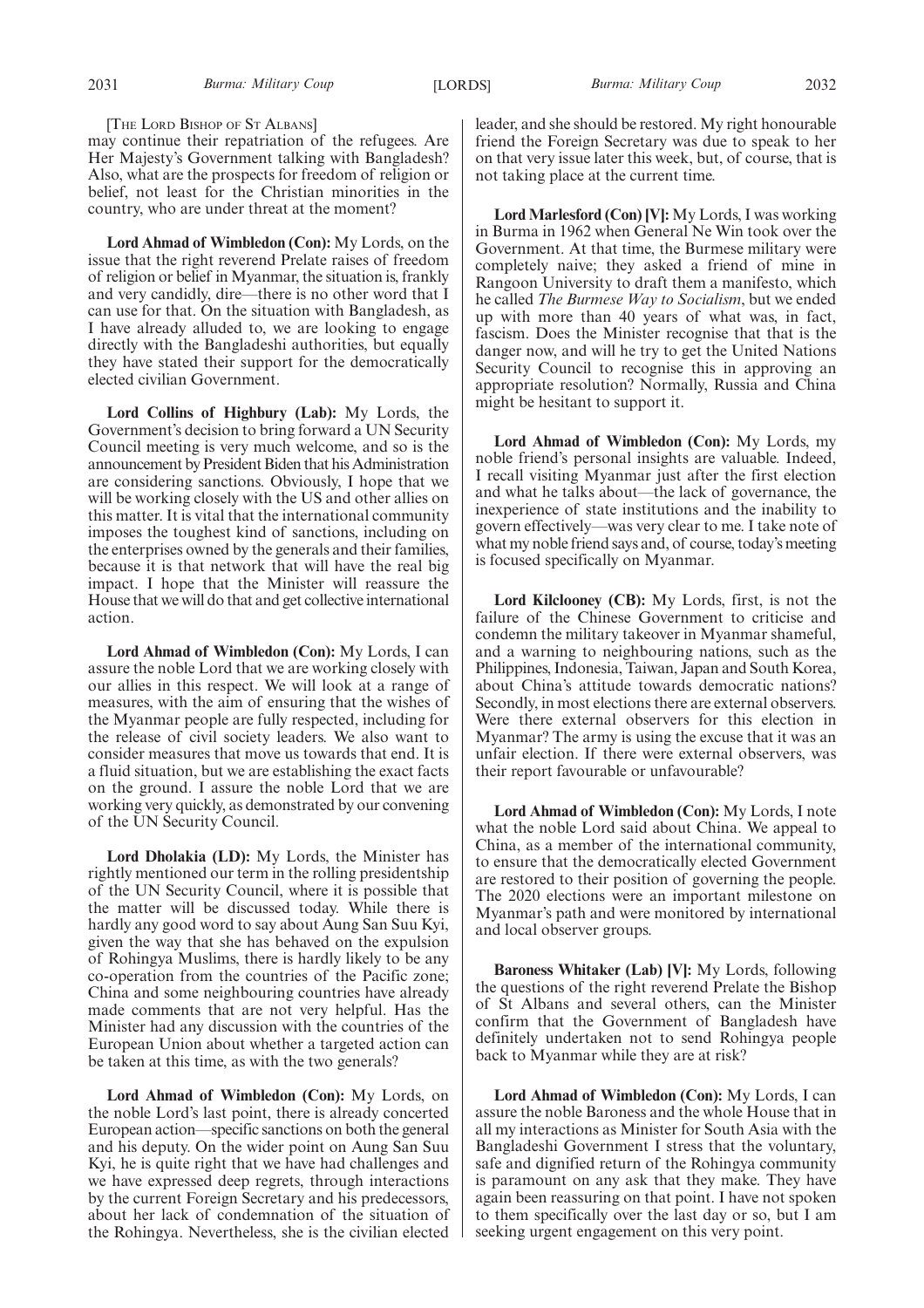**Lord Mackenzie of Framwellgate (Non-Afl) [V]:** My Lords, I congratulate the Minister on his robust response to the Question of the noble Lord, Lord Alton. This outrage is rightly condemned and the world should unite in calling it out. Is there any point in raising this assault on democracy in the Security Council, as has been said, given the lukewarm response so far from China and Russia? Listening to the reports of the overthrow of this democratically elected Government in Burma, the reason given was that the election last November was rigged. I racked my brains to remember when I had last heard this reason and, of course, I recalled that in the United States, the symbolic seat of power was attacked. Does the Minister share the thought that, facing a clear defeat, the tactic of alleging a fraudulent election comes straight from the playbook of the former President of the United States in exactly the same month of 2020?

**Lord Ahmad of Wimbledon (Con):** My Lords, I shall not comment on all the questions raised by the noble Lord. I agree with him, but I also believe that it is important we have a UN Security Council debate on this.

**Lord McConnell of Glenscorrodale (Lab):** My Lords, on an additional, very serious point, I visited Myanmar just before the previous set of elections, and there was deep worry on the ground that, should there be uncertainty and instability after the election at that time, the people who would suffer most would be those who need, for example, international supplies of HIV medication and that sort of humanitarian support. So, will the Government, in their discussions at the UN Security Council, look not just at the democratic and constitutional issues at stake here but ensure that the UN agencies that provide humanitarian support inside Myanmar are able to continue to do so during this crisis?

**Lord Ahmad of Wimbledon (Con):** My Lords, first, in terms of direct financial aid to the Myanmar Government, as the noble Lord will know, we do not provide any such support. We do provide, as he is aware and rightly articulates, targeted support, working through international organisations and multilateral bodies. As I said earlier, in light of the coup the Foreign Secretary has today announced a review of all indirect support involving the Myanmar Government. However, we retain the importance, as I said earlier, of humanitarian aid getting through and will continue to work on that basis.

**The Deputy Speaker (Lord Duncan of Springbank) (Con):** My Lords, despite it being a near-run thing, noble Lords managed to ask all the questions in this allocated slot. We are not going to adjourn, but we will take a small breather to allow people to move in and out of the Chamber.

## **Arrangement of Business**

*Announcement*

#### *1.25 pm*

**The Deputy Speaker (Lord Duncan of Springbank) (Con):** My Lords, the Hybrid Sitting of the House will now resume. I ask Members to respect social distancing. The time limit for the following debate is one and a half hours.

## **Public Health (Coronavirus) (Protection from Eviction) (England) Regulations 2021** *Motion to Approve*

*1.26 pm*

#### *Moved by Lord Wolfson of Tredegar*

That the Regulations laid before the House on 8 January be approved.

*Relevant document: 42nd Report from the Secondary Legislation Scrutiny Committee*

**The Parliamentary Under-Secretary of State, Ministry of Justice (Lord Wolfson of Tredegar) (Con):** My Lords, this draft instrument prevents enforcement agents bailiffs—attending residential premises in England to execute a writ or warrant of possession except in the most serious circumstances. The instrument applies to enforcement action in England. It has been in force since 11 January and will expire at the end of 21 February. I refer to my interest as set out in the register.

The instrument renews the restrictions on enforcement agents carrying out evictions that were in place between 17 November 2020 and 11 January 2021. This will ensure that we continue to protect public health during this national lockdown, at a time when the risk of virus transmission is very high, and avoid placing an additional burden on the NHS and local authorities. The instrument continues to provide for exemptions from the ban in cases where we consider that the competing interests of preventing harm to third parties or taking action against egregious behaviour are sufficient to outweigh the public health risks.

The exemptions are as follows. The first is where the claim is against trespassers who are persons unknown. The second is where the order for possession was made wholly or partly on the grounds of: anti-social behaviour or nuisance; false statements; domestic abuse in social tenancies; substantial rent arrears, equivalent to six months' rent; or where the order for possession was made wholly or partly on the grounds of the death of the tenant and the enforcement agent attending the property is satisfied that the property is unoccupied. The instrument contains a requirement for the court to be satisfied that an exemption applies on a case-by-case basis. This will ensure that there is a clear, uniform and transparent process for establishing whether an exemption to the ban applies.

As noble Lords will appreciate, this legislation is an extension of the previous ban on the enforcement of evictions in all but two respects. The first difference is that we have redefined the exemption for "substantial rent arrears" to mean arrears of more than six months. The definition in the previous instrument was arrears of more than nine months, not including any arrears that had accrued since March 2020. We have made this change to balance the impact of the ongoing restrictions on landlords with the need to continue to protect tenants. Because of action that the Government have taken as a result of the pandemic to protect renters, we expect that most cases that will fall within this exemption will relate to possession claims that began before the six-month stay on possession proceedings commenced in March 2020. In those cases, landlords may have been waiting for more than a year without rent being paid.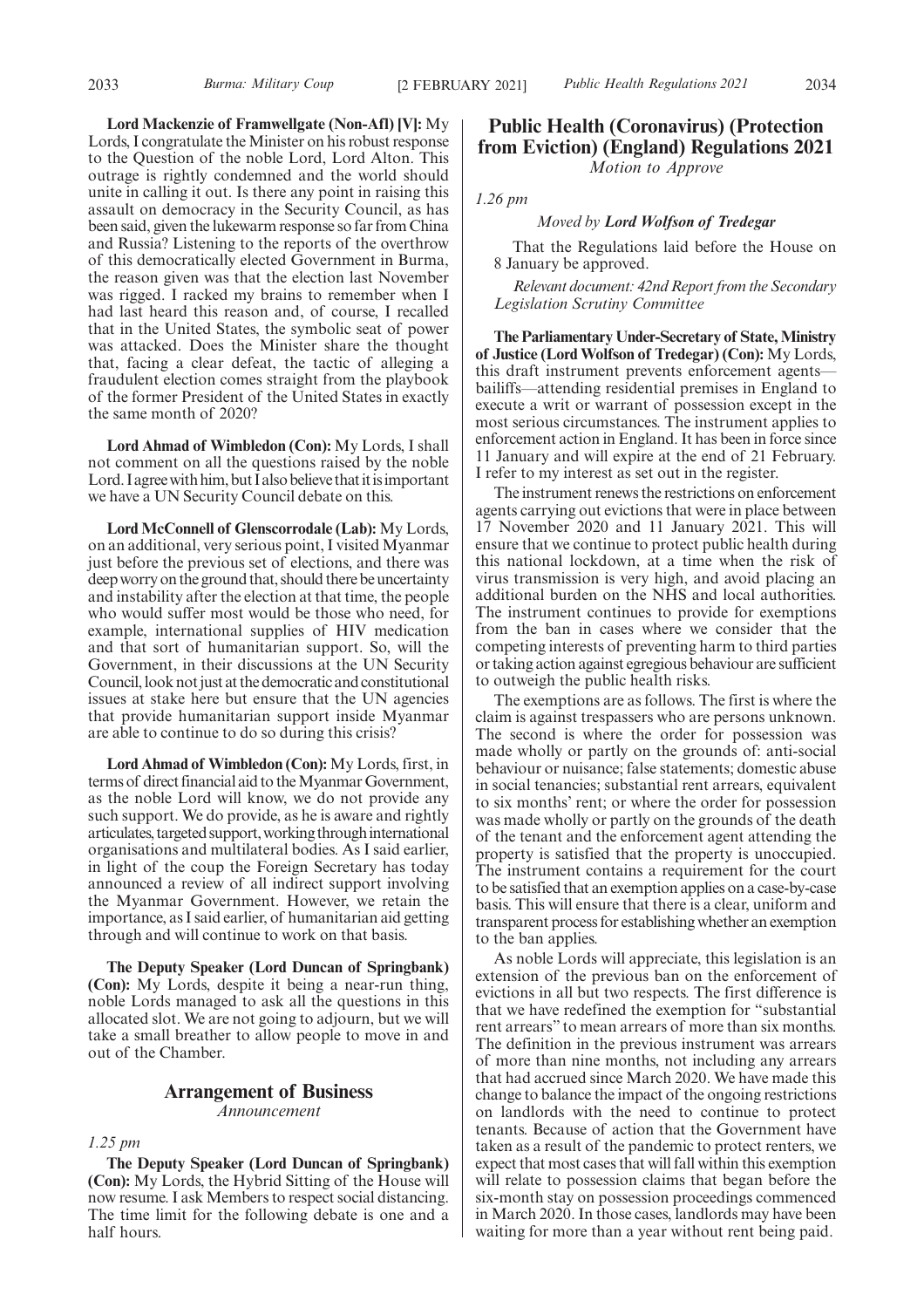[LORD WOLFSON OF TREDEGAR]

The second difference between this instrument and the one it replaces is that it permits writs and warrants of restitution to be enforced. These orders are issued in cases where a person who has been evicted from premises re-enters those premises illegally. It is therefore appropriate that they be excluded from the ban.

The regulations will be in place until the end of 21 February. We are considering whether and, if so, how to extend them, including how long any such further extension should be in place, and will provide more details as soon as possible.

It is important to ensure that our approach remains proportionate and strikes the right balance between continuing to protect tenants and ensuring that landlords can access justice. On 8 December last year, during the debate on the previous statutory instrument, concern was raised that the Government had not gone further to protect renters and support landlords, many of whom are individuals. The Government believe the best way to support landlords at this time is to provide support to tenants to enable them to continue to pay their rent, and have provided an unprecedented package of financial support which is available to tenants. This includes the fact that, in April 2020, we increased the local housing allowance rate to the 30th percentile of local market rents in each area to help prevent people getting into financial hardship. It also includes an increase of nearly £1 billion in additional support for private renters claiming universal credit or housing benefit in 2020-21, which will benefit over 1 million households, including those in work. Claimants will gain on average an additional £600 this year in increased housing support.

The Secretary of State for Work and Pensions recently announced that the increase to local housing allowance rates in April this year will be maintained in cash terms in 2021-22, even in the large number of cases where the 30th percentile of local rents has gone down. The continued investment in local housing allowance will support claimants in the private rented sector to manage housing costs. That is on top of the other provisions in place, which the House will know of, to help businesses pay salaries, with the furlough scheme extended to April and the welfare safety net boosted by billions of pounds. In this context, the Government have made £180 million available to local authorities and discretionary housing payments to help renters with their housing costs. All that is critical factual background when considering this statutory instrument.

We continue to require landlords to provide tenants with six months' notice before eviction in all but the most serious cases until the end of March. That means that most renters served notice now can stay in their homes until June 2021, with time to find alternative accommodation. The six-month stay on possession proceedings put in place at the start of the pandemic could only ever be temporary.

The new court rules also respond to the pandemic and will be reviewed. These include a requirement for cases from before 3 August last year to be reactivated by the landlord and subject to a new review hearing at least four weeks before the substantive hearing. There is a need for landlords to provide courts and judges with information on how tenants have been affected by the pandemic—if that information is not provided, an adjournment will be made. There is a new review stage at least 28 days before the substantive hearing so that tenants can access legal advice, and all enforcement agents must provide a minimum of 14 days'notice before enforcing an eviction. That is on top of new listing prioritisation arrangements which have been introduced by the judiciary.

Further, we are piloting from early this month a new mediation service to support landlords and tenants in seeking to resolve disputes before a formal hearing takes place. That will be free to use for both landlords and tenants, if it is considered at a review that the case would benefit from mediation and the parties so agree.

Our approach strikes the right balance between prioritising public health and supporting the most vulnerable renters, while at the same time ensuring that landlords can access and exercise their rights to justice. Landlords can action possession claims through the courts, but evictions will not be enforced except in the most serious cases. This SI strikes the right balance, and I therefore commend the regulations to the House.

*1.34 pm*

### *Amendment to the Motion*

#### *Moved by Lord Kennedy of Southwark*

As an amendment to the motion in the name of Lord Wolfson of Tredegar, at end to insert "but that this House regrets that the Regulations only provide protection from eviction for residential tenancies until the end of 21 February, and regrets that the Regulations permit evictions for arrears that have built up since the start of the pandemic, and that a case is deemed to involve substantial rent arrears if the amount of unpaid arrears outstanding is at least equivalent to six months' rent, which contravenes Her Majesty's Government's commitment that nobody would lose their home because of the COVID-19 pandemic.

**Lord Kennedy of Southwark (Lab Co-op):** My Lords, I have several declarations to make: I am a vice-president of the Local Government Association, chair of Heart of Medway Housing Association and a non-executive director of MHS Homes Ltd. Noble Lords will be further aware that my wife is my noble friend Lady Kennedy of Cradley, who is the director of Generation Rent.

In moving this regret amendment today, I make it clear that I do so as the official Opposition spokesperson for housing and local government, and not in a personal or any other capacity. I also welcome the noble Lord, Lord Wolfson; I have not had a chance to speak to him yet, but I have seen him in the Chamber and I am sure we will speak outside. I wish him well in his responsibilities.

From the start of the pandemic, the Government have made numerous announcements and promises. One such area is the private rented sector, where the Government's mishandling of the situation has failed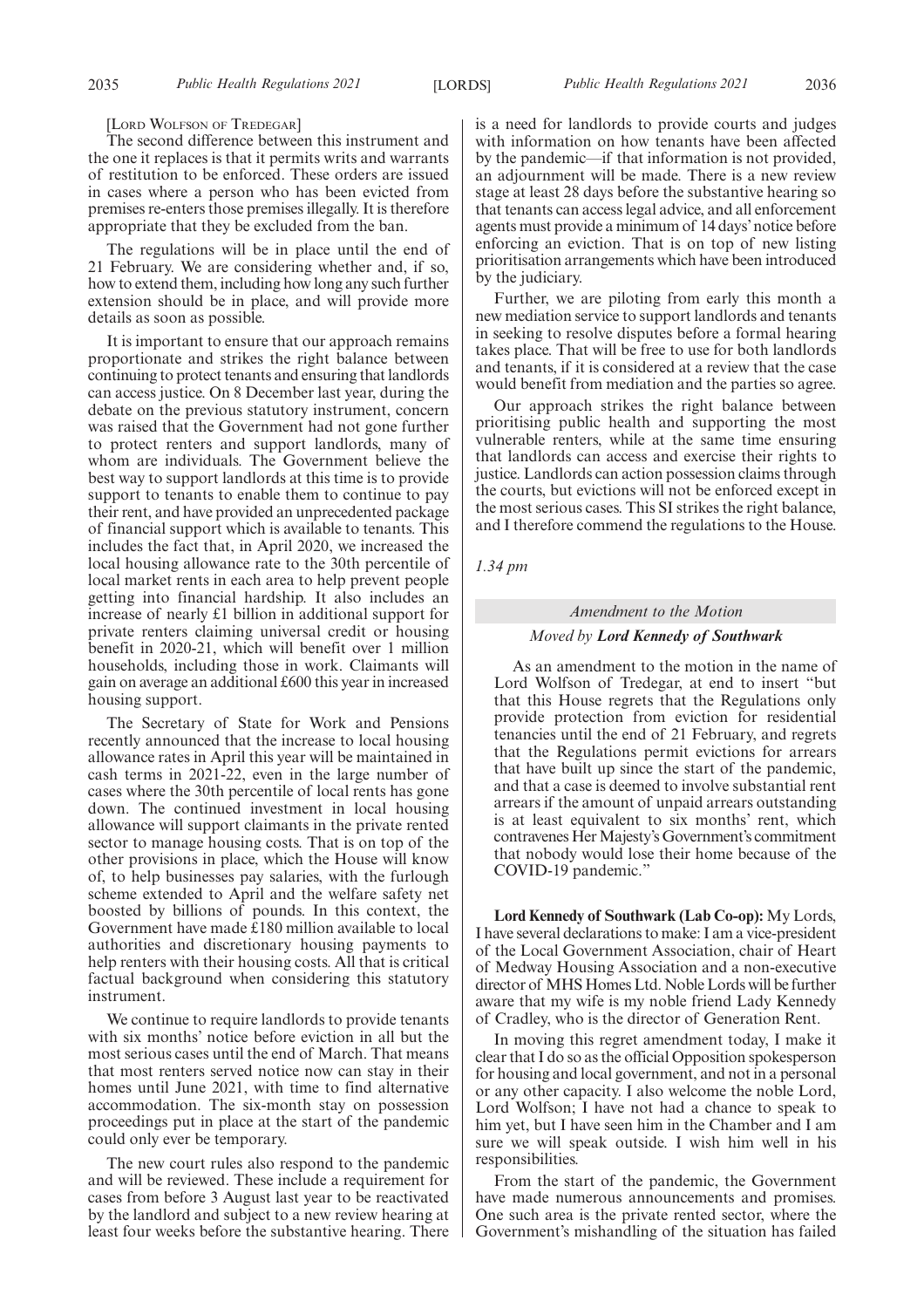"no one should lose their home as a result of the coronavirus epidemic".

These regulations confirm that that promise is broken: tenants across the UK are struggling to make ends meet right now; certain sections of the economy have had no help whatever; redundancies will be at record levels across huge sections of the economy when the furlough scheme ends; we are in the worst recession for 300 years and the economy is expected to shrink by 11.3%. The Chancellor of the Exchequer is on record as saying that the fiscal damage will be "lasting", and the Office for Budget Responsibility predicted that unemployment will rise in 2021 to 7.6% of the entire workforce, or 2.6 million people.

These regulations satisfy no one. On the one hand, they extend the ban on enforcement of eviction orders which has been granted by the courts until 21 February, but they also expand the exemptions from the ban, meaning that tenants with more than six months' arrears could be evicted. Citizens advice bureaux estimate that close to 500,000 renters are in arrears and are now at risk of a Covid-19 eviction because of the ban being lifted. Already, more than 174,000 private tenants have been threatened with eviction by their landlord or letting agent. Even at the start of the pandemic, nearly two-thirds of private tenants had no savings, on top of the 45% of private renters who have lost income since March.

We are asking the Government to stick to their word: that no one will lose their home because of coronavirus. In the months that preceded this debate, the right measures could have been put in place to ensure that the Government's promise was honoured. They could have brought in the right support for struggling tenants that would have benefited both tenants and landlords, with changes to the universal credit system and an uplifted local housing allowance. They could also have announced a credible plan to deal with rent arrears. Instead, they leapt from crisis to crisis and wasted months, and tenants now face the same predicament they faced at the beginning of the pandemic.

Measures that could have been looked at include the setting up of a Covid-19 hardship fund to help support those in receipt of benefits who are struggling, or an increase in local housing allowance, but instead the Government proposed a freeze in cash terms from April 2021. All that achieves is that tenants in higher-rent areas get less support than those in lower-rent areas. The shared accommodation rate should have been suspended for at least 12 months, as called for by the Social Security Advisory Committee. The housing benefit cap should be scrapped and the £20 monthly uplift to universal credit kept. Those measures and similar ones would in most cases have the support of both landlords and tenants. Neither good landlords nor good tenants who find themselves in real difficulties should be penalised because of the pandemic.

Looking at the measures called for by landlord trade bodies and by tenant organisations, what is striking is the similarities between them. It is also worth noting that the BMA and others have warned of a potential rise in Covid infections if the Government force people into homelessness or overcrowded accommodation,

the consequences of which would extend far beyond those directly involved. Look at the tragedy that lifting the lockdown measures over Christmas brought to families—this is a deadly virus, and measures that do not respect that fact and protect people accordingly will have deadly consequences.

I intend to test the opinion of the House on the regret amendment in my name. It is another plea to the Government to get a grip on the situation. People are really suffering, both landlords and tenants. They are really scared about their future. Landlords and tenants need help to get through this nightmare. We all need to get back on our feet and on the road to recovery. We all desperately want to see that.

There is a second regret amendment, in the name of the noble Baroness, Lady Grender. I have great respect for her. She has considerable knowledge and experience of these matters. The House would do well to listen to her. I make it clear that I would have no problem voting for her amendment and fully endorse its aims.

#### *1.40 pm*

**Baroness Grender (LD) [V]:** My Lords, I too welcome the noble Lord, Lord Wolfson, to his new role. We welcome the extension to 21 February but, for well-being, security and public health arguments, we believe that extensions of these measures should be linked to extensions of lockdowns. We regret that, unlike the first lockdown, eviction notices can still be served under these rules.

Given the UK and South African variants, the last thing we want is more families homeless, and the greatest cause of homelessness is the end of a private tenancy. I urge the Minister to agree to speak with and understand the plight of families who have had to find a new home to rent during the lockdown. I am sure that Citizens Advice would be willing to arrange this if he is amenable.

The Minister has been asked to deliver a highly significant change from the previous version of this statutory instrument—a change which suggests that there is a minimal understanding of what is happening to private renters. As the noble Lord, Lord Kennedy, has already said—this bears repetition—the Secretary of State promised on 18 March that

"no renter who has lost income due to coronavirus will be forced out of their home".

This change in the statutory instrument breaks that promise, by changing eviction guidance from a nine-month threshold to now ensuring that renters can be evicted with more than six months of arrears, including the period of this pandemic.

Last week in Oral Questions, I asked for the data behind this extraordinary decision. It was puzzling to me that the Minister kept resorting to the latest Citizens Advice report, *New Year, Same Arrears*, and using that as the rationale behind this change. Citizens Advice had revealed that tenants were £360 million behind in rent. But if they are behind in rent, surely they need support, not a change to include arrears during the period of the pandemic.

Sadly, this change is only too transparent. It suggests that, when it comes to tenants, the Government's assumption is that they are in some way irresponsible—but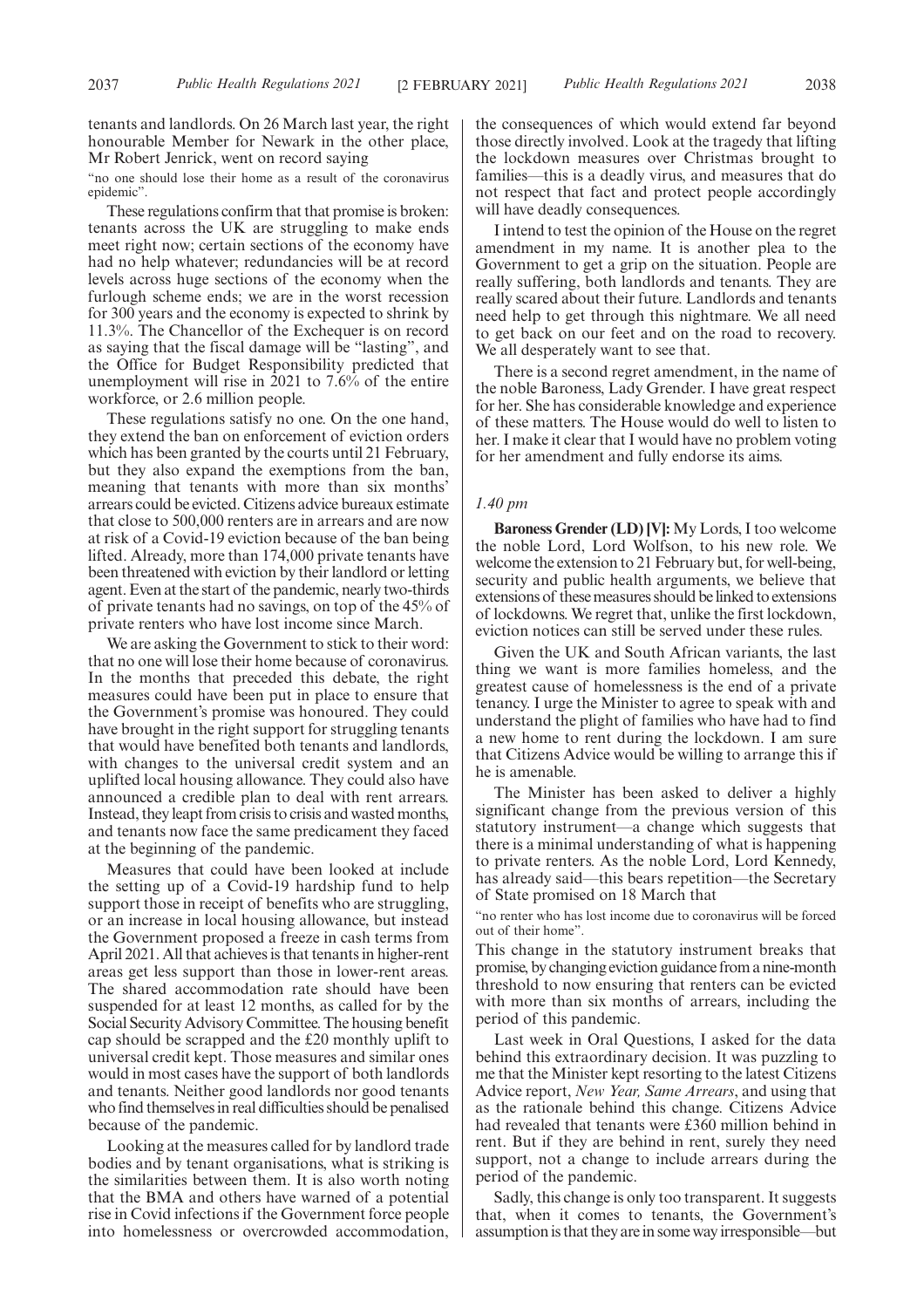#### [BARONESS GRENDER]

most evidence suggests that before this pandemic, well over 90% of tenants were not in arrears. Should not the assumption be that these are responsible people, the vast majority of whom until this moment paid rent in full on time, who are now often in the worstcase scenarios? Indeed, according to the Resolution Foundation, twice as many private renters have reported job losses as homeowners. The Government's own *Household Resilience Survey: Wave 1* found that private renters were by far the hardest hit by the pandemic.

When the noble Lord, Lord Kennedy, pushes his amendment to the Motion to test the opinion of the House, we will fully support him. I thank the noble Lord for his words of support. We feel that one vote is enough on this, and I will not push my amendment to a vote today.

When the Minister responds, I ask him to tell us what risk assessment has been conducted regarding the likelihood of families losing their home as a result of this substantive change.

The amendment to the Motion I have tabled explains the context in which so many private renters entered this pandemic and the devastating impact it has had on them. The Minister has already referred to the levels of support given. But, as my own amendment to the Motion makes clear, this support is given without an understanding of the context for most private renters at the start of this pandemic.

Renters had an average of £500 in savings at the start, and 60% had no savings at all. The average shortfall in support each month under the local housing allowance scheme, because it is only the bottom 30% of rents, is about £100—you do the maths. The benefit cap has also reduced allowances. So any savings—if renters did have them—are already gone, and many started with no savings at all.

Citizens Advice found that most tenants have accrued arrears of less than £600, but the people they help will take, on average, seven years to pay that back. The cost to the public purse right now to help those tenants through a support package of targeted loans and grants—a one-off financial boost that would pull them out of debt, so that they in turn can pay their landlord and stay in their home—would be less than the projected £360 million debt.

The final part of my amendment to the Motion refers to the need for just such a package of support to keep people in their home, proposed by the National Residential Landlords Association, Generation Rent, Citizens Advice and others. It is really important to note that, when we are talking about this balance issue with landlords, the NRLA is very clear that the real need is to tackle the rent debt crisis.

Let us put that £360 million debt in context. It is far less than the highly questionable £1 billion spent on lateral flow tests, devised by US firm Innova but made in China, and a tiny fraction of the staggering £15 billion spent in four months on test and trace, much of it on lateral flow tests. Let us think just for a second about the hurdles private sector tenants have to go through right now for support, and then compare it with the fact that only 1% of this massive test and trace expenditure

has gone through any competitive tender, according to the National Audit Office. How different it is for renters, choosing between food, heat and rent.

For public heath safety, for security of a family home, and for mental health reasons alone, we should keep renters in their home. These measures fall far short of those aims.

#### *1.46 pm*

**Lord Bourne of Aberystwyth (Con) [V]:** My Lords, it is a great pleasure to follow the noble Baroness, Lady Grender, for whom I have the greatest respect and who knows a great deal, about this area. I welcome my noble friend to the Front Bench and thank him very much for setting out these regulations. I declare my interests as set out in the register, and I thank the National Residential Landlords Association and Generation Rent for their helpful briefings.

I am in support of these regulations, but I have some concerns. I see the need to protect public health and the risk of virus transmission—I am sure that we all do. We go through this bimonthly ritual of renewing these regulations, and I have to say to my noble friend, who seemed to indicate that there was as yet no certainty about renewing them, that we are only three weeks away from them running out. It seems to me that we should provide some certainty for both landlords and tenants.

I hope that we will renew the regulations, but that we will take a more strategic look at how we approach this situation. Here we are, many renewals in, with a very fundamental problem: the gradual accumulation of rent arrears, which is now substantial. That affects tenants and, of course, landlords, because we are not doing anything about the debt which is building up over time. There is a very real concern about credit ratings for tenants who find themselves, through no fault of their own, in this situation. Their credit rating is affected, and that will have a long-term effect on the tenancy market, which is a very important part of our housing area. We will need to take a much more strategic approach, rather than looking simply at the very important protection of tenants from eviction—that is, as it were, a given. I have great sympathy with looking at this on a wider scale rather than every two months, because I do not see this problem going away by 21 February. Surely we should take a longer look at this.

Could my noble friend give some thought, and perhaps some preliminary thoughts to the House, on how we might move forward, at least with hardship loans or funds to help tenants, and thus landlords and the sector? Otherwise, this will be a long-term problem that is building up over time. I sympathise with the situation that my noble friend finds himself in, and I can appreciate the great pressure that the Government are under on so many fronts. However, I think we need to take a step back and look at this not just in tactical terms of what we need to do for the immediate problem but at the situation that is building up.

I know my noble friend said something on this in opening, but I am not quite clear why we have moved from nine months' arrears to six months' arrears. What is the reason for that? The problem is more serious now, so I cannot quite square that with the fact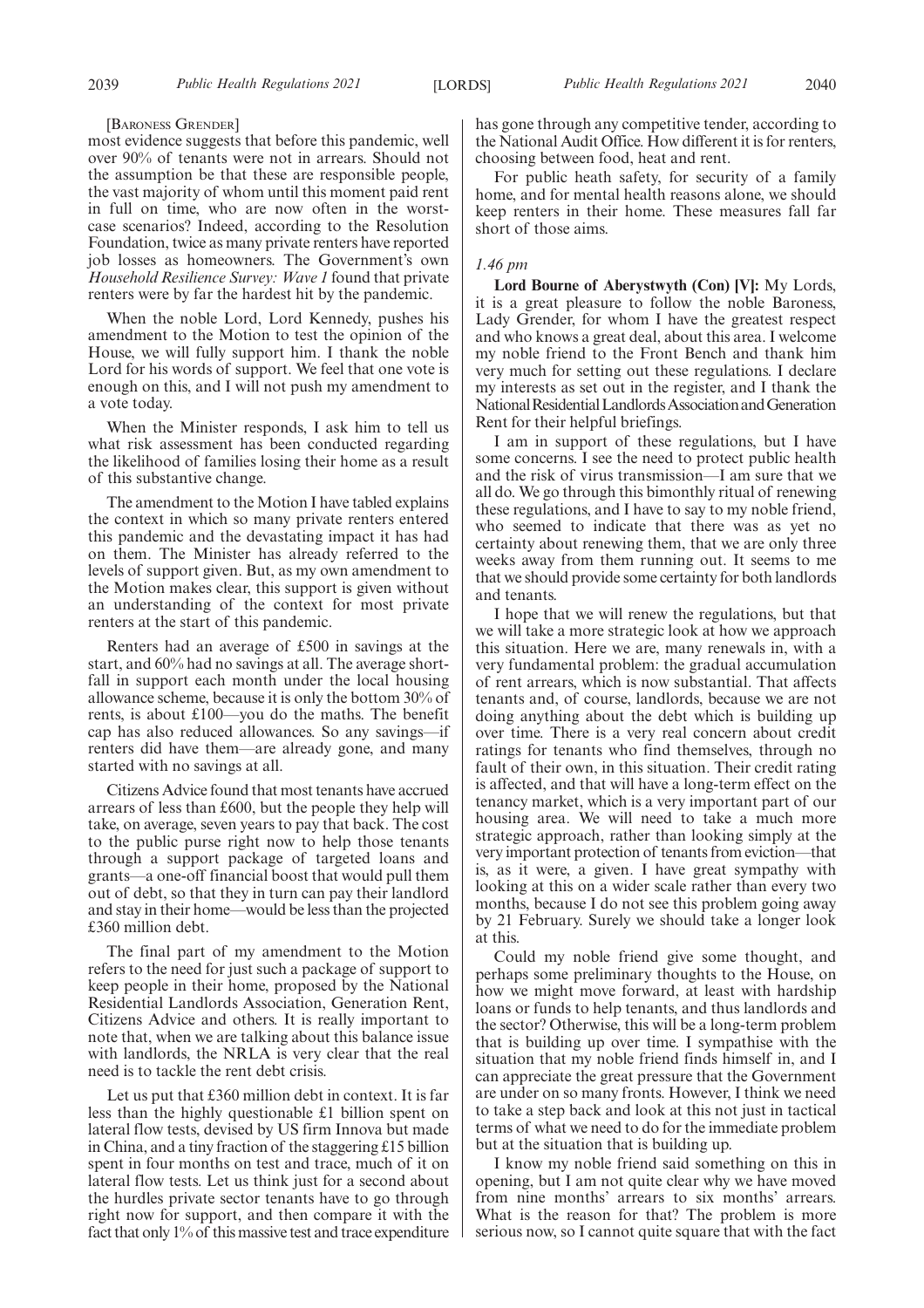that we seem to be bearing down with six months of debt accrued rather than nine months. However, it may be that I missed something there.

As my noble friend said, we have provided unprecedented help, but on the other hand, we are in a unprecedented situation, and it looks to me as if it will last for some time. Even as we come out of the public health hazards, as I am sure we will this year, the long-term economic position will have an effect on tenancies. I look forward to my noble friend saying something on that but, in the meantime, I support the necessity of these regulations.

**The Deputy Speaker (Lord Duncan of Springbank) (Con):** We have had two speakers scratch, so I hope it does not come as a surprise that the next speaker is the noble Baroness, Lady Bennett of Manor Castle.

#### *1.51 pm*

**Baroness Bennett of Manor Castle (GP) [V]:** My Lords, thank you, it does not. I declare my position as a vice-president of the Local Government Association. I follow the noble Lord, Lord Kennedy of Southwark, and the noble Baroness, Lady Grender. Robert Jenrick, the Secretary of State for Housing, said in March 2020 that

"no one should lose their home as a result of the coronavirus epidemic.'

That sounds like a promise, which the Government are breaking by cutting the rent arrears minimum to six months—only half the period for which the SARS-CoV-2 virus has been raging. I will also quote Shelter chief executive Polly Neate on this statutory instrument, which she described as

"the minimum required to keep … people safe in their homes",

as the very useful briefing from Generation Rent on this SI notes. Eviction notices can still be served and possession notices are being granted, while the Government are asking people not to leave their homes and all of this runs only until 21 February. To complete my trio of quotes, I will go to the Green Member of the London Assembly, Siân Berry: "Everyone has the right to a home."

The Government doing the minimum here is really not enough. In Scotland and Wales more is being done. Both nations have loan schemes. Wales has a five-year loan with an APR of 1%, while in Scotland the loans are interest free, and there is also an increase in direct support to tenants. That is better than in England, although of course the problem with loans is that they still have to be paid back. For many households who were living permanently on the edge, even pre-Covid, in a society with a minimum wage well below the real living wage, and the horrendous insecurity of zero-hours contracts, it is hardly any relief from the massive pressure of poverty and inequality under which so many live to say, "Here, have a loan". Clearly, what is needed are grants—support for the poorest, who have been utterly failed by our massively expensive, exploitative, privatised housing system, to lift them at least to ground level out of the massive financial hole they find themselves in through no fault of their own.

Progressively, over decades, under Governments of various political colours, we have destroyed a system that provided genuinely affordable, generally decent homes for all. Let us not forget that in 1979 nearly half the British population lived in secure council homes. Some of those were not as well built or maintained as they should have been, or were in areas with inadequate facilities and opportunities, but they were secure. As the noble Lord, Lord Bourne, has just said, we replaced that with a market, and that is not a successful model for housing.

As noble Lords might predict from those remarks, the Green group supports both of the regret amendments, particularly that in the name of the noble Baroness, Lady Grender, with its focus on the need to provide long-term security for tenants. However, looking at that longer term, we have to move away from regarding houses primarily as financial assets and instead focus on providing everyone with a secure, genuinely affordable home that meets their needs—although of course I acknowledge that that is beyond the immediate scope of this SI. I note research last month from Aldermore Bank showing that half of renters now regard their circumstances as unstable, with one in 10 struggling to pay the rent since March. Clearly, we have a broken housing system.

Coincidentally, I spent this morning chairing a Westminster Forum session about our broken food system. That is two basics of human existence—food and housing —on this planet, with a climate emergency and a nature crisis, where as a species we are smashing through multiple planetary limits while failing miserably to meet even basic human needs in a collectively wealthy country such as the United Kingdom. I have to say that we have a broken economic, social and political system. We have to rescue people in the immediate future, but we also have to think longer term about massive transformational change.

#### *1.55 pm*

**Baroness Altmann (Con) [V]:** My Lords, I declare my interests as in the register. I too welcome my noble friend to his role and thank him for setting out this SI so clearly. I also thank Generation Rent and the NRLA for their briefings and their constructive work on these issues. It is absolutely right that tenants need to be protected against unreasonable behaviour by their landlords, and public health concerns absolutely mean that homelessness is really problematic and must be avoided wherever possible. As the noble Baroness, Lady Grender, rightly says, the vast majority of tenants are responsible, but the vast majority of landlords are, too. The majority in fact own just one or two properties and look after their tenants with care. Some are pensioners, relying on rental income for their retirement security. Private landlords cannot be expected to continue to effectively pay to house people for free. That is a government role, and I agree with other noble Lords that there are important issues that we must address to support tenants who, through no fault of their own, and perhaps as a result of the pandemic, have found themselves in rent arrears.

This SI, which focuses mostly on tenants with large arrears who have engaged in egregious behaviour, anti-social behaviour, abusive behaviour or trespass, for example, does seek to balance the interests of landlords, who may indeed have suffered more than a year without any rental payments at all, and those of tenants who need a home. Of course, supporting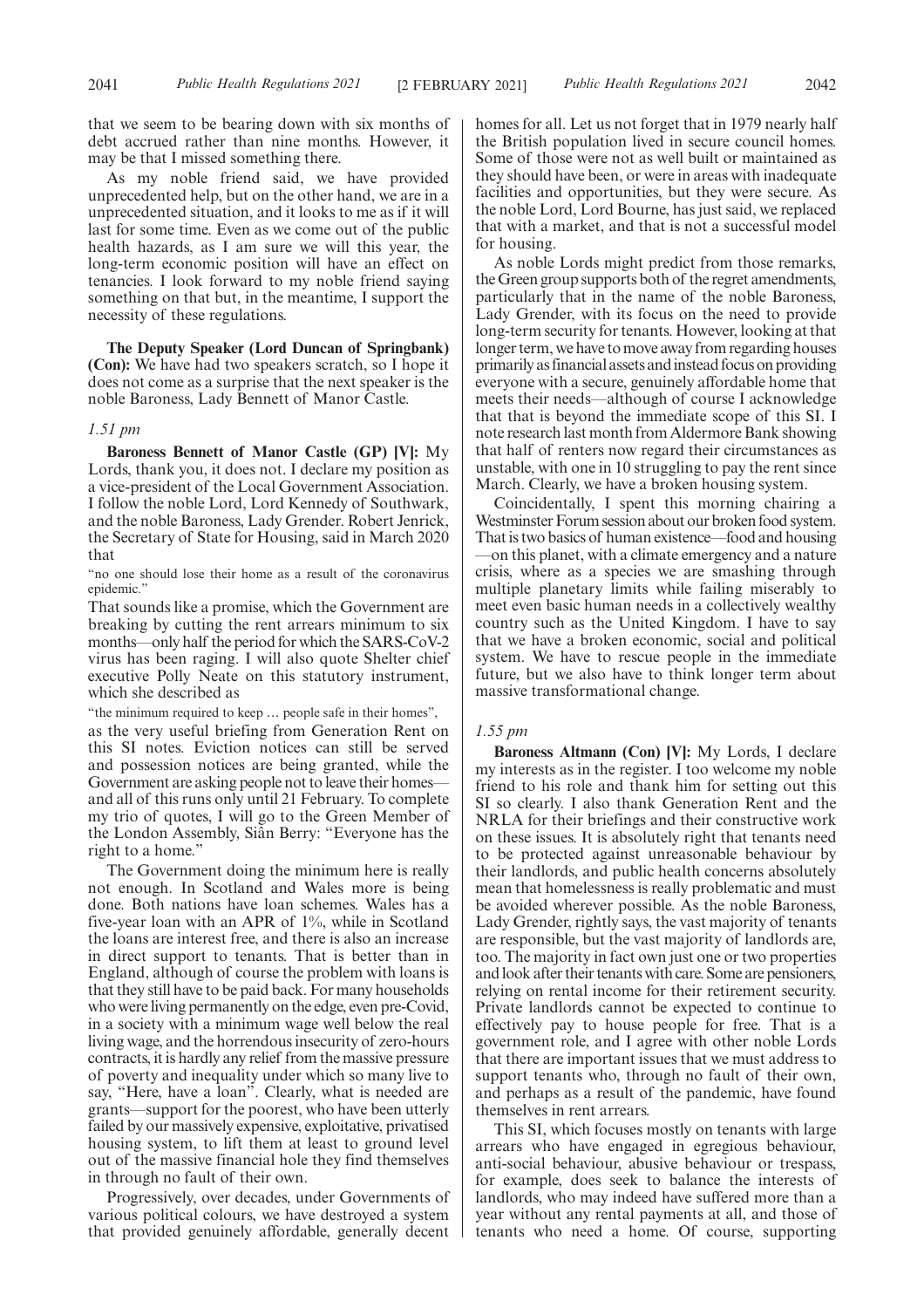#### [BARONESS ALTMANN]

tenants to help them continue to pay rent is a very effective way to help landlords, but there are cases where landlords will need to have their property back. That is what the Government are seeking and I agree that this is a very delicate and difficult issue that they are seeking to achieve.

The measures that the Minister outlined show that, even with the six months' arrears and notice of eviction, tenants will be secure until June at the very least and, indeed, with the review stages being extended, it is likely to be quite significantly beyond that. They have time to either find new accommodation themselves or for social housing to be assigned to them if possible. I recognise that this is difficult and that in some cases we will be dealing with tenants who will find it difficult to be housed. However, I support the Government in their efforts to balance the interests of innocent landlords with the needs of good tenants, who also must be protected.

#### *1.59 pm*

**Lord Mann (Non-Afl):** My Lords, I would like to ask the Minister how an individual who has been evicted will be traced—for example, there is tracing currently for the South African virus variants—or how they will be contacted for an appointment for their jab if they have been evicted.

I know that the Minister, his predecessor and his officials will have been involved in detailed discussions and research looking at this issue, which is obviously fundamental to getting out of the current health crisis. All my experience suggests that there is a direct correlation between the ability to interact with the NHS and the stability of housing. Therefore, the more that people are evicted and moved, the less their interaction with the health service will be, and the more vulnerable they and society will be—either by not being traced when there is an emergency requirement or by not being contacted when there is an opportunity for them to receive the vaccine.

What is the propensity for someone not to be registered with a GP who is trying to communicate with someone, having lost the address when that person has been evicted? It is a big issue for NHS business planning and is not new. What discussions have taken place over the past year between the Minister's department and the department of health to clarify that matter? It is an important consideration now and in the future.

A second issue is a microcosm of a problem that I have raised previously but not with any success, relating to the Traveller community. It is more vulnerable to eviction under the criteria that the Minister has set out, yet it is by definition more likely then to move to another area. Given the context in which these regulations are made—the health pandemic—what specific attention has been given to the requirements of the Traveller community and its danger of being evicted, either from a fixed location or from within the community? Some Travellers are evicted by others in that community from less-fixed accommodation. How does that issue fit into the strategy?

#### *2.02 pm*

**Lord Naseby (Con) [V]:** My Lords, I welcome my noble friend to the Front Bench. I have been involved in housing matters of a political nature for half a century. I was housing chairman for the London Borough of Islington, which at that time—the 1960s—was difficult for tenants and the economy under Harold Wilson. I have been deeply involved with the mutual movement and social housing. I am sure that my noble friend knows this but there are rogue, bad landlords around. We had Rachman and De Lusignan. Their equivalents are there today. There are also rogue tenants, who were a problem then and now.

The kernel of this SI is about normal tenancies and normal tenants who face particular difficulties due to the pandemic. I say to my noble friend, who is enormously welcome to the Front Bench: can we please plan ahead? Why did we not review this issue at least 10 days earlier? February 21 is two and a half weeks away, not even three. That is not long.

I have looked at the four categories and I am comfortable with three of them, but not with the category of substantial rent arrears. Questions arise. We—my Government—have done a good job on the homeless but, if we now find ourselves in another crunch period whereby people are made homeless, that will fall on the local authorities just when they have been working tremendously hard to make things operate as normally as possible. What are we going to do? I suggest two things. One should be to quickly announce that the scheme, whatever it may be—some revisions may be needed after this debate—will run until Easter. Secondly, I have looked at the schemes run in Wales and Scotland. I do not find much in favour of the one in Scotland but the tenant hardship loan in Wales has a lot going for it. It might need a bit of fine tuning to English conditions; nevertheless, it may be the way forward.

Frankly, I do not understand why there has to be a 1% charge. Are we not hoping that we are beginning to come to the end of the pandemic? There should be no interest charge but a hardship loan, with people implementing it who understand how it works and how tenants can ensure that they play their roles.

Finally, my dear and noble friend Lord Bourne asked a valid question about the change from nine months' to six months' arrears. I say to my noble friend on the Front Bench that housing was never an easy job but, at this point in time, the middle category of people who are genuinely good tenants in normal times are those who need this help.

#### *2.06 pm*

**Baroness Uddin (Non-Afl) [V]:** My Lords, I welcome these discussions and particularly welcome the noble Lord, Lord Wolfson, to this place and congratulate him. The last point made by the noble Lord, Lord Naseby, is important, although I do not agree with tenants having to be forced to take loans out. If the Government are considering that at all, there should be no interest charged whatever. We should not get into the circle of providing further opportunities to put vulnerable people into more debt.

The Housing Secretary made a statement that no one should lose their homes as a result of this health crisis. However, the legislation on eviction precisely allows that for arrears accrued since the start of this pandemic. The Minister will be aware that, between April and November 2020, a staggering number of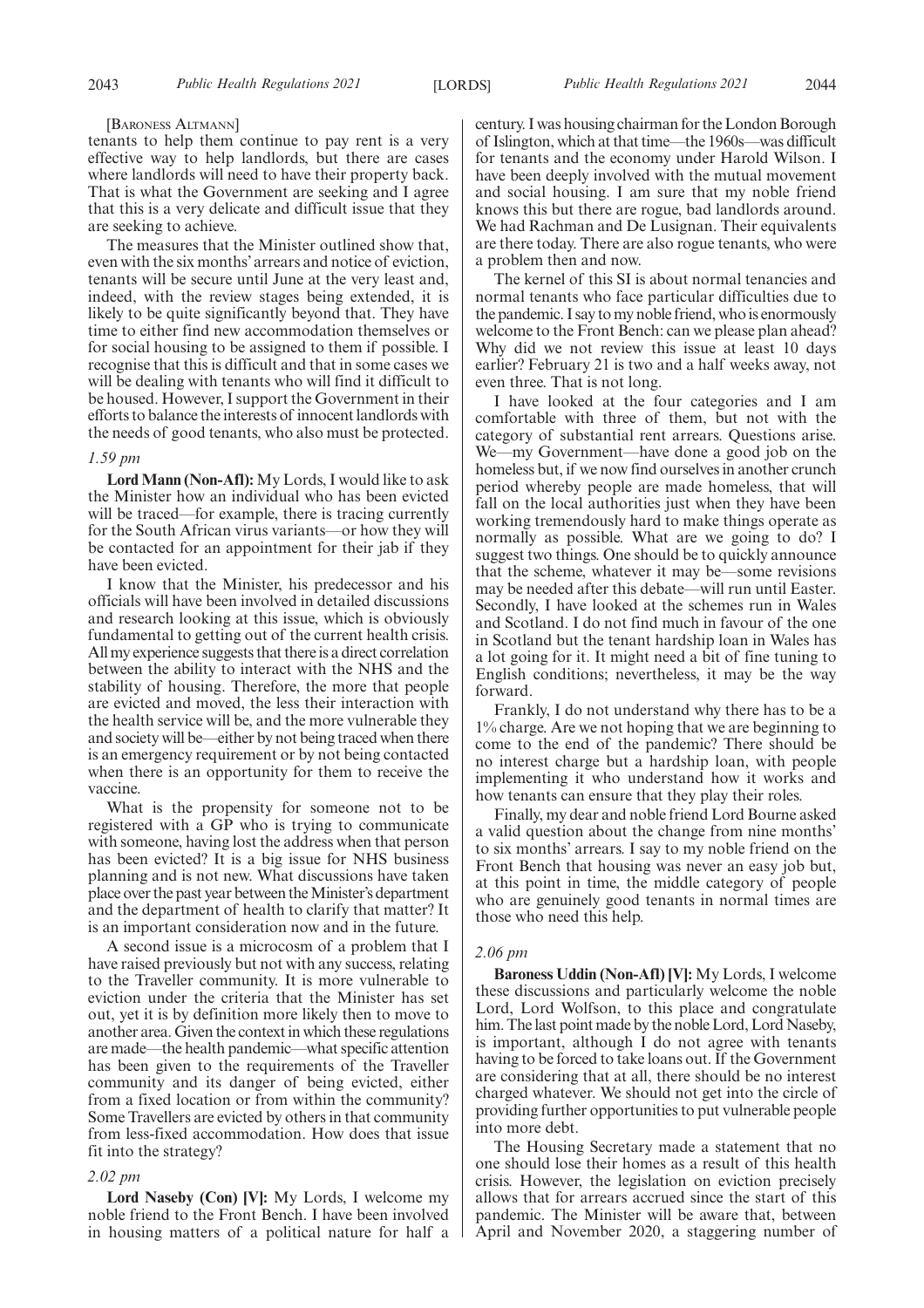some 207,500 households sought help with homelessness from their local council. Surely it is evident that families are suffering extreme hardship, and extending the ban on eviction until the end of February or even June will not resolve any of the grave consequences for particularly vulnerable families. That requires long-term and sustainable policy and action.

As a number of noble Lords have eloquently pointed out, families are facing the most serious job and financial crisis, and six months' exemption is not good enough. I therefore support the regret amendments in the names of the noble Lord, Lord Kennedy of Southwark, and the noble Baroness, Lady Grender, and ask the Government to extend the ban on evictions and repossession until we are out of this health pandemic.

Housing reform, alongside all the associated safety nets, is required even more urgently now as more families become reliant on public housing. These regret amendments seek to prevent the enforcement of eviction and repossessions until such time as the pandemic eases. Unless we do so, such inhumane responses will make families prey to further stress and inevitably dire health consequences. Housing is a basic fundamental right. Therefore, the Government's response is intrinsically, in effect, in breach of those basic rights. These matters go beyond any party-political ideology. They are about safety and preventing further stress on the NHS.

I support these regret amendments and ask the Government to commit to protect all those who are facing eviction, and to ensure that all families who need homes are provided with safe, secure and goodquality accommodation for the most vulnerable of our society.

#### *2.10 pm*

**Baroness McIntosh of Pickering (Con) [V]:**I welcome my noble friend back to the Front Bench after his positive responses when the Domestic Abuse Bill was in Committee yesterday. I declare an interest, as I lease a property. As part of my training for the Scottish bar, I did an apprenticeship with Simpson & Marwick. One of the benefits of the Scottish training is that we work with solicitors first hand. One of my duties was as a debt collector. It impressed on me that people fall into debt not necessarily through any responsibility of their own but through misfortune. That has been compounded in the present environment and climate that we find ourselves in through Covid, with the dreadful consequences that other noble Lords have set out.

I welcome the regulations before us today, and I thank my noble friend for setting out the changes that they introduce from previous ones. I welcome them, as far as they go. In preparing for today, I am grateful to briefings from, among others, Generation Rent and the National Residential Landlords Association. The degree to which they agree on the way forward is stark. While I welcome the positive steps taken in the regulations before us, I share the misgivings of other noble Lords about the reduction in protection from nine to six months. It would be helpful to understand the reasoning behind that.

I also think it is important to recognise the generosity of support that the Government have given so far, but I hope that my noble friend urges the Government and department to look kindly on two proposals, in particular. The first is the tenant hardship loans, which we have seen work so effectively with similar schemes in Scotland and Wales. This measure has the support of, among others, the debt charity StepChange and Citizens Advice. The scheme has a proven track record in two other parts of the kingdom, and it bears further investigation. The second, as other noble Lords have suggested, is a Covid-19 hardship fund to be administered by local authorities. This could be boosted to support those in receipt of benefits.

Finally, I focus on the expiry of the regulations in three weeks. As the furlough scheme has been extended, it would help if the schemes before us could be extended at least to reflect the same deadline as the furlough scheme. It is important to realise that tenants have fallen on hard times, not necessarily through any fault of their own. Many shops, retail businesses and others have closed at very short notice, in very short order. For example, many would not have been able to benefit from the extension to the furlough scheme in October, because they did not realise what was intended. We do not know what is going to happen when the furlough scheme expires, if that is the case, at the end of April.

I hope that my noble friend shows his benevolent nature and seeks to extend these regulations at the first available opportunity, and looks at schemes such as the tenant hardship loans and Covid-19 hardship funds, as others have suggested. Also, the deadlines set out in these regulations should be revised to reflect those in other regulations, such as the extension to universal credit and the furlough scheme. With these few words, I support the regulations before us, but urge my noble friend to look favourably on my suggestions.

#### *2.14 pm*

**Lord Bhatia (Non-Afl) [V]:** The Government have extended protections against the enforcement of residential evictions until at least 21 February 2021, because of the third national lockdown in England. These measures have been criticised by Labour and others for not going far enough to prevent renters losing their homes during the pandemic. On 8 January 2021, the Government announced that, in view of the new national lockdown, they would extend the ban on bailiff-enforced evictions in England for at least six weeks. The regulations came into force on 11 January 2021. Both Houses of Parliament must approve them by 3 February 2021 for them to continue in force.

The regulations prevent enforcement of evictions through bailiffs attending residential premises in England to execute a writ or warrant of possession or to deliver a notice of eviction. However, evictions and repossessions can continue to take place where a court is satisfied of an exemption, such as a claim against a trespasser, or that the order of possession was made, wholly or partly, on the grounds of anti-social behaviour, nuisance, false statements, domestic abuse in social tenancies or substantial rent arrears for six months, or on the death of the tenant, or when the property is unoccupied when the person attends.

The Government have said that restricting the enforcement of evictions would help control the spread of infection and prevent additional burdens falling on the NHS. These regulations will expire on 21 February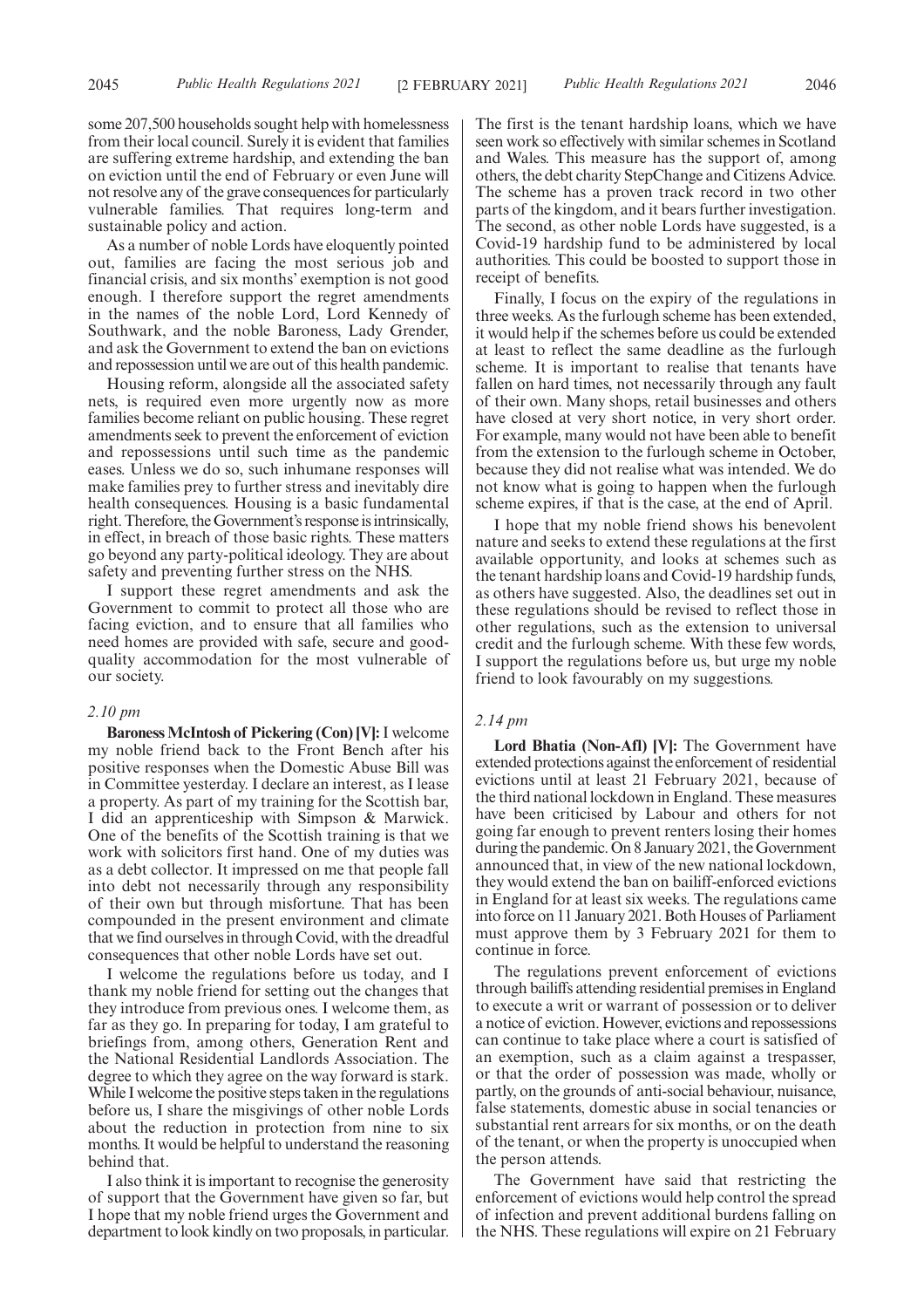#### [LORD BHATIA]

 $20\overline{2}1$ . They are necessary, but stopping evictions for a few weeks and reviewing the regulations again must cause considerable anxiety and mental health problems for those who are genuinely in arrears because they have lost their jobs. The processes described will benefit only lawyers and are an unnecessary waste of court time. Will the Minister confirm whether he will reconsider the regulations, as there is evidence that the pandemic will surge, again and again, until over 70% of the population has been vaccinated?

#### *2.17 pm*

**Baroness Gardner of Parkes (Con) [V]:** My Lords, I believe that, in these Covid times, these regulations are important for relieving anxiety and giving tenants the peace of mind that they will continue to have a roof over their heads, while ensuring a balance that allows landlords to repossess a property where the tenant is in significant breach of their lease—for example, due to their anti-social behaviour or a six-month backlog of unpaid rent.

I am a landlord myself, as disclosed in the register of interests. While I recognise that many landlords will think that some of these regulations are unfair and costly to them, there will be many tenants who think that they still favour the landlord too much. It is key to strike the right balance, and it is important that the Government consider a package of financial assistance to help tenants in arrears and landlords who currently have to bear those arrears.

In addition, I question the provision to allow repossession on the grounds that

"the dwelling house is unoccupied"

at the time of attendance. Given all the restrictions on international and local travel, and the possibility that the landlord may find it impossible to return to their property, should international tenants be given more protection from repossession, subject to paying their rent, when they are unable to return to the UK?

#### *2.19 pm*

**Baroness Fox of Buckley (Non-Afl):** My Lords, I have previously queried whole swathes of illiberal legislation that have been put on the statute books, such as that which makes it illegal to leave your own house without an explanation or to mingle with friends in your own back garden. When I pressed for a date about when lockdown will end and asked if we can know exactly when these things will happen, my queries were met with great irritation and government Ministers saying, "We are following the evidence, don't you know there's a pandemic on?" This is one statutory instrument where I would actually like to see that kind of approach. Instead, here we have very specific dates, which are always time-limited, on-the-dot and short-term. I do not understand, especially given that homes are so important in this pandemic, why the Government are being so mean-spirited on this question.

That dreaded lockdown phrase, "Stay home", resonates differently across society. For some, "Stay home" means saving money on the commute, or thinking about where to place the home-school workspace for the children or what bookcases are on display during business Zoom calls. But for many people, "Stay home"

means how to rota the kids' laptops on the dining room table in the cramped, gardenless flat. With this SI, it is about the fear and dread of whether or not being able to stay in the same home will be feasible once lockdown ends. This is one of the greatest causes of anxiety, with parents lying in bed at night worrying about debt and eviction. Many private renters are worrying about how to stave off homelessness for themselves and their families.

I of course welcome this temporary ban on eviction—I welcome it again, as it was only a few weeks ago that we renewed it for a further few weeks—but it feels too short-term and shallow to deal with the challenges of the continual closure of society. Surely the Government realise that this is storing up huge problems for the future. Tenants' debts are mounting up, and, as other noble Lords have mentioned vividly, this is not their fault. Many of them would never have got into debt before. They are using their rent money to pay fuel bills because they are not allowed to leave the house with their families. As the months drag on, furlough, which was at first welcomed, now means a one-fifth cut in wages. This is unemployment delayed. In the past, those who managed to juggle their finances often had a number of part-time jobs to make do, but you can no longer have an evening bar job or a shift in Debenhams to make up the money because we have locked down.

As tenants' debts mount up, they do not stand a chance of paying them off. It is now clear that when lockdown measures end there will not be a land of milk and honey but a serious economic depression with mass unemployment. If furlough is just redundancy deferred, then the inadequacy of this SI means that it is, I am afraid, eviction deferred. There is just no need; I genuinely do not understand why the Government for whom money seems to be no object during this pandemic—cannot see that targeted loans and grants will get them out of this and help tenants and landlords alike. Why do they not write off the debt and have a debt amnesty? Remember that so many landlords, who are also suffering, are not property tycoons—almost half of them own only one property. They have spent their life savings or redundancy money on prudently investing in a buy-to-let for their income and pensions, and they too are now desperate.

I finish by saying that the Government have proved, through the magnificent vaccine rollout, that they can be impressive and swift, think in the long-term and solve problems. But, unfortunately, they also have the problem of making a mess of less challenging issues, from the cladding scandal and the throwing of leaseholders under the bus, to the home-school meals saga. I welcome the noble Lord to the Chamber, but I appeal to him to not follow in the same suit of making a mess of this, because it is easy to solve. Just solve it, and do not keep coming back with SIs for another few months.

#### *2.24 pm*

**Lord Wolfson of Tredegar (Con):** My Lords, in this short debate I feel I have been assailed from all sides. I have been attacked for not giving enough protection to renters and challenged for not giving sufficient thought to landlords. The noble Lord, Lord Kennedy of Southwark, said that I would satisfy no one—that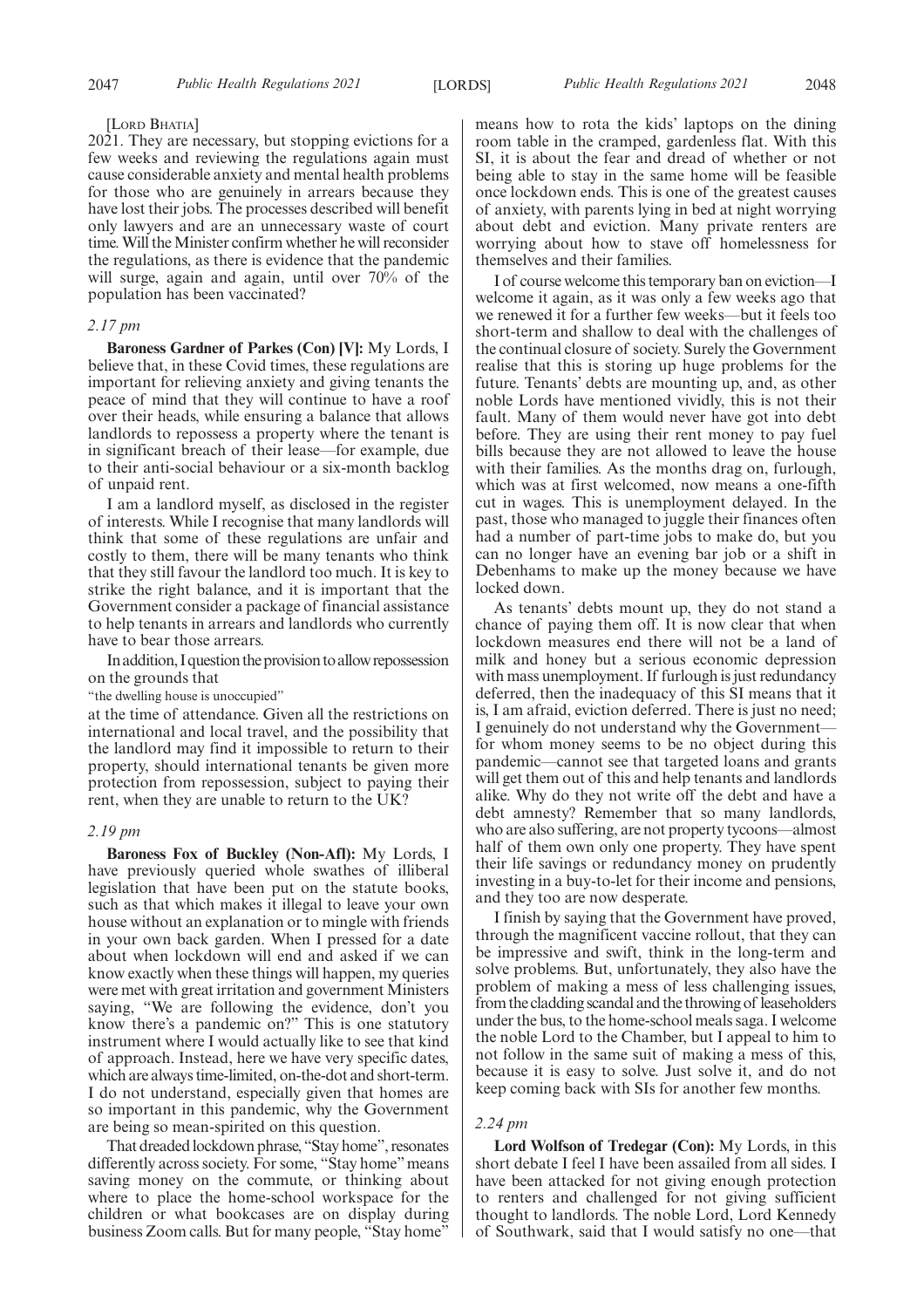The experience of being castigated from all sides, however, has been ameliorated by the cogency, force and evident passion of many of the contributions to this debate. But the fact that I have been challenged from all sides is important. I am not making the simple, perhaps simplistic, point—attractive though it would be to do so—that the fact that both renters and landlords consider they have cause for complaint shows that we have got it about right. That would be superficially attractive, but it would not necessarily follow.

What does follow is the point that this is not a simple issue. It is not just a question of focusing on the position of renters or landlords, or even a question of focusing on renters and landlords. We also need to bear in mind the position of others, including neighbours, for example, who have a right to be protected from anti-social behaviour or nuisance. I agree with the noble Baroness, Lady Uddin, who said that this is not a matter of ideology. It is rather, as my noble friend Lady Gardner of Parkes said, a matter of balance. This statutory instrument, as I have explained, seeks to balance those interests against an ongoing pandemic and, as I said in my opening remarks, in the light of the various financial support mechanisms that the Government have provided both for renters specifically and for people more generally.

It is against that background that I turn to the regret amendment put down by the noble Lord, Lord Kennedy of Southwark. I sincerely thank him for his warm words and I am sure that we will work together, both in and out of the Chamber, on this and other matters.

However, there have been no broken promises. On the point made by the noble Lord, and repeated by the noble Baronesses, Lady Bennett of Manor Castle and Lady Uddin, because of measures taken in response to the pandemic, we calculated that it would be unlikely that a case would have yet reached the enforcement stage where a landlord had initiated possession proceedings as a result of rent arrears that had begun to accrue since the start of the pandemic.

First, the Coronavirus Act 2020 provides that landlords must give tenants longer notice periods before starting possession proceedings in the courts, apart from in the most egregious cases. Previously, two weeks' notice was required, and between 26 March and 28 August last year, three months' notice was required. Since then, landlords have been required to give six months' notice where arrears are less than six months, and four weeks' notice where the arrears are at least six months. We also take into account the amount of time it takes possession proceedings to progress through the courts, and the new arrangements that are in place to deal with the resumption of cases following the resumption of possession proceedings at the end of September.

Importantly, at each stage of the process the tenant is provided with time in which to seek advice or make alternative arrangements. If we were to consider a hypothetical case, where a tenant has rent arrears that only started to accrue since the pandemic began, that case will have been affected by the requirement for longer notice periods, the six-month stay on possession proceedings and then the need to follow due process in the courts. When we assess it, it is unlikely that such a case would yet have reached the enforcement stage.

There could, however, be cases where landlords have been waiting to recover possession orders where the rent arrears began to accrue before March 2020. In such cases, where there are very significant rent arrears, we consider that those landlords ought to be able to enforce those orders. But even in those extreme cases, where a court decides that an exemption to this instrument applies, and taking into account one of the points made by the noble Lord, Lord Mann, bailiffs will not carry out an eviction if they are made aware that anyone living in the property has Covid-19 symptoms, is self-isolating or has been identified as clinically extremely vulnerable.

I now turn to the regret amendment put down by the noble Baroness, Lady Grender, whose experience and knowledge in this area must be acknowledged by everyone in this debate; they are certainly acknowledged by me. Despite the fact that she is not pushing her amendment to a vote, I have to say that, with respect, the terms of the amendment do not meet the issue which faces the Government, and which the statutory instrument seeks to deal with.

The terms of the noble Baroness's amendment state that it is regrettable that the statutory instrument does not

"link protection from evictions automatically to the extension of restrictions in place to address the COVID-19 pandemic",

which is a point also made by the noble Baroness, Lady Uddin. It would be wrong to make such an "automatic" link—to use the word in the amendmentbecause policy in this area should not operate on an automatic basis. It would be wrong for a number of reasons. When assessing the issue of protection from evictions, it would mean that we would look only at the existence of restrictions resulting from the pandemic, which would be to look at only half the picture. It would mean that we would not consider that those restrictions have changed, and no doubt will change further over time. It would mean that we would overlook the help that has been made available and remains available to renters specifically and to people generally. It would also mean ignoring the protections that we have built into the system, and, as my noble friend Lady Altmann reminded us, taking no account of the interests of landlords, who also deserve consideration. Many landlords depend on the rent that they receive for their sole income; if no rent comes in, they can be placed in a precarious financial situation. Over and above all of that, linking protection from evictions automatically to the existence of Covid-19 restrictions assumes a correlation, and indeed a causation, where neither might exist. By contrast, the statutory instrument seeks to find and maintain a balanced approach, taking all matters into account.

I will write to noble Lords whose comments I have not been able to refer to specifically. In the time that I have left, I will pick up on a couple of the main points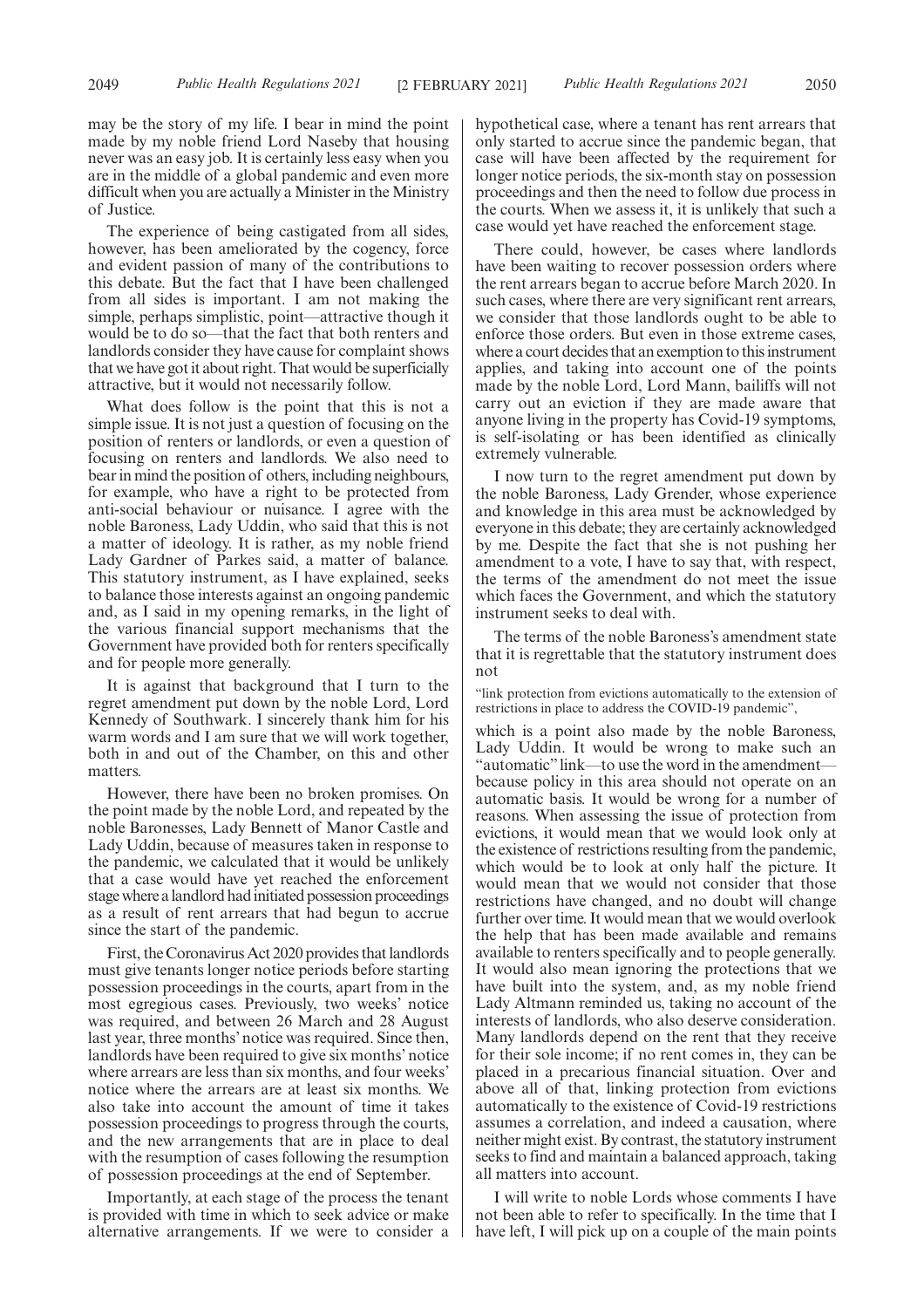#### [LORD WOLFSON OF TREDEGAR]

which were put to me during the debate, beginning with the limited-time nature of this statutory instrument and what my noble friend Lord Bourne of Aberystwyth called the "bi-monthly ritual" of this SI. I would always be grateful for any opportunities to come to your Lordships' House for an interesting debate, but I accept in principle that we may wish to raise our eyes and look for a longer period. That is difficult in the midst of a continually changing pandemic, but we will do our best. We are looking at the future and, if we can, we certainly will.

As to the loans scheme, which was put to me by a number of noble Lords, the problem is that any loan scheme must have affordability criteria, which may make it tricky for those most in need to access. With a loan, you must be able to get it and then you must be able to pay it back. We believe, therefore, that the best way to support people in need is through the existing welfare system that provides ongoing support, and that is what the extensive pack of economic support is doing. In that context, the increasing of the local housing allowance rate to the 30th percentile is extremely important.

My noble friend Lord Bourne of Aberystwyth and other noble Lords asked about the change from nine months to six months. The rent arrears exception has been redefined to cases with rent arrears that are greater than six months because that is proportionate, given where we are in the pandemic, given the other protections in place and given the support that has been put in place for renters specifically and for people more generally. It is a question of balance, and that is where we consider the balance is best struck. We anticipate that most of the cases in which an exemption applies will involve a significant level of rent arrears that predate the pandemic and where landlords may have been waiting over a year without rent being paid.

I hope that I have replied to the main points that were put to me in this debate. I am conscious of the limited time that I have had to reply. The noble Lord, Lord Mann, asked a very specific question about the Traveller community. I hope that he will forgive me for not dealing with it now, but it would perhaps be more appropriate for a housing Minister to respond on that point.

We consider that the balance that this statutory instrument has struck is the appropriate one. It provides tenants with protection from eviction and provides landlords in appropriate cases with the ability to recover sums due. Therefore, I commend this instrument to the House.

#### *2.35 pm*

**Lord Kennedy of Southwark (Lab Co-op):** My Lords, I thank all noble Lords who have spoken in this debate, and the Minister for his considered response to the points raised. I agree very much with the noble Lord, Lord Bourne of Aberystwyth, that we need a much more strategic solution to the crisis, a point also made by the noble Lord, Lord Naseby.

As I and other noble Lords have said, and the noble Baroness, Lady McIntosh of Pickering, made clear, it is striking how much agreement there is between landlord and tenant organisations as to the solution to these problems. I thank both the National Residential Landlords Association and Generation Rent for their very helpful briefings, and mention has been made of the similarity in the solutions that each has put forward to the Government. I agree with the noble Baroness, Lady Altmann, that there are good landlords and good tenants, and both need our support. The tragedy is that much more could be done to help landlords and tenants, but the Government are just failing to get this right. I hope that passing this regret amendment will encourage the Government to look again at the welcome proposals being put forward; they very much need to do so.

I also think that it is worth reflecting on the very short extension of this order, a point that many noble Lords have made. Landlords and tenants must be treated a bit better in this regard by the Government. An extension of less than three weeks, frankly, is no way to behave. We can do much better than that.

The Minister made the point about hypothetical cases. We can all draw them up to support our own positions. The problems is that it will be of little comfort to a tenant who has lost their job or who has little work due to being a freelancer, and on top of all that, they have the fear of sitting in their home waiting to be evicted in the next few weeks. They have all the legal papers there and are very worried. It is of little comfort to them. There is also very little comfort to the landlord, as the rent arrears accrue at the same time and they can see no end to that. The Government should take away the proposals put forward by the landlords and the tenants, look at them carefully and come up with a proper strategic plan for this crisis. I wish to test the opinion of the House.

#### *2.38 pm*

*Division conducted remotely on Lord Kennedy of Southwark's amendment.*

*Contents 270; Not-Contents 267.*

*Lord Kennedy of Southwark's amendment agreed.*

#### **Division No. 1**

#### **CONTENTS**

Aberdare, L. Addington, L. Adebowale, L. Adonis, L. Alderdice, L. Allan of Hallam, L. Alli, L. Alton of Liverpool, L. Amos, B. Anderson of Swansea, L. Armstrong of Hill Top, B. Bach, L. Bakewell of Hardington Mandeville, B. Bakewell, B. Barker, B. Bassam of Brighton, L. Beith, L. Benjamin, B. Bennett of Manor Castle, B. Berkeley of Knighton, L. Billingham, B.

Blackstone, B. Blower, B. Blunkett, L. Boateng, L. Bonham-Carter of Yarnbury, B. Boothroyd, B. Bowles of Berkhamsted, B. Bowness, L. Boycott, B. Bradley, L. Bradshaw, L. Brinton, B. Broers, L. Brooke of Alverthorpe, L. Browne of Belmont, L. Browne of Ladyton, L. Bruce of Bennachie, L. Bryan of Partick, B. Burnett, L.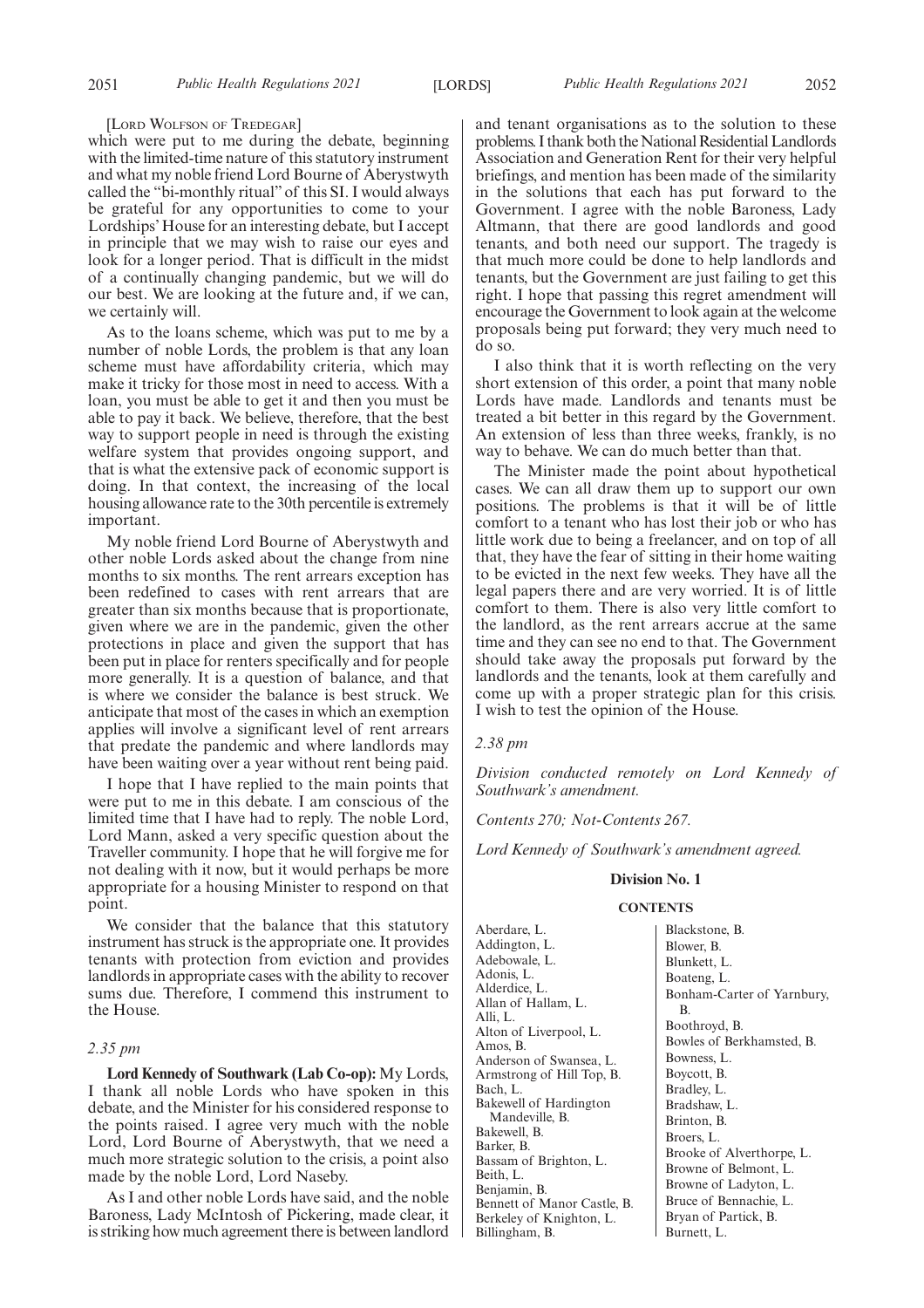Burt of Solihull, B. Campbell of Pittenweem, L. Campbell of Surbiton, B. Campbell-Savours, L. Carlile of Berriew, L. Cashman, L. Chakrabarti, B. Chandos, V. Chidgey, L. Clancarty, E. Clark of Calton, B. Clark of Kilwinning, B. Clark of Windermere, L. Clement-Jones, L. Cohen of Pimlico, B. Collins of Highbury, L. Cooper of Windrush, L. Corston, B. Coussins, B. Cromwell, L. Cunningham of Felling, L. Davies of Brixton, L. Davies of Oldham, L. Desai, L. Dholakia, L. Dodds of Duncairn, L. Donaghy, B. Doocey, B. Drake, B. D'Souza, B. Eames, L. Eatwell, L. Elder, L. Featherstone, B. Field of Birkenhead, L. Filkin, L. Finlay of Llandaff, B. Foster of Bath, L. Foulkes of Cumnock, L. Fox of Buckley, B. Fox, L. Gale, B. Garden of Frognal, B. German, L. Giddens, L. Goddard of Stockport, L. Golding, B. Goudie, B. Grantchester, L. Greaves, L. Green of Deddington, L. Greengross, B. Grender, B. Grey-Thompson, B. Griffiths of Burry Port, L. Grocott, L. Hain, L. Hamwee, B. Hannay of Chiswick, L. Hanworth, V. Harries of Pentregarth, L. Harris of Haringey, L. Harris of Richmond, B. Haskel, L. Hastings of Scarisbrick, L. Haworth, L. Hayman of Ullock, B. Hayman, B. Hayter of Kentish Town, B. Healy of Primrose Hill, B. Henig, B. Hilton of Eggardon, B. Hollick, L. Houghton of Richmond, L. Howarth of Newport, L. Hughes of Stretford, B. Hunt of Kings Heath, L. Hussain, L.

Hussein-Ece, B. Hutton of Furness, L. Janke, B. Jolly, B. Jones of Cheltenham, L. Jones of Moulsecoomb, B. Jones of Whitchurch, B. Jones, L. Jordan, L. Kennedy of Cradley, B. Kennedy of Southwark, L. Kerr of Kinlochard, L. Kerslake, L. Kestenbaum, L. Kingsmill, B. Knight of Weymouth, L. Kramer, B. Laming, L. Lawrence of Clarendon, B. Layard, L. Lea of Crondall, L. Lee of Trafford, L. Leitch, L. Lennie, L. Levy, L. Liddell of Coatdyke, B. Liddle, L. Lipsey, L. Lister of Burtersett, B. Loomba, L. Ludford, B. Macdonald of River Glaven.  $L$ MacKenzie of Culkein, L. Mackenzie of Framwellgate, L. Mair, L. Mallalieu, B. Mandelson, L. Manningham-Buller, B. Marks of Henley-on-Thames, L. Masham of Ilton, B. Massey of Darwen, B. Maxton, L. McAvoy, L. McConnell of Glenscorrodale, L. McIntosh of Hudnall, B. McKenzie of Luton, L. McNally, L. McNicol of West Kilbride, L. Mendelsohn, L. Miller of Chilthorne Domer, B. Monks, L. Morris of Yardley, B. Morrow, L. Murphy of Torfaen, L. Murphy, B. Neuberger, B. Newby, L. Northover, B. Nye, B. Oates, L. O'Loan, B. Osamor, B. Paddick, L. Palmer of Childs Hill, L. Parekh, L. Parminter, B. Patel of Bradford, L. Pendry, L. Pinnock, B. Prashar, B. Prescott, L. Primarolo, B. Purvis of Tweed, L.

Puttnam, L. Quin, B. Ramsay of Cartvale, B. Randerson, B. Ravensdale, L. Razzall, L. Rebuck, B. Redesdale, L. Rees of Ludlow, L. Reid of Cardowan, L. Rennard, L. Ritchie of Downpatrick, B. Roberts of Llandudno, L. Rooker, L. Rosser, L. Rowe-Beddoe, L. Royall of Blaisdon, B. Sandwich, E. Scott of Needham Market, B. Scriven, L. Sheehan, B. Sherlock, B. Shipley, L. Sikka, L. Simon, V. Smith of Basildon, B. Smith of Finsbury, L. Smith of Gilmorehill, B. Smith of Newnham, B. Snape, L. Stephen, L. Stern, B. Stevenson of Balmacara, L. Stone of Blackheath, L. Stoneham of Droxford, L. Storey, L. Strasburger, L. Stunell, L. Suttie, B. Taverne, L.

Taylor of Bolton, B. Taylor of Goss Moor, L. Teverson, L. Thomas of Gresford, L. Thomas of Winchester, B. Thornhill, B. Thornton, B. Thurso, V. Tonge, B. Tope, L. Touhig, L. Triesman, L. Truscott, L. Tunnicliffe, L. Turnberg, L. Tyler of Enfield, B. Tyler, L. Uddin, B. Verjee, L. Wallace of Saltaire, L. Wallace of Tankerness, L. Walmsley, B. Warwick of Undercliffe, B. Watson of Invergowrie, L. West of Spithead, L. Wheatcroft, B. Whitaker, B. Whitty, L. Wigley, L. Willis of Knaresborough, L. Wills, L. Wilson of Dinton, L. Winston, L. Wood of Anfield, L. Woodley, L. Woolf, L. Wrigglesworth, L. Young of Norwood Green, L. Young of Old Scone, B.

### **NOT CONTENTS**

Agnew of Oulton, L. Ahmad of Wimbledon, L. Altmann, B. Anelay of St Johns, B. Arbuthnot of Edrom, L. Arran, E. Ashton of Hyde, L. Astor of Hever, L. Astor, V. Balfe, L. Barran, B. Bates, L. Bellingham, L. Benyon, L. Berridge, B. Bertin, B. Bethell, L. Bhatia, L. Black of Brentwood, L. Blackwell, L. Blencathra, L. Bloomfield of Hinton Waldrist, B. Borwick, L. Botham, L. Bottomley of Nettlestone, B. Bourne of Aberystwyth, L. Brabazon of Tara, L. Brady, B. Bridges of Headley, L. Brookeborough, V. Brown of Eaton-under-Heywood, L. Browning, B.

Brownlow of Shurlock Row, L. Buscombe, B. Butler of Brockwell, L. Caine, L. Caithness, E. Callanan, L. Cameron of Dillington, L. Carrington of Fulham, L. Carrington, L. Cathcart, E. Chadlington, L. Chalker of Wallasey, B. Chisholm of Owlpen, B. Choudrey, L. Coe, L. Colgrain, L. Colville of Culross, V. Colwyn, L. Cormack, L. Courtown, E. Couttie, B. Craig of Radley, L. Craigavon, V. Cruddas, L. Cumberlege, B. Curry of Kirkharle, L. Davies of Gower, L. De Mauley, L. Deech, B. Deighton, L. Dobbs, L. Duncan of Springbank, L. Dundee, E. Dunlop, L.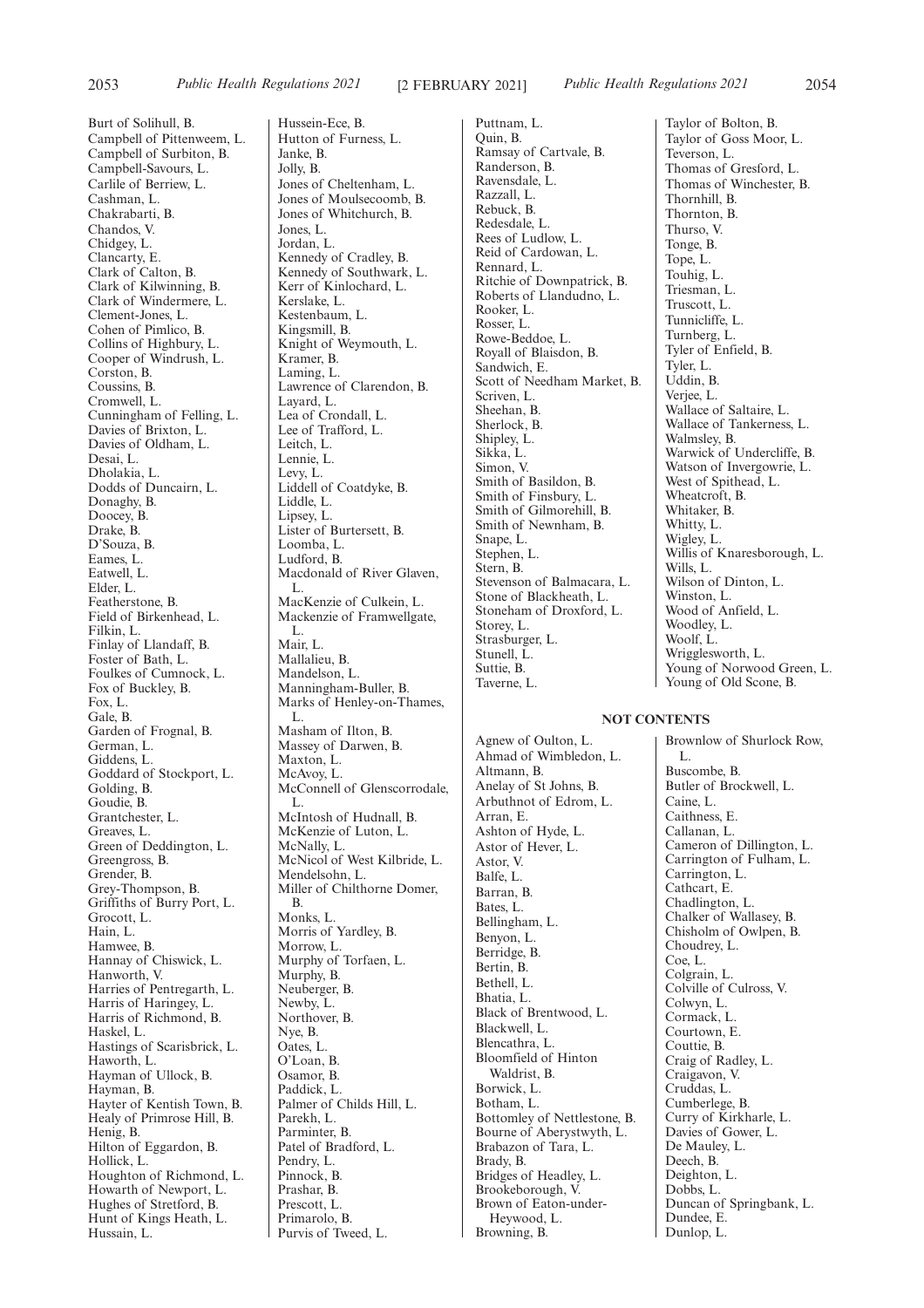Eaton, B. Eccles of Moulton, B. Eccles, V. Empey, L. Erroll, E. Evans of Bowes Park, B. Fairfax of Cameron, L. Falkner of Margravine, B. Fall, B. Farmer, L. Fellowes of West Stafford, L. Fink, L. Finkelstein, L. Finn, B. Fleet, B. Flight, L. Fookes, B. Forsyth of Drumlean, L. Framlingham, L. Freud, L. Fullbrook, B. Gadhia, L. Gardiner of Kimble, L. Gardner of Parkes, B. Garnier, L. Geddes, L. Geidt, L. Gilbert of Panteg, L. Glenarthur, L. Glendonbrook, L. Godson, L. Gold<sub>I</sub>. Goldie, B. Goldsmith of Richmond Park, L. Goodlad, L. Goschen, V. Grade of Yarmouth, L. Greenhalgh, L. Greenway, L. Griffiths of Fforestfach, L. Grimstone of Boscobel, L. Hailsham, V. Hamilton of Epsom, L. Hammond of Runnymede, L. Hannan of Kingsclere, L. Harris of Peckham, L. Haselhurst, L. Hayward, L. Helic, B. Henley, L. Herbert of South Downs, L. Hill of Oareford, L. Hodgson of Abinger, B. Hoey, B. Hogan-Howe, L. Hogg, B. Holmes of Richmond, L. Hooper, B. Hope of Craighead, L. Horam, L. Howard of Lympne, L. Howard of Rising, L. Howe, E. Howell of Guildford, L. Hunt of Wirral, L. Inglewood, L. James of Blackheath, L. Janvrin, L. Jenkin of Kennington, B. Jopling, L. Judge, L. Kakkar, L. Kalms, L. Keen of Elie, L. King of Bridgwater, L. Kirkham, L.

Kirkhope of Harrogate, L.

Lamont of Lerwick, L. Lancaster of Kimbolton, L. Lane-Fox of Soho, B. Lang of Monkton, L. Lansley, L. Leigh of Hurley, L. Lexden, L. Lilley, L. Lindsay, E. Lingfield, L. Liverpool, E. Livingston of Parkhead, L. Lothian, M. Lucas, L. Mackay of Clashfern, L. Mancroft, L. Manzoor, B. Marland, L. Marlesford, L. Maude of Horsham, L. Mawson, L. McColl of Dulwich, L. McGregor-Smith, B. McInnes of Kilwinning, L. McIntosh of Pickering, B. McLoughlin, L. Mendoza, L. Meyer, B. Mone, B. Montrose, D. Moore of Etchingham , L. Morgan of Cotes, B. Morris of Bolton, B. Morrissey, B. Moylan, L. Moynihan, L. Naseby, L. Neville-Jones, B. Neville-Rolfe, B. Newlove, B. Nicholson of Winterbourne, B. Noakes, B. Northbrook, L. Norton of Louth, L. O'Shaughnessy, L. Pannick, L. Parkinson of Whitley Bay , L. Patel, L. Patten, L. Penn, B. Pickles, L. Pidding, B. Polak, L. Popat, L. Porter of Spalding, L. Price, L. Rana, L. Randall of Uxbridge, L. Ranger, L. Rawlings, B. Reay, L. Redfern, B. Renfrew of Kaimsthorn, L. Ribeiro, L. Risby, L. Robathan, L. Rock, B. Rogan, L. Rotherwick, L. Saatchi, L. Sanderson of Welton, B. Sarfraz, L. Sassoon, L. Sater, B. Scott of Bybrook, B. Seccombe, B. Selkirk of Douglas, L.

Shackleton of Belgravia, B. Sharpe of Epsom, L. Sheikh, L. Shephard of Northwold, B. Sherbourne of Didsbury, L. Shields, B. Shinkwin, L. Smith of Hindhead, L. Somerset, D. Spencer of Alresford, L. St John of Bletso, L. Stair, E. Stedman-Scott, B. Sterling of Plaistow, L. Stewart of Dirleton, L. Stirrup, L. Strathclyde, L. Stroud, B. Stuart of Edgbaston, B. Sugg, B. Suri, L. Swinfen, L. Taylor of Holbeach, L. Taylor of Warwick, L.

Tebbit, L. Trefgarne, L. Trenchard, V. Trimble, L. True, L. Tugendhat, L. Vaizey of Didcot, L. Vere of Norbiton, B. Verma, B. Wakeham, L. Waldegrave of North Hill, L. Walker of Aldringham, L. Warsi, B. Wasserman, L. Wei, L. Wharton of Yarm, L. Whitby, L. Willetts, L. Williams of Trafford, B. Wolfson of Tredegar, L. Wyld, B. Young of Cookham, L. Younger of Leckie, V.

*2.50 pm*

#### *Amendment to the Motion Tabled by Baroness Grender*

As an amendment to the motion in the name of Lord Wolfson of Tredegar, at end to insert "but that this House regrets that the Regulations do not link protection from evictions automatically to the extension of restrictions in place to address the COVID-19 pandemic and so do not provide long-term security to tenants; further regrets that the Regulations do not take into account factors such as (1) the shortfall between support from Her Majesty's Government and median rents, (2) the level of personal savings held by renters at the start of the pandemic, (3) the loss of income and jobs experienced by private renters during the pandemic compared to mortgage holders, and (4) the high proportion of income spent by renters on housing compared to other tenures, and that these factors have led to renters missing bill payments or reducing spending on food due to their level of debt; and calls on Her Majesty's Government to bring forward a support package that will ensure that private tenants are housed and landlords paid during the COVID-19 pandemic."

**Baroness Grender (LD) [V]:** I thank all noble Lords, and in particular the noble Lord, Lord Wolfson, in his new role as Minister. I congratulate him on the extensive use of the word "balance"; it was used more times than I have ever heard it used in a speech in my lifetime. "Balance"suggests that the opposite is somehow division, but I strongly stress that there is a lot of unity within the sector, in that landlords' and tenants' organisations alike say that some kind of support package is desperately needed.

The Minister made a very coherent argument against loans but most noble Lords were talking about the use of grants. When he writes to noble Lords, I look forward to him writing to me about that and about taking up the invitation set up by Citizens Advice to sit down with some of the affected family groups.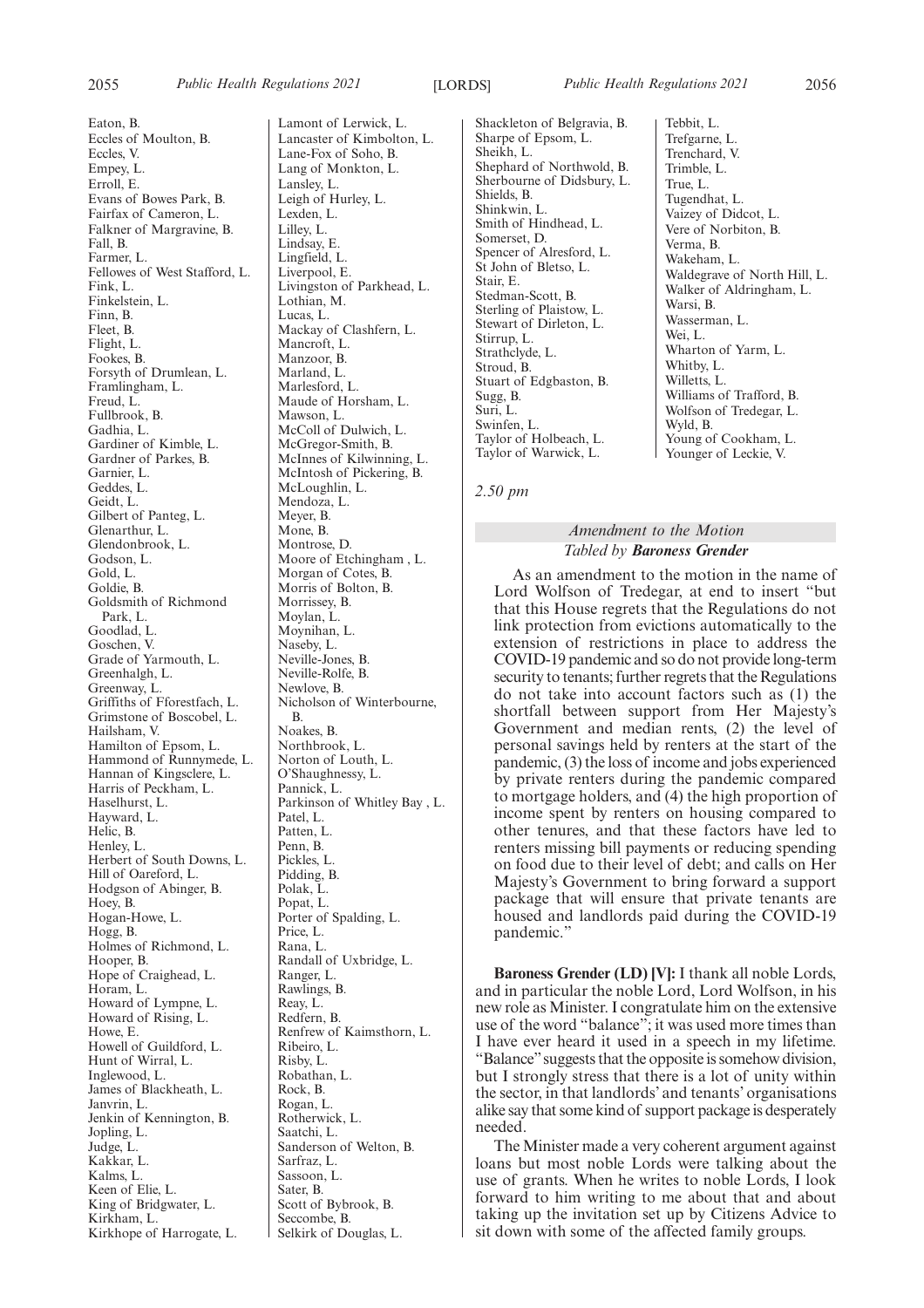The House has already given a view on this and therefore I will not move my amendment.

*Baroness Grender's amendment to the Motion not moved.*

*Motion, as amended, agreed.*

*2.52 pm*

*Sitting suspended.*

## **Medicines and Medical Devices Bill**

*Commons Amendments*

*3 pm*

*Relevant documents: 19th and 33rd Reports from the Delegated Powers Committee, 10th Report from the Constitution Committee*

**The Deputy Speaker (Lord Duncan of Springbank) (Con):** My Lords, hybrid proceedings will now resume. There are no counter-propositions, so the only speakers are those listed and the Minister's Motion may not be opposed. Short questions of elucidation from listed speakers after the Minister's response are permitted but discouraged. A Member wishing to ask such a question must email the clerk. We will now begin.

## *Motion A*

#### *Moved by Lord Bethell*

That this House do not insist on its Amendments 2, 3, 12, 13, 14, 23, 24, 25, 30, 40, 48, 49 and 50 and do agree with the Commons in their Amendments 50A, 50B and 50C in lieu.

**50A:** Clause 42 page 24, line 36, leave out subsections (3) to (9) and insert—

"(3) The procedure for making regulations under Part A1, 1, 2 or 3 is to be determined in accordance with this table and subsection (4)—

| If the regulations contain<br>provision made in reliance on | the regulations are subject to                                                                                                                                                                                                                      |
|-------------------------------------------------------------|-----------------------------------------------------------------------------------------------------------------------------------------------------------------------------------------------------------------------------------------------------|
| section $5(1)(a)$                                           | the negative procedure                                                                                                                                                                                                                              |
| section $10(1)(a)$                                          | the negative procedure                                                                                                                                                                                                                              |
| section $14(1)(a)$                                          | the negative procedure                                                                                                                                                                                                                              |
| paragraph 9 of Schedule 1                                   | the negative procedure                                                                                                                                                                                                                              |
| section 6                                                   | (a) the made affirmative<br>procedure, where the regulations<br>contain a declaration that the<br>person making them considers<br>that they need to be made<br>urgently to protect the public<br>from an imminent risk of<br>serious harm to health |
|                                                             | (b) the draft affirmative<br>procedure in any other case                                                                                                                                                                                            |
| section 15                                                  | (a) the made affirmative<br>procedure, where the regulations<br>contain a declaration that the<br>person making them considers<br>that they need to be made<br>urgently to protect the public<br>from an imminent risk of<br>serious harm to health |
|                                                             | (b) the draft affirmative<br>procedure in any other case                                                                                                                                                                                            |
| any other provision of Part A1,<br>$1, 2$ or $3$            | the draft affirmative procedure                                                                                                                                                                                                                     |

(4) Provision that may be made by regulations subject to the negative procedure may be made by regulations subject to the draft affirmative procedure.

(5) Where regulations are subject to "the negative procedure"—

(a) in the case of regulations made by the Secretary of State acting alone, the statutory instrument containing the regulations is subject to annulment in pursuance of a resolution of either House of Parliament,

(b) in the case of regulations made by a Northern Ireland department acting alone, they are subject to negative resolution within the meaning given by section  $41(6)$  of the Interpretation Act (Northern Ireland) 1954, and

(c) in the case of regulations made by the Secretary of State and a Northern Ireland department acting jointly, the statutory instrument containing the regulations is subject to—

(i) annulment in pursuance of a resolution of either House of Parliament, and

 $(ii)$  negative resolution within the meaning given by section  $41(6)$ of the Interpretation Act (Northern Ireland) 1954.

(6) Where regulations are subject to the "draft affirmative procedure"

(a) in the case of regulations made by the Secretary of State acting alone, the statutory instrument containing the regulations may not be made unless a draft of the instrument has been laid before and approved by a resolution of each House of Parliament,

(b) in the case of regulations made by a Northern Ireland department acting alone, they may not be made unless a draft of the regulations has been laid before and approved by a resolution of the Northern Ireland Assembly, and

(c) in the case of regulations made by the Secretary of State and a Northern Ireland department acting jointly, the statutory instrument containing the regulations may not be made unless a draft of the instrument has been laid before and approved by a resolution of—

(i) each House of Parliament, and

(ii) the Northern Ireland Assembly.

(7) Where regulations are subject to the "made affirmative procedure"

(a) in the case of regulations made by the Secretary of State acting alone, the statutory instrument containing the regulations—

(i) must be laid before Parliament after being made, and

(ii) ceases to have effect at the end of the period of 40 days beginning with the day on which the instrument is made unless, during that period, the instrument is approved by a resolution of each House of Parliament,

(b) in the case of regulations made by a Northern Ireland department acting alone, they—

(i) must be laid before the Northern Ireland Assembly after being made, and

(ii) cease to have effect at the end of the period of 40 days beginning with the day on which they are made unless, during that period, the regulations are approved by a resolution of the Assembly, and

(c) in the case of regulations made by the Secretary of State and a Northern Ireland department acting jointly, the statutory instrument containing the regulations—

(i) must be laid before Parliament and the Northern Ireland Assembly after being made, and

(ii) ceases to have effect at the end of the period of 40 days beginning with the day on which the instrument is made unless, during that period, the instrument is approved by a resolution of each House of Parliament and by a resolution of the Assembly.

(8) In calculating the period of 40 days for the purposes of subsection  $(7)(a)(ii)$  or  $(c)(ii)$  in relation to Parliament, no account is to be taken of any time during which—

(a) Parliament is dissolved or prorogued, or

(b) either House of Parliament is adjourned for more than 4 days.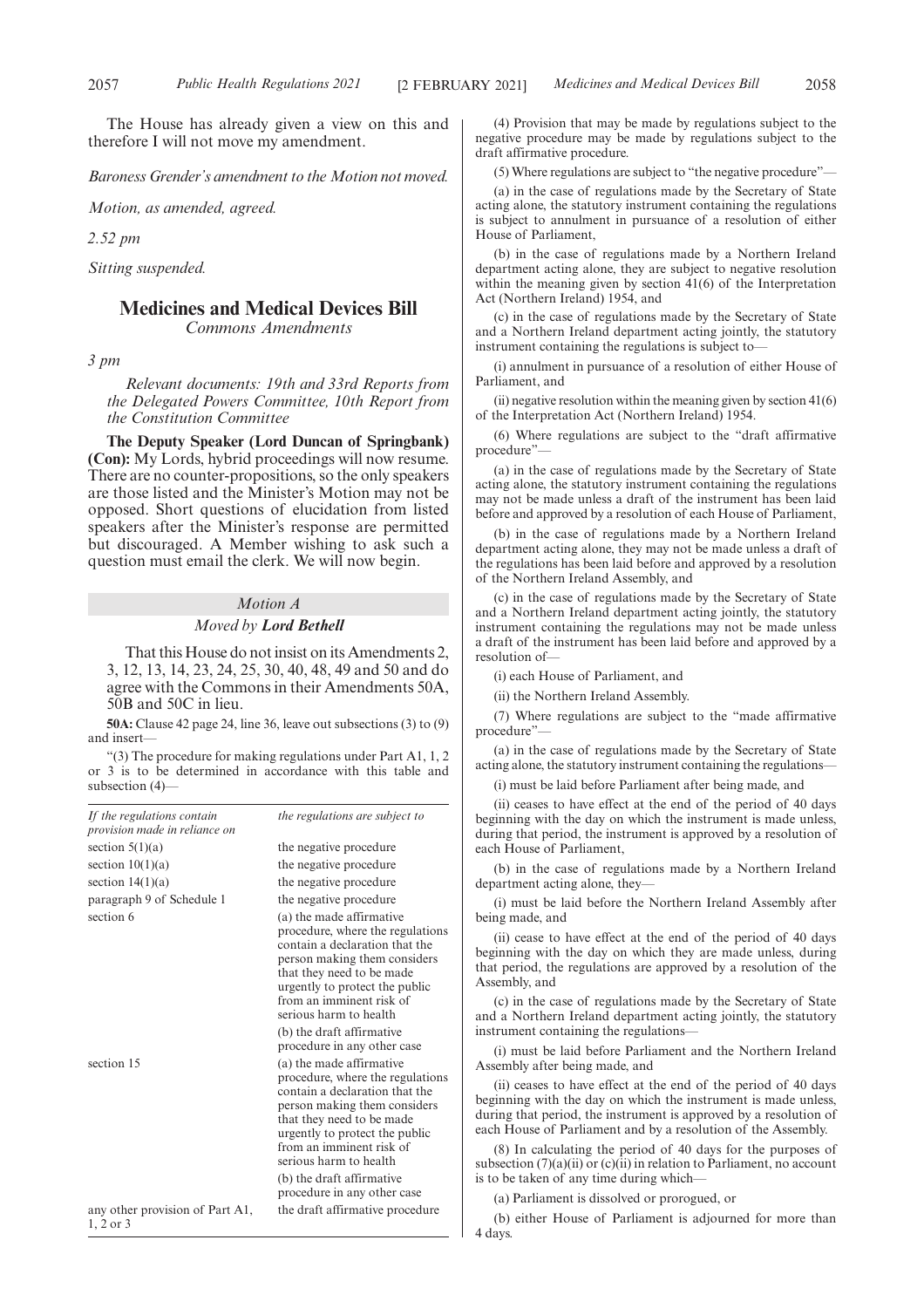(9) In calculating the period of 40 days for the purposes of subsection  $(7)(b)(ii)$  or  $(c)(ii)$  in relation to the Northern Ireland Assembly, no account is to be taken of any time during which the Assembly is—

(a) dissolved,

(b) in recess for more than 4 days, or (c) adjourned for more than 6 days.

(10) If regulations cease to have effect as a result of subsection (7) that—

(a) does not affect the validity of anything previously done under the regulations, and

(b) does not prevent the making of new regulations."

**50B:** After Clause 42, insert the following new Clause—

**"PART 4A**

REPORT ON OPERATION OF MEDICINES AND MEDICAL DEVICES LEGISLATION

**Report on operation of medicines and medical devices legislation** (1) The Secretary of State must, before the end of the relevant period, publish a report on the operation of medicines and medical devices legislation.

(2) The report must, in particular, include an assessment of whether—

(a) some or all medicines and medical devices legislation should be consolidated or otherwise restructured,

(b) provisions of medicines and medical devices legislation should be included in regulations or Acts of Parliament, and

(c) powers to make regulations should be modified or repealed. (3) In preparing the report, the Secretary of State must take into account any report relating to the operation of medicines and medical devices legislation made by a Parliamentary Committee.

(4) The Secretary of State must lay a copy of the report before Parliament.

(5) In this section—

"medicines and medical devices legislation" means—

(a) the law relating to human medicines within the meaning of section 7 (interpretation);

(b) the Veterinary Medicines Regulations 2013 (S.I. 2013/2033);

(c) the Medical Devices Regulations 2002 (S.I. 2002/618);

(d) Parts 1 to 4 of this Act; (e) regulations made under those Parts;

"Parliamentary Committee" means a committee of the House of Commons or of the House of Lords or a joint committee of both Houses;

"relevant period" means the period of 5 years beginning with the day on which this Act is passed."

**50C:** Clause 44, page 26, line 8, at end insert—

"(ha) Part 4A."

#### *Motion B*

#### *Moved by Lord Bethell*

That this House do agree with the Commons in their Amendments 11A, 11B, 11C and 11D.

**11A:** After Clause 6, line 6, after "where" insert "—

(a) the disclosure is'

**11B:** Line 8, at end insert ", and

(b) the relevant authority considers that the disclosure is in the public interest."

**11C:** Line 9, leave out subsection (3)

**11D:**Line 20, leave out "subsection (7)"and insert "subsections(6) and  $(7)$ "

#### *Motion C*

#### *Moved by Lord Bethell*

That this House do agree with the Commons in their Amendments 22A, 22B and 22C.

**22A:** After Clause 10, line 6, after "where" insert "—

(a) the disclosure is"

**22B:** Line 8, at end insert ", and

(b) the relevant authority considers that the disclosure is in the public interest."

**22C:** Line 9, leave out subsection (3)

## *Motion D*

#### *Moved by Lord Bethell*

That this House do agree with the Commons in their Amendments 32A, 32B and 32C.

**32A:** Clause 35, line 3, after "where" insert "—

(a) the disclosure is"

**32B:** Clause 35, line 5, at end insert ", and

(b) the relevant authority considers that the disclosure is in the public interest."

**32C:** Clause 35, line 8, leave out subsection (4C)

**TheParliamentaryUnder-Secretaryof State,Department of Health and Social Care (Lord Bethell) (Con):** My Lords, with the leave of the House, I beg to move that the House do agree with the Commons in their Amendments 11A to 11D, 22A to 22C, 32A to 32C, and 50A to 50C en bloc. I pay tribute to noble Lords on all sides of the House in reaching consensus on the issues dealt with in these amendments. They were put down in the other place after cross-party discussions and I believe they reflect the aims and agreement of the House.

Amendments 11A to 11D, 22A to 22C and 32A to32CallmakeminoramendmentstoLordsAmendments11, 22 and 32. These amendments, in the name of the noble Baroness, Lady Thornton, made further changes to the clauses allowing the MHRA and the VMD to share information with relevant persons, such as regulators, outside the UK. Lords Amendments 11, 22 and 32 create a new safeguard that information could be shared only when in the public interest or for pharmacovigilance. I thank the noble Baroness very much for her remarks on Report. She made it very clear that the reference to pharmacovigilance was illustrative. Pharmacovigilance is very important, but it is also very much in the public interest and so does not need to be included outside the reference to the public interest. It is already captured. The Commons amendments therefore remove the reference to pharmacovigilance and the purpose of the amendments remains.

The majority of the Commons amendments deal with the variety of ways that noble Lords sought to create means to bring the Bill, and the principles of the Bill, back before Parliament in the future. Three methods were put forward and, in fact, noble Lords eloquently pressed the point on all of them. Lords Amendments 2, 13 and 24, which were tabled by the noble Baroness, Lady Thornton, put forward a sunset on delegated powers. Lords Amendments 3, 14, 25, 30, 48 and 49, which were tabled by the noble Lord, Lord Sharkey, put in the super-affirmative procedure. Lords Amendments 12, 23 and 40, in the name of the noble Lord, Lord Patel, put forward the idea of bringing forward consolidated draft legislation within three years. I do not intend to repeat my arguments against all three; I have said throughout this Bill that we have been listening carefully to all noble Lords who have put forward very clearly their continued concerns.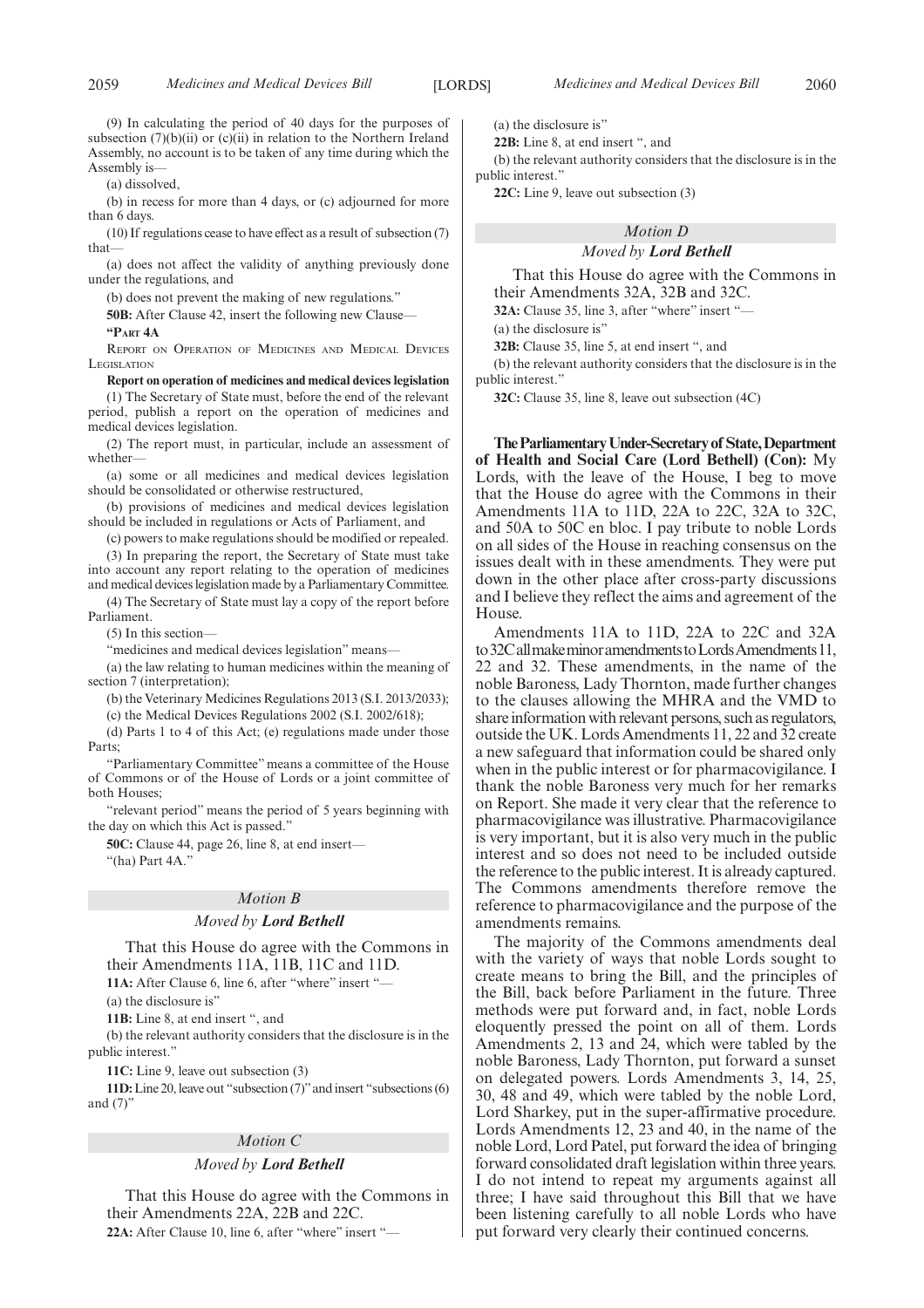Commons Amendments 50A, 50B and 50C are an alternative, which I believe we can agree avoids the issue of introducing a "cliff edge" for legislation—and potentially patient safety—but importantly provides the reassurances that noble Lords quite reasonably sought. They collectively create an obligation for the Secretary of State to prepare a report on the operation of the legislation within five years of Royal Assent, and the amendments specify the considerations that must be addressed in that report: first, whether the legislation should be consolidated or restructured; secondly, whether legislation ought to be in regulations or in Acts of Parliament; and, thirdly, whether any of the powers to make regulations should be modified or repealed.

This would mean actively considering all the questions raised by noble Lords. It would give the time needed for making changes to the current legislation governing medicines and medical devices using the Bill's powers, and allow for those changes to bed down and for those complex areas of law to reach a steady state, before considering these important issues.

The Secretary of State must also take into account any report of a parliamentary committee in preparing that report. This would mean that if any committee whether your Lordships'Delegated Powers and Regulatory Reform Committee or the Health Select Committee in the other place—decided to take a view on the operation of the legislation in the intervening time, its conclusions and considerations would have to be taken into account. If any committee should choose to do so, perhaps on the basis of the post-legislative memorandum that must be prepared within three to five years of the Bill being enacted, Parliament will have expressed a view before being presented with the Secretary of State's report.

I think this is a satisfactory compromise. It meets the principle of parliamentary review without the practical impact on patient safety of powers lapsing. It ensures that Parliament has the ability to express a view and for that view to be heard, without asking for review before it is practicable. Amendment 50A makes the necessary changes to reinstitute the parliamentary procedure changes made at Lords Committee stage, in place of the super-affirmative.

I hope that noble Lords will be content to accept the amendments from the House of Commons. I beg to move.

**Lord Patel (CB) [V]:** My Lords, I am extremely grateful for the amendments that the Government have brought from the Commons. I am grateful to the Minister and his team for working so diligently with the rest of us, and to all noble Lords who supported my amendments. It is not unusual—but it is infrequent for the votes that the Government did not get through in the Lords to be reconsidered in the Commons and brought back as government amendments. I am very content that the amendments that the Government have brought are very satisfactory and I congratulate them. I thank the noble Lord, Lord Bethell, the noble Baroness, Lady Penn, the noble Earl, Lord Howe, and the legal team for working with us throughout the Bill. That is all I am going to say.

**Baroness Jolly (LD) [V]:** My Lords, I too shall be brief and I too am grateful to the Minister and his team for giving Peers an opportunity to see the Commons amendments to the Bill before they were tabled, so that we might give some feedback. One of the things that has made this Bill a pleasure to work on is the open way in which political parties and Cross-Benchers have worked together, as well as the way that the Minister and his team have worked with us. We particularly welcome the clauses that have come to us from the Commons; they make the Bill a more explicit and effective piece of legislation than when it was debated either in Committee or on Report in this House.

**Baroness Thornton (Lab):** My Lords, I am very grateful to the Minister and his team for the manner in which they have engaged and worked with us throughout the passage of this Bill, particularly at this final stage. The amendment in lieu is a good compromise that reflects the need for scrutiny to be at the heart of the Bill. It provides a mechanism to examine the powers of the Act in five years' time and will open the door for the restructuring and consolidation of the post-Brexit medicines and medical devices regulatory regime. We believe that this will prove both desirable and necessary, and look forward to working with the Minister on such issues when the time comes.

We welcome the requirement that the Secretary of State must specifically consider whether this should be in the form of primary or secondary legislation and hope that this will lead to policy being put into a future Bill rather than scrolled away in regulations. The Secretary of State will also have to take account of all parliamentary committee reports. This would include post-legislative scrutiny undertaken by a Select Committee, as well as the DPRRC and Constitution Committee, whose oversight played a crucial role in reshaping a skeleton Bill into a framework Bill; I thank the noble Lord, Lord Lansley, for explaining that to us all. I hope the Minister can assure me that stakeholders will also be consulted. I am sure that that will be the case. It is very important, given that they are the end users of the legislation, and for the report to have value and credibility it must reflect the experience of regulators, industry, patients and medical professionals.

Finally, the tidying-up amendment that retains the requirement to share information in the public interest is an important provision because it will allow for substantive and ethical issues relating to the sharing of public data to be considered. This is of the utmost importance, given the role that the NHS and patient data may have in future trade deals.

**Lord Bethell (Con):** My Lords, I do not intend to repeat much of what I said at Third Reading. Many thanks to the noble Lords who have contributed to the changing shape of the Bill. From Committee to ping-pong, we have listened, heard proposals for change and brought workable, practicable compromises forward.

I wish to repeat the remarks made by the noble Baroness, Lady Thornton. She congratulated all of us on the effective communication that has made it possible to make considered progress on this Bill, despite all the challenges that Covid-19 has presented us with. This a very fair assessment; I agree with it completely. From the report of my noble friend Lady Cumberlege to the demonstrated expertise of our medicines regulator, the MHRA, we have seen the importance of patient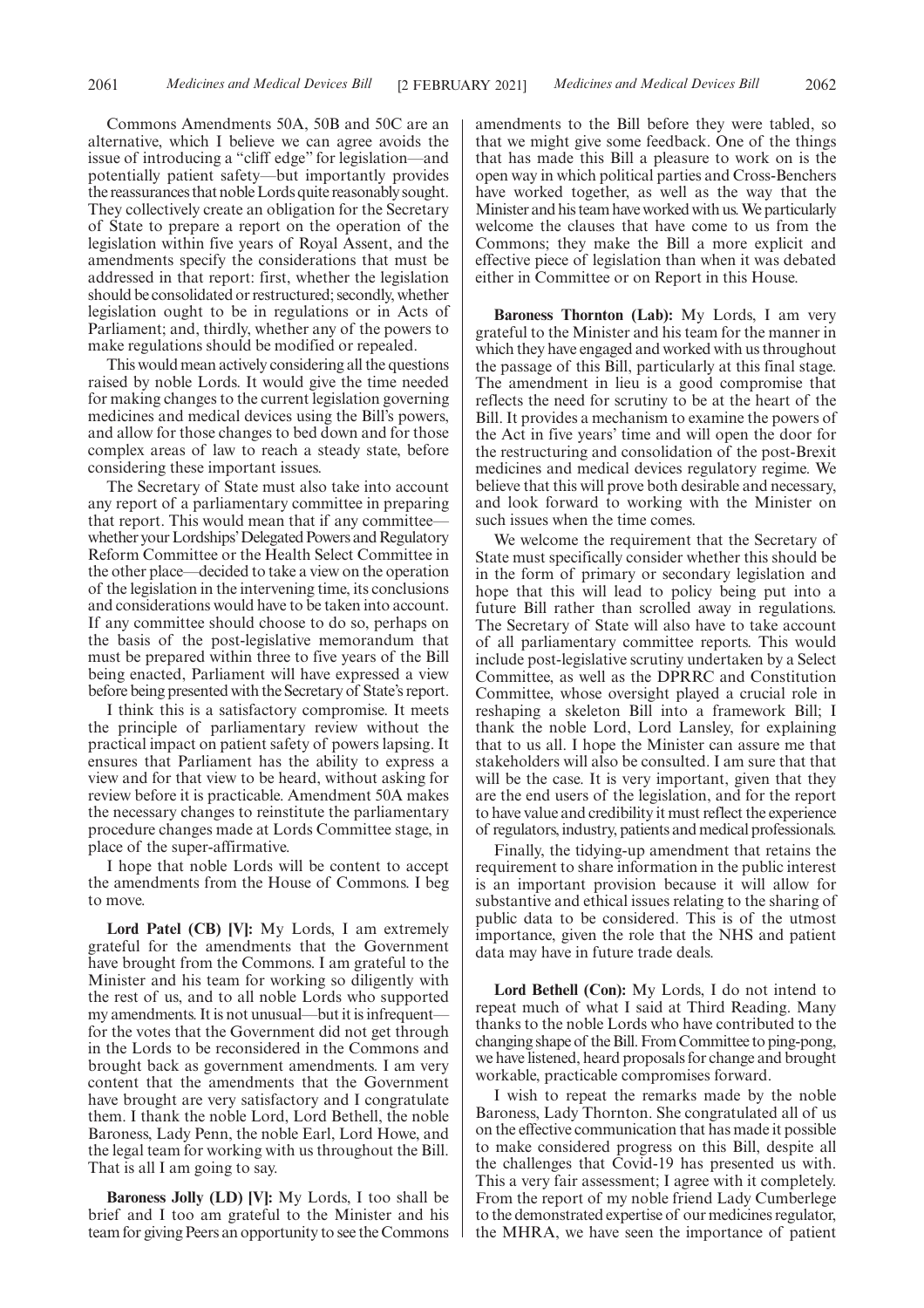#### [LORD BETHELL]

safety, clinical trials, our life sciences sector and effective regulation bear out in our hospitals, clinical trials and patient community.

I look forward to the debates ahead of us on the regulations that will be made under the Bill. They will be important, as we set forward on our course for the best possible regulatory regime for the UK, with the patient at its heart.

**The Deputy Speaker (Lord Duncan of Springbank) (Con):** Noble Lords will be pleased to know that no one has requested to speak after the Minister.

*Motions agreed.*

*3.11 pm*

*Sitting suspended.*

## **Arrangement of Business**

*Announcement*

#### *3.30 pm*

**The Deputy Speaker (Lord Duncan of Springbank) (Con):** My Lords, I have put my glasses on as there is a lot to read. The following proceedings will follow guidance issued by the Procedure and Privileges Committee. When there are no counterpropositions, as for Motion G, the only speakers are those listed, who may be in the Chamber or remote. When there are counterpropositions, any Member in the Chamber may speak, subject to the usual seating arrangements and the capacity of the Chamber. Any Member intending to do so should email the clerk or indicate when asked. Members not intending to speak on a group should make room for Members who do. All speakers will be called by the Chair.

Short questions of elucidation after the Minister's response are permitted but discouraged. A Member wishing to ask such a question, including Members in the Chamber, must email the clerk. The groupings are binding. Leave should be given to withdraw.

When putting the question, I will collect voices in the Chamber only. Where there is no counterproposition, the Minister's Motion may not be opposed. A participant, whether present or remote, who might wish to press a proposition other than the lead counterproposition to a Division must give notice to the Chair either in the debate or by emailing the clerk. If a Member taking part remotely wants their voice accounted for if the question is put, they must make that clear when speaking on the group. Noble Lords following proceedings remotely but not speaking may submit their voice, content or not content, to the collection of the voices by emailing the clerk during the debate. Members cannot vote by email. The way to vote will be via the remote voting system.

#### **Trade Bill**

#### *Commons Amendments*

*3.32 pm*

*Relevant document: 15th Report from the Constitution Committee*

#### *Motion A*

#### *Moved by Lord Grimstone of Boscobel*

That this House do not insist on its Amendments 1 and 5, to which the Commons have disagreed for their Reasons 1A and 5A.

**1A:** *Because Parliamentary scrutiny of trade agreements is ensured by existing measures and UK standards cannot be changed* without further implementing legislation (itself subject to Parliamentary *scrutiny).*

**5A:** *Because Parliamentary scrutiny of trade agreements is ensured by existing measures and UK standards cannot be changed without further implementing legislation (itself subject to Parliamentary scrutiny).*

**The Minister of State, Department for Business, Energy and Industrial Strategy and Department for International Trade (Lord Grimstone of Boscobel) (Con) [V]:** My Lords, with the leave of the House, I will also speak to Motion A1. For those noble Lords present in the Chamber, I apologise for my discourtesy in not being at the Dispatch Box. I was travelling overseas on ministerial business last week, but while I was away my exemption was withdrawn so I am presently in quarantine. I apologise for my absence from the Chamber today.

The Bill has been returned to our House from the other place, and we are moving ever closer to getting this crucial piece of legislation on to the statute book. As my ministerial colleague the Minister of State for Trade Policy so eloquently put it during the last debate on the Bill in the other place, the Bill is this Parliament's first opportunity to define the UK's approach towards international trade as an independent trading nation, no longer a member of the EU and out of the transition period. The passage of the Bill will be a boon to the UK economy, giving certainty to business with regard to our continuity trade agreements, which we have now signed with no fewer than 63 partner countries, confirming the UK's access to the £1.3 trillion global procurement markets, providing protection for businesses and consumers from unfair trading practices, and ensuring that we have the appropriate data to support traders at the borders.

The other place has resolved against non-government amendments to the Bill. It is my hope that this House concurs with the opinion of the other place and chooses not to further amend the Bill. I say with the greatest respect that we must be mindful of the role of this House within Parliament. We are not the democratically elected House and we do not express the will of the people in the same way as the other place does. Our primary role is to scrutinise and, where appropriate, ask the other place to reconsider an issue. The other place has done this, so we must think long and hard before disregarding its clear pronouncements.

I turn to the revised amendment, tabled by my noble friend Lord Lansley, on parliamentary scrutiny. It is of course only right and proper, now that we have left the EU, that Parliament should have the powers to effectively scrutinise the Government's ambitious free trade agreement programme. However, the amendment has significant deficiencies that we believe are inappropriate for our Westminster style of government and would limit the Government's ability to negotiate the best deals for the UK.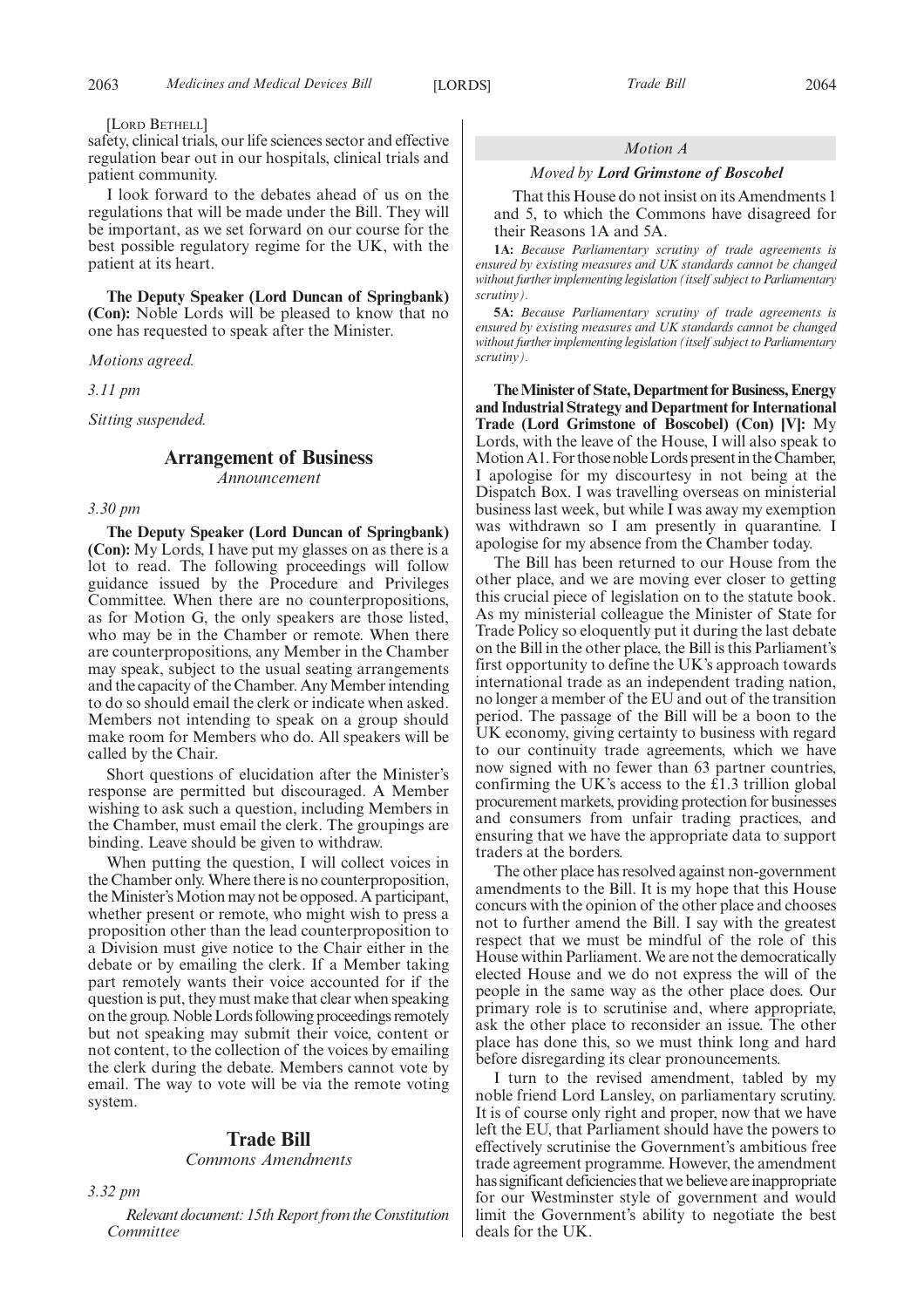That is not to say that the Government have ignored the concerns of noble Lords and the other place. Quite the contrary: the Government have significantly enhanced their transparency and scrutiny arrangements because of the scrutiny that your Lordships' House has given to the Bill. I point noble Lords to my Written Ministerial Statement of 7 December last year and the progress that we have made, for example, in putting the Trade and Agriculture Commission on a statutory footing as evidence of that.

The enhanced arrangements that we have set out are as strong as and, in several areas, stronger than those of comparable Westminster-style advanced democracies such as Canada, Australia and New Zealand. Several of the areas covered in the amendment duplicate things that the Government are already doing or are established precedent of the UK as a dualist state. This includes the statutory requirement to produce an Explanatory Memorandum when a treaty is laid in Parliament; it is through that Explanatory Memorandum that we outline the legislation needed to implement the agreement, as illustrated through the Explanatory Memorandum for the Japan agreement. Consequently, the Government already undertake what my noble friend is seeking in his amendment. As I said on Report, and I am happy to repeat it again, I remain open to discussing with noble Lords how we could improve the presentation of this information.

In addition, if the domestic implementing legislation were not passed before the FTA entered into force, the UK would be in breach of its treaty obligations. For that reason, implementing legislation is normally put in place before ratification of a treaty. I believe that there is no sense in changing that process. The Government have continued to stand by their commitments to accommodate debates on their trade agenda, subject to available time, and I am happy to confirm that that will not change.

Last week I met my noble friend Lord Lansley and the noble Lords, Lord Stevenson and Lord Purvis, to discuss the scrutiny amendment. At that meeting I said I would provide some additional information on the ministerial forum for trade, which I know has been of interest to your Lordships. The forum has been warmly welcomed by the devolved Administrations and has now met four times, most recently in December. As part of the Government's commitment to improved transparency of intergovernmental relationships, I am pleased to say that there will be a new dedicated page on the GOV.UK website for the ministerial forum for trade. It will be used to publish communiques following future meetings, as well as other relevant documents such as the forum's terms of reference.

To enable discussions on FTAs between the UK and devolved Ministers, we have shared negotiating objectives with the devolved Administrations for all our rest-of-world FTAs. We have also shared text concerning devolved matters during negotiations and stable text once we reach agreement in principle. I confirm that we intend to continue that approach in future.

In summing up on this amendment, it is already the case that if Parliament is not satisfied with an FTA that we have negotiated, the powers in the Constitutional Reform and Governance Act 2010—CRaG—give Parliament the power to make its views clear by resolving against ratification. In the other place this process can of course be repeated indefinitely, effectively acting as a veto. Your Lordships will also know that we do not have the powers in this Bill to implement any FTA with the United States or any other country which we had no agreement with through our EU membership. The House will therefore have the opportunity to scrutinise any future legislation needed to implement these agreements.

I am sure that noble Lords will scrutinise these future agreements just as forensically as they did the continuity agreements which are the subject of the Bill. As I mentioned earlier, failure to pass any necessary implementing legislation for these future FTAs would prevent ratification of the agreement taking place.

### *Motion A1 (as an amendment to Motion A) Moved by Lord Lansley*

At end insert "and do propose Amendment 1B in lieu

**1B:** After Clause 2, insert the following new Clause—

"Parliamentary approval of international trade agreements and treaties

(1) If a decision has been made by the Secretary of State to commence negotiations towards a free trade agreement, a statement must be made to both Houses of Parliament.

(2) Negotiations for that trade agreement may not proceed until the Secretary of State has laid draft negotiating objectives in respect of that agreement before Parliament, and an amendable motion endorsing the draft negotiating objectives has been approved by a resolution of the House of Commons.

(3) Prior to the draft negotiating objectives being laid, the Secretary of State must consult each devolved authority on the content of the draft negotiating objectives, and seek their consent.

(4) The Constitutional Reform and Governance Act 2010 is amended as follows.

(5) In section 20 (treaties to be laid before Parliament before ratification), after subsection (1)(b) insert—

"(ba) where the treaty is an international trade agreement as defined in the Trade Act 2021, a Minister of the Crown has published an analysis of the requirement for the treaty to be implemented through changes to domestic legislation, and

(bb) where the treaty is an international trade agreement as defined in the Trade Act 2021, the House of Commons has resolved, within period A, that the treaty should be ratified, and'

(6) In section 21 (extension of 21 sitting day period), after subsection (2) insert—

"(2A) Where a relevant Committee of either House of Parliament has recommended that a treaty constituting an international trade agreement as defined by the Trade Act 2021 should be debated in that House, the Minister of the Crown must ensure that the period does not expire before that debate has taken place."""

**Lord Lansley (Con):** My Lords, it is Groundhog Day and we are debating the Trade Bill. We have nearly concluded it, I hope, but it is in fact more than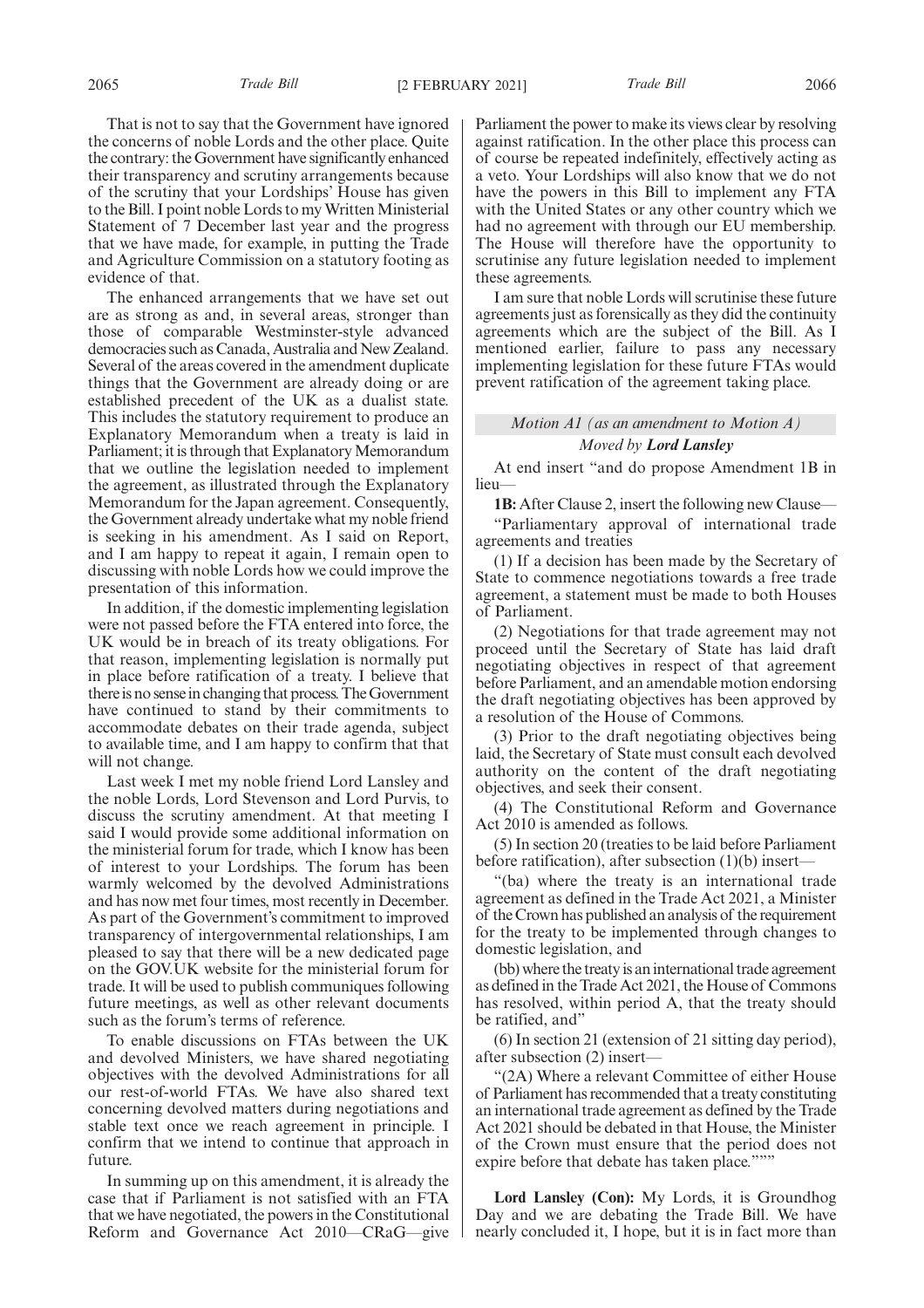four years since we first debated the original trade Bill. I earnestly share my noble friend the Minister's hope that we will bring it on to the statute book soon.

Your Lordships sent two amendments to the other place concerning the parliamentary scrutiny of international trade agreements, and the other place disagreed to them both. I am therefore grateful to the noble Lords, Lord Purvis of Tweed and Lord Stevenson of Balmacara, who have enabled us to combine and somewhat simplify those two amendments, and to focus their provisions in one amendment in lieu. Noble Lords will find it as Amendment 1B on the Marshalled List. It shows clearly that we wish to find common ground with the Government on the issue. As my noble friend the Minister has said on a number of occasions, we are not far apart, as demonstrated in our positive discussions last week, for which I am grateful to him.

Amendment 1B would provide that prior to entering the negotiations on a trade agreement, Ministers would be required to lay the negotiating objectives and that those would need to be approved by a resolution in the House of Commons. In preparing those objectives, Ministers would have to consult the devolved Administrations and seek their consent. Also, when the Government have signed a trade agreement and it is to be scrutinised under the CRaG process, Ministers would have to publish an analysis of the changes required to domestic legislation; and if a committee in either House called a debate on the treaty, Ministers would not be able to ratify it until that debate had taken place.

The House will be aware that the Government are now moving ahead with negotiations on new trade deals, not just continuity agreements. That is very welcome but it means that now is the time, and this is the legislative opportunity, to strengthen Parliament's role. The amendment does not impinge on the prerogative power. The Executive can still determine whether to enter a trade negotiation and the Government can propose the objectives. They conduct the negotiations and sign the agreement; only then does the Commons—not this House—have the power under the existing CRaG statute to stop ratification, or, technically speaking, to delay it.

The amendment would ensure that the Government consult the devolved Administrations. Given the breadth of trade issues, who could seriously argue that they should not, and that they take the Commons with them on their objectives? Many trade experts argue that this explicit support from Parliament, and occasionally Parliament's explicit red lines, give force to the trade negotiators' position.

#### *3.45 pm*

The debate on our amendments in the other place was interesting. The Government's argument came down to two things: a debate before the negotiations would bind their hands, and they already provide the information in time for scrutiny. I am afraid that neither point is persuasive. For government to enter negotiations with objectives which the House of Commons could not support is asking for trouble. The suggestion made yesterday by the Government in relation to the amendment of the noble Lord, Lord Alton, on genocide, for example, is presumably recognition of the reality of this fact, whichever Government are in power.

On the 21-day period, the CRaG process has a clear loophole. If time is not found for debate within 21 days, the Government can go ahead and ratify, giving the other place no final say. That simply should never happen. The loophole must be closed, and the wording of the amendment has been chosen quite carefully. The onus is on Ministers not to ratify an international trade agreement unless and until a requested debate has taken place. There is no statutory obligation or restraint being placed on business managers. If they have to ratify it urgently without a debate or scrutiny, Section 22 of the CRaG statute allows them to do that, citing exceptional circumstances.

In the other place a fortnight ago today, 11 Conservative Members of Parliament voted for what was Amendment 1 to strengthen parliamentary scrutiny. More than that were sympathetic. One Member who spoke in that debate was Liam Fox, who said that when he was Secretary of State his preference

"was for us to have a meaningful debate on a motion that was amendable at the outset for the mandate of trade discussions. That would have enabled the House to set the ethical parameters within which we would operate, and then the Government would have gone ahead and carried out the negotiation".—[*Official Report*, Commons, 19/1/21; col. 811.]

That was the former Secretary of State speaking. This amendment in lieu provides for that; it is a reasonable accommodation between the royal prerogative and parliamentary scrutiny. We in this place have not had the responsibility for scrutiny of trade agreements for over 40 years. They are a new and substantial responsibility, and Parliament must have its say.

The existing CRaG process will continue to apply to treaties that are not international trade agreements, so the Foreign, Commonwealth and Development Office can be content. But the CRaG structure is insufficient to carry the weight of the trade deals in prospect and the expectations of public and Parliament, so it has to be strengthened. The business managers—I was formerly one of them—are not required to provide time for a debate but Ministers are not able to go ahead and ratify unless such a debate has taken place. As a former leader of the Commons, I think that they too have no grounds to object.

As noble Lords can see, this is not a party issue but a parliamentary issue. I urge my noble friend the Minister to acknowledge this and accept the principles at stake—and give Parliament its say. I beg to move.

**The Deputy Speaker (Lord Duncan of Springbank) (Con):** Two Members have requested to speak in the Chamber, the noble Baroness, Lady Jones of Moulsecoomb, and the noble Earl, Lord Caithness.

**Baroness Jones of Moulsecoomb (GP):** My Lords, I support Motion A1. I congratulate the noble Lord, Lord Lansley, on his introduction, because I thought it was very calm, considered and thorough—and, above all, it was reasonable, which is something I care very much about. The Government's attempt to throw out all our amendments epitomises the problem that we have. This is not a democracy. The Minister is very well respected and extremely honourable, but his speech made me laugh out loud. The Government have enhanced their transparency, he said. In what world have they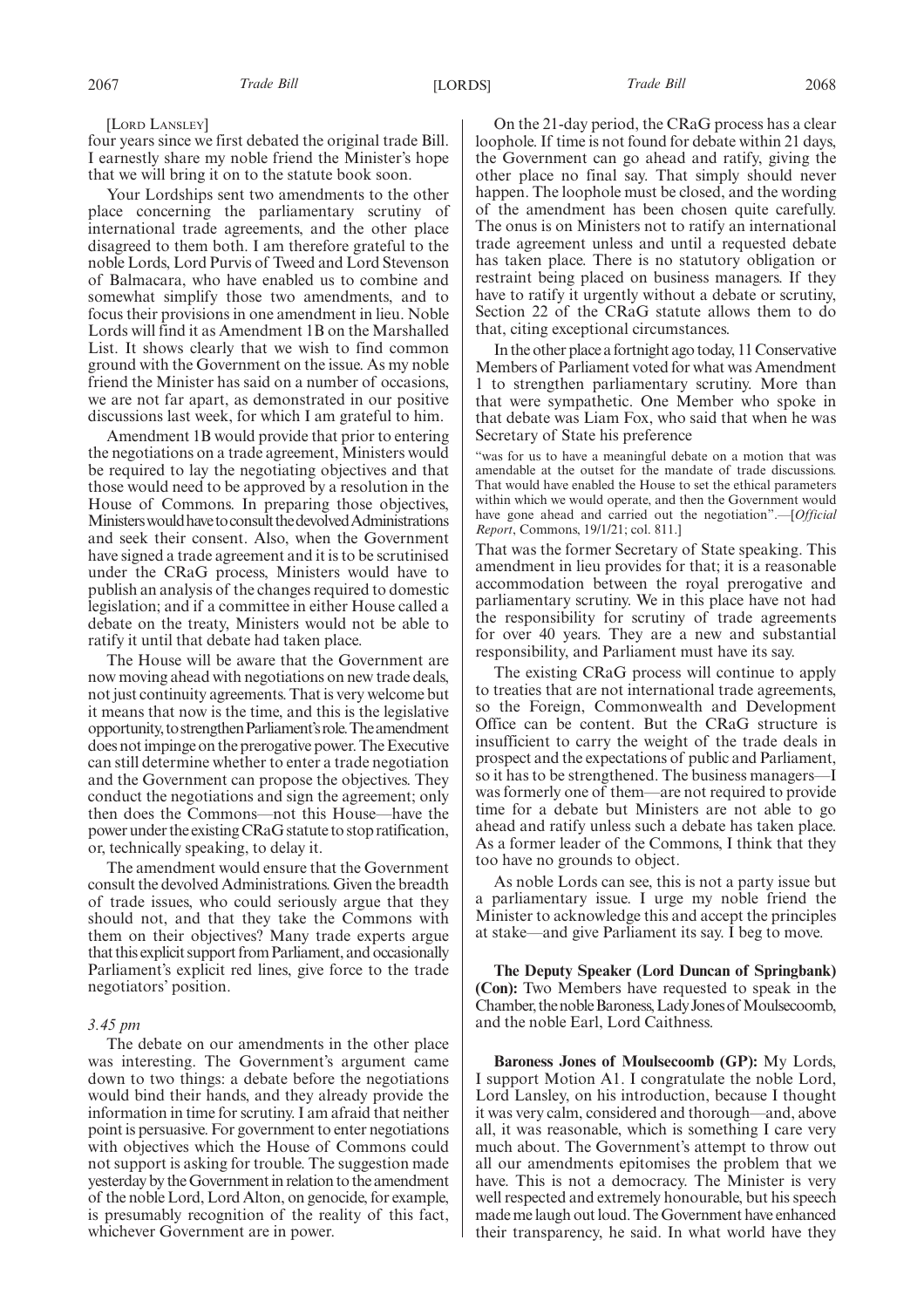done that? He was good enough to remind us of the rule that we should not overrule the elected Chamber and so on, and the will of the other place. But let us face it, with an 80-plus majority the Government just decide what is going to happen and stamp on those Members of the other place who choose not to follow the party line. What the Government are trying to do is to limit scrutiny of this.

There was something else—oh yes, the Minister said that this Motion would limit the Government in getting the best deals. Judging by the way in which they have handled the deals that they have done so far, I would argue that they are not very good at getting the best deals anyway. Perhaps they would benefit from your Lordships' House getting involved in giving scrutiny to their so far abysmal deal-making.

I strongly support this Motion and hope that the Government can see sense about it. It is not a democracy when you have two Chambers but the second Chamber is left not to comment when, let us face it, the other place does not have the time to scrutinise in the same way as your Lordships' House does. We have the time and the expertise to scrutinise things, and that is what we should be allowed to get on with.

**The Earl of Caithness (Con):** My Lords, before I comment on the amendment, I join the growing list of people who are very concerned about the procedures of the House. In the last week, we received a letter from the Clerk of the Parliaments, telling us to stay at home, and we had another missive from the Lord Speaker telling us to stay at home, yet the Procedure Committee insists that we break all the rules that the Government want us to obey to come here to speak on an occasion like this. I hope that the Lord Speaker, when he returns tomorrow after his birthday—and I wish him many happy returns of the day—comes back reinvigorated, with the determination to persuade the chairman of the Procedure Committee to bring the rules up to date, although I know that he himself is not in charge of that committee. It is ludicrous that we are put in this position.

I am very happy to support my noble friend Lord Lansley. Modern trade deals are much more complicated than they used to be and cover huge areas of public policy—areas of concern to all of us. It is a different world from when we used to do trade deals, before we went into the EU. My noble friend the Minister, in typically emollient fashion, put forward a good case, but it was not good enough. He said that it was the first opportunity for the UK to decide its own trade deals for 45 years. Yes, that is true, but it is not the first opportunity for Parliament to have a guaranteed say in what is going on. Surely my noble friend the Minister has absolutely nothing to fear from Parliament. I take a different view from my friend the noble Baroness, Lady Jones. I think that the Government's trade deals are very good, and I am confident that they will get even better, so my noble friend has nothing to fear, if he continues to produce good trade deals.

It is perplexing to many of us that there is no guaranteed vote by the House of Commons on a trade deal, whereas there is for the Parliaments of America, Japan and the European Union. We are portrayed as undemocratic, which is a sadness. This is a great opportunity to enhance the role of Parliament and the House of Commons, and one that ought to be seized with both hands. As I said, my noble friend the Minister has nothing to fear.

My noble friend Lord Lansley has moved considerably to try to meet the Government's concerns on this issue. He has listened and adapted his amendment and I hope that your Lordships will support him, to give the other place a chance to look at a different amendment and a hugely important one for the way in which our constitution works.

**The Deputy Speaker (Lord Duncan of Springbank) (Con):** Does anyone else in the Chamber wish to speak? No—good. That is that "name that Peer" round over, so that is excellent. I call the next speaker, the noble Lord, Lord Purvis of Tweed.

**Lord Purvis of Tweed (LD):** My Lords, it is a pleasure to follow the noble Earl. On this issue we share a great deal of common ground, although on other issues perhaps not, and I agree with his remarks about the procedures on these stages.

It has been a pleasure to work with the noble Lord, Lord Lansley, who suggested that this was like "Groundhog Day". That fantastic film had an element of things changing in each of the days that the character relived. If that was the equivalent of the Trade Bill, we would see the incremental changes that make for a happy ending at the end of the movie. If the Government see sense and accept the noble Lord's wise words, we will see that incremental change with a happy ending, as in "Groundhog Day".

The noble Lord referenced previous stages, and I quote from a previous stage in *Hansard*, where it says:

"We talk about taking back control, but Parliament has got to stop giving its decision-making powers away. If we want to be respected in this Parliament, we have to be the ultimate arbiters of the decisions and direction of travel of our country. We can have those powers. I say to the Minister for Trade Policy that we have had these discussions. I hope that the Government will bring forward mechanisms that allow the House to have much greater scrutiny at the outset of a trade negotiation to set those ethical parameters".—[*Official Report*, Commons, 19/1/21; col. 812.]

That was not from me, although I have called for similar during previous stages in the Trade Bill. That was from Dr Liam Fox on 19 January, when the Government rejected Lords Amendments 1 and 5 and gave the same reasons for rejecting both. I hope that, as there is growing consensus on this issue, the Government can at least listen to Dr Fox, if not to myself or to the noble Lord, Lord Lansley.

Dr Fox also said:

"Those who had discussions with me when I was Trade Secretary will know that my preference … was for us to have a meaningful debate on a motion that was amendable at the outset for the mandate of trade discussions. That would have enabled the House to set the ethical parameters within which we would operate, and then the Government would have gone ahead and carried out the negotiation".—[*Official Report*, Commons, 19/1/21; col. 811.]

That is very interesting to have learned. There has clearly been a position within the Government whereby they look to see how open they are at the stage of setting the parameters or mandates for opening negotiations. So I hope that the noble Lord's amendment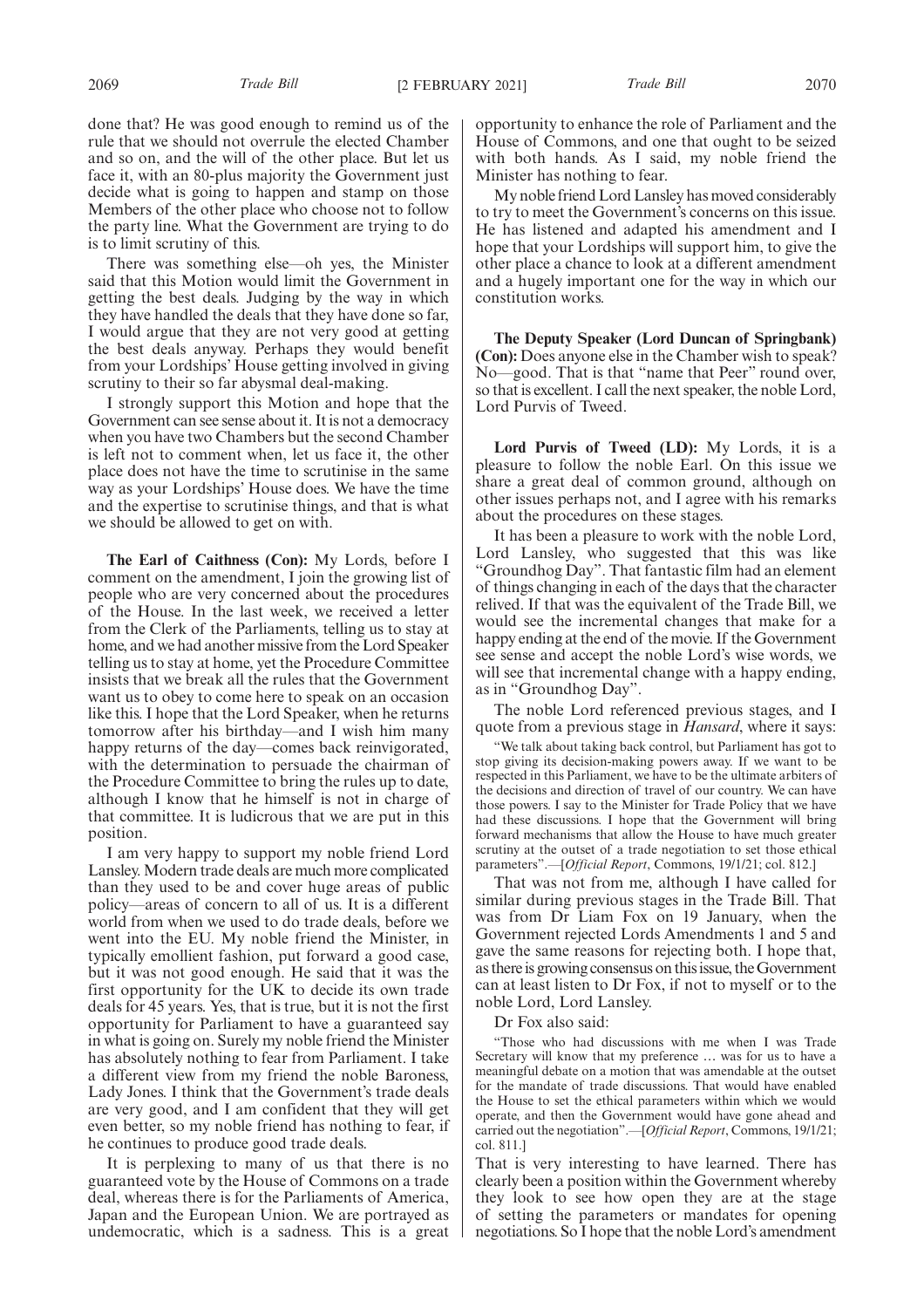[LORD PURVIS OF TWEED]

is not that far from a great deal of thinking within the Government, if that had been the position of the Trade Secretary then.

It is not just Dr Fox—yesterday, on the very good and open Zoom meeting that the noble Lord, Lord Alton, hosted on the amendments that we will discuss in the next group, Sir Iain Duncan Smith said that Parliament should give the go ahead on a trade deal. He made it clear that it would not affect the prerogative power. So I think that there is cross-party support in this area, on a greater setting of the mandate. Sir Iain Duncan Smith, Dr Liam Fox and many Members of this House during the passage of this Bill have expressed a belief that it is in the Government's and our country's interest, so that these negotiations are stronger.

On the next element of the consultation, I welcome what the Minister said about the new page on GOV.UK on the ministerial forum, which we have debated during previous stages of this Bill. What the Minister mentioned is to be welcomed, but I think that the Government could still, in looking at legislation for international trading agreements, move the same mechanism that they put in place in the internal market Bill for our domestic trading relationships. In that Bill, there was a time-limited period of consultation with the devolved Administrations for regulations for the implementation of trading arrangements. However, I hear what the Minister said, and I hope that aspect is something on which, at this late hour, the Government could still think again.

#### *4 pm*

I turn to the final stage, which the noble Lord, Lord Lansley, referred to very well, with regard to debating agreements that have been negotiated by the Government. The Government believe that the prerogative power to start, negotiate and conclude trade agreements is a restricted prerogative power. This is the Government's policy, not mine or anyone else's, because they support the Constitutional Reform and Governance Act 2010. They are not set to amend it. They believe that there is a restriction on the prerogative power. The Minister referred to that restriction in his speech today and in the letter regarding genocide that he sent to noble Lords this afternoon, which says that the Commons are capable of

#### "effectively acting as a veto"

under the power in the CRaG Act. That power is beyond that which exists in other Westminster-style democracies. Canada, Australia and New Zealand have been cited. They do not have this power, so the UK has decided to be different from other Westminsterstyle democracies. I think the Minister referred to it as a UK proposition. So this is our starting point, not a new position.

The issue then becomes operability—as the noble Lord, Lord Lansley, indicated, whether there are loopholes now that we are operating the CRaG Act for trade agreements, which we had never done. When Jack Straw, then Leader of the House of Commons—one of the noble Lord's predecessors—was introducing that Bill, he indicated that there were separate procedures for EU agreements, so it has never been tested for trade agreements. So how operable is this veto power,

as the Government say? Incidentally, I never said that the House of Commons has a "veto power" over trade agreements; I simply asked for a resolution in the Commons for a vote. I have never used that term but this is the Government's language so I will accept it.

The Minister said that that power operates subject to available time, so how operable is a veto if it is subject to available time? It is not an operable veto if it is up to the business managers to make time available for it. That is clearly a loophole. I think that is an unintended consequence which the noble Lord's amendment is seeking to resolve. I believe that it would resolve it because his amendment states that if a committee has asked for there to be time it has to be provided and, in effect, the clock cannot be run out on any of the agreements. The mechanism is for the agreement to be debated on a Motion—not a take-note Motion or a neutral Motion, but a Motion on which there can be a Division so that MPs can decide.

It is interesting that from information from the International Agreements Committee and its predecessor committee I have found out how many times trade agreements have been drawn to the attention of the House and are still awaiting debate. It happened on the Japan agreement and we debated it. The Motion was neutral and we took note. On the agreement with the United States on spaceports, no debate has been granted yet. On Norway and the Faeroe Islands on fish, no debate has been granted yet. On Canada and the FTA, no debate has been granted yet. On Singapore, no debate has been granted yet. On Kenya, no debate has been granted yet. There is a bit of a backlog. Given that we debated the International Relations Committee report in Grand Committee yesterday, 18 months after the committee published it, we are justified in considering the mechanism proposed by the noble Lord, Lord Lansley, to make the CRaG veto operable.

There is one final aspect. As the noble Lord indicated, in extreme and exceptional circumstances Ministers would be able to ratify outwith this situation, which we would fully support because ultimately there may have to be exceptional circumstances.

I want to close on one element which the noble Lord, Lord Grimstone, mentioned. He said that there was a further parliamentary power, which was, in effect, not to bring forward implementing legislation for an agreement the Government had signed. If our amendment had given an indication that we would block legislation implementing an agreement that a British Government had signed in the international arena, it would be scandalous that we would seek to use that as a mechanism. None of us wish to be in that situation. I hope that the cross-party consensus is that there is a greater voice for Parliament at the outset, that during negotiations there is greater input, that once those agreements have been reached we guarantee time, and that ultimately the House of Commons, as the elected Chamber, is able to form a view. I hope that this House sends a signal that we ask the House of Commons to consider this very carefully.

**Lord Stevenson of Balmacara (Lab) [V]:** My Lords, first, we are sorry that the noble Lord, Lord Grimstone, is not able to be present for the debate, but we know that he is following his Government's rules by self-isolating.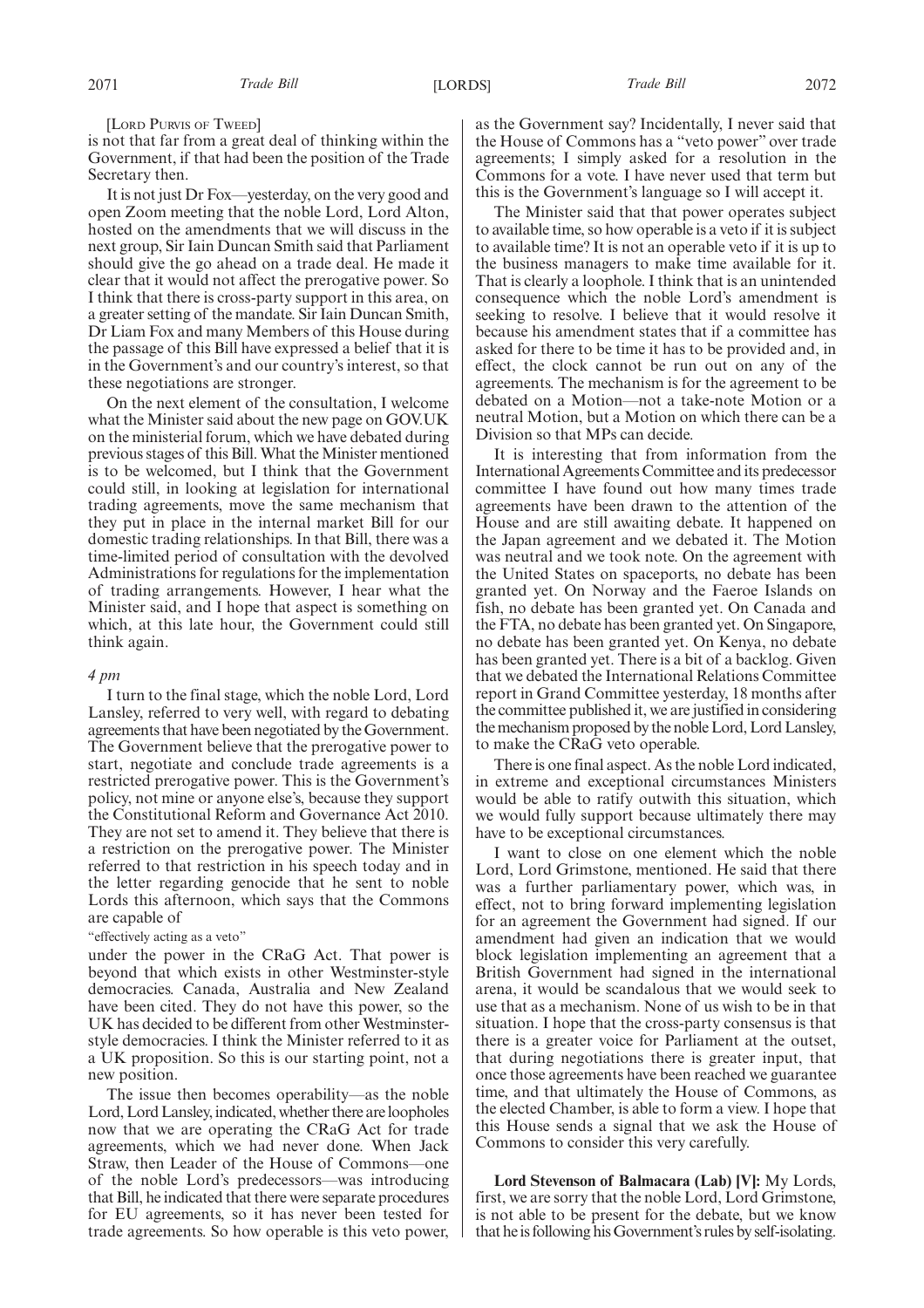I thank the noble Lord, Lord Lansley, for introducing the amendment, which, as he very kindly said, is the result of discussions and debates among Members of the House from all sides, but most closely with the noble Lord, Lord Purvis, who has just spoken, and me, in order to try to reach out to the Government with a corporate approach which is not party political but tries to reflect what this House has a responsibility for, which is to ensure that we have good governance.

We have moved considerably if we consider our starting position, which was set out in the Bill that left your Lordships' House in March 2019, as has already been said. It had a detailed and lengthy description of the sorts of processes which could underpin the approval of international trade agreements. It was done largely in a vacuum because the Government decided not to play. They had published a Command Paper but they were not interested in detailed discussions at that stage. It was very much a product of a "What if?" mentality in the sense of putting to the other place a proposal which we confidently expected to come back and on which we hoped there would then be discussions, which have indeed transpired, albeit at a year's distance from that time.

I want to put on record that we recognise that the Government, particularly under the Minister, have moved, but I point out that it has been mainly on the practicalities of scrutiny, not on the principles, and this amendment before your Lordships' House today is about the principles that should underpin the approval of trade deals on behalf of the United Kingdom. The changes that have been made constitute primarily a huge increase in the information provided to the committee set up to look at trade deals, and the engagement there seems to be going well. We took the view that since that was a work in progress it probably needs more time to bed down. It certainly needs more time in discussion with Ministers and the Government about exactly what information is going to be provided and how it is going to be disseminated and discussed. It was probably not appropriate to seek primary legislation at this stage, but we do not rule out the idea that it is something that should be codified properly as we go forward.

Again for the record, it is important to say that we have agreed, perhaps reluctantly, to accept the Government's red lines in relation to any constitutional changes that might be envisaged in relation to trade deals. We are not challenging the Government's power to initiate and carry on their trade negotiations under the royal prerogative. Many would argue that that is outdated and should be changed and that Parliament should have a role in that, but we have not chosen to engage with that at this stage. We are not challenging the relationship between international trade agreements and the CRaG Act 2010. Again, the point has been made very well already that it does not seem fit for purpose, but in the meantime it is the mechanism we have. The changes proposed in our amendment are appropriate for where we want to go. Indeed, the noble Lord, Lord Purvis, just talked about that and I agree with what he said. As I have said already, we will leave the committees to work through the procedures and processes to cover all the elements of a trade deal because there are many different styles of trade deal, many of which have not yet surfaced in terms of scrutiny, and we need to learn lessons from that. Time will tell, but in the interests of making progress we have framed an amendment within the Government's red lines.

We are not the elected Chamber but, as I have said already, we have a responsibility to look at the constitutional proprieties. I am very confident that this proposal before your Lordships' House, while I recognise that it is a major shift from where we started in 2019 and earlier on in the progress of this Bill, is an appropriate way of carrying on the dialogue with the other place in the hope of persuading them that there are issues here.

The noble Lord, Lord Lansley, did an excellent job of summarising the amendment in lieu, but I want to put on record again that this is not just something that has been dreamed up by a few of us in the confines of your Lordships' House. Everybody in your Lordships' House knows that there is an outside group of people many organisations, individuals and companies—who would like to see a change in the way in which the scrutiny of trade deals is carried out. They want open and transparent procedures and they want scrutiny to apply to all our trade policy—not just the rollover deals, but for the future as well. They include, as has already been mentioned, the former Secretary of State Liam Fox, and indeed—not that much reference has been made to it—there was a very powerful speech in Committee in your Lordships' House by the former Trade Minister the noble Baroness, Lady Fairhead. They both urged the Government to seek a way forward by engaging with the proposals before your Lordships' House today.

I would like to thank the noble Lord, Lord Purvis, the noble Baroness, Lady Jones, and the noble Earl, Lord Caithness, for their comments. They were very supportive, and I think they take exactly the tone that we want. This is a reasonable, measured and appropriate proposal which builds on the work that has been done in committees and gives Parliament its appropriate place. Parliament needs to have its say. What on earth are the Government afraid of? In closing, I just want to say that we do not regard this conversation as being closed. Should your Lordships' House agree with this proposal today, we will be very happy to engage in further discussions with the Government, because we are not far apart on this.

**Lord Grimstone of Boscobel (Con) [V]:** My Lords, I would like to thank all noble Lords who have taken part in this important debate. I have listened carefully to my noble friend Lord Lansley displaying his normal forensic skills and to the noble Lord, Lord Purvis of Tweed, and his references to Dr Liam Fox. I listened to the noble Lord, Lord Stevenson of Balmacara, who I think courteously acknowledged the progress we have made in scrutiny, and to the noble Baroness, Lady Jones of Moulsecoomb. At least I made the noble Baroness laugh out loud, even if she does not think much of our negotiating skills. I have to say I think that was rather unfair to the officials who have been conducting the negotiations. Last, but certainly not least, the noble Earl, Lord Caithness, displayed his normal wisdom.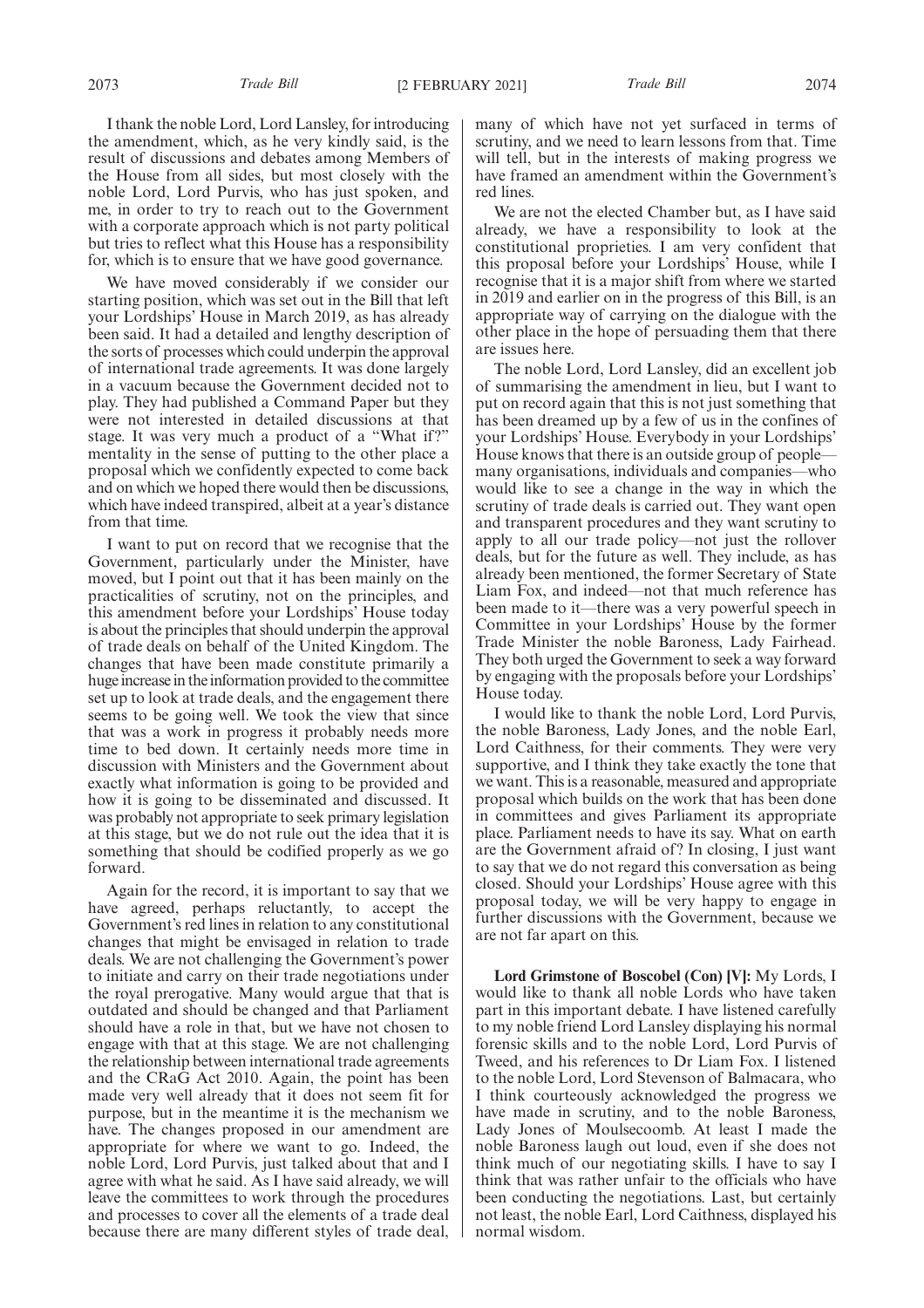[LORD GRIMSTONE OF BOSCOBEL]

As I mentioned, the Government have significantly strengthened the scrutiny and transparency arrangements in place. I fully acknowledge the pressure from noble Lords which led us to do that. I am sure that, over time as we consider more free trade agreements, there will be a continued strengthening of scrutiny and transparency. I am very pleased that the Government have undertaken to publish objectives and scoping assessments at the outset of negotiations for new free trade agreements with Japan, the United States, Australia, New Zealand, and in due course—if the admissions process triggered by my right honourable friend the Trade Secretary is successful—the Trans-Pacific Partnership.

Additionally, the Government will continue to keep Parliament and the public informed of progress on these negotiations through the publication of "round reports" as we call them, alongside regular briefings for parliamentarians so that they are kept informed and can ask questions of Ministers. I confirm that the Government will continue to work with the International Trade Committee and the International Agreements Committee to ensure that they have treaty text and other related documents or reports, on a confidential basis, a reasonable time prior to them being laid or deposited in Parliament under the CRaG procedure.

#### *4.15 pm*

I would respectfully remind this House that your Lordships' Constitution Committee recommended in its 2019 report *Parliamentary Scrutiny of Treaties* that "existing parliamentary mechanisms, supplemented by the work of the proposed treaty committee, should be sufficient to provide effective scrutiny"

and that mandates for treaties should not be subject to parliamentary approval. Now we are not talking about a report that I am dredging up from the long-distant past. This was a report as recently as 2019. On the first point, as I have just set out, we have comprehensive engagement with the relevant Select Committees and, on the second point, we do respect the recommendations of the Constitution Committee, and the Government have ensured that comprehensive information is published ahead of negotiations, including our negotiating objectives and the initial scoping assessment—and I say yet again that of course we will be continuing to do this.

When a signed text is laid in Parliament, it will be accompanied by an Explanatory Memorandum. The Government will publish an independently scrutinised impact assessment covering the economic and environmental impacts of the deal, which I know are so important to noble Lords. Parliament will then have 21 sitting days to scrutinise the deal. Should the International Trade Committee or the International Agreements Committee recommend a debate on the deal, the Government will seek to accommodate such a request, subject to parliamentary time. Personally, I would find it disappointing if parliamentary time was not found for these debates.

It is also important to restate that it is not "one size fits all" in relation to the scrutiny of FTAs. All countries must tailor their processes to their own constitutional systems. The UK has done that as well, and our scrutiny arrangements are as strong as—and I do believe in several areas stronger than—those of comparable westernstyle democracies. I will also come back to the fact that Parliament already has the ability to veto the implementation of any FTA that the Government sign.

The other place has considered scrutiny amendments during the course of this Bill and its predecessor, and it has been consistent in its view that such amendments are not appropriate for this legislation. So, in light of the views expressed by the other place, and of the steps the Government have already taken, I ask that this House does not insist on this amendment. I beg to move.

**The Deputy Speaker (Baroness Morris of Bolton) (Con):** My Lords, I see that there have been no requests to ask a question of the Minister, so I call the noble Lord, Lord Lansley.

**Lord Lansley (Con):** My Lords, I am grateful to all noble Lords who have participated in this debate, which illustrated the issues well. I am grateful in particular to my noble friend Lord Caithness and the noble Baroness, Lady Jones of Moulsecoomb, for their support.

The noble Lords, Lord Stevenson and Lord Purvis, and I have worked together. We are not insisting on the previous amendment sent. I want to be clear that we are looking for a reasonable compromise, but one which gives Parliament its say.

I make no criticism of the way in which the Government have gone about the processes of scrutiny and partnership with both Houses in relation to the continuity agreements, but we are about to enter the process of negotiating wholly new deals. That brings one forcibly to the question: should the Government enter negotiations with the confidence that at least the House of Commons has approved the negotiating objectives? On that, the quoted remarks of the former Secretary of State, who launched the previous Trade Bill four years ago, are relevant—he did not vote for Amendment 1 in the other place because there were other parts of it he did not agree with—so I think we can find a compromise that recognises that there is a democratic deficit which is best met by giving the two Houses a debate but, certainly, by giving a role in approving negotiating objectives to the elected House. That would strengthen the negotiating hand of government rather than bind it.

My noble friend Lord Grimstone was clear about all the ways in which the Government will work with the House, but by at one point saying "personally" I think he recognised the loophole that exists; namely, that if Ministers want to ratify a treaty without scrutiny and debate in the House, they can do it by laying a Statement under Section 22 of CRaG. If, however, they do not want to do that explicitly, they can allow 21 days to pass without a debate and ratify anyway. There is nothing in CRaG to stop them doing so. The purpose of this amendment is simply to close that loophole. If the International Agreements Committee in this House, of which I am privileged to be a member, or the International Trade Committee in the other place were to seek a debate, this amendment would provide that Ministers could not ratify the treaty prior to such a debate. If Ministers agree that there is such a loophole, I am afraid to say that they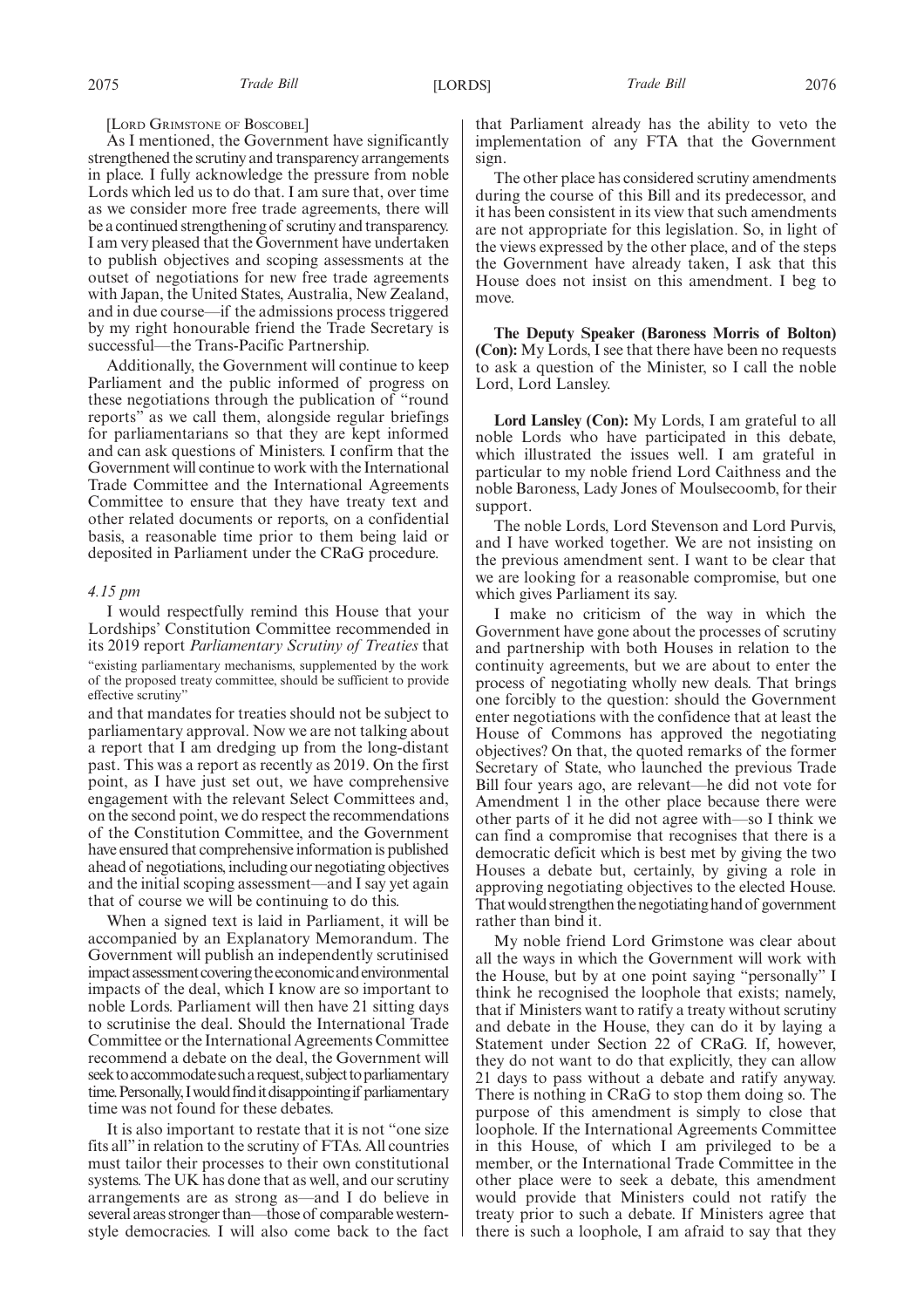should agree with the amendment. Disagreeing with the amendment and leaving the loophole open simply affords the possibility for mischief at some point in the future—maybe not by this Government but by another Government at another time.

The need for the other place to have an opportunity to look at this issue on the basis of a new, more restricted amendment on which we can reach a reasonable compromise gives us a basis for asking the other place to think again. I therefore seek to test the opinion of the House on Motion A1.

*4.22 pm*

*Division conducted remotely on Motion A1*

*Contents 304; Not-Contents 260.*

*Motion A1 agreed.*

#### **Division No. 2**

#### **CONTENTS**

Addington, L. Adonis, L. Alderdice, L. Allan of Hallam, L. Alli, L. Alliance, L. Alton of Liverpool, L. Amos, B. Anderson of Ipswich, L. Anderson of Swansea, L. Armstrong of Hill Top, B. Bach, L. Bakewell of Hardington Mandeville, B. Bakewell, B. Barker, B. Bassam of Brighton, L. Benjamin, B. Bennett of Manor Castle, B. Berkeley, L. Best, L. Bichard, L. Billingham, B. Blackstone, B. Blower, B. Blunkett, L. Bonham-Carter of Yarnbury, B. Boothroyd, B. Bowles of Berkhamsted, B. Bowness, L. Boycott, B. Bradley, L. Bradshaw, L. Bragg, L. Brennan, L. Brinton, B. Broers, L. Brooke of Alverthorpe, L. Brown of Cambridge, B. Browne of Ladyton, L. Bruce of Bennachie, L. Bryan of Partick, B. Burnett, L. Burt of Solihull, B. Butler of Brockwell, L. Caithness, E. Cameron of Dillington, L. Campbell of Pittenweem, L. Campbell of Surbiton, B.

Campbell-Savours, L. Carter of Coles, L. Cashman, L. Chakrabarti, B. Chandos, V. Chartres, L. Chidgey, L. Clark of Kilwinning, B. Clark of Windermere, L. Clement-Jones, L. Collins of Highbury, L. Colville of Culross, V. Cooper of Windrush, L. Corston, B. Coussins, R. Craig of Radley, L. Crisp, L. Cunningham of Felling, L. Curry of Kirkharle, L. Davidson of Glen Clova, L. Davies of Brixton, L. Davies of Oldham, L. Davies of Stamford, L. Deben, L. Dholakia, L. Donaghy, B. Doocey, B. Drake, B. D'Souza, B. Dubs, L. Eatwell, L. Elder, L. Faulkner of Worcester, L. Featherstone, B. Field of Birkenhead, L. Finlay of Llandaff, B. Foster of Bath, L. Foulkes of Cumnock, L. Fox, L. Freyberg, L. Gale, B. Garden of Frognal, B. German, L. Giddens, L. Goddard of Stockport, L. Gold, L. Golding, B. Goldsmith, L. Goudie, B. Grantchester, L.

Greaves, L. Green of Hurstpierpoint, L. Greengross, B. Greenway, L. Grender, B. Grey-Thompson, B. Griffiths of Burry Port, L. Grocott, L. Hain, L. Hamwee, B. Hannay of Chiswick, L. Hanworth, V. Harries of Pentregarth, L. Harris of Haringey, L. Harris of Richmond, B. Haskel, L. Haworth, L. Hayman of Ullock, B. Hayman, B. Hayter of Kentish Town, B. Healy of Primrose Hill, B. Henig, B. Heseltine, L. Hilton of Eggardon, B. Hope of Craighead, L. Howarth of Newport, L. Hoyle, L. Humphreys, B. Hunt of Kings Heath, L. Hussain, L. Hussein-Ece, B. Hutton of Furness, L. Inglewood, L. Janke, B. Jay of Ewelme, L. Jay of Paddington, B. Jolly, B. Jones of Cheltenham, L. Jones of Moulsecoomb, B. Jones of Whitchurch, B. Jones, L. Jordan, L. Kennedy of Cradley, B. Kennedy of Southwark, L. Kennedy of The Shaws, B. Kerr of Kinlochard, L. Kerslake, L. Kestenbaum, L. Kidron, B. Kilclooney, L. Kingsmill, B. Knight of Weymouth, L. Kramer, B. Krebs, L. Laming, L. Lane-Fox of Soho, B. Lansley, L. Lee of Trafford, L. Leeds, Bp. Lennie, L. Levy, L. Liddle, L. Lipsey, L. Lister of Burtersett, B. Ludford, B. MacKenzie of Culkein, L. Mackenzie of Framwellgate, L. Macpherson of Earl's Court, L. Mallalieu, B. Marks of Henley-on-Thames, L. Masham of Ilton, B. Massey of Darwen, B. Maxton, L. McAvoy, L.

L.

McNally, L. Meacher, B.

B. Mitchell, L. Monks, L.

Murphy, B. Neuberger, B.

Newby, L. Northover, B.

Nye, B. Oates, L. Osamor, B. Paddick, L.

Parekh, L. Parminter, B.

Pendry, L. Pinnock, B. Pitkeathley, B. Prashar, B. Prescott, L. Primarolo, B. Purvis of Tweed, L. Puttnam, L. Quin, B. Radice, L.

Ramsay of Cartvale, B. Ramsbotham, L. Randerson, B. Ravensdale, L. Razzall, L. Rebuck, B. Redesdale, L. Reid of Cardowan, L.

Ritchie of Downpatrick, B. Roberts of Llandudno, L. Robertson of Port Ellen, L.

Russell of Liverpool, L.

Singh of Wimbledon, L. Smith of Basildon, B. Smith of Finsbury, L. Smith of Gilmorehill, B. Smith of Newnham, B.

Scott of Needham Market, B.

Rennard, L. Ricketts, L.

Rooker, L. Rowlands, L.

Salisbury, Bp. Sandwich, E. Sawyer, L.

Scriven, L. Sharkey, L. Sheehan, B. Sherlock, B. Shinkwin, L. Shipley, L. Sikka, L. Simon, V.

Snape, L. Soley, L. Somerset, D. St Albans, Bp.

McConnell of Glenscorrodale, McDonagh, B. McIntosh of Hudnall, B. McIntosh of Pickering, B. McKenzie of Luton, L. Mendelsohn, L. Miller of Chilthorne Domer, Morgan of Drefelin, B. Morgan of Huyton, B. Morris of Yardley, B. Mountevans, L. Neville-Jones, B. Norton of Louth, L. Palmer of Childs Hill, L. Patel of Bradford, L.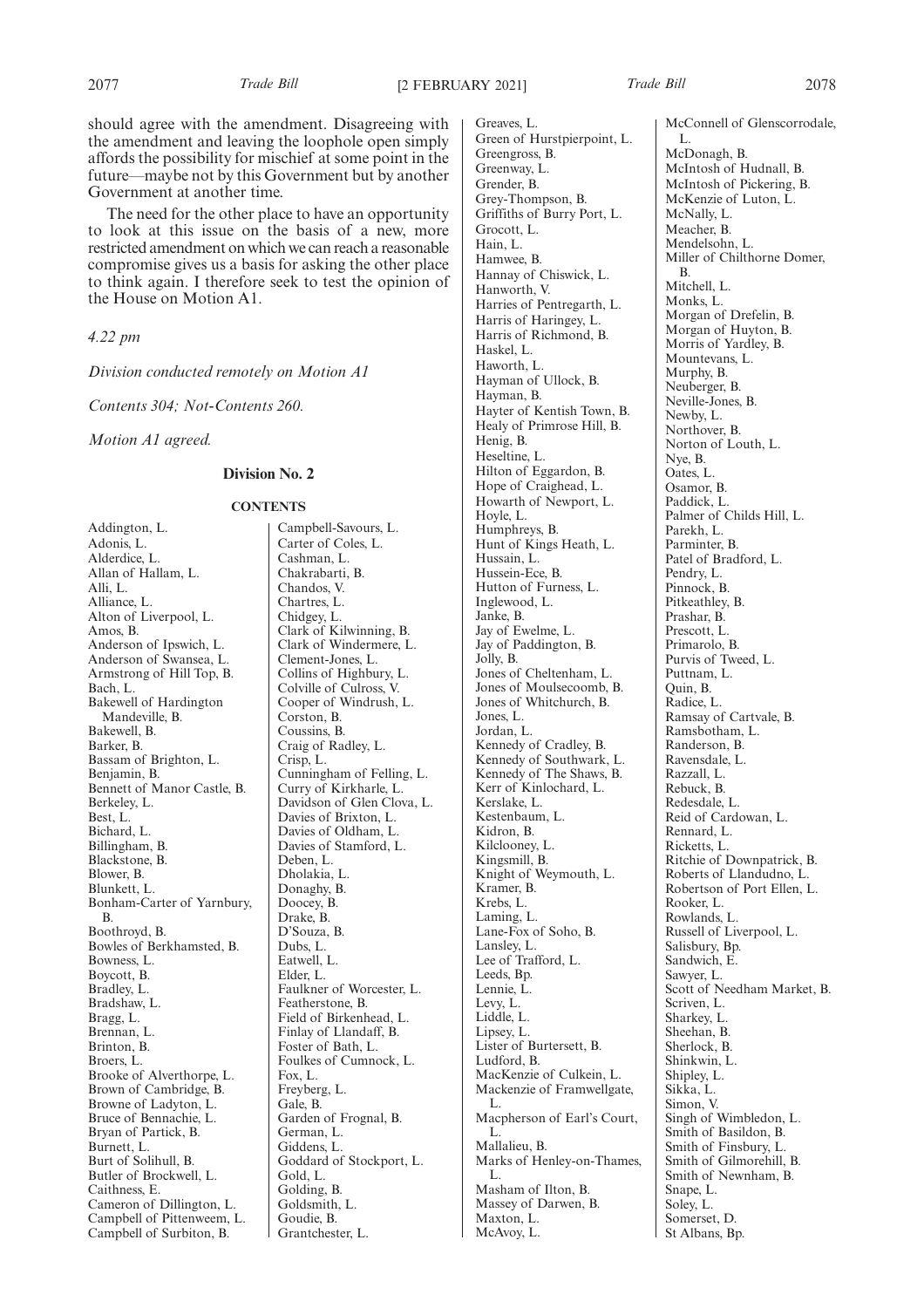2079 *Trade Bill* [LORDS] *Trade Bill* 2080

Stephen, L. Stern, B. Stevenson of Balmacara, L. Stone of Blackheath, L. Stoneham of Droxford, L. Storey, L. Strasburger, L. Stunell, L. Suttie, B. Taverne, L. Taylor of Bolton, B. Taylor of Goss Moor, L. Teverson, L. Thomas of Cwmgiedd, L. Thomas of Gresford, L. Thomas of Winchester, B. Thornton, B. Thurso, V. Tonge, B. Tope, L. Touhig, L. Trees, L. Triesman, L. Truscott, L. Tunnicliffe, L. Tyler of Enfield, B. Tyler, L. Uddin, B.

#### **NOT CONTENTS**

Aberdare, L. Adebowale, L. Agnew of Oulton, L. Ahmad of Wimbledon, L. Anelay of St Johns, B. Arbuthnot of Edrom, L. Arran, E. Ashton of Hyde, L. Astor, V. Baker of Dorking, L. Balfe, L. Barran, B. Barwell, L. Bates, L. Bellingham, L. Berridge, B. Bertin, B. Bethell, L. Black of Brentwood, L. Blackwell, L. Blackwood of North Oxford, B. Blencathra, L. Bloomfield of Hinton Waldrist, B. Borwick, L. Botham, L. Bottomley of Nettlestone, B. Bourne of Aberystwyth, L. Brabazon of Tara, L. Brady, B. Brookeborough, V. Brougham and Vaux, L. Brown of Eaton-under-Heywood, L. Browne of Belmont, L. Browning, B. Brownlow of Shurlock Row, L. Buscombe, B. Butler-Sloss, B. Caine, L. Callanan, L. Carey of Clifton, L. Carlile of Berriew, L. Carrington of Fulham, L. Carrington, L.

Vaux of Harrowden, L. Verjee, L. Wallace of Saltaire, L. Wallace of Tankerness, L. Walmsley, B. Warsi, B. Warwick of Undercliffe, B. Watson of Invergowrie, L. Watts, L. Waverley, V. Wellington, D. West of Spithead, L. Wheeler,  $\hat{B}$ . Whitaker, B. Whitty, L. Wigley, L. Wilcox of Newport, B. Willis of Knaresborough, L. Wills<sub>I.</sub> Winston, L. Wood of Anfield, L. Woodley, L. Woolf, L. Worcester, Bp. Wrigglesworth, L. Young of Hornsey, B. Young of Norwood Green, L. Young of Old Scone, B.

Cathcart, E. Chadlington, L. Chalker of Wallasey, B. Chisholm of Owlpen, B. Coe, L. Colgrain, L. Colwyn, L. Cormack, L. Courtown, E. Couttie, B. Craigavon, V. Crathorne, L. Cromwell, L. Cruddas, L. Davies of Gower, L. De Mauley, L. Deech, B. Deighton, L. Dobbs, L. Dodds of Duncairn, L. Duncan of Springbank, L. Dundee, E. Dunlop, L. Eaton, B. Eccles of Moulton, B. Eccles, V. Empey, L. Erroll, E. Evans of Bowes Park, B. Fairfax of Cameron, L. Fairhead, B. Fall, B. Farmer, L. Faulks, L. Fellowes of West Stafford, L. Fink, L. Finkelstein, L. Finn, B. Fleet, B. Fookes, B. Forsyth of Drumlean, L. Fox of Buckley, B. Framlingham, L. Freud, L. Fullbrook, B. Gadhia, L. Gardiner of Kimble, L.

Gardner of Parkes, B. Garnier, L. Geddes, L. Geidt, L. Gilbert of Panteg, L. Glenarthur, L. Godson, L. Goldie, B. Goldsmith of Richmond Park, L. Goodlad, L. Grade of Yarmouth, L. Greenhalgh, L. Griffiths of Fforestfach, L. Grimstone of Boscobel, L. Hailsham, V. Hamilton of Epsom, L. Hammond of Runnymede, L. Hannan of Kingsclere, L. Harris of Peckham, L. Haselhurst, L. Hay of Ballyore, L. Hayward, L. Helic, B. Henley, L. Herbert of South Downs, L. Hill of Oareford, L. Hodgson of Abinger, B. Hodgson of Astley Abbotts, L. Hoey, B. Hogan-Howe, L. Holmes of Richmond, L. Hooper, B. Horam, L. Houghton of Richmond, L. Howard of Lympne, L. Howard of Rising, L. Howe, E. Howell of Guildford, L. Hunt of Bethnal Green, B. Hunt of Wirral, L. James of Blackheath, L. Jenkin of Kennington, B. Jopling, L. Kakkar, L. Kalms, L. Keen of Elie, L. King of Bridgwater, L. Kirkham, L. Kirkhope of Harrogate, L. Lancaster of Kimbolton, L. Lang of Monkton, L. Leigh of Hurley, L. Lexden, L. Lilley, L. Lindsay, E. Lingfield, L. Liverpool, E. Livingston of Parkhead, L. Lothian, M. Lucas, L. Lupton, L. Mackay of Clashfern, L. Mancroft, L. Mann, L. Manzoor, B. Marland, L. Marlesford, L. Maude of Horsham, L. McColl of Dulwich, L. McCrea of Magherafelt and Cookstown, L. McGregor-Smith, B. McInnes of Kilwinning, L. McLoughlin, L. Mendoza, L. Meyer, B.

Mobarik, B. Mone, B. Montrose, D. Morgan of Cotes, B. Morris of Bolton, B. Morrissey, B. Morrow, L. Moylan, L. Naseby, L. Neville-Rolfe, B. Newlove, B. Nicholson of Winterbourne, B. Noakes, B. O'Neill of Bengarve, B. O'Shaughnessy, L. Pannick, L. Parkinson of Whitley Bay , L. Patel, L. Patten, L. Penn, B. Pickles, L. Pidding, B. Polak, L. Popat, L. Porter of Spalding, L. Powell of Bayswater, L. Rana, L. Randall of Uxbridge, L. Ranger, L. Rawlings, B. Reay, L. Redfern, B. Renfrew of Kaimsthorn, L. Ridley, V. Risby, L. Robathan, L. Rock, B. Rogan, L. Rose of Monewden, L. Rotherwick, L. Saatchi, L. Sanderson of Welton, B. Sarfraz, L. Sassoon, L. Sater, B. Scott of Bybrook, B. Seccombe, B. Selkirk of Douglas, L. Shackleton of Belgravia, B. Sharpe of Epsom, L. Sheikh, L. Shephard of Northwold, B. Sherbourne of Didsbury, L. Shields, B. Shrewsbury, E. Smith of Hindhead, L. Spencer of Alresford, L. Stedman-Scott, B. Sterling of Plaistow, L. Stern of Brentford, L. Stewart of Dirleton, L. Stirrup, L. Stroud, B. Stuart of Edgbaston, B. Sugg, B. Suri, L. Swinfen, L. Taylor of Holbeach, L. Taylor of Warwick, L. Tebbit, L. Thurlow, L. Trefgarne, L. Trenchard, V. Trimble, L. True, L. Tugendhat, L. Ullswater, V.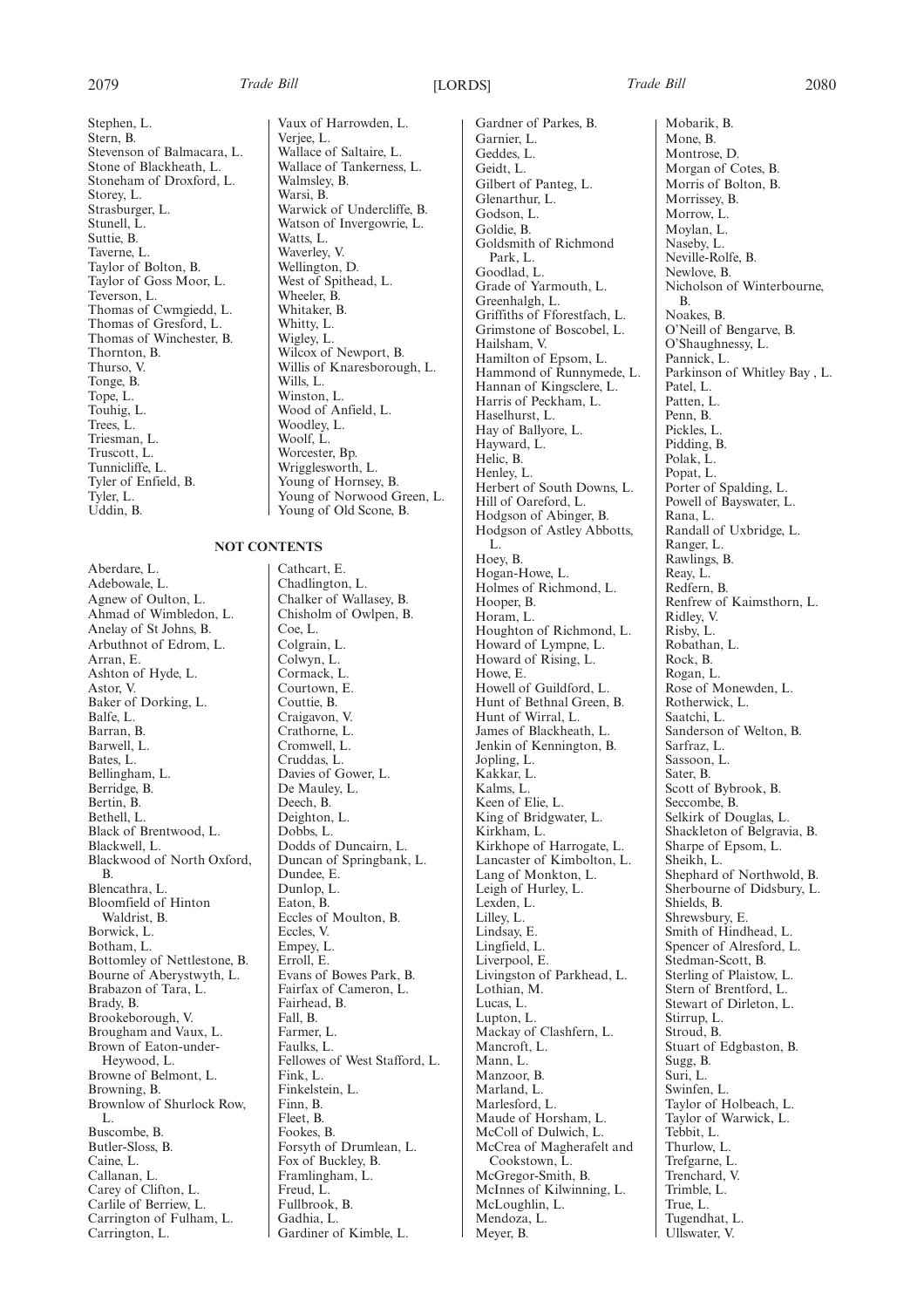Vaizey of Didcot, L. Vere of Norbiton, B. Verma, B. Vinson, L. Wakeham, L. Walker of Aldringham, L. Watkins of Tavistock, B. Wharton of Yarm, L. Wheatcroft, B.

*4.34 pm*

Whitby, L. Willetts, L. Williams of Trafford, B. Wilson of Tillyorn, L. Wolfson of Tredegar, L. Wyld, B. Young of Cookham, L. Young of Graffham, L. Younger of Leckie, V.

## *Motion B*

### *Moved by Lord Grimstone of Boscobel*

That this House do not insist on its Amendment 2, to which the Commons have disagreed for their Reason 2A.

**2A:** *Because it is unnecessary in light of existing international obligations.*

**Lord Grimstone of Boscobel (Con) [V]:** My Lords, I beg to move Motion B. With the leave of the House, I will speak also to Motions C, C1, C2 and C3.

First, I turn to the amendment in the name of the noble Lord, Lord Alton. While this amendment does not focus solely on China, it is clear that a primary concern of noble Lords and our colleagues in the other place are the deplorable actions of the Chinese Government towards the Uighur population in Xinjiang province. With that mind, I recall the Foreign Secretary's Statement of a few weeks ago, which set out a number of measures the Government are taking in this area, including the introduction of financial penalties for organisations that fail to comply with the Modern Slavery Act 2015, a review of export controls as they apply to Xinjiang, and strengthened overseas business risk guidance for businesses. These actions show clearly how seriously the Government take human rights violations and abuses across the world, including in China. The UK has long been committed to the promotion of our values across the world. Trade does not have to come at the expense of human rights.

The amendment of the noble Lord, Lord Alton, seeks to impose a duty on the Government to bring a Motion for debate before both Houses of Parliament in the event that the High Court makes a preliminary determination that a trading partner, existing or potential, of the UK has committed genocide.

It has been the Government's long-standing policy that any determination of genocide should be made only by a competent court, rather than a Government or a non-judicial body. It has been argued that international courts such as the International Criminal Court and the International Court of Justice have not been effective and that it should be up to UK courts to make determinations on state genocide.

UK courts already have a role where a person is charged with the crime of genocide. Under the International Criminal Court Act 2001, domestic criminal courts in the UK are competent to find individuals guilty of genocide where the case is proved to the criminal standard of "beyond reasonable doubt". UK courts can determine whether a genocide has taken place when a person is charged with the crime of genocide, wherever the alleged genocide took place. Both UK nationals and UK residents can be prosecuted, including those who became resident in the UK after the alleged offence took place.

Genocide, the greatest of all international crimes, is notoriously hard to prove. It requires not only the commission of a constitutive act—normally killing, but also rape, forced sterilisation and a number of other heinous measures—but

"intent to destroy, in whole or in part, a national, ethnic, racial or religious group".

To prove that any Government have "genocidal intent" under the very specific terms of the genocide convention can be extremely difficult to achieve in practice due to the inherent difficulty of proving genocidal intent and the potential difficulty of obtaining reliable information from overseas regions.

Any case would also entail significant practical and procedural difficulties for the UK courts charged with making a preliminary determination. On the procedural side, the proceedings will be formal court procedures with all the associated disadvantages; for example, relevant evidence might not be admissible under the stringent applicable rules.

Moreover, although the proceedings contemplated under the amendment seem to be ex parte, other countries could make an application saying that the High Court should not hear the claim on the ground that this would contravene sovereign immunity principles. If the High Court were then still to hear the claim, they could say that the process was illegitimate, as the court had no jurisdiction to judge their behaviour.

Given the procedural and evidentiary difficulties, as well as the extremely restrictive nature of the international law regarding genocide, I must say that there is a substantial likelihood that any judge could find him or herself unable to make a preliminary determination on the facts before the court. Such a result would be a substantial propaganda boon for any foreign Government accused, who could portray the outcome as vindication for their policies and undermine broader diplomatic efforts to hold them to account. Dwell on that fact for a moment, my Lords.

In a more general sense, the amendment seeks to force the Government to stop and debate their trading arrangements in the event that UK courts make a finding of genocide relevant to a partner country where the UK either has a trade agreement or is negotiating one. But it would frankly be absurd for any Government to wait for the human rights situation in a country to reach the level of genocide—the most egregious international crime—before halting free trade agreement negotiations. Any responsible Government, and certainly this one, would have acted well before then.

In the event of a finding by a competent court that an existing trading partner had committed genocide, we would of course consider the available range of policy options across government. Such responses would, of course, not be restricted to trade. The Government do not just have a responsibility in these matters, they have a duty to take tough decisions and to chart a course of action when faced with egregious crimes that may be perpetrated in the international community.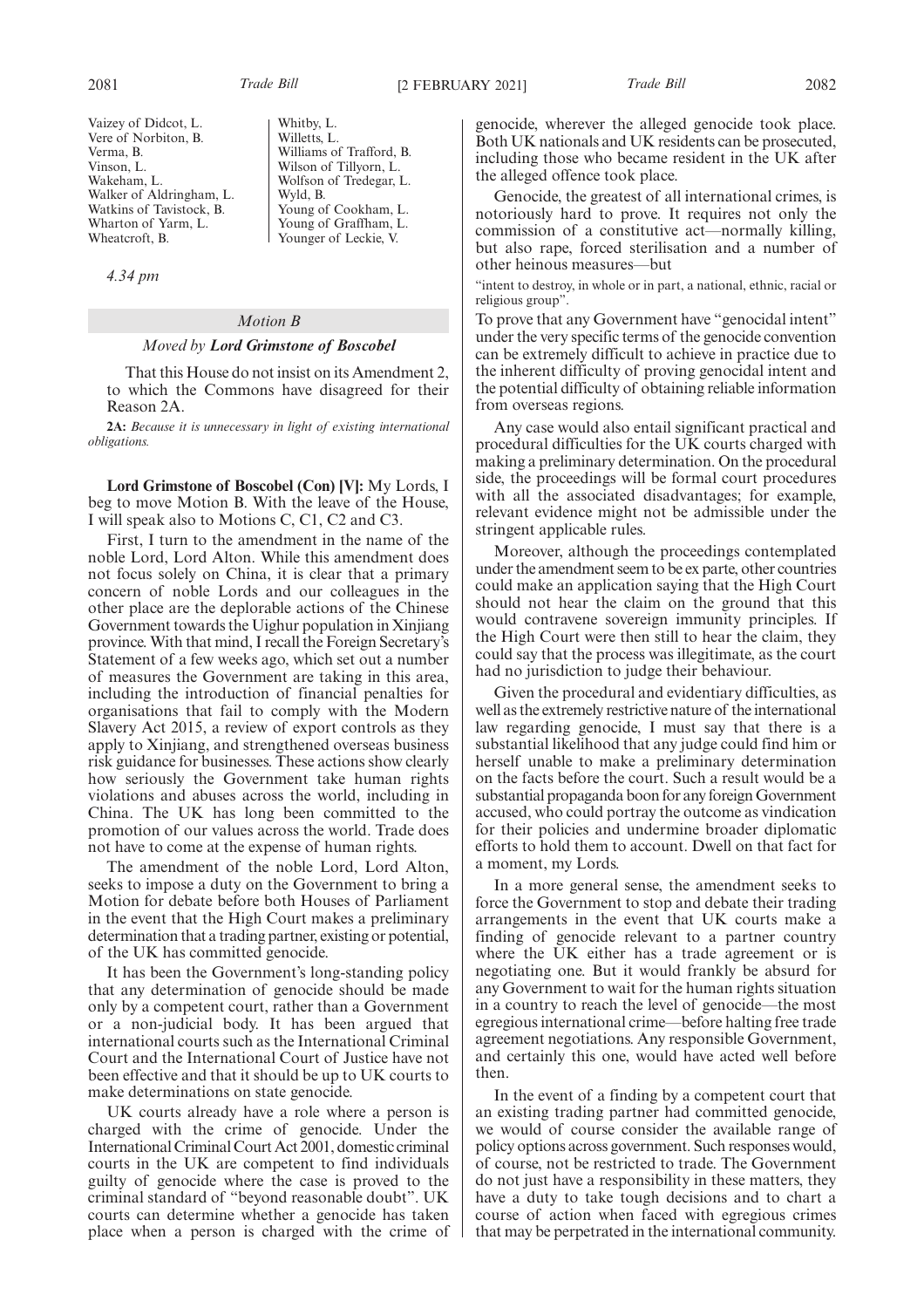[LORD GRIMSTONE OF BOSCOBEL]

On the amendment in the name of the noble Lord, Lord Collins, the Foreign, Commonwealth and Development Office publishes annually its *Human Rights and Democracy* report, which touches on relevant issues, including on matters concerning human rights in the context of business and the private sector. In the light of this existing government activity, I respectfully suggest that a legislative requirement to produce a report is not required.

The Government are committed to working with Parliament on the most heinous crime of genocide and to exploring options with Parliament in this regard as it relates to trade. Our minds are certainly not, as they should not be, closed on that matter, but we must proceed without amending the delicate balance in the constitution and the role of the courts, and, on this most serious of issues, genocide, minimise the risk of undermining the very aims of those seeking justice.

For all the reasons I have set out, I strongly encourage noble Lords to set aside this unnecessary amendment powerful although it is—and to continue to work with the Government on this most crucial issue.

# *Motion B1 (as an amendment to Motion B) Moved by Lord Collins of Highbury*

At end insert "and do propose Amendment 2B in lieu—

**2B:** After Clause 2, insert the following new Clause—

**"Free trade agreements: determination on state actions**

(1) Before a trade agreement can be laid before Parliament under section 20(1) of the Constitutional Reform and Governance Act 2010, Ministers of the Crown must determine whether another signatory to the relevant agreement has committed crimes against humanity, or if the agreement is compliant with the United Kingdom's human rights and international obligations. Such a determination must be published and made available to the relevant Committees in both Houses of Parliament at the same time as they are requested to consider a signed trade agreement.

(2) The Government must present an annual report to the relevant Committees in both Houses of Parliament which examines any crimes against humanity committed or alleged to have been committed by another signatory to the relevant agreement since it was signed. If such crimes have taken place, Ministers of the Crown must make a determination on the continuation of a trade agreement.""

**Lord Collins of Highbury (Lab):** My Lords, first, I welcome and support all the amendments in this group. There is no difference between us on the issue of human rights and, in particular, on ensuring that those people who commit genocide are held to account. I pay tribute to the noble Lord, Lord Alton, for his work on human rights. We have a long record of working together on this, and I am sure we will continue that co-operative approach this afternoon.

### *4.45 pm*

The amendment in my name is fundamentally about ministerial accountability and parliamentary scrutiny, which we heard much about in the debate on the previous group. The amendment in lieu is shorter and refers to crimes against humanity. We have done this because we want to complement the amendment of the noble Lord, Lord Alton, not duplicate what it is trying to achieve; otherwise, the Government could just provide a nil return in their determination to Parliament, absent of any legal ruling of genocide, so it adds an important element. We want to provide a safety net in case the courts decide there is insufficient evidence to permit a ruling of genocide. The main thrust of the amendment remains on state actions, but we are also concerned for the UK's commitments and actions, and this would complement the standards amendment that the House has just passed, which will also include human rights and international obligations.

We need, and have agreed, to have an open and transparent process. Like other noble Lords, I am grateful to the Minister for spending time to meet us to consider this question. However, when I met him, I reiterated the call for proper, joined-up government, where we end the position of one government department condemning the actions of a country that commits outrageous crimes against humanity while another department signs preferential trade agreements.

We are assured that such mechanisms as the annual FCDO report to Parliament, to which the Minister referred, will be drawn to the specific attention of other departments. I have read and debated that report every year it has come out, and know that the countries we are trading with have terrible human rights records, but I have not heard a Trade Minister refer to them. I want to make our judgment today on the record, not simply on the kind words and assurances that we have heard.

The reason why this amendment and that of the noble Lord, Lord Alton, on genocide, matter so much is that the decisions the Government make on trade outside the European Union, and the way those decisions are taken, are opening up an entirely new frontier in Britain's responsibility for what happens to human rights overseas. The question is whether we embrace that responsibility or ignore it.

The Minister said that trade will not be at the expense of human rights. The question of trade agreements is not like the decisions the Government take on arms sales, for example, where there is a legal framework in place, some guarantee of parliamentary scrutiny and, on some occasions, the right to challenge those decisions in court.

On the trade agreements that the Government are signing, we have none of those things when it comes to human rights. On arms sales, the Government are obliged to consider whether they are legally permitted to license those exports. On wider trade deals, we are simply left to hope that the Government will voluntarily ask themselves whether they are ethically willing to extend preferential terms of trade to countries that abuse human rights.

The evidence so far is deeply worrying, with the Government apparently showing no concern whatever for the human rights records of potential trade partners before signing agreements with them and, as we have heard, resisting all attempts in the past year to place legal or parliamentary constraints on their ability to negotiate those deals.

That was also reflected in a much more mundane but equally pernicious way in the trade deal that came into force on 1 January maintaining free trade beyond the Brexit transition period with President Biya's regime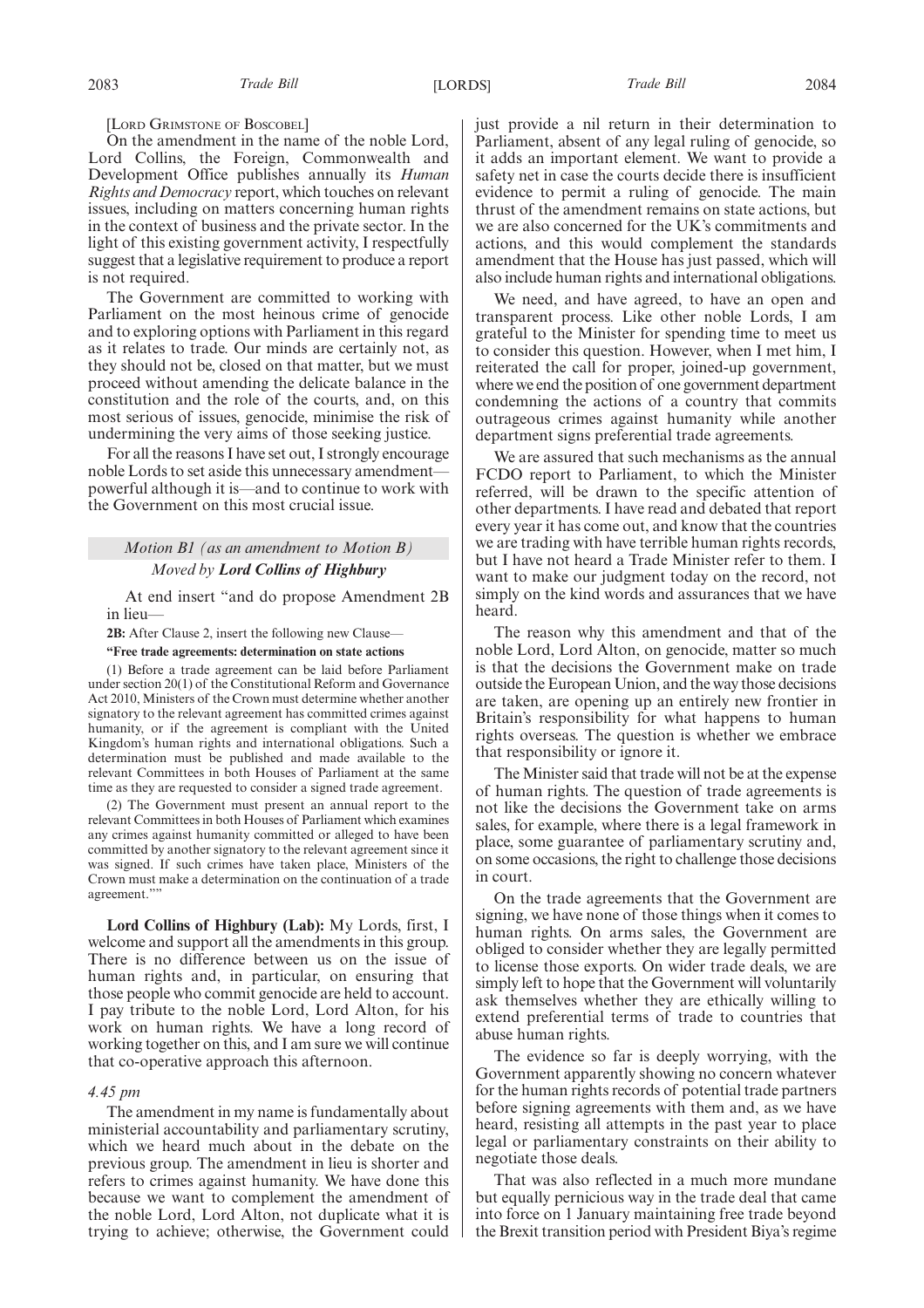in Cameroon. That was the very same day that the United States Senate unanimously approved a resolution condemning the Biya regime for its massacre of civilians, its burning of villages, its mass detention of political opponents, and its use of torture and extrajudicial killings in Cameroon's English-speaking regions. That trade agreement with Cameroon was signed by the Government with apparently no consideration of whether it was appropriate or right in the light of the actions of the Biya regime. A full month later, there has been no parliamentary scrutiny of that agreement, which has still not been made available for Parliament even to read.

Those are the precedents that are being set when it comes to human rights and the Government's new trade agreements, and we are just at the beginning of seeing where this will lead. That is why it is so crucial that this House sends a clear message to Parliament, to the other place and to the Government that we care if British-made arms are used to kill children in Yemen as they travel to school on buses, that we care if British trade agreements give legitimacy and financial support to regimes such as those in Cameroon and Egypt, even as they slaughter their civilians and execute their political opponents, that we care about what is happening to the Uighur population and about the terrible crimes committed by the Communist Party of China, and that we care that the Government are able to take decisions in all these areas not just without an ethical mindset or a legal framework but without even a bare minimum of proper parliamentary scrutiny.

I appreciate what the Minister has said. I appreciate his sympathetic words about the need for human rights and about human rights being taken into account, but, on the past record, those sympathetic words are simply not enough. For me, as I said on Report, the best outcome would have been if the Government had committed to come up with their own transparent process, thereby alleviating the need to divide this House and the need to send amendments back to the elected Chamber. But I think that the elected Chamber deserves the right to have a further look at this very important issue, and it is very important that we are able to send that message.

I welcome the fact that the Government have sought to engage on this matter, but what has been proposed in the meetings we have had has serious limitations, and what is proposed in terms of committees is already within the mandate of the relevant Select Committee. There is no indication that the Government's policy will change, particularly—I am sure that the noble Lord, Lord Alton, will refer to this—on the question of genocide.

It is unclear what the concessions that have been referred to are or how they will impact on policy. The fact is that the Government's proposals were not laid before our House in time for today's debate. If we are really to be able to consider a concession from this Government, it is vital that this House votes for my amendment and for the amendment proposed by the noble Lord, Lord Alton. I beg to move.

**Lord Alton of Liverpool (CB):** My Lords, I would like to add my voice to that of the noble Lord, Lord Collins, before I turn to my own all-party amendment on genocide. His proposition that great thought must be given to a more coherent and comprehensive approach to dealing with gross violations of human rights is the right approach. It is always a privilege to follow the noble Lord because many of the same issues motivate and animate the two of us, and it is always a privilege to speak about these issues in your Lordships' House.

As co-chair and co-founder of the All-Party Parliamentary Group on North Korea, I gave evidence to the United Nations commission of inquiry into human rights violations in North Korea. Six years ago, it found North Korea to be a state "without parallel". Its crimes were found to include

"extermination, murder, enslavement, torture, imprisonment, rape, forced abortions and other sexual violence, persecution on political, religious, racial and gender grounds, the forcible transfer of populations, the enforced disappearance of persons and the inhumane act of knowingly causing prolonged starvation."

It concluded that these crimes were

"ongoing … because the policies, institutions and patterns of impunity that lie at their heart remain in place."

It also concluded that crimes against humanity had been committed, and recommended that the Security Council request that the International Criminal Court initiate a prosecution. That has never happened because, as the United Kingdom repeatedly says, China would use its veto to prevent a referral to the ICC. That is on the issue of crimes against humanity and human rights violations, even before one comes to the crime above all crimes—genocide.

Of course, we should challenge the ability of any country to use a veto when human rights violations of this magnitude are found by a commission established by the United Nations, but there is no treaty obligation to prevent even crimes against humanity. However, there is one on genocide—hence the amendment in lieu that I have laid before your Lordships today and on which, later, I will seek the opinion of the House.

On Thursday last, I spoke during the proceedings on the telecommunications Bill. I was grateful to the noble Baroness, Lady Barran, for responding so positively to many of the points that I and other noble Lords had made to her and, as a consequence, it was possible not to have a Division. During that debate, I outlined some of the appalling atrocities which have been occurring in Xinjiang and which the noble Lord, Lord Collins, has just referred to—an issue which I first raised in your Lordships' House in 2008. I am vice-chairman of the All-Party Parliamentary Group on Uighurs and follow this matter on an almost day-by-day basis.

This amendment on genocide has its origins not in China or Xinjiang or in the Uighurs but in 2016, when, despite Parliament passing a Motion on genocidal crimes against Yazidis and other minorities, the Government refused to accept it because a court had not made the declaration. The all-party genocide amendment remedies a circular argument. It also supports the position of successive Governments that only a court has the authority and ability to make such a determination. For at least a generation, the policy of all Governments has been that genocide determination is a matter for courts, not politicians.

Boris Johnson, at Prime Minister's Questions on 20 January, said that

"the attribution of genocide is a judicial matter".—[*Official Report*, Commons, 20/1/21; col. 959.]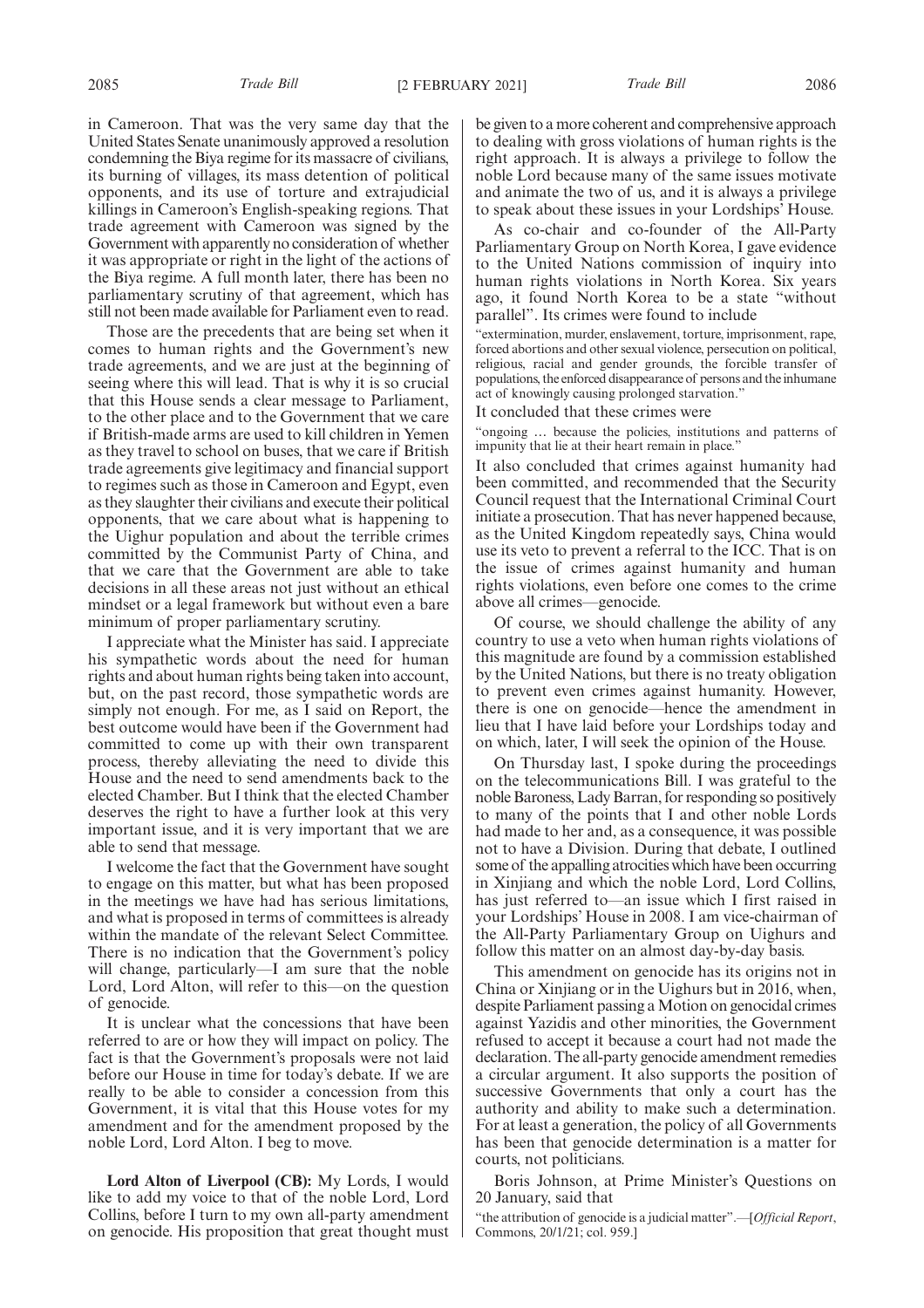[LORD ALTON OF LIVERPOOL]

Dominic Raab, the Foreign Secretary, said on "The Andrew Marr Show" on 17 January, "Whether or not it amounts to genocide is a matter for the courts." Boris Johnson, as Foreign Secretary, said on 21 November 2017 that

"genocide is a strict legal term, and we hesitate to deploy it without a proper judicial decision."—[*Official Report*, Commons, 21/11/17; col. 839.]

The United Kingdom reviewed this policy in 2016. The then Prime Minister, David Cameron, concluded:

"It is not for the Government to be prosecutor, judge and jury … Not only are the courts the best place to judge criminal matters but their impartiality also ensures the protection of the UK government from the politicisation and controversies that attach themselves to the question of 'Genocide'."

#### *5 pm*

This is in contrast, of course, with the United States and other jurisdictions that have made non-judicial or political determinations of genocide, the latest of which was the designation by the outgoing US Administration on 19 January regarding the treatment of Uighur and other Turkic Muslims in Xinjiang. The following day, it was reaffirmed by Secretary of State Antony Blinken in the incoming Administration, so it is a bipartisan view.

The Government accept that the present process in the UK is not fit for purpose. Yesterday, at a meeting of Peers that was addressed by three Ministers—many of those present in your Lordships' Chamber will have heard this—they said that they intend to offer a concession to turn the policy of 40 years on its head and allow Select Committees to consider whether a genocide, as defined under Article 2 of the 1948 Convention on the Crime of Genocide, is under way.

Respectfully—I say this as a member of your Lordships' International Relations and Defence Select Committee—Select Committees already have such authority to examine evidence of genocide if they wish to do so; they do not need legislation to give them that power. Members of the House of Commons Select Committee on Foreign Affairs have already expressed public opposition to and scepticism about this proposal.

If, however, such an approach were to include a legislative right—for instance, for a committee not only to examine the evidence but to be able to trigger a referral to the High Court—this would not only open a judicial route, it would also enable parliamentary scrutiny and provide a trigger mechanism. An otherwise toothless concession might then be given some teeth.

This lunchtime, a letter was sent to all Peers, rather belatedly, from two of the three Ministers who were present on that call yesterday. The noble Lord, Lord Grimstone, was one of them, although, interestingly, the signature of the noble Lord, Lord Ahmad, from the Foreign and Commonwealth Office, was not on this letter. My noble friend Lord Hannay, who knows a thing or two about foreign affairs, emailed me to express his support for the amendment before your Lordships' House. About this letter, he said:

"It seems to me that the letter makes one fundamental error when it says that your amendment"—

that is, the amendment before your Lordships—

"is designed to get a British court to rule on whether country X or Y had broken its obligations under the genocide convention. It's surely aimed at getting a British court to rule as to whether the British Government would or might break our obligations under the genocide convention if it were to conclude a trade agreement with country X or Y in the light of evidence about their genocidal actions."

My noble friend is right: the amendment does not seek to convict a country through the courts. Many of the windmills that the noble Lord, Lord Grimstone, invited us to tilt at earlier on are therefore imaginary ones. We do not need to be like Don Quixote in that respect. This amendment does not provide for a criminal prosecution. My noble friend Lord Hannay is right when he says that its purpose is to enable the United Kingdom to fulfil its obligations under the genocide convention.

On Report, this amendment received a majority of 126 in your Lordships' House. The Government, with their large majority of more than 80 in another place, had a majority of 11 when the amendment was considered there. It is greatly welcome that the Government are beginning to address the issue and offer some way forward. I am grateful to the Ministers and their teams. Of course, as the noble Lord, Lord Collins, just reminded us, the only way that such concessions can be agreed is by our voting today to send this amendment back to the Commons. Otherwise, it will die in the ditch.

When Ministers say that they do not want the courts involved and question the ability of the courts to deal with such issues, they should consider that among the supporters of the amendment before us today are two illustrious former Lord Chancellors from both sides of the House: the noble and learned Lords, Lord Mackay of Clashfern and Lord Falconer of Thoroton. Other supporters include two former Supreme Court judges, the former Lord Chief Justice and a range of QCs, including the noble Lords, Lord Carlile of Berriew and Lord Pannick, and the noble Baroness, Lady Kennedy of The Shaws, who is in her place. As ever, we all look forward to hearing her speak. The Government can hardly plausibly argue, therefore, that the amendment is legally defective or incapable of operation.

At yesterday's meeting, Ministers said that the amendment may frustrate foreign policy and create diplomatic difficulties. We are talking about genocide, not diplomacy. The amendment is designed to frustrate business as usual on the narrow and specific issue of genocide and honour our obligations as spelled out in international law in the genocide convention. Senior figures from the world of foreign affairs are appalled by the Government's extraordinary argument.

Encouragingly, the amendment is supported by two former Conservative Party Foreign Secretaries and the former leader of the Conservative Party, Sir Iain Duncan Smith, along with the Front Benches of the opposition parties; we heard from the noble Lord, Lord Collins, and will hear, I think, from the noble Lord, Lord Purvis, later on. The chair of the Foreign Affairs Select Committee in another place also supports the amendment, I might add. Outside the House, the amendment has received important support from the Board of Deputies of British Jews, the Chief Rabbi, the Muslim Council of Great Britain, Humanists UK, Anglican and Catholic bishops, the International Bar Association and a range of human rights organisations.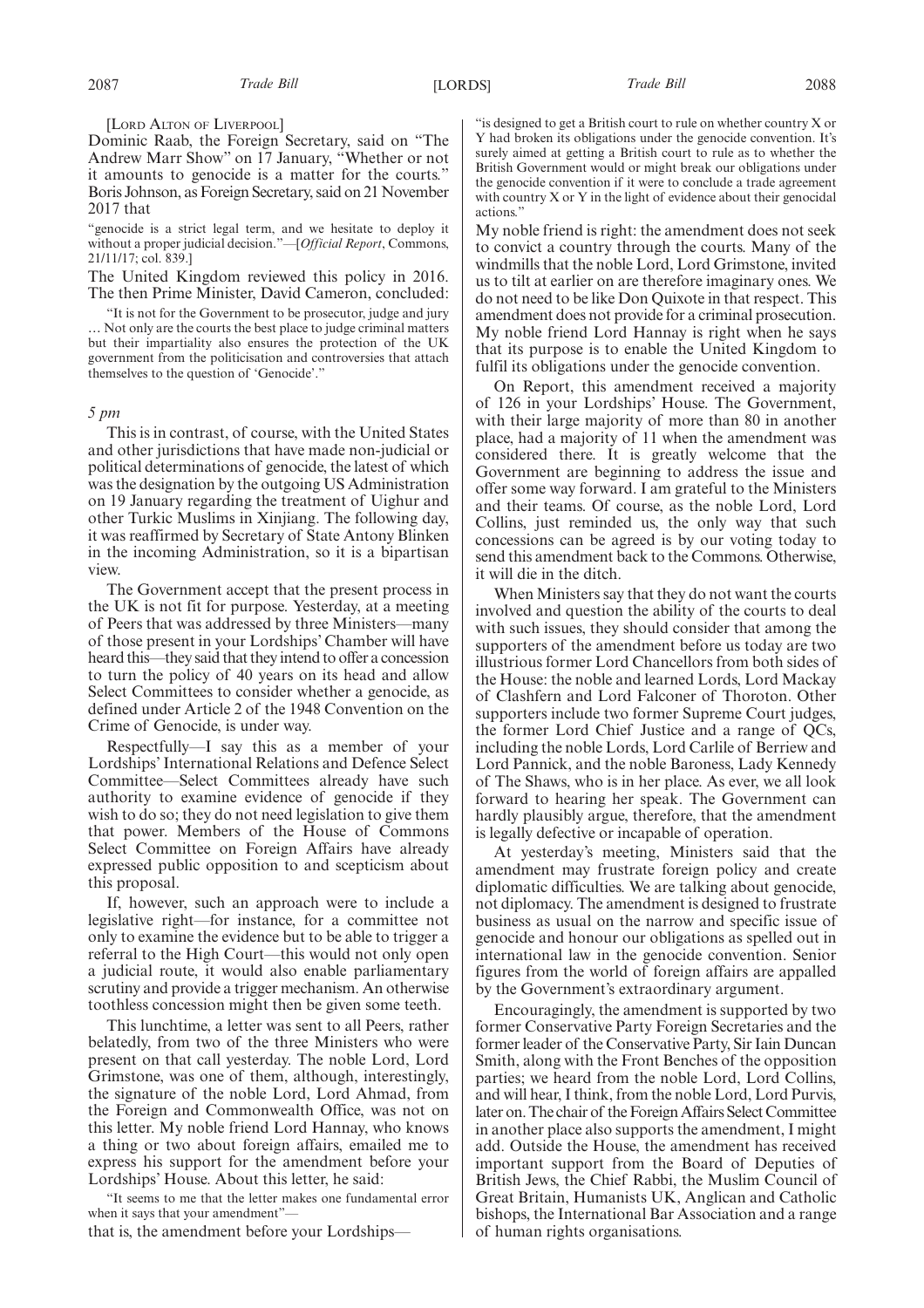In response to issues raised during earlier stages of consideration, those who tabled the amendment listened carefully. They have responded to the argument about the separation of powers—a point made by the noble Lord, Lord Lansley, on Report. We listened to that argument and have tabled this revised amendment in lieu. In accordance with their wishes, it therefore reserves to the Executive and Parliament the final say about what action to take on trade arrangements once a preliminary finding has been made by the court that there is evidence of a state, whichever state it may be, being complicit in genocide.

This is not a theoretical argument. It is borne out in a Written Answer given only yesterday to my noble friend Lady Cox by the noble Lord, Lord Grimstone. He said:

"China is an important trading partner for the UK, and we are pursuing increased bilateral trade."

Ministers have said previously that this amendment would not help Uighurs, for instance because currently—I emphasise "currently"—they have no plans to negotiate a free trade agreement with China. However, the wording of the amendment is not limited to free trade agreements; it specifically refers to bilateral trade agreements. Are the Government really arguing that we have no bilateral trade agreements in force with China? That is not what the noble Lord, Lord Grimstone, said to my noble friend yesterday.

On Thursday last, I set out one example of where a court might determine that the high threshold of the 1948 convention might be met, citing the example of the Uighur Muslims in Xinjiang. The amendment makes no mention of China and originates from the attempts of the noble Lord, Lord Forsyth, the noble Baronesses, Lady Cox and Lady Kennedy, and myself to have the atrocities against the Yazidis declared a genocide—something that, as I said earlier, Her Majesty's Government said at the time could not be done because it is a matter for the court.

None of this should blind us to what is happening to a million incarcerated people in Xinjiang. The Prime Minister himself once said that our inability to say the same as the United States, in his words, "baffled him". We can help him out of his bafflement by passing this amendment. No one can seriously believe that the Chinese Communist Party is about to refer itself to the International Criminal Court for an examination of potential genocide, so the convenient but hollow argument that an international court will make such a declaration leaves us derelict in our obligations under the genocide convention.

When you hear evidence of a state being complicit in the destruction of a people's identity, in mass surveillance, in forced labour and enforced slavery, in the uprooting of people, in the destruction of communities and families, in the prevention of births, in the ruination of cemeteries where generations of loved ones had been buried—and when you hear of people being re-educated to believe that you, your people, your religion and your culture never existed and the certainty that, through ethno-religious cleansing, you will simply cease to exist—this needs the full authority of a judicial hearing. That would also put us at the fore in defending a rules-based order—global Britain at its best, if I may say so. This all-party amendment would enable us to lead by example and be more vociferous in encouraging like-minded nations to take their convention duties seriously.

It is important to be clear what the amendment does not do. It does not empower the court to carry out a criminal prosecution, but simply to establish whether it has found sufficient evidence to say that atrocity crimes meet the criteria set out in Article II of the genocide convention. It does not take decisions about what happens when it finds evidence of genocide; it leaves it entirely to the Executive and Parliament to determine what happens next. It does not overturn 40 years of government policy, which has always been that genocide determination should be left to the courts; it complements and fulfils it. It does not stop the UK continuing to try to put evidence before the International Criminal Court, futile as such attempts have proved hitherto; indeed, it would provide impetus and a sound legal basis for so doing. It does not reopen historic cases of genocide. It is not a futile gesture or virtue signalling.

It applies to all states with which we have bilateral trade deals—including, for instance, China—but could be invoked only when the court has established evidence of a genocide. As I have said, the wording of the amendment is "bilateral trade arrangements" not "free trade agreements". It is not the intention of the movers that the amendment be limited to free trade agreements. It would include other such trade agreements—yes, we have numerous such agreements with China. To reiterate, it will then be up to Parliament and the Executive to decide what they wish to do about such trade with states found to be complicit in genocide.

Those opposing this amendment ask the perfectly legitimate question, as the noble Lord, Lord Grimstone, has done today, whether our courts would be capable of doing or the right place to do this. It is deeply frustrating, as the noble Earl, Lord Caithness, said earlier, that we have been unable to hear the voices of many who, if they could have been physically present, could have dealt with this question far better than me. There is no better example than the wise and authoritative counsel of my noble and learned friend Lord Hope of Craighead, a former first Deputy President of the Supreme Court and previously the second senior Lord of Appeal in Ordinary. He has made it abundantly clear that the amendment is sound and capable of implementation.

On Report, he told the House that

"any idea that this is not a matter for the courts really is misplaced … the enforcement mechanisms … of the Crime of Genocide" are

"simply not up to the job"

and that, as a consequence, the objective of the genocide convention

"remains largely unfulfilled and we have to face the fact that the international institutions are falling short too."—[*Official Report*, 7/12/20; col. 1070.]

On the competence of our courts to deal with this crime, he says:

"Courts are well used to hearing and drawing conclusions from evidence. So, in principle, the task of addressing whether there is or has been genocide should be well within their grasp." He says that the amendment in lieu

"looks very good to me"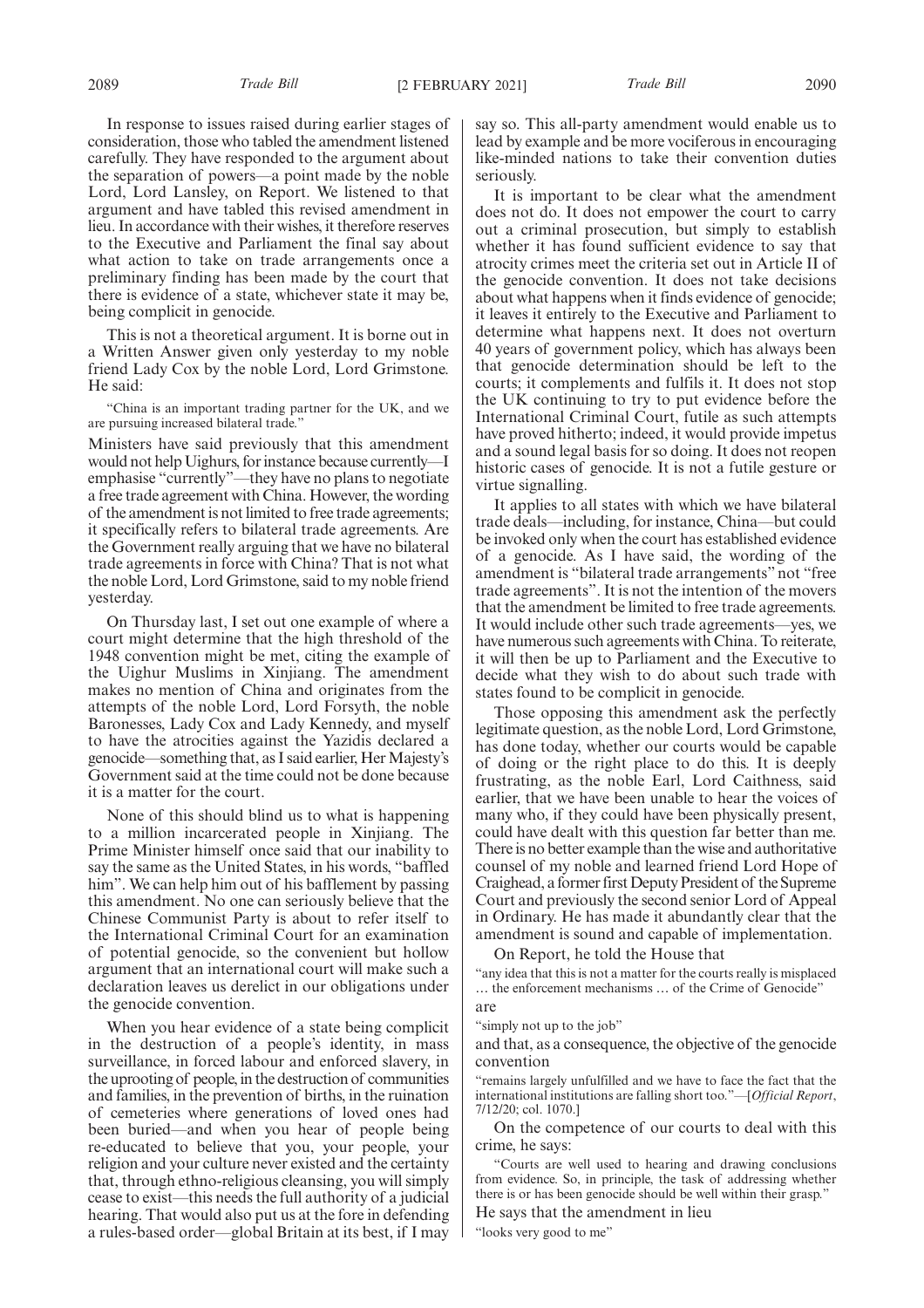[LORD ALTON OF LIVERPOOL]

and believes our decision to refer to the definition in the genocide convention removes the risk of dispute over what constitutes genocide for the purposes of the application. Also, the noble and learned Lord, Lord Woolf, said in an email to me that

"the courts will apply the facts before it to the question and say whether or not they constitute genocide."

Speaking yesterday to a meeting of your Lordships, Sir Geoffrey Nice QC, who was lead prosecutor at the trial of Slobodan Miloševic´ in The Hague, said not only that our courts and lawyers are perfectly competent to examine the evidence and determine whether a genocide is under way, but that many senior figures in the judiciary feel passionately that the failure to declare genocides makes a mockery of the convention duties. Sir Geoffrey has received 80,000 pages of evidence. Xi Jinping said, as appeared in a leaked document, that his officials should "show no mercy" to anyone who disobeys the edicts in Xinjiang, and an official said on television:

"Break their lineage … break their connections and break their origins".

This amendment is therefore deliberately specific and narrow. In the hierarchy of crimes, genocide is in a league of its own. Anyone who has stood alongside mass graves or genocide sites in Rwanda and Iraq, as I have, or visited the charred remains of homes and villages in genocidal attacks in Burma and Darfur, as I have, knows that the calculated intention of this heinous crime is what marks it out, even beyond the other horrendous crimes against humanity and human rights violations that have been referred to. Perhaps one day there will be a treaty and convention duties for these other egregious crimes but, unlike genocide, there is not. That is the benchmark for this amendment; its precision is what has enabled many parliamentarians who would be reluctant to support a broader approach to support this one.

One person watching our debate today is a Uighur musician who speaks powerfully about persecution in Xinjiang. She spoke at the briefing held yesterday for your Lordships. The testimony of Rahima Mahmut, translated from the Uighur language, is courageous and harrowing. These personal stories are rare glimpses into the tightly controlled and secretive world of Xinjiang, which one British academic has described as "a creeping genocide". Yesterday she pleaded with us to name this crime for what it is, but it remains the crime that dares not speak its name.

Having shared her story with Ephraim Mirvis, the Chief Rabbi wrote this about his encounter with her:

"An unfathomable mass atrocity is being perpetrated in China. The responsibility for doing something lies with all of us … I can no longer remain silent about the plight of the Uighurs".

Nor should we, who have the privilege to speak and to act.

### *5.15 pm*

Let me end, as I have probably wearied your Lordships for too long. Last week we commemorated the 75th anniversary of the liberation of Auschwitz. As a young boy, Judge Thomas Buergenthal was incarcerated in Auschwitz. He survived. Judge Buergenthal throws down this challenge to each of us:

"The human mind is simply not able to grasp this terrible truth: a nation transformed into a killing machine programmed to destroy millions of innocent human beings for no reason other than that they were different … If we humans can so easily wash the blood of our fellow humans off our hands, then what hope is there for sparing future generations from a repeat of the genocides and mass killings of the past? … one cannot hope to protect mankind from crimes such as those that were visited upon us unless one struggles to break the cycle of hatred and violence that invariably leads to ever more suffering by innocent human beings."

This all-party amendment is a modest attempt to break the cycle of hatred and violence which will otherwise lead to more suffering of innocent human beings. It is why the House should support it. I hope we will send it back to the House of Commons for further consideration. I will press it to a Division and commend it to the House.

**Lord Forsyth of Drumlean (Con) [V]:** My Lords, what a powerful speech from the noble Lord—I hesitate to call him the noble Lord; he is my noble friend. It was an extraordinary account of why the Government ought to accept this amendment. I think all of us in the House pay tribute to him for the fantastic work he has done over the years in supporting human rights and campaigning to have genocide named where it is happening.

I owe the House an explanation for my amendment, which, as Members will realise, is almost identical to that of the noble Lord, Lord Alton, except in one respect. The reason I tabled it—I entirely support the noble Lord's amendment—is the ridiculous rules being applied in this House on ping-pong. On the one hand, we are told by the Clerk of the Parliaments that we should not come to the House in the current Covid circumstances, and on the other we have rules saying that Members may not speak on these amendments at ping-pong unless they appear in person. I got around that by tabling my own identical amendment, which enables me to speak remotely; the Procedure Committee, or someone, needs to put this right, because it is denying the opportunity to many Members of this House—after all, the previous amendment was passed by a majority of 126—to participate in this debate and provide support to the noble Lord's amendment while obeying the injunctions of the House not to go in and put themselves and others at risk.

The original amendment, as the noble Lord said, was defeated in the Commons by a very small majority of 11. This amendment responds to the concerns expressed by the Government and some Members in the other place by removing the role of the court in determining whether a bilateral trade agreement should be terminated if a state is found to be involved in genocide. It simply provides for the court to consider whether genocide is occurring.

I must say to my noble friend the Minister, providing us with a letter on the very day we are considering the amendment, as he has done today, is—to put it politely putting a bit of a strain on people's ability to read it, consider the arguments and treat them seriously. However, I notice that the terminology in the letter has changed; whereas the Government have always argued before that genocide is to be determined by the courts—the noble Lord, Lord Alton, gave a number of quotes from the Prime Minister and others in which they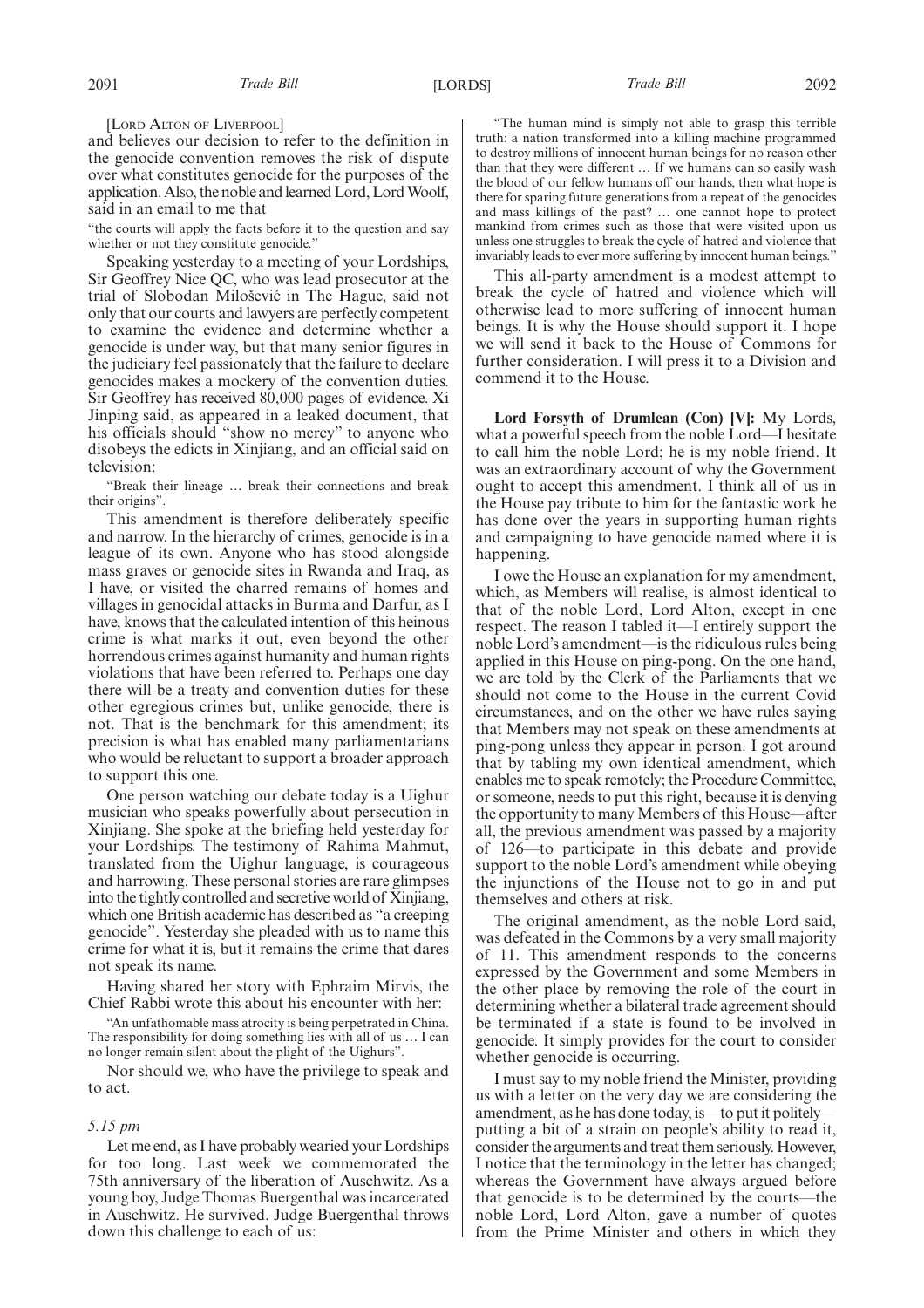made that clear—we now have this phrase whereby it should be determined by a "competent court". I am not sure whether the Government are actually arguing that the High Court is not a competent court; certainly, as the noble Lord, Lord Alton, pointed out, looking at the number of former senior judges, lawyers and Lord Chancellors who support this amendment, I would have thought we could rely on their judgment as to whether the High Court was competent to carry out the duties set out in this amendment.

Recently, after the defeat of the original amendment in the House of Lords, when I asked my noble friend Lord Ahmad why the Government were persisting in their opposition to this, he said he was concerned about the "separation of powers". This amendment deals with that argument. As the noble Lord, Lord Alton, has pointed out, in the United States both the incoming and outgoing Administrations have taken a view on whether genocide is happening in China. I think the Government are right that this should be determined not politically but by an independent judicial body, and the High Court is fully equipped to carry that out. Therefore, I would have thought this was something which the Government would welcome.

In his letter to us today, my noble friend Lord Grimstone said:

"It is not appropriate for the Courts to be drawn into a decision-making process relevant to the formation of international trade policy."

This amendment does not do that. He says:

"It is not appropriate for the courts of one state to sit in judgement on whether another state had met its international obligations under a multinational treaty"—

nor does this amendment do that. It does not apply to all trading arrangements; it applies only to bilateral trade agreements.

I know that Ministers, including my noble friend the Minister, have suggested that this amendment would not make any difference because we are not planning on having a free trade deal with China. But only yesterday, in a Written Answer, the Minister said:

"China is an important trading partner for the UK, and we are pursuing increased bilateral trade",

which is what this amendment seeks to deal with.

Even more surprising today was the news of a government late concession. I have to ask my noble friend: if the Government were making a serious attempt to offer a concession, given the huge support in both Houses of Parliament for my noble friend Lord Alton's amendment, why have they left it so late that they were unable to table an amendment today? I think both the noble Lord, Lord Collins, and my noble friend Lord Alton made the point that the only conclusion one can make is that if the Government are serious about bringing forward a serious concession, it is necessary for this to go back to the House of Commons. So, while the Whips may be asking us to vote against this, the Minister, with his late concession, appears to be asking us to vote for it, in order that the Government can bring forward that concession in the House of Commons.

I have to say, having seen the concession, my own view is that it is pretty hopeless. It sets up a Select Committee. We already have plenty of Select Committees, and in the other place, as the noble Lord, Lord Alton, has pointed out, the chairman of the Foreign Affairs Select Committee supports this amendment, along with a whole load of luminaries. The Government today have done something that I do not recall ever having seen; they have managed to unite all the lawyers and all the experienced people in the judiciary in agreement on one thing, which is that they support this amendment. The suggestion that by setting up a committee to look at this and debate it will somehow take us further forward is clearly off beam. Parliament can pass resolutions; indeed, as the noble Lord pointed out, it did pass a resolution following the massacre of thousands of Yazidi Christians by ISIL in Iraq. When we had the debate then, we were told that determining genocide was something which was a matter only for the courts.

Surely the key point is that we are party to an international treaty, and that puts us under an obligation. We have obligations to identify, punish and prevent genocide under the genocide convention. All that the amendment does is allow an application to the High Court for a preliminary determination on whether a current or prospective trading partner has committed or is committing genocide. If that is found to be the case, the Government have to present these findings to both Houses of Parliament and indicate what, if any, action they plan to take. That is entirely appropriate; there is no threat to the separation of powers in this matter.

Of course, the amendment is solely about the crime of genocide. It does not apply to other types of international crimes, such as war crimes and so on. I feel very pleased that the noble Lord, Lord Collins, is supporting this amendment, but I am nervous about supporting his, because I think it will be used to argue the case against this amendment, which is rightly and properly honed on genocide.

The amendment also applies only to bilateral trade agreements of the kind which my noble friend the Minister has indicated he is pursuing with enthusiasm with China. But nor is it about China in particular; it seems to me that what has been happening to the Rohingya Muslims is equally a matter of concern and that it is appropriate to consider whether genocide is indeed taking place. And nor does it apply retrospectively.

I have to say that, having listened to my noble friend the Minister, read his letters and absorbed the information from the Government, I find it difficult to understand their position. They cannot argue that we must rely on international mechanisms which have clearly failed. Every dog on every street corner knows that the international procedures will fail because they will be subject to a veto. It does not take away power from Parliament; it offers justice and the chance, which the Government have claimed essential for the last decade and more, for a judicial process which will determine whether or not genocide has taken place.

I support this amendment from my noble friend Lord Alton with enthusiasm. I certainly will not press my amendment, for the reasons that I have explained. I am sure it will be overwhelmingly supported should he divide this House. My advice to the Ministers is this: when you are in a hole, stop digging. The case now is so overwhelming and all the arguments have been dealt with. It would be wise to accept the advice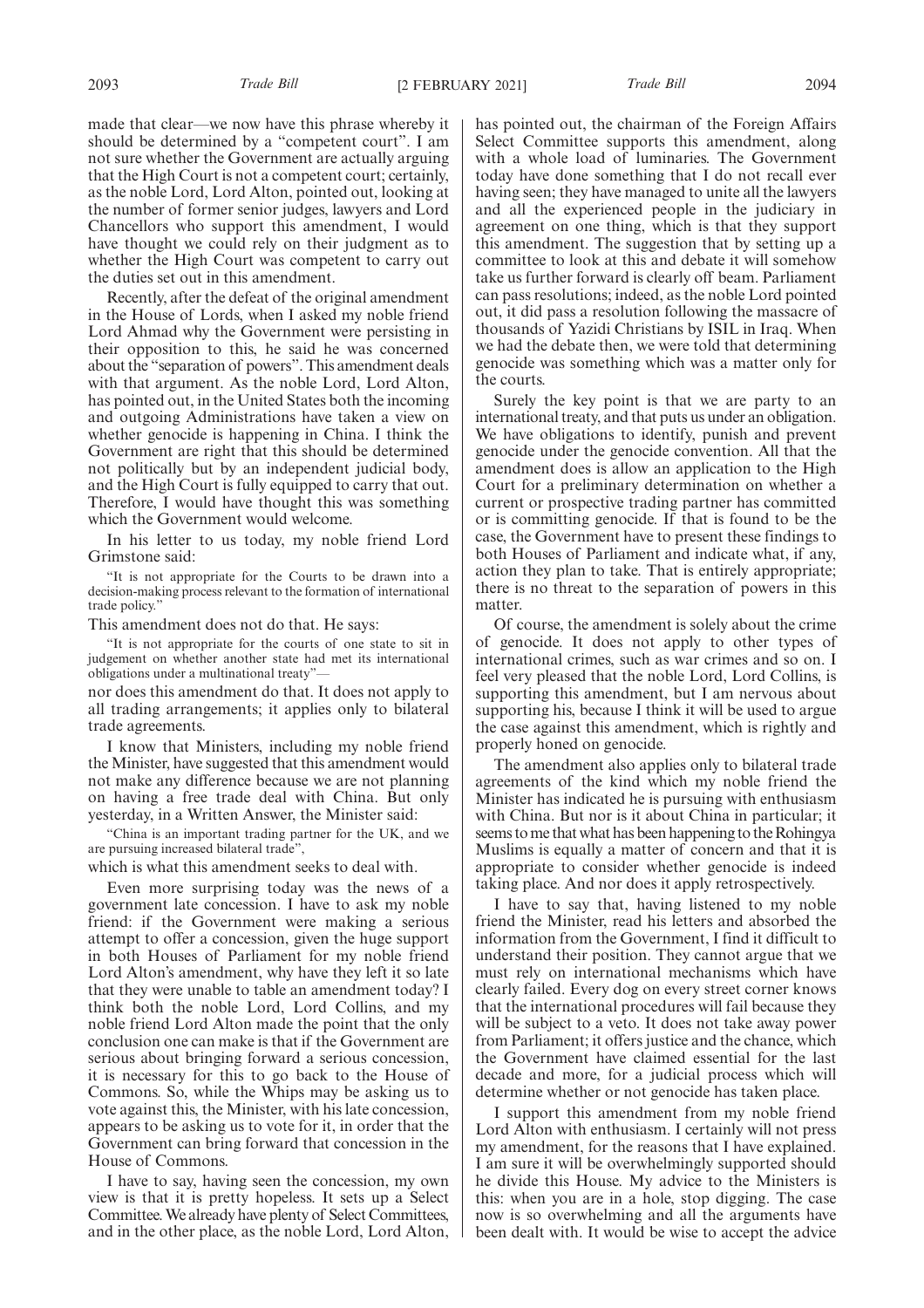[LORD FORSYTH OF DRUMLEAN]

of my noble friend Lord Alton, accept this amendment and enable the other place to debate it properly. I am sure everyone would welcome the Government changing their position and accepting that the arguments they have put have been soundly defeated.

**Lord Cormack (Con) [V]:** My Lords, it is a pleasure and an honour to be able to follow my noble friend Lord Forsyth of Drumlean and, of course, my noble friend—for he is a friend—Lord Alton.

I took part in the debate on the Floor of your Lordships' House in December on Report. I spoke then in strong support of the noble Lord, Lord Alton. I have tabled this amendment today in my name—which alters a couple of quite important timings—not because I oppose in any way, shape or form the amendment in the name of the noble Lord, Lord Alton, but because I discovered last week that I could not take part in this debate unless I tabled an amendment. I thought things had changed a little since Christmas.

I spoke in your Lordships' House quite often from September to December, and I came to realise that those of us present had a certain privilege when it came to ping-pong. Since Christmas, I have received almost countless messages, as your Lordships will have done, telling me, in effect, not to come. Some were because of my age—I am over 80—and others because I needed to be vaccinated, and I now have been. But being told not to come does not chime with the injunction that the occupant of the Woolsack recites every day: "Some Members will take part in the debate on the Floor of the House and others by remote means, but all will be treated equally."This afternoon, all are not being treated equally.

### *5.30 pm*

The House would have benefited from a speech by the noble and learned Lord, Lord Hope of Craighead, but he is not able to take part. I hope not only that the Government heed the lessons of today but that the authorities that regulate business in your Lordships' House will do likewise. It is wrong not to treat Members equally if, at the same time, you are telling or urging certain Members not to come.

I turn to the substance of the amendment. I like and respect my noble friend the Minister, and he tried to make what my late father would have called "a good fist" of his argument today, but—I say to him gently but firmly—he failed, as he did with the letter from which my noble friend Lord Forsyth quoted a moment ago. The Government are on barren moral ground and I hope that they move to more stable ground, following the defeat that I trust will be inflicted upon them in an hour or so.

I grieve that a defeat has to be inflicted upon them, because I do not doubt the personal bona fides of my noble friend the Minister, the Prime Minister or the Foreign Secretary, but this is not the way to go about it. We live in the midst of many and great dangers, and perhaps the greatest of all was underlined only yesterday with the news from Burma. The greatest danger of all is the collapse of civilisation and civilised values. There is no more heinous crime than genocide, as the noble Lord, Lord Alton, said in his brilliant and moving speech. We have to put down a marker today. The other place is clearly moving in this direction. The majority for the last amendment, which we all acknowledge was defective in certain particulars, was only 11. It would be failing in our duty not to send the amendment of the noble Lord, Lord Alton, to the Commons today, so that they can truly reflect and think again.

What is going on in China is appalling. The Chinese Communist Party is as objectionable a regime as any as we have seen since the beginning of the last century—in which we fought two world wars to defend civilised freedoms. I commend to noble Lords, and in particular to the Minister, a report that I have had the privilege and honour to be asked to endorse, from the Conservative Party Human Rights Commission. It is entitled *The Darkness Deepens: The Crackdown on Human Rights in China 2016-20*. No one can read that reportmeticulously researched and spelled out in detail—without feeling revulsion to the very pit of the stomach. It is endorsed by two former Conservative Foreign Secretaries in the noble Lord, Lord Hague, and Sir Malcolm Rifkind, by two former leaders of the Conservative Party in the noble Lord, Lord Hague, and Sir Iain Duncan Smith, and by many others. It is a party-political service, but it is not a party-political document. I doubt that any Member in your Lordships' House or those who are observing this debate remotely could fail to be both moved and convinced by it.

Fundamentally, this is all about human values. Today, we had the very sad news of the death of Captain Sir Tom Moore, a man who stood for the values that it is our duty, as parliamentarians, to uphold. He fought for his country to uphold those values, when Europe was in danger of being plunged into the deepest darkness of all—citing the title of the report I just mentioned. It is less than a week since we commemorated Holocaust Memorial Day. Surely we do not need to be reminded that, if we are vigorously pursuing bilateral trade deals with the Communist Party of China, we are turning our backs in a way that does not do us credit. It is a very evil regime that can do what it is doing to the Uighur Muslims and others—think of Tibet—yet it has world ambitions and will be the dominant power as we move through the 21st century.

That country also has one of the greatest and oldestsurviving civilisations in the world. We must appeal to the people of China, who are the guardians of that civilisation, to say that we want them to realise that the regime that presently governs them is not honouring that great civilisation.

I will vote for the Motion in the name of the noble Lord, Lord Alton. I will not press my amendment to a Division—although it would marginally improve that of the noble Lord, Lord Alton, by putting in a couple of dates and concentrating the mind in that way—no more than my noble friend Lord Forsyth will move his. But I will vote with determination. I hope that the other place heeds the advice that we seek to give and that together, as a Parliament, we can be proud of what we are doing in creating global Britain.

**The Deputy Speaker (Lord Duncan of Springbank) (Con):** My Lords, nine Members have asked to speak. I will list them, so that noble Lords know the order in which they will be speaking: the noble Lord,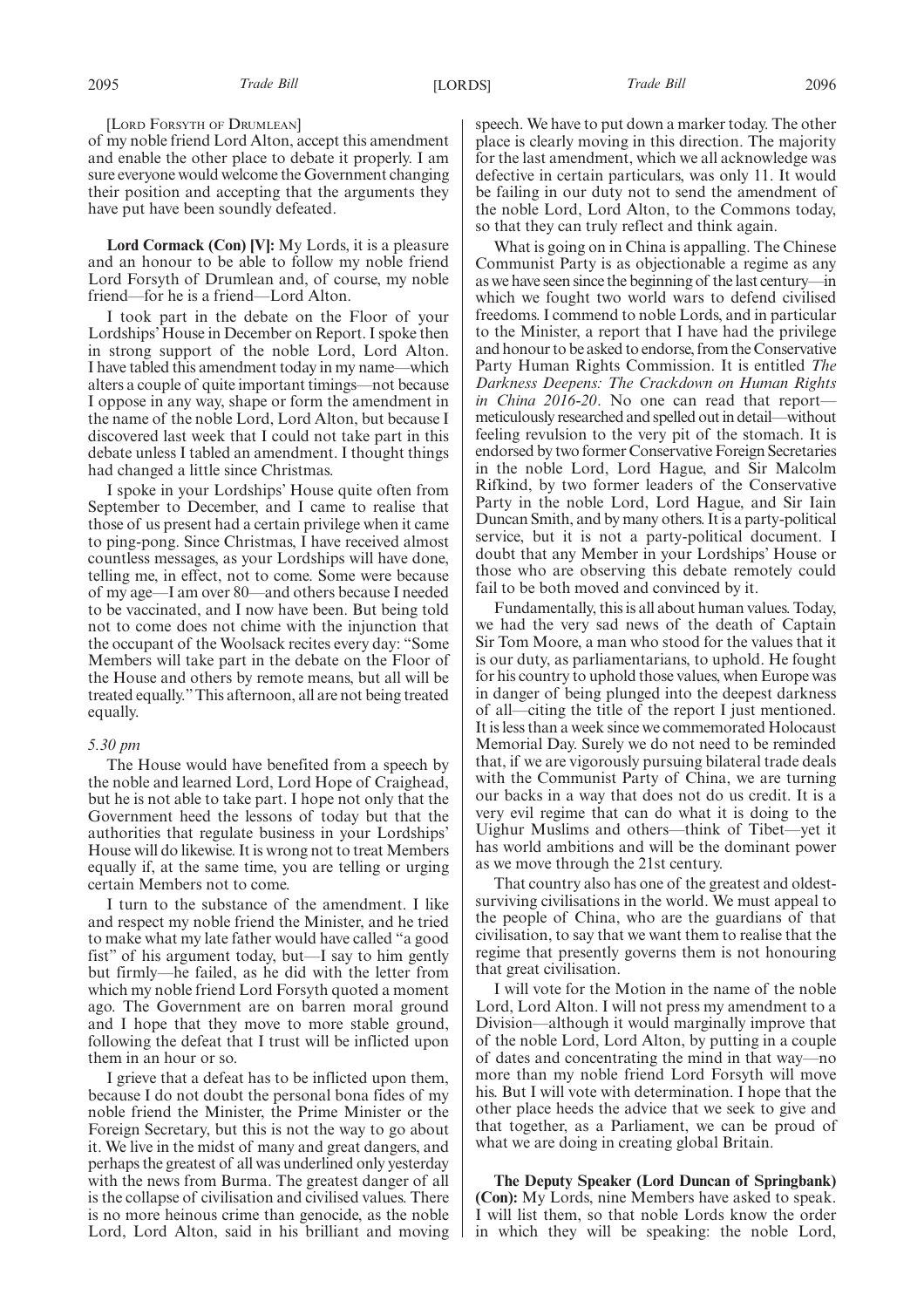Lord Blencathra, the noble Baroness, Lady Kennedy of The Shaws, the noble Viscount, Lord Waverley, the noble Baronesses, Lady Altmann and Lady Neville-Rolfe, the noble Lord, Lord Polak, the noble Baroness, Lady Jones of Moulsecoomb, and the noble Lords, Lord Adonis and Lord Shinkwin.

**Lord Blencathra (Con):** My Lords, perhaps I may begin by being the first person in this Chamber to pay tribute to the late Captain Sir Tom Moore, who died a few minutes ago, I understand. He was a great British hero and, even if I were to live to 200, I could never hope to emulate his courage, his thorough decency, his niceness and his sheer pizzazz. No doubt there will be proper tributes, in this Chamber and elsewhere, in due course, but I simply say this—we shall remember him.

I also commiserate with my noble friend the Minister, who I believe is self-isolating. I did it for four months and one week last year and, despite getting a letter almost every other week from the Secretary of State warning me that I must not go outside but I could open a window for fresh air, I am dashed if I am going to do that again—so here I am.

Of course I support my other noble friend Lord Alton's excellent Amendment 3B. He has a long and noble history of advancing the case against genocide, wherever in the world it may occur. I pay tribute to his highly persuasive speech today, and also to my noble friends Lord Forsyth and Lord Cormack. I only say to my noble friend Lord Forsyth that I wish I had known his ploy a couple of days ago, before I spent hours trying to figure out the difference between the amendments —goodness knows how many pages of paper I wasted printing them out to compare them. I agree with both noble Lords that we have to look at our House procedures to make sure that this problem is overcome.

I cannot hope to be as persuasive as my noble friends who have spoken, but I wish to direct my remarks to Conservative colleagues who may have a few concerns about supporting these amendments. First, the Government oppose the new clause sent to the other place on the grounds that

"it is not an effective means of dealing with cases of state genocide.'

Okay, so what is an effective means? The Government have not advanced any credible alternative means. All UK Governments, as has been said repeatedly, have hidden behind the excuse that they cannot declare a genocide because only a court can do that. My right honourable friend the Prime Minister has said it on a couple of occasions, the Foreign Secretary has said it andDavidCameronalsosaiditwhenhewasPrimeMinister.

Of course, the court they have in mind is the International Criminal Court—but, as we have also heard, the ICC cannot take a case unless it is authorised by a resolution at the United Nations, where Russia and China can exercise their veto. Thus, it seems to me that UK government policy is to rely on a motion approved by Russia or China, which will never happen. We have therefore subcontracted the UK's morality to two regimes which the new head of MI5, Ken McCallum, says are a threat to the United Kingdom. The amendment of the noble Lord, Lord Alton, gives the Government a way out, because it asks a UK court to make a preliminary determination on whether genocide has occurred.

Is there anyone in your Lordships' House who thinks that our United Kingdom courts are less able to do that than the ICC? Indeed, was it not top UK lawyers who prosecuted and adjudicated at Nuremberg and set up the ICC? Are we seriously suggesting that noble and learned Lords, with whom that part of the House is normally awash, or their successors now in the High Court, are incapable, or not as good judges as those in the International Criminal Court? Of course they are—and of course there are technical difficulties in hearing evidence, but the courts are in a better position to do it than any Select Committee. So I believe that the revised amendment of the noble Lord, Lord Alton, has removed that principal objection the Government had, that only a court can do it.

The Minister—I pay tribute to him—is a highly intelligent and very able Minister and he has had countless meetings on this. He knows that the brief he has to defend today is utterly illogical. The typical FCDO letter that has been circulated today is incredibly feeble. We all know that the Foreign Office does not want to say "boo" to any evil regime, wherever it may be in the world, whether it is in China, Zimbabwe, Burma/ Myanmar, Venezuela or wherever. We have a government policy that only a court can decide on genocide. Then we have an amendment giving our High Court a power to decide on genocide, but the Government says that it is not effective. How illogical is that?

The suggestion that the Government favour a Select Committee making a pronouncement instead is utterly wrong. There is nothing to stop a Select Committee doing that at the moment, but the idea that a Select Committee, meeting for a couple of hours a week, could give the same consideration as the United Kingdom or the English High Court taking evidence day after day, week after week, is for the birds. Of course, no matter what the Select Committee decided, the Government could ignore it on the basis that "It is not a court".

There is another worry many Conservatives have—I shared it initially—and that is that we cannot have a court determining foreign policy which is rightly the preserve of the Executive. I agree, and I have believed for some time that judicial activism in this country, especially judicial review, has gone too far. That is an argument for another day, but this amendment is quite different from what we debated before, because it does not permit the court to determine government policy. If the court makes a preliminary determination that genocide has been committed, what does the court then do? Absolutely nothing—the court's work is now done.

## *5.45 pm*

The amendment before us, from the noble Lord, Lord Alton, merely obliges the Government to put down a Motion for debate in both our Houses, setting out what they propose to do. The Government have a completely free hand on what they may propose to do, ranging from doing absolutely nothing at all, to possibly deploring the killings, to some sanctions on individuals or not going ahead with a trade deal—a wide range of options. The political policy decision is 100% with Her Majesty's Government and I ask my noble friends to agree that this amendment is no threat to the Government's executive authority and does not intrude the courts into it.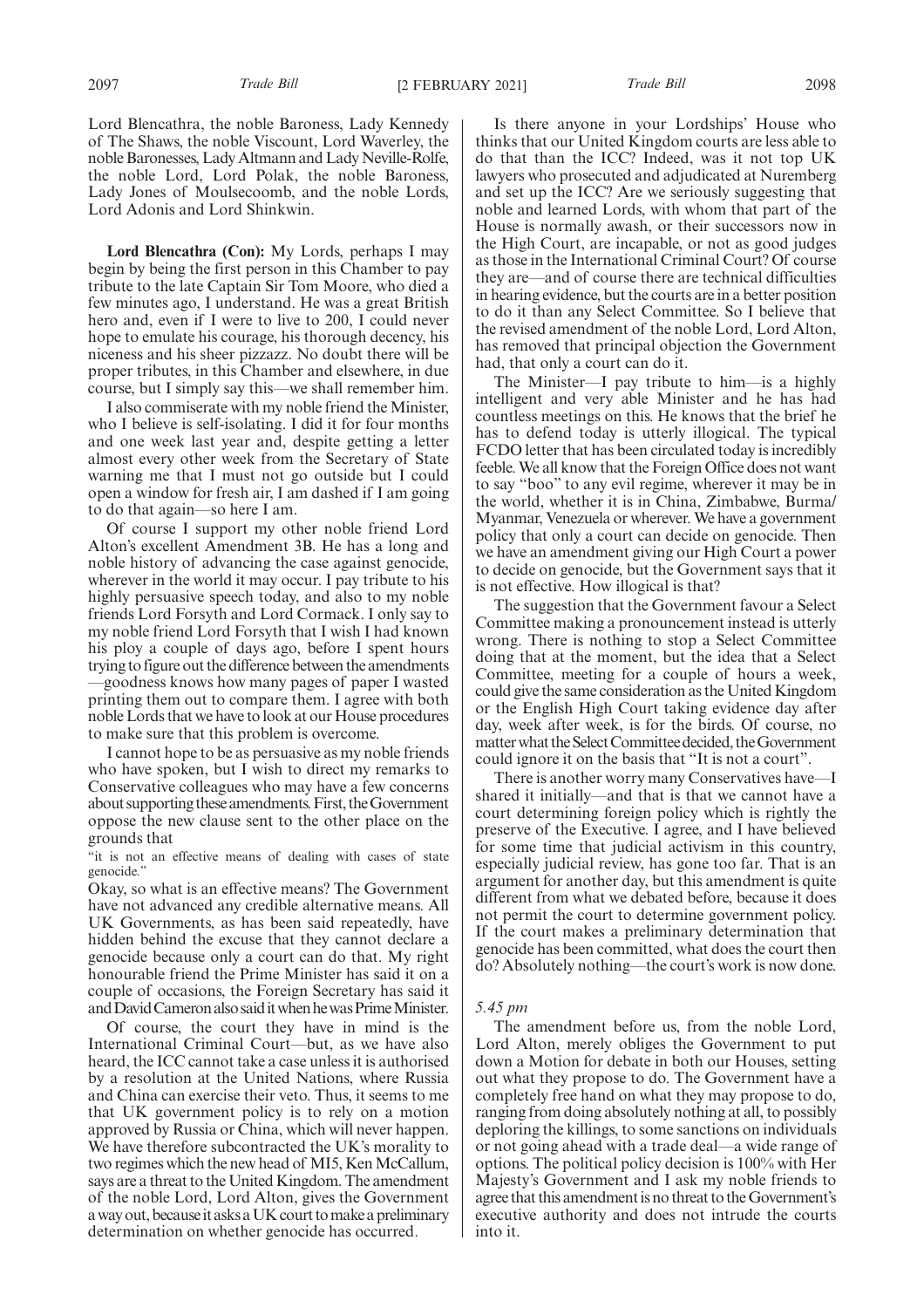[LORD BLENCATHRA]

I know there will be some colleagues on the Conservative Benches—indeed, on all sides—who may be concerned that this power would be used and abused by the supporters of Hamas and Hezbollah to try it on with bogus claims against Israel. No doubt they will try stunts like that, but the threshold for proving genocide is extremely high and, in my view, nothing Israel has done has come within a million miles of the definition. But these terrorist groups and their bedfellows will have a go, just as they invoke bogus allegations against Israel now. Also, some Conservative colleagues may be concerned that this is a move against free trade. Yes, it is—but first of all, as I said, it is a very high threshold to prove, and we are not going to have dozens of countries determined by our courts as genocide perpetrators.

Secondly, once the court has made a determination, it will be up to the Government to decide what trade we do with the country concerned, or whether we continue trading at all. Thirdly, genocide must trump unfettered capitalism. Trade is the greatest lever the world has to relieve poverty. The more trade we have, the more freedom from want. The more capitalism we have, the more wealth for all. However, just a United Kingdom Prime Minister said in 1973, there is

"the unpleasant and unacceptable face of capitalism".—[*Official Report*, Commons, 15/5/1973; col. 1423.]

We still have that today. That was Ted Heath referring to Tiny Rowland hiding some unimportant information from his board. What words would Ted Heath have used to describe a situation where a company or a country was profiting by murdering its own people? Thus I submit that the evil of genocide must take precedence over free trade.

My final point is that this is a moral issue. In July 1995, in the Srebrenica massacre that took place in Bosnia, 8,000 men, women and children were slaughtered. Nearly every country in the world calls it a genocide, but it is not genocide as far as the United Nations is concerned. Why? Because in 2015, I think it was, Russia vetoed a resolution calling it a genocide. Is that the limbo in which the UK Government want to be trapped, when in future we could see thousands or tens of thousands of civilians murdered and massacred and we could do nothing about it, not even call it genocide, because Russia, China, Venezuela or Vietnam —or anyone else on the Security Council—has vetoed it going to the International Criminal Court?

This amendment has nothing to do with Brexit—thank goodness—but taking back control of our laws must mean a bit more than merely rewriting EU rules on square widgets or the meat content of sausages. It must also mean taking a lead on moral issues such as genocide. We are the country that led the way on the abolition of slavery; we should now lead the way in making a very firm statement that we will not tolerate genocide, nor seek to profit from it. And this is not just for the Government. I hope that, over the coming months and years, the media and campaigning organisations will highlight whether we get any goods from countries indulging in genocide and persuade customers to boycott them. I believe in free trade, but there is no God-given right for British consumers to buy T-shirts at £2 a piece if people have been murdered or forcibly sterilised in their production. I believe that the FCDO is way behind the curve on this. Its attitude is trapped in a past decade. I think the British public is much more aware now and want action on this.

I also appeal to my right honourable friend the Prime Minister to take a close look at this. He has been way ahead of the curve on vaccination. He is way ahead on environmental matters, with which I am concerned, with the 25-year plan, rewilding—there is a whole host of environmental matters where he is ahead of much of the rest of departmental government policy. I am certain that if, in the course of his busy day, he could take a look at what we are suggesting in this House, he too would realise that the old Foreign Office policy on genocide is no longer sustainable. The British people do not want it, this House does not want it, and I am certain that the Commons will not want it when this amendment gets there.

Amendment 3B in the name of my noble friend Lord Alton deserves support from all Conservative colleagues who believe in the executive authority of the Government, believe in free trade, and believe in having a moral foreign trading policy.

**Baroness Kennedy of The Shaws (Lab):** My Lords, I join the noble Lord in paying tribute to the noble Lord, Lord Alton, who really is the moral conscience of this House and who reminds us so frequently of our role in making sure that we protect the most vulnerable in our world.

I declare immediately that I am a practising member of the English Bar and the director of the International Bar Association's Human Rights Institute. The International Bar Association has been engaged with the issue of genocide for many years and it supports this amendment, as I do in my personal capacity as a Member of this House. The IBA has worked with organisations on this; in recent years I have worked closely with the United Nations Human Rights Council on the issue of genocide and certainly on the position of the Yazidis, and more recently with the World Uyghur Congress, which collates evidence on what is happening to the Uighur community in China.

I have seen much of the evidence and spoken with exiled Uighurs about their direct knowledge of serious crimes against humanity taking place back in China. The list has been set before your Lordships eloquently by the noble Lord, Lord Alton: the horror of internment in concentration camps and the torture, systematic rape and forced labour. We have listened to grieving mothers describe how their children were taken from them and put into "secure boarding schools", as they are called, having their culture removed and their religious observance forbidden, and then all the other things your Lordships have heard about, including forced sterilisation. Modern technology has helped to supplement oral testimonies, so that we now have evidence coming from drones and satellites, and so on.

The list is long, and the evidence points towards a Chinese policy of genocide. However, the best form of analysis takes place in the best forum for the assessment of evidence: an independent court of law. The best forum to determine whether the high evidential bar for genocide is reached is a court of law, not a parliament.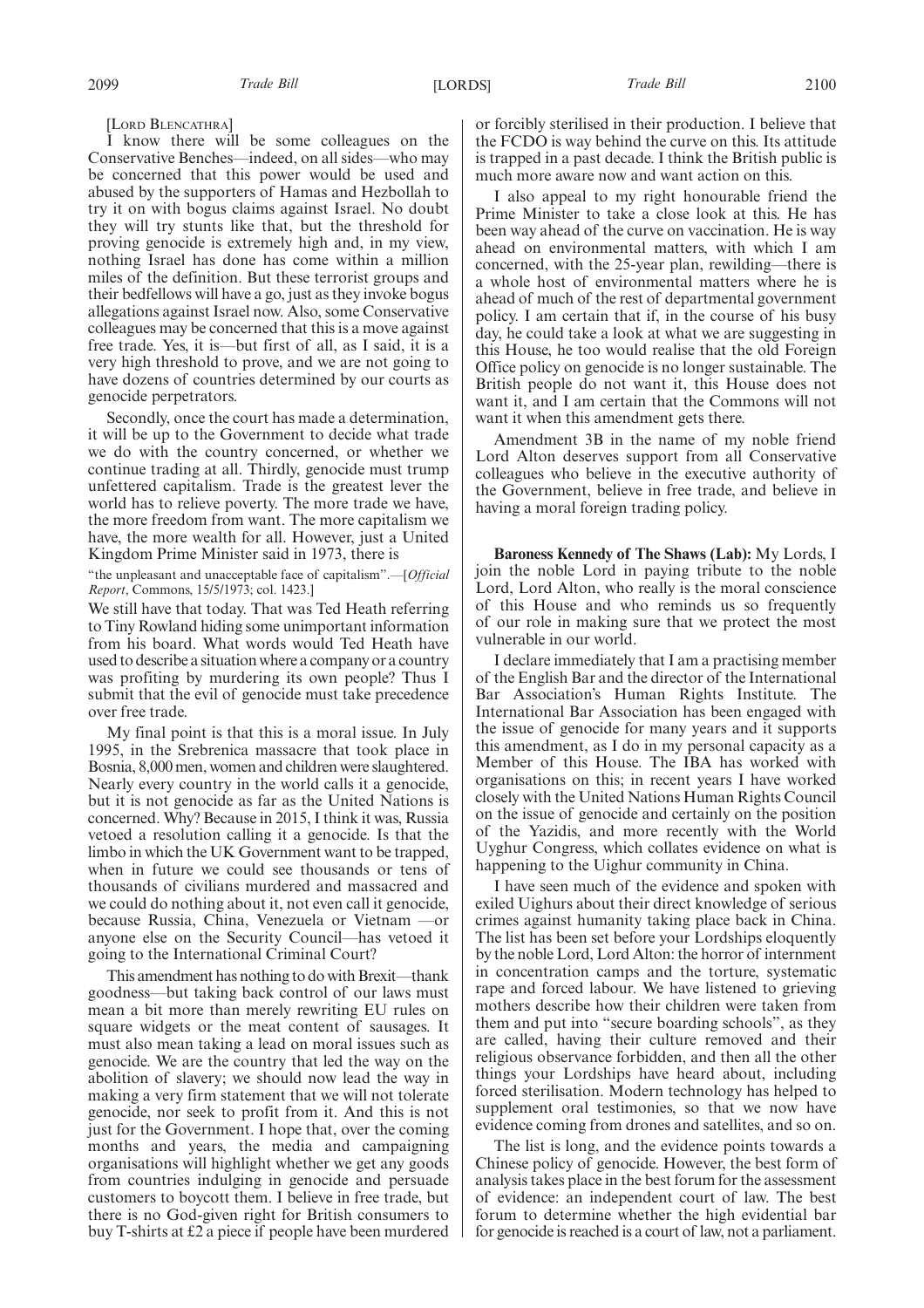As this reconstituted amendment of the noble Lord, Lord Alton, has made clear, once a preliminary determination has been made by our High Court, using its best skills and the things that it comes into being to do, which is to analyse evidence and to look at the evidential thresholds, it will be for Parliament to decide how to make use of that determination with regard to bilateral trading relations. Therefore, on the concerns that were being expressed—I echo the noble Lord, Lord Forsyth, in saying this—about the constitutional principle and the fragile and careful way in which we have to protect the independence of the judiciary as distinct from the matters that should be dealt with by Parliament, the very way in which this amendment is devised means that it does that perfectly.

Some in the other place who opposed the amendment said that they had not left the European Union and the European Court of Justice to be told what to do by judges. That is not what is happening or what is contained in the amendment of the noble Lord, Lord Alton. Iain Duncan Smith, who was certainly up there leading the way on Brexit, has said very clearly that he wanted our judiciary to deal with matters of law concerning the people of this nation. It does concern the people of this nation. Along with the long list of the great and the good—the former Lord Chancellors: the noble and learned Lord, Lord Mackay, and my noble and learned friend Lord Falconer of Thoroton; the noble and learned Lord, Lord Hope, and the many distinguished lawyers, including the noble Lord, Lord Pannick, and so on, all of whom support this amendment—there are the many ordinary people who feel that we should not be trading. These are people who are not lawyers and are not tarred with the brush of being one of my community but who still feel very deeply about what is happening in China.

The noble Lord, Lord Alton, mentioned the distinguished and great international lawyer, Sir Geoffrey Nice, and he made the point that this amendment will save lives. We should be very clear about that. He posed the question: but for the defeat in war, would the Nazis have pressed on with their intention to destroy the Jewish people? They were stopped only by external intervention. It is for that reason that we should remember that Raphael Lemkin, the great lawyer who, through his relentless scholarship and lobbying basically brought the genocide convention into being and who drew on his own experience, having lost 40 members of his intimate family to the Nazi examination policies, realised that no law existed to prevent another Holocaust. That was why in the post-war years he worked relentlessly to have this convention come into being. He made the point that it was for the prevention of genocide—not to wait until it was over and then to wring our hands but to act when such an atrocity was in progress to prevent it reaching its horrifying conclusion. But we are being stymied because the system allows the big authoritarian nations to block the route to justice. They hold the trump card—the veto.

The convention is a construction of a particular time. It was created without envisaging, for example, that non-state actors could be perpetrators of genocide, which was one of the issues that was so difficult when we were dealing with ISIS and creating accountability for its genocidal intent in relation to the Yazidis in northern Iraq. The convention's protocols also envisaged that the international courts would be the venue for establishing guilt of such an egregious crime as genocide. So it should be but, of course, as we have heard several times already, members of the UN Security Council block the cases and will continue to block cases going to the court by exercising the veto. China and Russia do not want nations to be held to account for genocide or indeed for serious crimes of inhumanity to man—and woman—as it comes too close to home and their own misconduct.

The genocide convention was created in 1948 at a different time, in a different era. Nothing concentrates the mind like world war and the horrors that were disclosed of Auschwitz and Treblinka. The urgency of that time can be forgotten if it is not kept alive, which is what last week's Holocaust Memorial Day and the fact that the Jewish community has been so strong in its support of this amendment make clear to us. We are being held hostage by authoritarian regimes and we have to break their stranglehold on our use of international law and of the genocide convention and our obligations under it.

The Government claim that it is not for this House to overturn a decision of the other place. Of course, normally that would be true, but this House is the protector of constitutional matters, and I think it must address grievous abuses of human rights. We should take exceptional steps when we are dealing with something of this magnitude.

### *6 pm*

The Government claim that there is a court designated to deal with genocide, but this procedure would not usurp the function of that court. A declaration by the High Court here would not prevent the matter then going to the international court to determine criminality and to convict. The Government claim that there could be vexatious claims. Really? Our judges would be quick to give short shrift to such claims. The noble and learned Lord, Lord Hope, was clear about that in our discussions with him. The Government ask: would our courts be capable or competent to deal with such a thing? We have some of the greatest courts in the world and should have absolutely no doubt about the competence of our senior judiciary.

The Government are taking a default position in refusing any amendment to the Bill, not wanting their hands to be tied in trade negotiations. I am afraid that sometimes hands do have to be tied. We are also tying them to remind future generations of the seriousness of these matters. It is telling the world that we have values that will determine how we conduct ourselves in the world. There is a moral imperative in making this change to our law, but there is also a legal imperative.

The votes in this House and those that will eventually follow in the Commons are being watched by the world. I say that to noble Lords as someone who is involved in the largest global organisation of lawyers. Many nations that respect the rule of law will follow our visionary lead in creating a domestic legal mechanism for addressing our duties to prevent genocide. China is also watching us, and those votes may actually affect its conduct, too. Watching, too, are the generals in Myanmar and other tyrants.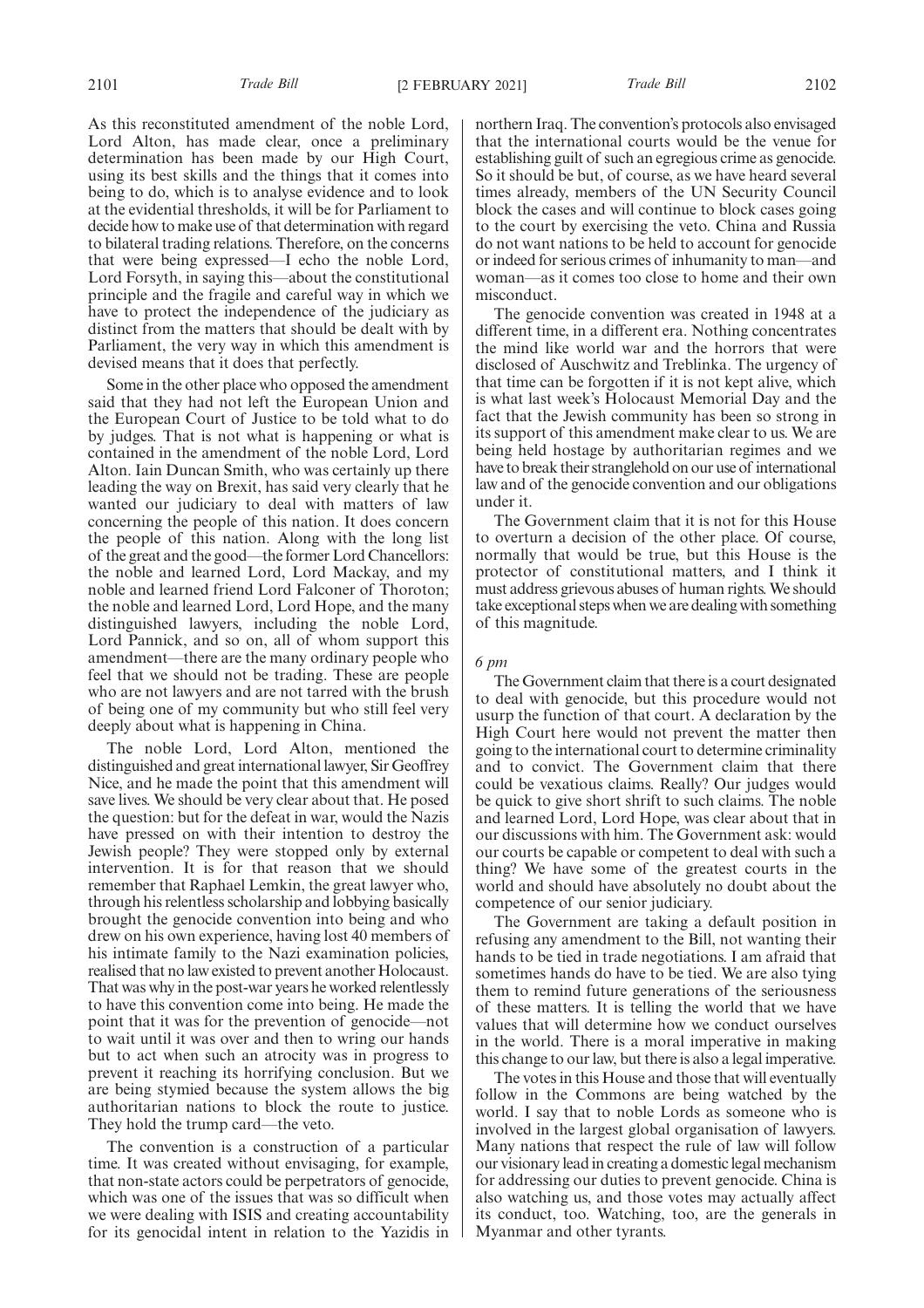[BARONESS KENNEDY OF THE SHAWS]

Genocide is the crime above all crimes. I urge our Parliament to vote for this amendment to change the ecology of law by bringing into our own institutions of law and Parliament a way in which to make genocide have serious meaning in our contemporary world.

**Viscount Waverley (CB):** My Lords, these matters must not be allowed to die this evening and, I hope, will allow for variations that the Government will introduce in a concession amendment. It is my sincere wish that the noble Lord, Lord Grimstone, in his response factors that in as a possibility.

Before I turn to the genocide amendment, the noble Lord, Lord Forsyth, said that he does not support the amendment of the noble Lord, Lord Collins, because it complements the Alton amendment. Coming to the defence of the noble Lord, Lord Collins, my understanding is that his amendment is not a substitute but underlines the position that, when evidence on human rights does not pass the high bar of the definition of genocide, his amendment serves as a safety net.

I address my remarks on genocide globally—I am not being country specific—and support unequivocally the remarks of the noble Lord, Lord Collins. He and the noble Lord, Lord Alton, strike a chord of British values and stand for what the United Kingdom is recognised for around the world—decency. The genocide amendment strikes at the heart of our constitutional process, however, and magnifies the call for Parliament to make more meaningful contributions to foreign policy objectives. The motives of the noble Lord, Lord Alton, are undeniably valid but the harsh realities and complexities of our constitutional and legal systems mean that compromise must necessarily be found.

The detail can be endlessly discussed. However, the key principles and norms held by the High Court, the United Kingdom Parliament and the international judicial processes somehow need to be reconciled and merged, rather than remain in potential conflict in future deliberations. This is a quandary, with the devil being in the detail and definitions. I am taken by the suggestion that a Select Committee be chaired, or at least advised, by a former judge.

An endgame that ticks the boxes of being nimble and well-informed, but not disruptive of judicial domestic or international processes, is highly desirable—where the United Kingdom is deemed in lockstep so as not to trespass on constitutional territory or infringe on the royal prerogative. However, democratic oversight should be contained within this mix to instil our values; that is what I am looking for today. That will ensure democratic oversight in a manner that addresses the heart of the points made both by the noble Lord, Lord Alton, and by Mr Tugendhat from another place —whom I had the privilege to listen to while he made his remarks—and, ideally, the Government, mindful that the UK, or any other country, is not in a position to solve issues before us in isolation.

I understand that the Government are—or at least were—minded to bring forward a concession amendment, which would certainly be my preference, but for technical reasons, as we have heard already this evening, it is not before us at this time. That in itself is sufficient to send this process back to the other place, to allow that possibility to occur. I urge all noble Lords to support the noble Lords, Lord Alton and Lord Collins of Highbury, to hopefully then allow a concession to be included for consideration.

**Baroness Altmann (Con):** My Lords, I speak in support of Amendment C1, in the name of the noble Lord, Lord Alton, and the very similar Amendments C2 and C3, in the names of my noble friends Lord Forsyth and Lord Cormack. I echo the tributes paid to the noble Lord, Lord Alton, for his dedicated work on this issue and his powerful and moving speech.

As the child of two parents who fled the Holocaust, and most of whose family was wiped out by the Nazi regime, I feel duty-bound to do my best to ensure that the repeated promises of "never again" are more than mere words. Just a few days after Holocaust Memorial Day, there are lessons that we should have learned from the genocides of the 20th century, but too often we turn a blind eye, as this is so much easier.

I recognise my noble friend the Minister's words, that our courts can find individuals guilty of genocide, but this will not cover Governments which engage in such behaviour. It is all too easy to appease and to look for ways to avoid confrontation. Of course, there is a place for diplomacy, but if there are no consequences, in trade and other areas, for a country whose Government engage in such behaviour, then they can continue with impunity. Such impunity will lead to further crimes against humanity.

We are living in an increasingly authoritarian world, as powerful countries are crushing domestic dissent and those who oppose the ruling power. The lessons of World War II are being forgotten, but they must not be. I mention just one of the horrific concentration camps, Ravensbrück, which began as a labour camp that was, uniquely, exclusively for women opponents of Nazism in the 1930s. It ended up as a forced labour camp producing goods for powerful German companies and then also as a camp for the industrialised death of innocent victims.

There are clearly parallels today in Xinjiang, where what is happening to Uighur Muslims should provide a reason for our Government to support an opportunity to ask our courts to investigate this. As others have said, clearly China would just veto an ICC inquiry. This cannot just be left to the Executive. There is no excuse for inaction in the face of such evil in the 21st century. I echo the words of Chief Rabbi Mirvis that we must not be silent, and I believe that these amendments also uphold the Government's stated aim of putting victims first. The Government now have the chance to do so.

As it prioritises trade, this amendment has a specific focus. It aims to ensure that in the tiny number of cases—thankfully, today—where our trading partner or prospective partner is committing genocide and this determination is made by our courts, the Government will have the reason, and the power, not to continue to negotiate or co-operate on trade. No matter how important trade and economic prosperity are to us in the short term, it cannot be worth being complicit in genocide and, in the long run, it will damage us all. This country increasingly favours ethical trade and, as other nobles have said, this is a matter of morality and values. Trade cannot be prioritised over genocide.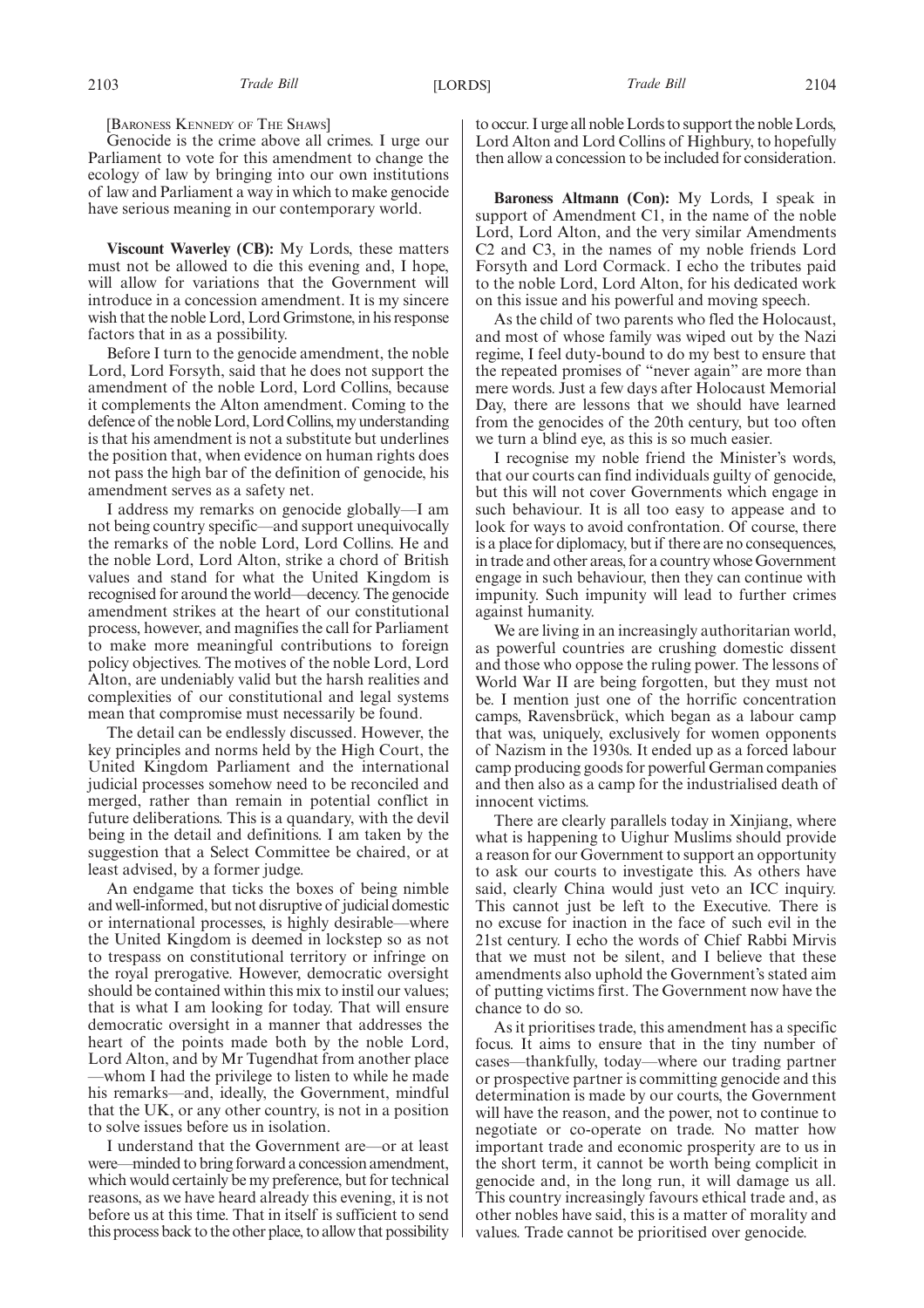A parliamentary Select Committee is not enough on its own; it would still need to have the power to refer this to a court. The noble and learned Lord, Lord Hope, has confirmed that there are no practical difficulties in courts evaluating evidence of genocide. This has been echoed by the powerful words of so many other noble Lords, including the noble Baroness, Lady Kennedy, the noble Lord, Lord Carlile, my noble and learned friend Lord Mackay, Supreme Court judges and former Attorney-Generals. They are all united in the view that this issue can and should be determined by the courts. My right honourable friend the Prime Minister himself has said that

"genocide is a strict legal term, and we hesitate to deploy it without a proper judicial decision."—[*Official Report*, Commons, 21/11/17; col. 839.]

Precisely, my Lords, which is why it is important for us to support Amendment C1.

The concession made by the Government this afternoon—I have huge sympathy for my noble friend the Minister in the position in which he finds himself today—does not provide for a court ruling on this issue and would therefore not trigger the UK's obligations under Article 2 of the 1948 genocide convention. I believe this country has never recognised genocide while it was taking place. This amendment would take the pressure away from politicians and place it with the courts, of which we are rightly so proud; they are world-leading authorities in legal matters.

These are complex problems, but I urge noble Lords to support this amendment and remember that, as Edmund Burke said, all it takes for evil to triumph is for good people to be silent.

**Baroness Neville-Rolfe (Con):** My Lords, it is always good to follow my noble friend Lady Altmann, who speaks on these issues with such eloquence. As noble Lords will know, I have supported this Bill, and its promotion by Department for International Trade Ministers since its first outing in 2017. It is vital to have a proper framework for trade in global Britain. I refer to my interests as in the register, and perhaps I could remind noble Lords that the purpose of the Bill is a sensible one: to ensure continuity for UK businesses and consumers. It allows us to join the GPA to implement 63 agreements and establish the Trade and Agriculture Commission on a statutory basis, as well as our own independent Trade Remedies Authority. There is a wide measure of agreement on all this, and this is the only time I will speak on the Bill today.

#### *6.15 pm*

As a general rule, I am opposed to attaching conditions to the trade negotiation process. Our negotiators need as much flexibility as possible to secure the best overall result in trade negotiations. I know this from my experience on the margins of EU trade negotiations both when I was in business, operating in Asia, and as a Minister when CETA was going through. As was briefly referred to, the UK and some of the poorest countries in the world benefit from free trade and, of course, they are harmed by protectionism.

On the specifics of the three genocide amendments, my concern is as follows. I was persuaded by the argument outlined yesterday by my noble friend Lord

Wolfson of Tredegar at the Bill briefing that a UK court would find it difficult to reach firm conclusions on the basis of inevitably partial evidence of genocide. Indeed, it might find it impossible. Moreover, if a respected UK judge was unable to make a preliminary determination of genocide, this might give a state in the firing line a PR opportunity to say that they had been exonerated in a British court. That is the opposite of what we want. In any event, political life has, if anything, been dogged by too much judicial interference in matters that are properly decided by government or Parliament, and it could be perverse to encourage our distinguished legal colleagues to deploy their talents on yet more issues. To my mind, many of these matters are better decided by the wider population and through the democratic process.

Many important points have been made on all sides of the House, and they reflect the values that have been articulated rightly and the horror of genocide. However, a different solution must be found to the amendments before us today, as the noble Lord, Lord Waverley has said. I very much look forward to hearing what the Minister has to say.

**Lord Polak (Con):** First, First, I pay tribute to my noble friend Lord Forsyth, a great free-trader, who spoke with common sense and great dignity and clarity. Supporting the noble Lord, Lord Alton, is always a privilege, but on this occasion it is so much more than a privilege; it is a duty. I spoke in support of the amendment of the noble Lord, Lord Alton, in December and commend him for bringing back a form of words that have addressed the legitimate concerns that the Government had, most especially on the issue of the separation of power. As a result, I am again honoured to support the amendment.

This amendment is a crucial step towards fulfilling the UK's obligation under the Geneva conventions, and I firmly believe that it is not only a legal obligation to fulfil, but the moral and right thing to do. The noble Lord, Lord Alton, and my noble friend Lady Altmann, referred to an article published in the *Guardian* on 15 December 2020 by the Chief Rabbi, Ephraim Mirvis. He reminded us that it was on 9 December 1948 that the Convention on the Prevention and Punishment of the Crime of Genocide was adopted, a document that he said stands

"among humanity's most vital legal and moral proclamations", but that is

"at risk of fading into the political periphery if we are not prepared to act"

on it. He continued by suggesting that the

"freedoms we enjoy, coupled with a perception that nothing we do will help, often create a culture of apathy",

and that history is littered with examples of apathy that allowed hatred to flourish. The amendment gives us the ability to take action rather than just to shake our collective heads.

In the last Shabbat Torah reading from Exodus, we read the famous storyline of ancient Egypt, the mightiest nation on earth, with its military might, untold wealth and cultural sophistication—but also known for its cruelty. A small primitive group was abused, persecuted and enslaved, but eventually they were freed and left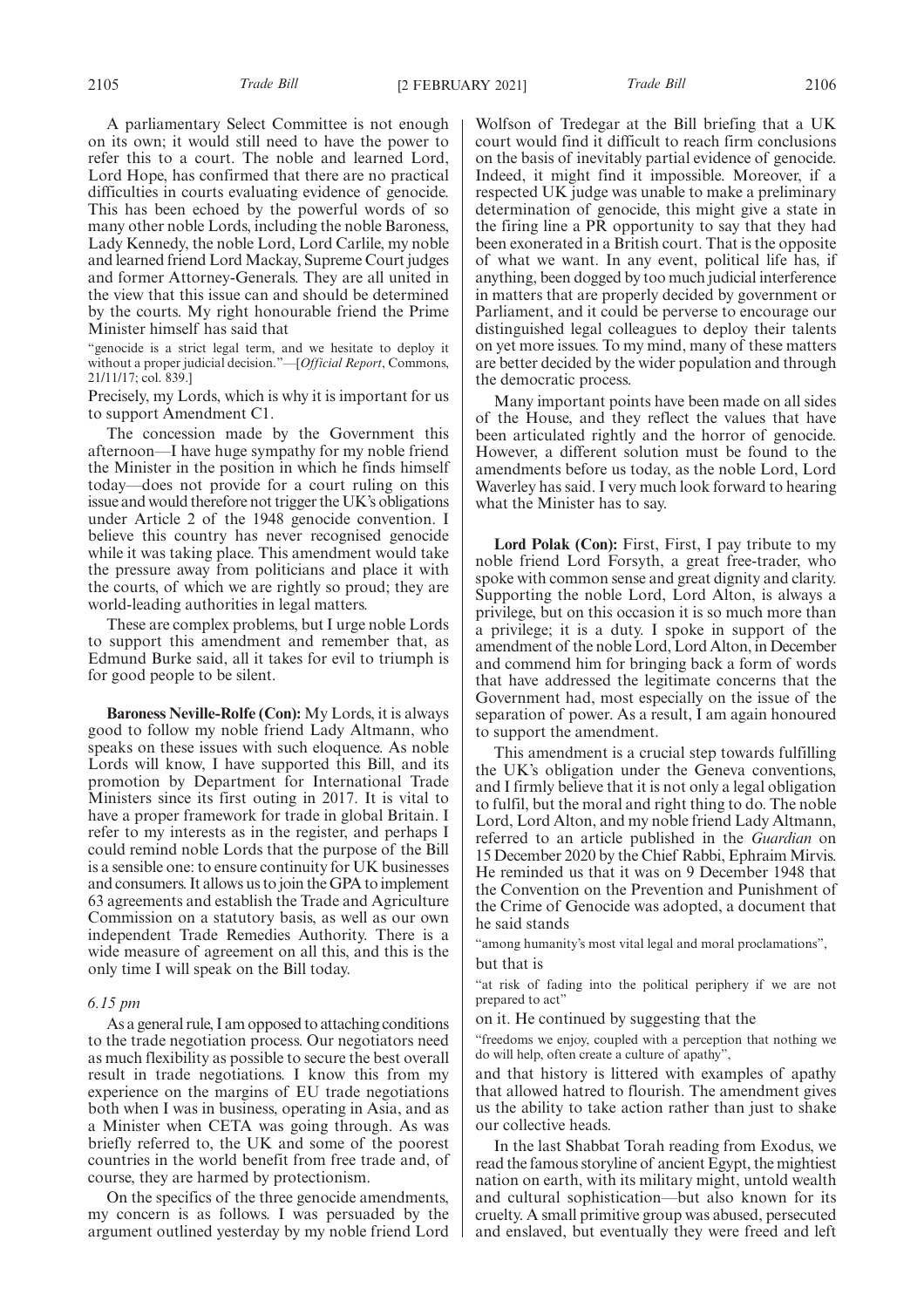[LORD POLAK]

Egypt. Today we have video images and testimonies, and we all have an obligation not only to speak out but to act. On Report in December I said the following:

"We all witnessed the footage of Uighur"

Muslims

"being herded on to trains and transported to camps. It is footage that is all too familiar. Many of us who have heard first-hand accounts of the depredations of the Nazi camps know how major industrial companies ruthlessly used the slave labour in those camps to produce their goods and to make their fortunes. Will it be a case of business as usual as companies profit from the blood, sweat and tears of today's slave labour or are we prepared to do something about it?"—[*Official Report*, 7/12/20; col. 1083.]

Good intentions and nice words are good and nice, but good and nice are woefully inadequate. I have listened carefully today and read the ministerial responses but I have not been persuaded. I will once again vote for the amendment in the name of the noble Lord, Lord Alton.

**Baroness Jones of Moulsecoomb (GP):** My Lords, it is a pleasure to follow the noble Lord, Lord Polak; I did not realise we had so much in common. I congratulate the noble Lords, Lord Collins and Lord Alton, on their moving speeches. I support them and very much hope that there will be a vast majority in favour.

I have been an elected, and now appointed, politician for more than 20 years and in all those years, I have seen critiquing the Government, whichever side they were, as good sport; it is what small parties are for and what opposition is. In the last year, though, there have been two well-publicised, well-known events that have brought home to me just how morally bankrupt this Government are. The first was the decision to restart arms sales to Saudi Arabia, calling the possible war crimes against the Yemenis "isolated incidents", and the second was their inability to see that feeding hungry schoolchildren is actually a moral imperative. They had to be shamed into it by a footballer who had principles. Well done, Marcus Rashford; thank God for people like him. So, this Government actually need these amendments to do the right thing.

During consideration of the last set of amendments, the Minister took a dig that was slightly below the belt, saying that I was implying that officials were not competent and got us bad trade deals. My point is not that the officials were at fault; rather, they are operating in a political climate of inept and, worse, incompetent government. We have to do the right thing here today. We have to vote for these amendments because that is the only way of making sure that our Government do the right thing.

**Lord Adonis (Lab):** My Lords, we have heard many powerful speeches today. If I may say so, the speech by the noble Lord, Lord Alton, is one of the most powerful I have ever heard in the House. He made an utterly compelling case for sending this issue back to the House of Commons. Purely as a matter of parliamentary protocol, we should do so, and not only because, as the noble Lord, Lord Forsyth, rightly said, the opportunity for the Government to honour their own commitment to seek a compromise can arise only if this matter goes back to the Commons, but because the current amendment of the noble Lord, Lord Alton, has addressed

the points made in the Commons speech last week by Greg Hands, the Minister for International Trade, about why we should not agree to the earlier Alton amendment.

Greg Hands said in the House of Commons last Tuesday:

"Nobody denies the importance and seriousness of the situation in Xinjiang … or that human rights cannot and should not be traded away in a trade agreement or anything like it."

He went on to say that the Government are clear

"that doing more trade does not have to come at the expense of human rights. In fact, as I am sure my hon. and right hon. Friends will agree, there is a strong positive correlation between countries that trade freely and human rights".

However, he said that the House of Commons should not agree to the then amendment in the name of the noble Lord, Lord Alton, because it

"would, in effect, take out of the hands of Government their prerogative powers to conduct international relations with regard to trade".—[*Official Report,* Commons, 19/1/21; cols. 796-97.]

The current Alton amendment meets that point entirely. It does not take prerogative powers out of the hands of the Government; rather, it enables Parliament and government to be better informed. They could not be better informed than by the advice and judgment of the High Court, and other courts in the land, on the specific issue of whether genocide is being committed. It does not even matter whether the Government intend to come back with further proposals. The noble Lord, Lord Alton, has already met the test which Greg Hands set last week.

On the wider question, where I have some sympathy with the Minister, there are wider issues involved here —of course there are. When I was a Minister, I visited China and had substantial dealings with them. Those who of us who have been engaged in these events for many years are aware that we have a growing China problem, which is not just about the Uighurs and potential genocide. It is also about Taiwan, Hong Kong and China's belt and road initiative. What we have in Xi Jinping is essentially a leader who is not so new now—his leadership is 10 or 11 years old—but who is increasingly Stalinist. It was reasonable to think in the decades after Deng—although, of course, Tiananmen Square was a wake-up call—that China might be on a more liberal path and that we should move accordingly. It turns out that that was a mistake. We all make mistakes, and there has been a significant change in circumstance. The Xi Jinping decision to essentially abolish what passes for the Chinese constitution at the end of his original 10-year term was clearly a massive wake-up call. Many of the worst atrocities being reported now, which the noble Lord, Lord Alton, referred to, have flowed from the radicalisation of his regime, and we have to respond accordingly.

We have been here before. I said that the regime was increasingly Stalinist. The noble Lord, Lord Blencathra, in a powerful speech, did not exhibit himself to be a great fan of the Foreign Office. He used certain epithets about it, which might indicate its weakness or pusillanimity, and so on. I have spent a large part of the last two years researching and writing about Ernest Bevin who, I can assure the noble Lord, was in no way weak as Foreign Secretary. He stood up to Stalin with determination, well before that was fashionable either in this country or, crucially, the United States, where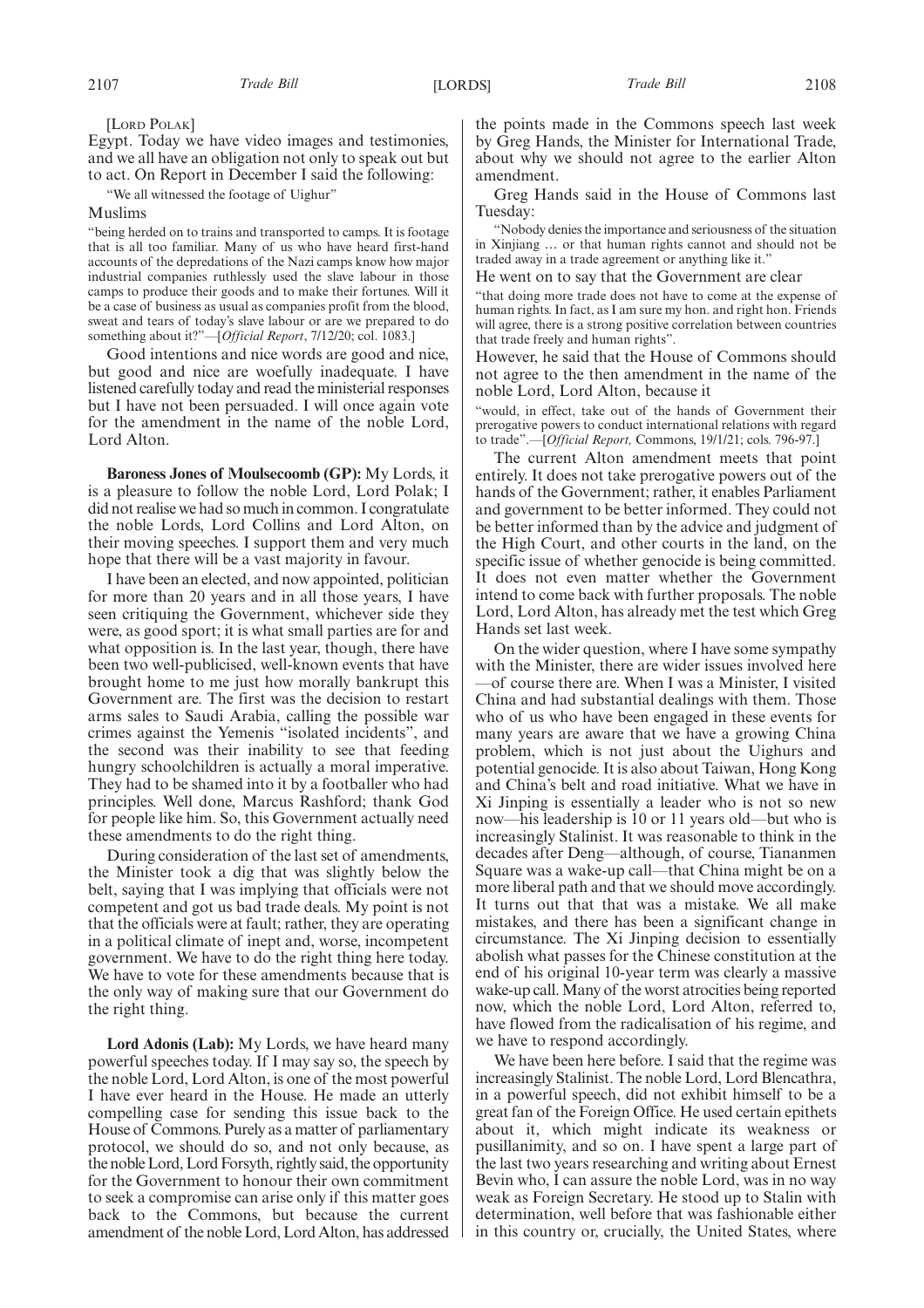the early years of the Truman Administration sought to appease Stalin. Bevin stood up with a relentlessness for which we should all be grateful; maybe our freedom depends upon it. Great departures such as NATO certainly depended upon his actions.

However—and this goes straight to the point of the amendment of the noble Lord, Lord Alton—although two situations are never alike and there are differences between the situation with China today and with the Soviet Union in the 1940s and 1950s, one hugely important commonality is that there was then a distinct absence of knowledge about, and much controversy about, what was actually going on in Russia. Many people, predominantly but not exclusively on the left in politics, I am ashamed to say, thought that Soviet Russia was "a new civilisation"—to use the phrase in the famous book by the Webbs. They thought that it had found a new pathway to success and prosperity which we should honour. What goes straight to the point of this amendment is that they constantly poured cold water on reports coming out of Russia that there were massive abuses of human rights which verged on genocide, and which we now know were genocide.

## *6.30 pm*

On the point from the immensely powerful speech of my noble friend Lady Kennedy, the same was true of Nazi Germany in the 1930s. Many people, including reputable people—mainly on the right, as it happens such as Foreign Secretaries and distinguished leaders of society and business, constantly poured cold water on the atrocities which we now know were taking place in Germany and paved the way for genocide. It would have been better if we had had these provisions in place so we could have had open and transparent debate and some legal, formal process of testing evidence. It would have made it easier for Governments—who are, as the noble Baroness, Lady Neville-Rolfe, said, subject to public opinion—to shape that public opinion and respond to it. That is precisely what the amendment of the noble Lord, Lord Alton, does. It makes the business of establishing facts transparent and open so that we can have a wider debate. The courts are quite good at eliciting and elucidating facts.

I agree with the Minister that these issues are difficult. We have had his different opinions recycled in the last few days. At one and the same time, he thinks we should be cracking down hard on a regime that abuses human rights while continuing to trade with it more. I do not wish to make a party-political point; that dual mentality is precisely the dual mentality of the West at the moment. It is not just Britain; it is the European Union, which has just done another trade agreement with China, and it is also the United States. This is the situation we have got ourselves into over the last 30 years, and we must seek to resolve it.

I do not come to the House with great ideas of how we resolve this. I am not much in favour of slashing our trade with China—I hope that we can establish a basis for improvements in the Chinese regime so that that is not necessary. But the crucial point, on which I so strongly support the amendment of the noble Lord, Lord Alton, is that we must have an open, factual debate based on what is actually happening and not sweep anything under the carpet.

Ernie Bevin was making these arguments about Russia in the 1930s, because, as a trade unionist, he saw what Soviet Communists were up to in the trade union movement. That is what turned him strongly against dealing with Russia. The biggest problem he had was getting agreement on what was actually happening in, first, Nazi Germany, then Russia. When I was searching in his papers, I came across correspondence between him and Charlie Chaplin. Charlie Chaplin produced a great film, "The Great Dictator", which exposed and ridiculed Hitler and Nazi Germany and had a huge impact on opinion across Europe and the United States. However, the film was nearly not made, because the financial backers of Charlie Chaplin in Hollywood were worried it would be banned in Britain. We should support the amendment of the noble Lord, Lord Alton.

**Lord Shinkwin (Con):** My Lords, I rise to speak in support of this all-party amendment so powerfully advanced by my noble friend Lord Alton and supported so eloquently by other noble Lords. I know that my remarks cannot compare with the brilliant speeches we have already heard, so I shall keep them brief.

As I assume do all noble Lords, I believe passionately in freedom—freedom of trade and freedom of conscience. So I have one question for my noble friend the Minister. Just how bad does it need to get before global Britain stands up for that freedom?

I conclude with a question to all noble Lords and, crucially, Members of the other place. If we really believe in freedom, and if we want others to respect and honour it, how, in all conscience, can we not support this amendment?

**Lord Purvis of Tweed (LD):** My Lords, I refer to my entries in the register of interests. This has been a comprehensive and very thorough debate, as it should be. It has been ably led by the noble Lord, Lord Collins, introducing his amendment and who I think is now collectively our noble friend Lord Alton, for introducing so—

### **Lord Campbell of Pittenweem (LD):** He used to be.

**Lord Purvis of Tweed (LD):**Yes. I will not be distracted by my noble friend Lord Campbell of Pittenweem with regard to where the noble Lord, Lord Alton, used to sit on these Benches. Nevertheless, he is our noble friend.

The noble Baroness, Lady Neville-Rolfe, referred to the three years of this Bill. There are two things in her contribution I would like to reflect on. First, one of the elements of the Bill that she highlighted as important was not in the Government's draft. In fact, putting the Trade and Agriculture Commission on a statutory footing was as a result of considerable cross-party pressure. The Government recognised that the case was very strong and amended their own legislation. We are seeking a similar kind of regard when it comes to human rights and how the UK trades. The Government have not only scope but precedent in changing this Bill—in listening to arguments and making changes. That is what we are seeking.

The second thing I reflected on was the three years. The reason I referred to the register of interests was that, during this time—although the noble Lord, Lord Lansley, might think I have no spare time other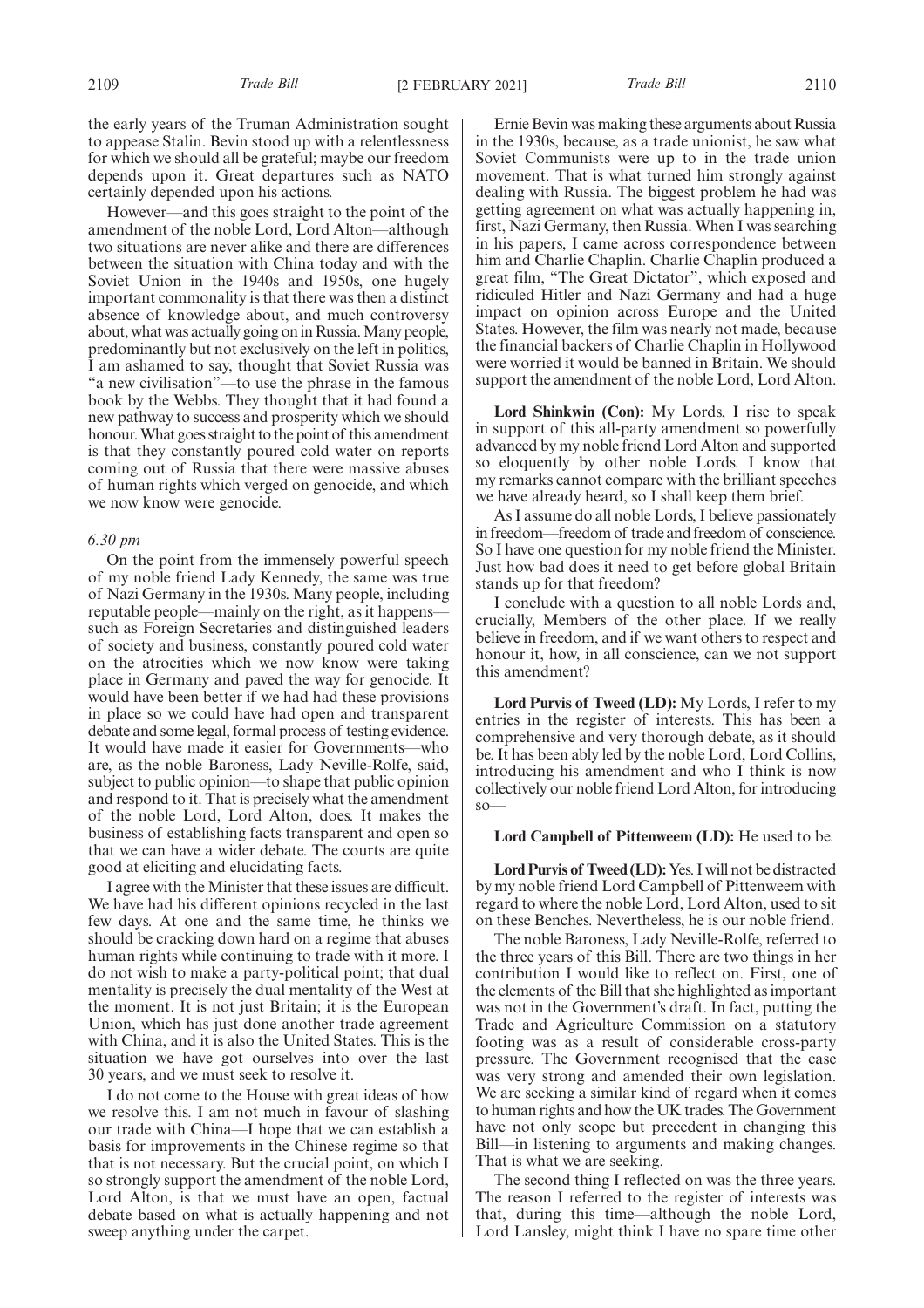[LORD PURVIS OF TWEED]

than that spent on this Bill—I travelled extensively to northern Iraq and to Sudan, two countries that have been badly afflicted by gross human rights abuses of the worst kind. I was in the north of Iraq, with victims of the gross atrocities of Daesh, and with people who were on their phone to their families who were in cellars of houses as prisoners of Daesh. I went to Sudan before, during and after the revolution. I was driving around Khartoum behind vehicles with armed paramilitaries and militia who the BBC had exposed the previous week as throwing people into the Nile and sending people away using the euphemisms—as the noble Baroness, Lady Kennedy, so accurately said—of oppressive regimes or military forces.

I have therefore been a supporter through all the stages of this Bill. Our trading relationships and where we give preferential trading relationships with states should not be isolated from our human rights and foreign policy. This is personal to me, as it has been over these last three years, and therefore I can completely understand the personal nature of many of the speeches in this debate today.

I commend the noble Lord, Lord Alton, and others who spoke so powerfully and those in the House of Commons. My right honourable friend Alistair Carmichael, who co-chairs the All-Party Parliamentary Group on Uyghurs, has led on this issue in partnership with many others and I commend his work. Therefore, from these Benches, we will be supporting Amendments B1 and C1 if they are pressed and we hope that they will be.

There are two key elements in my view. What would be a triggering mechanism that would bring about, as the Minister said in his opening remarks, tough decisions and courses of action? What would an appropriate framework be for making those decisions and what would the course of action be? Because we are operating under legislation, those processes would have to be compliant with domestic legislation and WTO requirements.

On the triggering mechanisms, because these are bilateral agreements, we have to have a triggering mechanism here in the UK, either through an international tribunal or commission—a judicial body—because of our international obligations, or through a domestic court. There has to be a domestic triggering mechanism, either by virtue of our international obligations or starting here domestically.

I have reflected on what the Minister said, and I wonder, with regard to the Minister's letters, what would have happened when a Spanish court indicted General Pinochet. If we had listened to what it says in the Minister's letter, I do not think that we would have put him under house arrest until there was the assuredness that he would be put on trial back in Chile. What would have happened last year if we had listened to the Minister's letter, which was not about a domestic court, when the ruler of Dubai was found guilty in a domestic court of crimes against his wife and children? I found it useful for the Government to say, in international diplomacy, that these are court decisions and that due process was being carried out. If we had to rely on the methods within the letter, I am not sure that that would have been as transparent.

I am so glad that the noble Baroness made reference to selling arms to Saudi Arabia. I wanted to direct this to the Minister, given the letter that was sent to us at lunchtime, which referred to a committee that would then seek a debate on any decisions made with regard to genocide and human rights. The noble Lord, Lord Alton, and I have been sitting on the International Relations and Defence Committee, although unfortunately I have just left it. In our report on the Middle East, the committee's finding was that the UK was on the wrong side of international human rights legislation with regard to arms sales, and called for a pause to sales before further judicial processes. The Government's response was simply to say that they disagreed. There was no debate, and the Government did not have any "tough decisions"or "courses of action", as the Minister said. I am with the noble Lord in being very sceptical about the contents of this letter, because we have seen a committee make a determination and the Government simply say that they disagree.

A domestic triggering mechanism is needed on genocide and, in our view, other gross violations of human rights or war crimes for existing agreements. These Benches also want to see a process in place that is the framework for what actions can be taken. We have had one through virtue of our membership of the European Union, since 1995 and 2008. There were mechanisms in place before trade agreements started to be negotiated, with an impact assessment on the human rights of that country which included the round, to inform the Commission and European Parliament on the decisions that it would take in negotiating with that country. The impact assessments would be carried out during negotiations, which would then inform a vote in the European Parliament on whether it approved of the negotiations having been conducted. Importantly, the agreements would have human rights chapters that included suspension clauses, which could be activated with regard to existing trade agreements.

The noble Lord, Lord Collins, referenced the opaqueness around whether the continuity agreement with Cameroon should have other elements, and I hope that we will debate that. I am also alarmed by the decision of the Government to open trade negotiations with Cambodia, to which we are currently offering preferential trading agreements that had been removed when we were in the European Union last year. So we are now restoring agreements to a country which we had been party to determining did not meet a human rights threshold for the "everything but arms" criteria. I can add that to the litany of complaints made by the noble Baroness with regard to this Government.

We have called for a comprehensive trade and human rights policy with draft legal texts of human rights clauses. This is not just us asking for this because it is something afresh—we are asking the Government to do what they said that they would do.

### *6.45 pm*

It has not been mentioned in the debate so far, but in March 2019 the Joint Committee on Human Rights concluded a report on human rights protections in international agreements. Paragraph 30, which I thought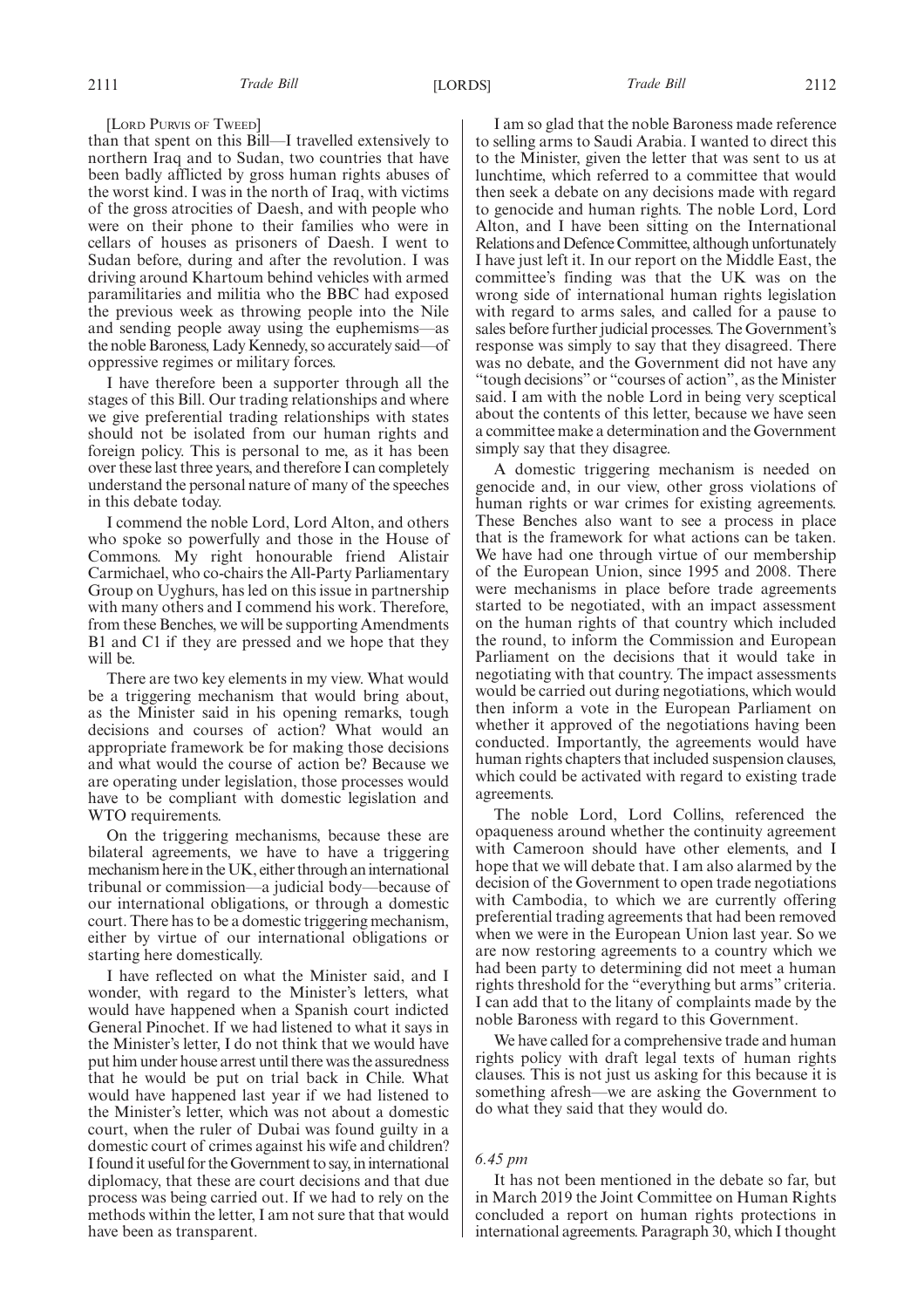was very interesting, quoted a letter from the noble Lord, Lord Ahmad, Minister at the then Foreign and Commonwealth Office:

"The UK's exit from the EU provides us with an opportunity to explore how we can most appropriately use free trade agreements to pursue broader international objectives while recognising the need for a balanced and proportionate approach. The Government is exploring all options in the design of future trade and investment agreements, including relevant human rights provisions within these.'" We are now at the final stages of the three years-long process of this and the previous Trade Bill. All we are asking of the Government is for them to do what they said they would do to the Joint Committee on Human Rights.

In response to the previous amendment, the Minister quoted at length from the report of the Constitution Committee. With regard to scrutiny, let me quote from paragraph 52 of the report of the Joint Committee on Human Rights:

"The current system intended to ensure Parliament has information about the human rights implications of proposed agreements is not working. Parliament has not received adequate or timely information from Government about the potential human rights implications of international agreements being negotiated or those subject to CRaG scrutiny."

When the Government respond not only to these amendments but to those on scrutiny, I hope that they will move. As the noble Lord said, a concession is not to say that a parliamentary committee can carry out its work; it should be a full response.

I do not want to conclude by ignoring what the noble Lord, Lord Collins, rightly said in relation to his amendment, which I am glad to see—along with the Labour Front Bench, we on these Benches have been calling for a human rights report. The Minister referred to the annual Foreign Office human rights report. I had to smile listening to that because it had been referred to in Committee. At that stage, when I was indicating a potential way forward, I suggested that that report could be expanded to include specific elements of our trade agreements with human rights implications. The Minister said that it was unnecessary to do that, but he now refers us back to that very report. Like the noble Lord, I have read every human rights report since I have been in this House. I can say to the Minister that the report in its current format is not sufficient, so I am really glad that the noble Lord, Lord Collins, has indicated that.

We support these amendments. Should they pass, I hope the Government will take the opportunity afforded to them to consider full scrutiny and to listen to this House and to the Joint Committee on Human Rights. I agree with the noble Baroness, Lady Kennedy, that other people around the world should be listened to as well, because we lead in this United Kingdom; we can be a force for good on prevention around the world. I hope that this House will allow the House of Commons to reflect on this properly.

**Lord Stevenson of Balmacara (Lab) [V]:** My Lords, despite the problems in relation to attendance and ability to speak that we have heard about, this has been a very good debate, full of passion and erudition. We do not have nearly enough Charlie Chaplin in our House, and so I was glad that my noble friend Lord Adonis was able to bring him in, even at this late stage.

Both opening speeches on the two amendments, from my noble friend Lord Collins and the noble Lord, Lord Alton, respectively, were moving, persuasive and, of their type, almost unanswerable. As the noble Lord, Lord Forsyth, pointed out, the Government are in a hole here. The blizzard of meetings, calls and letters across three departments, and the tone of the arguments deployed by Ministers, are all indicative of a panicked response, stemming perhaps from a failure to anticipate the problem and compounded by a worry, as my noble friend Lord Collins saw it, about no longer being able to have their cake—trade—and eat it, with no worries about the ethical elements. If a concession is to be brought forward which is "Let's set up a committee", one wonders what they thought the original question was—it will not wash.

It is clear that these amendments need to be considered as complementary, as my noble friend Lord Collins and the noble Lord, Lord Alton, agreed. Together, they pose the question of when and in what way we bring in an ethical dimension to our trade policy. The Minister said at the start of the discussion that trade does not have to come at the expense of human rights, but it does—unless, as the noble Baroness, Lady Altmann, warned us, good people follow Burke with action, not just nice words. As the noble Lord, Lord Polak, said, words are completely inadequate when you are facing a case of genocide.

We, the Official Opposition, will support both amendments when they are called. The amendment of the noble Lord, Lord Alton, respects parliamentary authority now and it has been changed in a way which makes it more effective and more appropriate for its purpose. It sets in place a process to remedy the current defects in the way the international order deals with the egregious crime of genocide. The amendment proposed by my noble friend Lord Collins rightly places a responsibility on Ministers to make a determination about crimes against humanity and to keep Parliament fully informed about breaches of compliance in relation to the UK's human rights and international obligations. This seems to be a logical, balanced and appropriate approach to the issues that are before us and we will support the amendments.

**Lord Grimstone of Boscobel (Con) [V]:** My Lords, this has, quite rightly, come to be the most passionately debated issue. We have heard a number of remarkable interventions from across the House. Anybody listening to the noble Lord, Lord Alton, could not have failed to be moved by what he said, and I pay particular tribute to him, as I have done on previous occasions.

The Government have listened carefully before today, and we will listen very carefully to the points that have been put forward in this debate. First, I make it crystal clear to noble Lords that the UK does not have a free trade agreement with China and is not currently negotiating one. If it were to do so, any concluded agreement would be laid before Parliament, as is usual under the terms of the Constitutional Reform and Governance Act, which empowers Parliament to undertake treaty scrutiny prior to ratification. This mechanism is available to Parliament now, as it has been since 2010, and it rightly does not turn on determinations being made in the courts.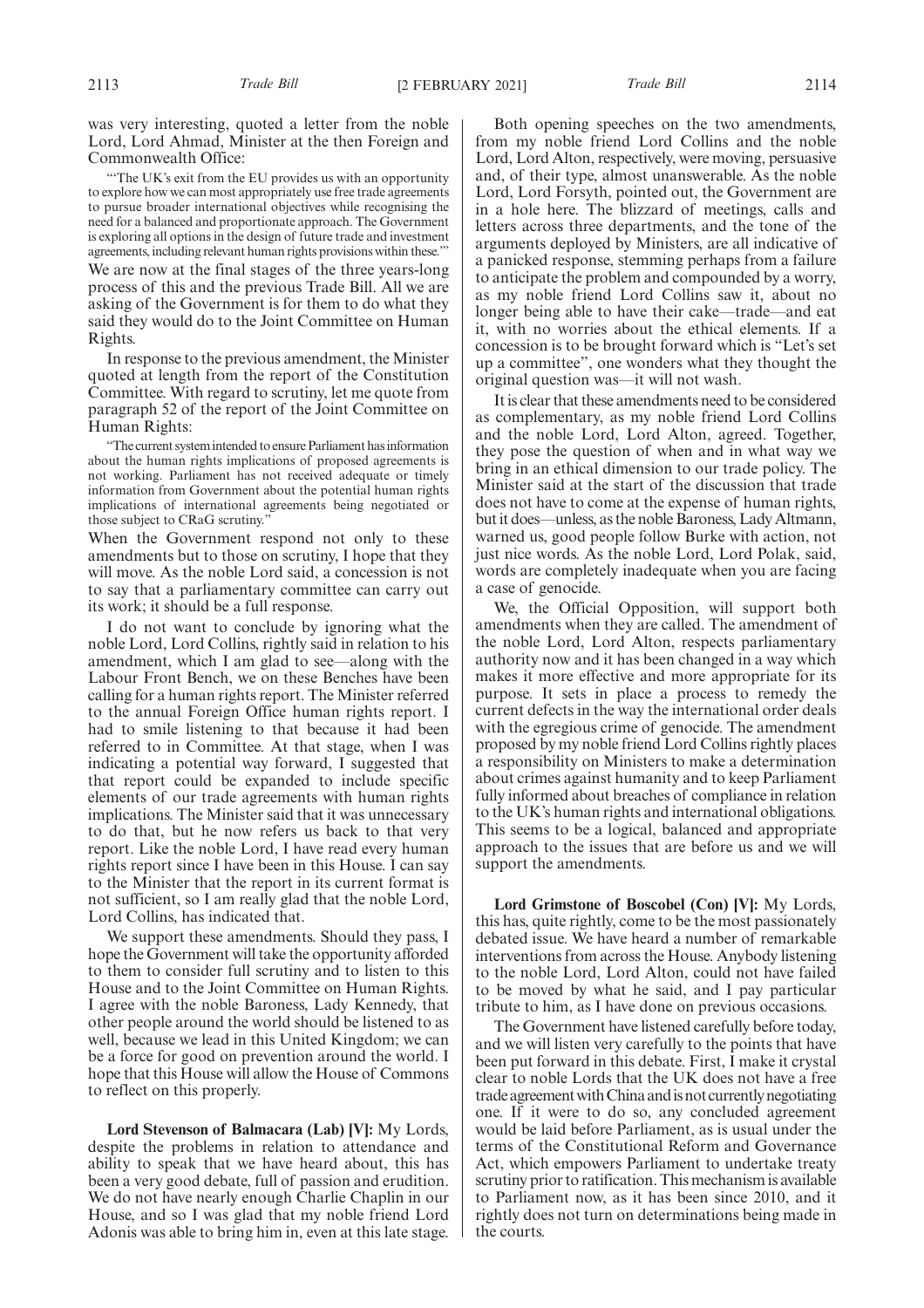[LORD GRIMSTONE OF BOSCOBEL]

I say without any minimisation that it is always open to parliamentarians to raise the issues of the day with the Government and to spotlight developments of serious concern, both domestically and internationally, on human rights, trade and myriad other issues. Parliamentary committees have existing powers to hold inquiries and publish reports and the Government welcome and encourage the searching and serious efforts of parliamentary colleagues from both Houses in this regard. However, there are critical, practical concerns with this amendment which I outlined earlier. I shall not repeat the arguments I gave in my opening, but they are real and serious. I must ask noble Lords to put aside the quite understandable emotional reaction that they have to this issue and to consider these arguments and the points that my noble friend Lord Wolfson and I put in our letter today. Of course, I apologise to noble Lords that the letter was not issued earlier.

There are serious wider issues affecting the issues in this amendment, as has been recognised by my noble friend Lady Neville-Rolfe, the noble Lord, Lord Adonis, and others. This Government are committed to working with Parliament on this most heinous crime of genocide and to explore, and to continue to explore, options with Parliament in this regard as it relates to trade, but we must proceed without amending the delicate balance in the constitution or the role of the courts, no matter how terrible these issues are, or we will run the risk of undermining the very aims of those seeking justice.

However, yet again, I want to make it completely clear that the Government understand the strength of feeling on this matter. It is completely common ground between the Government and the noble Lords who have spoken that there must be enhanced scrutiny for Parliament on both the issue of genocide and the Government's response to this most serious of crimes. I accept that point completely on behalf of the Government.

Accordingly, the Government are looking at how we can ensure that the relevant debate and scrutiny can take place in Parliament in response to credible concerns about genocide in defined circumstances. We want to work with Parliament to find a parliamentary solution and ensure that the Government's approach to credible claims of genocide is both robust and properly accountable to Parliament. This is not a subject that can be swept under the carpet. It must be dealt with transparently and openly.

The Government's proposal is that if a Select Committee takes such evidence it considers appropriate, publishes a report stating that there exist credible reports of genocide and subsequently seeks a debate on the report or is dissatisfied with the Government's response, HMG will of course facilitate a debate on the report in Parliament. Such a debate would bring extreme focus to the issue in question. It would greatly increase political pressure on the situation in question and provide further scrutiny of government policy. I am convinced that that is the best way forward.

**Lord Collins of Highbury (Lab):** My Lords, this has been an amazing debate. We have heard some powerful speeches; I will remember many of them for a very long time.

I was struck by the contribution from the noble Baroness, Lady Altmann. I tried to participate in Holocaust Memorial Day through listening to lots of online events. I was struck by someone who, like the noble Baroness, lost her family and parents. She talked about how she speaks to schoolchildren about these horrible events; obviously, children are too young to be really hit with that horror. She said that we understand where genocide ends but do not understand where it begins. That is what this debate is about: human rights and respect. She said that she was teaching children about how failure to respect is a slippery slope. I know that myself from being a gay man in the 1980s; I would recommend watching "It's A Sin" because you can see what happens when people lose respect.

We are in a new era where we have a responsibility to start negotiating trade agreements outside the EU. The noble Lord, Lord Purvis, is absolutely right: we must ensure that, with that responsibility, we take cognisance of all our human rights responsibilities.

I want to pick up on the point made by the noble Lord, Lord Forsyth. He and I have disagreed about policy on many occasions but we agree on so many matters of principle, and on principles relating to human rights and genocide there is not a single difference between us—we are both committed. I reassure him that the purpose of my amendment is to complement and underpin the very important amendment from the noble Lord, Lord Alton. He should have no fear in voting for my amendment, because the Minister has just told us that what the Government are doing is work in progress. Great—I want to make that work progress even more, but the only way we can do that is by ensuring that the elected House has the opportunity to consider both these amendments. I wish to test the opinion of the House.

### *7 pm*

*DivisionconductedremotelyonMotionB1(asanamendment to Motion B)*

*Contents 327; Not-Contents 229.*

*Motion B1 (as an amendment to Motion B) agreed.*

### **Division No. 3**

#### **CONTENTS**

Addington, L. Adebowale, L. Adonis, L. Alderdice, L. Allan of Hallam, L. Alli, L. Altmann, B. Alton of Liverpool, L. Anderson of Ipswich, L. Anderson of Swansea, L. Armstrong of Hill Top, B. Bach, L. Bakewell of Hardington Mandeville, B. Bakewell, B. Barker, B. Bassam of Brighton, L. Beith, L. Benjamin, B.

Bennett of Manor Castle, B. Berkeley of Knighton, L. Berkeley, L. Bichard, L. Billingham, B. Blackburn, Bp. Blackstone, B. Blencathra, L. Blower, B. Blunkett, L. Boateng, L. Bonham-Carter of Yarnbury, B. Bourne of Aberystwyth, L. Bowles of Berkhamsted, B. Bowness, L. Boycott, B. Bradley, L. Bradshaw, L.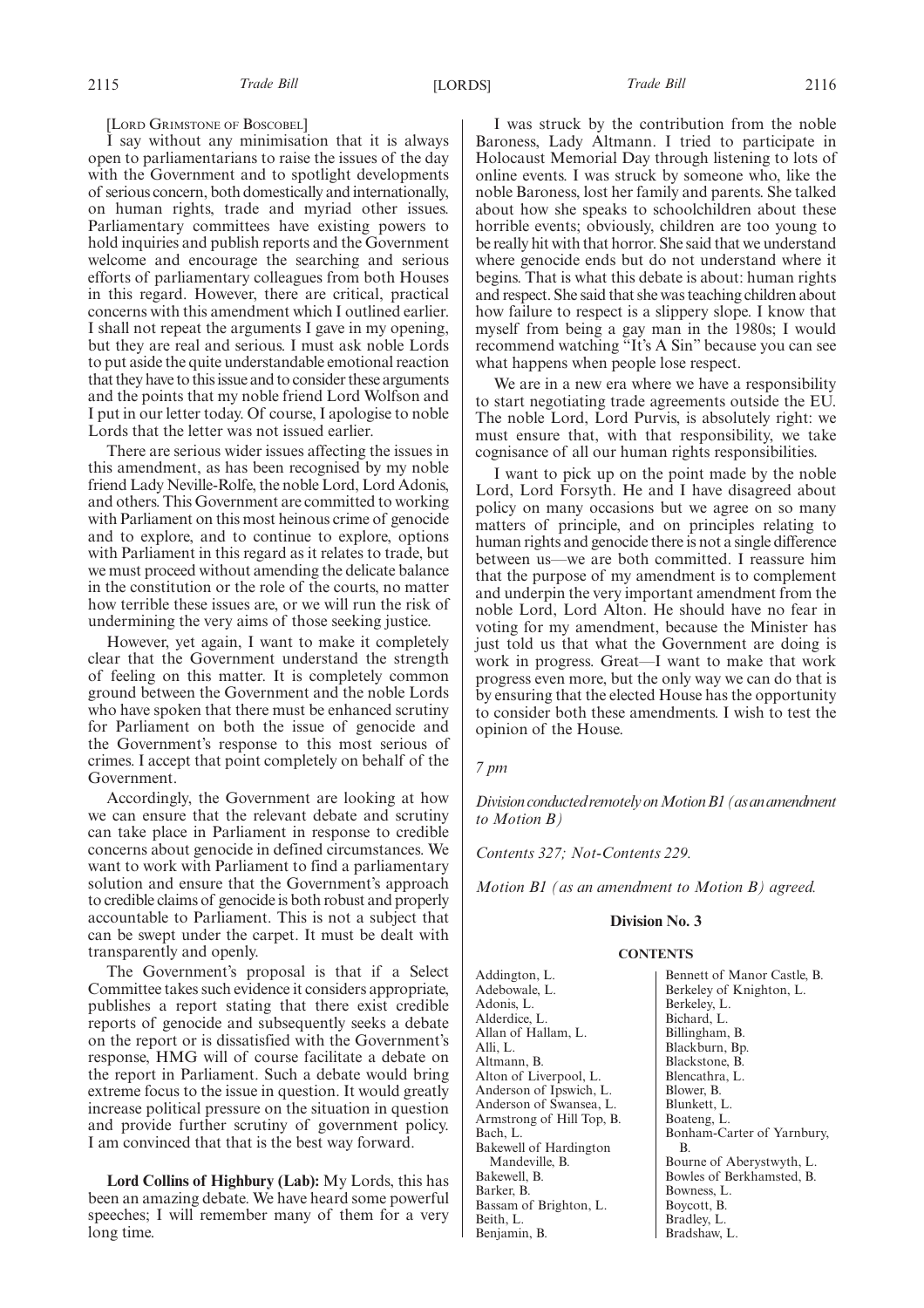Bragg, L.

Brennan, L. Brinton, B. Broers, L. Brown of Cambridge, B. Brown of Eaton-under-Heywood, L. Browne of Belmont, L. Browne of Ladyton, L. Bruce of Bennachie, L. Bryan of Partick, B. Bull, B. Burnett, L. Burt of Solihull, B. Butler-Sloss, B. Campbell of Pittenweem, L. Campbell of Surbiton, B. Campbell-Savours, L. Canterbury, Abp. Carlile of Berriew, L. Carter of Coles, L. Cathcart, E. Chakrabarti, B. Chandos, V. Chidgey, L. Clancarty, E. Clark of Calton, B. Clark of Windermere, L. Clement-Jones, L. Cohen of Pimlico, B. Collins of Highbury, L. Colville of Culross, V. Cooper of Windrush, L. Cormack, L. Coussins, B. Coventry, Bp. Cox, B. Crawley, B. Crisp, L. Davidson of Glen Clova, L. Davies of Brixton, L. Davies of Oldham, L. Davies of Stamford, L. Deben, L. Deech, B. Devon<sub>E</sub> Dholakia, L. Dodds of Duncairn, L. Donaghy, B. Donoughue, L. Doocey, B. Drake, B. D'Souza, B. Dubs, L. Eatwell, L. Falconer of Thoroton, L. Faulkner of Worcester, L. Featherstone, B. Field of Birkenhead, L. Filkin, L. Finlay of Llandaff, B. Forsyth of Drumlean, L. Foster of Bath, L. Foulkes of Cumnock, L. Fox, L. Freyberg, L. Gale, B. Garden of Frognal, B. German, L. Giddens, L. Glenarthur, L. Goddard of Stockport, L. Gold, L. Golding, B. Goldsmith, L. Goudie, B. Grantchester, L. Greaves, L.

Green of Hurstpierpoint, L. Greenway, L. Grender, B. Grey-Thompson, B. Griffiths of Burry Port, L. Grocott, L. Hain, L. Hamwee, B. Hannay of Chiswick, L. Harries of Pentregarth, L. Harris of Haringey, L. Harris of Richmond, B. Haskel, L. Haughey, L. Haworth, L. Hay of Ballyore, L. Hayman of Ullock, B. Hayter of Kentish Town, B. Healy of Primrose Hill, B. Hendy, L. Henig, B. Hilton of Eggardon, B. Hollick, L. Hollins, B. Hope of Craighead, L. Howarth of Newport, L. Hoyle, L. Humphreys, B. Hunt of Bethnal Green, B. Hunt of Kings Heath, L. Hussain, L. Hussein-Ece, B. Hutton of Furness, L. Hylton, L. Inglewood, L. Janke, B. Jay of Ewelme, L. Jay of Paddington, B. Jones of Cheltenham, L. Jones of Moulsecoomb, B. Jones of Whitchurch, B. Jones, L. Kennedy of Cradley, B. Kennedy of Southwark, L. Kennedy of The Shaws, B. Kerr of Kinlochard, L. Kidron, B. Knight of Weymouth, L. Kramer, B. Krebs, L. Lawrence of Clarendon, B. Layard, L. Lea of Crondall, L. Lee of Trafford, L. Leeds, Bp. Lennie, L. Levy, L. Liddell of Coatdyke, B. Liddle, L. Lipsey, L. Lister of Burtersett, B. Ludford, B. Macdonald of River Glaven, L. MacKenzie of Culkein, L. Mackenzie of Framwellgate, L. Mallalieu, B. Manchester, Bp. Mandelson, L. Mann, L. Marks of Henley-on-Thames, L. Masham of Ilton, B. Massey of Darwen, B. McAvoy, L. McConnell of Glenscorrodale, L.

McCrea of Magherafelt and Cookstown, L. McDonagh, B. McInnes of Kilwinning, L. McIntosh of Hudnall, B. McKenzie of Luton, L. McNally, L. McNicol of West Kilbride, L. Meacher, B. Mendelsohn, L. Miller of Chilthorne Domer, B. Mitchell, L. Mobarik, B. Monks, L. Morgan of Drefelin, B. Morris of Yardley, B. Morrow, L. Mountevans, L. Murphy of Torfaen, L. Murphy, B. Neuberger, B. Newby, L. Newlove, B. Northover, B. Nye, B. Oates, L. O'Loan, B. O'Neill of Bengarve, B. Osamor, B. Oxford, Bp. Paddick, L. Pannick, L. Parekh, L. Parminter, B. Patel of Bradford, L. Pinnock, B. Pitkeathley, B. Polak, L. Ponsonby of Shulbrede, L. Primarolo, B. Purvis of Tweed, L. Puttnam, L. Quin, B. Radice, L. Ramsay of Cartvale, B. Ramsbotham, L. Randerson, B. Ravensdale, L. Razzall, L. Rebuck, B. Redesdale, L. Rees of Ludlow, L. Rennard, L. Ricketts, L. Ritchie of Downpatrick, B. Roberts of Llandudno, L. Robertson of Port Ellen, L. Rooker, L. Rosser, L. Rowe-Beddoe, L. Royall of Blaisdon, B. Russell of Liverpool, L. Salisbury, Bp. Sandwich, E. Sawyer, L. Scott of Needham Market, B. Scriven, L. Sharkey, L. Sheehan, B. Sherlock, B.

Shipley, L. Sikka, L. Simon, V. Singh of Wimbledon, L. Smith of Basildon, B. Smith of Finsbury, L. Smith of Gilmorehill, B. Smith of Newnham, B. Snape, L. Soley, L. Somerset, D. St Albans, Bp. St John of Bletso, L. Sterling of Plaistow, L. Stern of Brentford, L. Stern, B. Stevenson of Balmacara, L. Stone of Blackheath, L. Stoneham of Droxford, L. Storey, L. Strasburger, L. Stunell, L. Suttie, B. Taylor of Bolton, B. Taylor of Goss Moor, L. Teverson, L. Thomas of Cwmgiedd, L. Thomas of Gresford, L. Thomas of Winchester, B. Thornhill, B. Thornton, B. Thurso, V. Tonge, B. Tope, L. Touhig, L. Triesman, L. Truscott, L. Tunnicliffe, L. Turnberg, L. Tyler of Enfield, B. Tyler, L. Tyrie, L. Uddin, B. Vaux of Harrowden, L. Verjee, L. Wallace of Saltaire, L. Wallace of Tankerness, L. Walmsley, B. Warsi, B. Wasserman, L. Watkins of Tavistock, B. Watson of Invergowrie, L. Watts, L. Waverley, V. West of Spithead, L. Wheatcroft, B. Wheeler, B. Whitaker, B. Whitty, L. Wigley, L. Wilcox of Newport, B. Wills, L. Wilson of Dinton, L. Wood of Anfield, L. Woodley, L. Woolf, L. Worcester, Bp. Wrigglesworth, L. Young of Hornsey, B. Young of Norwood Green, L. Young of Old Scone, B.

## **NOT CONTENTS**

Aberdare, L. Agnew of Oulton, L. Ahmad of Wimbledon, L. Anelay of St Johns, B.

Arbuthnot of Edrom, L. Arran, E. Ashton of Hyde, L. Astor of Hever, L.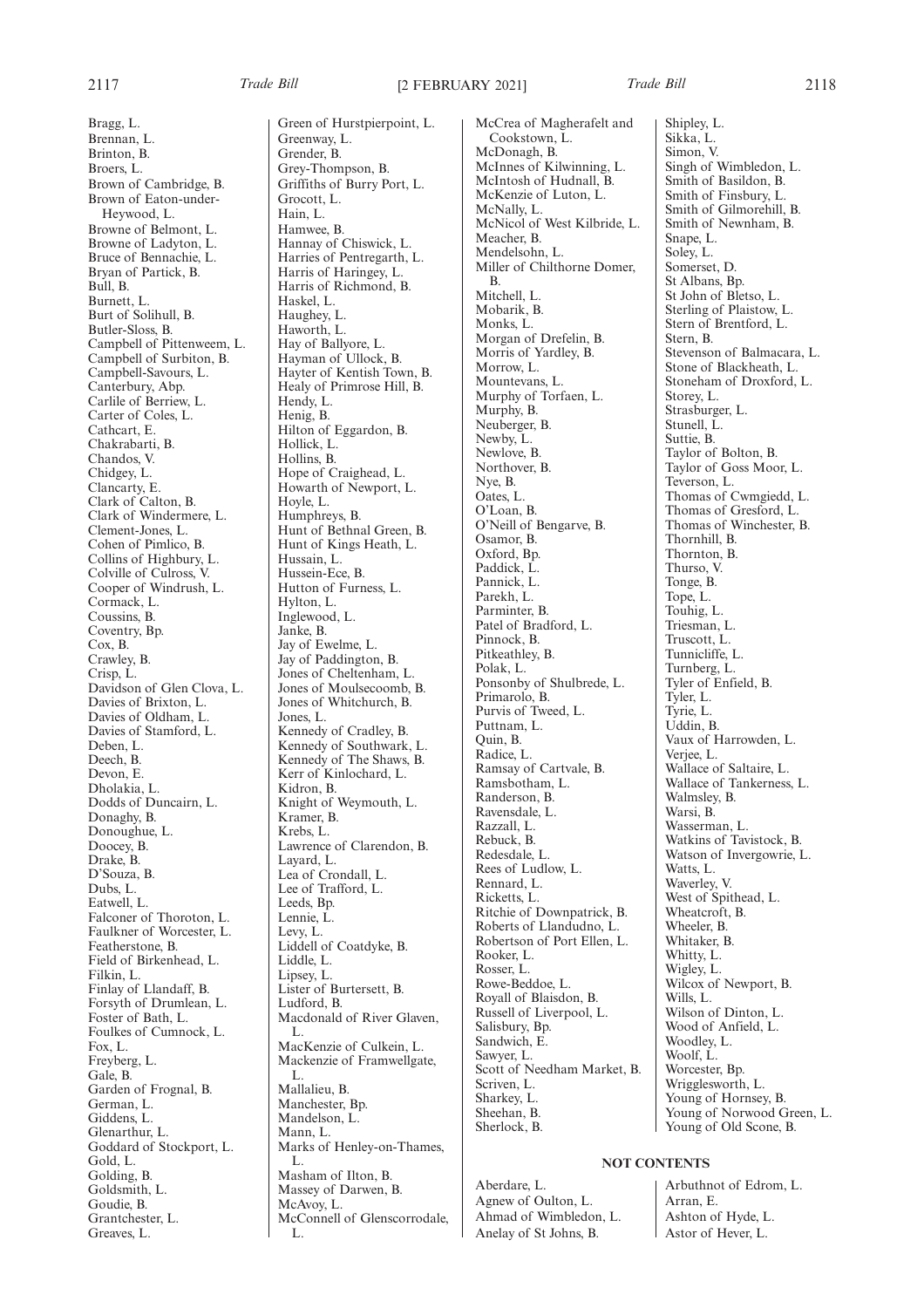Astor, V. Baker of Dorking, L. Balfe, L. Barran, B. Bellingham, L. Benyon, L. Berridge, B. Bethell, L. Bhatia, L. Black of Brentwood, L. Blackwell, L. Blackwood of North Oxford, B. Bloomfield of Hinton Waldrist, B. Borwick, L. Botham, L. Bottomley of Nettlestone, B. Brabazon of Tara, L. Brady, B. Bridges of Headley, L. Brookeborough, V. Brougham and Vaux, L. Brownlow of Shurlock Row, L. Butler of Brockwell, L. Caine, L. Caithness, E. Callanan, L. Cameron of Dillington, L. Carey of Clifton, L. Carrington of Fulham, L. Carrington, L. Chadlington, L. Chalker of Wallasey, B. Chartres, L. Chisholm of Owlpen, B. Choudrey, L. Colgrain, L. Colwyn, L. Courtown, E. Couttie, B. Crathorne, L. Cruddas, L. Cumberlege, B. Dannatt, L. Davies of Gower, L. De Mauley, L. Deighton, L. Dobbs, L. Dundee, E. Dunlop, L. Eaton, B. Eccles of Moulton, B. Eccles, V. Empey, L. Erroll, E. Evans of Bowes Park, B. Falkner of Margravine, B. Faulks, L. Fellowes of West Stafford, L. Fink, L. Finn, B. Fleet, B. Fookes, B. Fox of Buckley, B. Freud, L. Fullbrook, B. Gadhia, L. Gardiner of Kimble, L. Garnier, L. Geddes, L. Geidt, L. Godson, L. Goldie, B. Goldsmith of Richmond Park, L.

Goodlad, L.

Goschen, V. Greenhalgh, L. Griffiths of Fforestfach, L. Grimstone of Boscobel, L. Hailsham, V. Hamilton of Epsom, L. Hammond of Runnymede, L. Hannan of Kingsclere, L. Harris of Peckham, L. Haselhurst, L. Hayward, L. Helic, B. Henley, L. Herbert of South Downs, L. Hill of Oareford, L. Hodgson of Astley Abbotts, L. Hogan-Howe, L. Hogg, B. Holmes of Richmond, L. Hooper, B. Horam, L. Howard of Lympne, L. Howard of Rising, L. Howe, E. Howell of Guildford, L. Hunt of Wirral, L. James of Blackheath, L. Janvrin, L. Jenkin of Kennington, B. Johnson of Marylebone, L. Jopling, L. Kakkar, L. Keen of Elie, L. Kilclooney, L. King of Bridgwater, L. Kirkham, L. Kirkhope of Harrogate, L. Laming, L. Lamont of Lerwick, L. Lancaster of Kimbolton, L. Lang of Monkton, L. Lansley, L. Leigh of Hurley, L. Lindsay, E. Lingfield, L. Liverpool, E. Livingston of Parkhead, L. Lothian, M. Lucas, L. Lupton, L. Mackay of Clashfern, L. Mancroft, L. Marlesford, L. Maude of Horsham, L. Mawson, L. McColl of Dulwich, L. McGregor-Smith, B. McLoughlin, L. Mendoza, L. Mone, B. Montrose, D. Morgan of Cotes, B. Morris of Bolton, B. Morrissey, B. Moylan, L. Moynihan, L. Naseby, L. Nash, L. Neville-Jones, B. Neville-Rolfe, B. Nicholson of Winterbourne, B. Northbrook, L. Norton of Louth, L. Parkinson of Whitley Bay , L.

Patten, L. Penn, B.

Pickles, L. Pidding, B. Popat, L. Porter of Spalding, L. Powell of Bayswater, L. Price, L. Rana, L. Randall of Uxbridge, L. Ranger, L. Rawlings, B. Reay, L. Redfern, B. Renfrew of Kaimsthorn, L. Richards of Herstmonceux, L. Ridley, V. Risby, L. Robathan, L. Rock, B. Rose of Monewden, L. Rotherwick, L. Saatchi, L. Sanderson of Welton, B. Sarfraz, L. Sassoon, L. Sater, B. Scott of Bybrook, B. Seccombe, B. Selkirk of Douglas, L. Sharpe of Epsom, L. Shephard of Northwold, B. Sherbourne of Didsbury, L. Shields, B. Shrewsbury, E. Smith of Hindhead, L. Spencer of Alresford, L. Stedman-Scott, B.

Stewart of Dirleton, L. Stirrup, L. Stowell of Beeston, B. Strathclyde, L. Stroud, B. Stuart of Edgbaston, B. Suri, L. Swinfen, L. Taylor of Holbeach, L. Taylor of Warwick, L. Tebbit, L. Thurlow, L. Trefgarne, L. Trenchard, V. Trimble, L. True, L. Ullswater, V. Vaizey of Didcot, L. Vere of Norbiton, B. Verma, B. Vinson, L. Wakeham, L. Waldegrave of North Hill, L. Walker of Aldringham, L. Wei, L. Wharton of Yarm, L. Whitby, L. Willetts, L. Williams of Trafford, B. Willoughby de Broke, L. Wilson of Tillyorn, L. Wolfson of Tredegar, L. Young of Cookham, L. Young of Graffham, L. Younger of Leckie, V.

*7.13 pm*

## *Motion C*

## *Moved by Lord Grimstone of Boscobel*

That this House do not insist on its Amendment 3, to which the Commons have disagreed for their Reason 3A.

**3A:** *Because it is not an effective means of dealing with cases of state genocide.*

*Motion C1 (as an amendment to Motion C)*

### *Moved by Lord Alton of Liverpool*

At end insert "and do propose Amendment 3B in lieu—

**3B:** After Clause 2, insert the following new Clause—

**"Agreements with states accused of committing genocide**

(1) The High Court of England and Wales, or the Court of Session in Scotland, or the High Court of Justice in Northern Ireland, may make a preliminary determination that another signatory to a relevant agreement represents a state which has committed genocide, within the meaning of Article II and Article III of the United Nations Convention on the Prevention and Punishment of the Crime of Genocide, following an application to the Court from a person or group of persons belonging to a national, ethnic, racial or religious group, or an organisation representing such a group, which is alleged to have been the subject of that genocide.

(2) "A relevant agreement" in subsection (1) is a bilateral trade agreement towards which the United Kingdom is negotiating or to which it is a signatory.

(3) The Lord Chancellor must lay before both Houses of Parliament any such preliminary determination by the Court.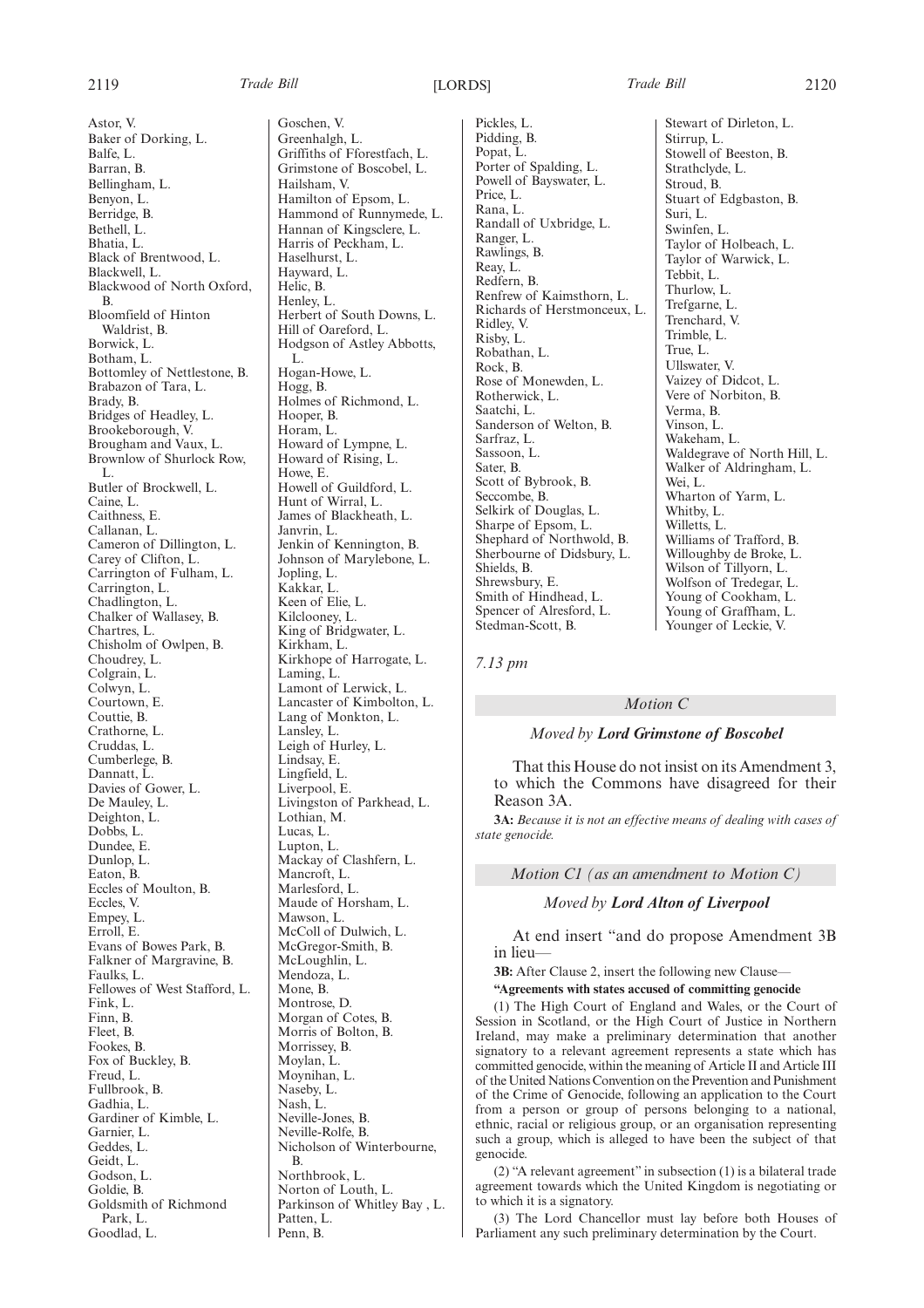(4) After the laying before Parliament of a preliminary determination under subsection (3) a Minister of the Crown must, after a reasonable period, make arrangements for a motion to be debated in each House of Parliament requiring the Government to set out its course of action relating to the relevant agreement in subsection  $(1)$ .

(5) This section applies to genocides which occur after this section comes into force, and to those considered by any Court in subsection (1) to have been ongoing at the time of its coming into force.

(6) A Minister of the Crown may by regulations made by statutory instrument make provision for or in connection with an application and preliminary determination made pursuant to subsection  $(1)$ .

(7) Regulations under subsection (6) above may in particular— (a) specify the form, content, and criteria for applications;

(b) make provision about the procedure to be followed in relation to applications;

(c) make provision about the procedure and rules of evidence necessary for consideration of an application by the Court, allowing for contradictory representations to be made.

(8) In making such regulations the Minister of the Crown must have regard to—

(a) the experience gained in the operation of this section;

(b) the object and intended purpose behind the operation of this section including—

(i) the upholding of all undertakings in and international obligations arising from the United Nations Convention on the Prevention and Punishment of the Crime of Genocide;

(ii) provision of meaningful access to the Court by persons making applications specified in subsection (1) without hindrance from unreasonable provision made pursuant to subsection (7).

(9) Regulations under subsection (6) may contain supplemental, incidental, consequential and transitional provision.

(10) A statutory instrument containing regulations under subsection (6) is subject to annulment in pursuance of a resolution of either House of Parliament.""

**Lord Alton of Liverpool (CB):** My Lords, the House would not forgive me if I were to detain it long. We have heard extraordinary—perhaps an overused word during this debate, but I think a proper one—and powerful speeches from all sides of your Lordships' House. I can only say that I am extraordinarily indebted to everyone who has supported Motion C1. I was particularly touched by some of the personal stories we heard during this debate.

If anyone outside this Chamber has any doubts about the purpose or point of your Lordships' House, surely, having listened to today's debate, they will have understood why we are here and that we are doing our duty in trying to demonstrate to the world outside that we would be prepared to go to the stake for the values we stand for in Parliament, in government and throughout the whole of our society.

## *7.15 pm*

The noble Lord, Lord Blencathra, referred to Richard Cobden. He brought back to my mind that that arch-priest of free trade, who was a radical Liberal Member of Parliament from the north of England—who started a calico factory not very far from where I live in the north—and who went to Manchester and became this extraordinary figure in the great battles over the Corn Laws, opposed slavery and the opium trade, and he spoke eloquently in Parliament against them. He knew there were limitations, and we are trying to impose a limitation where genocide has been demonstrated to take place.

The noble Baroness, Lady Kennedy of The Shaws, reminded us that Raphael Lemkin saw over 40 members of his family murdered in the Holocaust but, prior to those events, had studied atrocity crimes. Like the noble Lord, Lord Purvis, and I, he studied events in northern Iraq in particular; like the noble Lord, last year I visited the Yazidis and also the Assyrians. I went to a place called Simele, where the Assyrians were murdered in 1933. Lemkin wrote about that; he understood the enormities and horrors and what happens when you fail to take a stand. He felt it personally. He coined the word "genocide", which is where the genocide convention came from.

Before we vote, let us remind ourselves what this high threshold in the convention says—no one has actually said it during this extraordinary debate. Article II defines genocide as

"any of the following acts committed with intent to destroy, in whole or in part, a national, ethnical, racial or religious group, as such:

(a) Killing members of the group;

(b) Causing serious bodily or mental harm to members of the group;

(c) Deliberately inflicting on the group conditions of life calculated to bring about its physical destruction in whole or in part;

(d) Imposing measures intended to prevent births within the group;

(e) Forcibly transferring children of the group to another group." We have heard during noble Lords'speeches that precisely those things are happening in Xinjiang in China. However, they can be demonstrated to be a genocide only if a court is given the option to do so. That is why this amendment was laid before your Lordships' House.

The noble Lord, Lord Grimstone, made a perfectly reasonable point about trade—I will draw my remarks to a close in a moment. He said that we were against having a free trade agreement with China. Yesterday he said in a Written Answer:

"China is an important trading partner for the UK, and we are pursuing increased bilateral trade."

The only way we can deal with making agreements with genocidal states is to be able to demonstrate that there is a genocide. If there were to be a propaganda victory, surely such a victory would be able to demonstrate that the British Parliament did not care enough to put this in the Bill and make it into legislation.

I end by reminding the House of two heroes of mine—

**Viscount Younger of Leckie (Con):** I am sorry to interrupt the noble Lord. I know he made a very passionate and emotive speech earlier. The purpose now is to press his amendment, should he choose to do so.

**Lord Alton of Liverpool (CB):** I am also exercising my right of reply at the end of debate, and I am drawing my remarks to a conclusion.

Two heroes of mine from the Nazi period have been referred to in this debate. One was a man called Maximilian Kolbe, who was taken to Auschwitz and executed there. He said that

"beyond the … hecatombs of extermination camps, there are two irreconcilable enemies in the depth of every soul … what use are the victories on the battlefield"—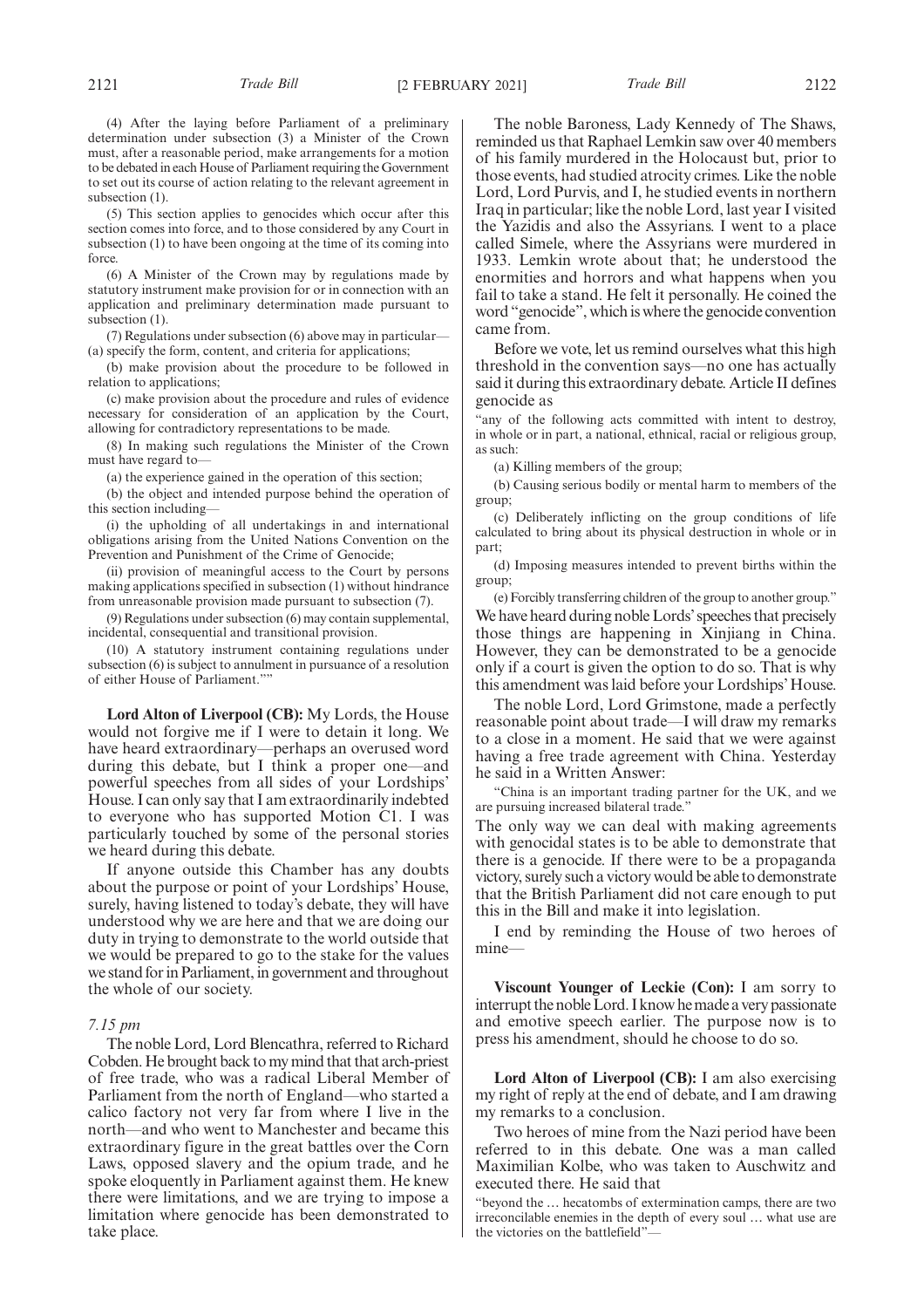in other words, what use are all the privileges we enjoy—

"if we ourselves are defeated in our innermost personal selves?" The other person was Dietrich Bonhoeffer, executed by the Nazis, who said:

"Not to speak is to speak. Not to act is to act."

I commend Motion C1 to your Lordships' House; this is our chance to speak and to act. I would like to test the opinion of the House.

## *7.19 pm*

*DivisionconductedremotelyonMotionC1(asanamendment to Motion C)*

*Contents 359; Not-Contents 188.*

*Motion C1 (as an amendment to Motion C) agreed.*

## **Division No. 4**

## **CONTENTS**

Aberdare, L. Addington, L. Adonis, L. Alderdice, L. Allan of Hallam, L. Alli, L. Alliance, L. Altmann, B. Alton of Liverpool, L. Anderson of Ipswich, L. Anderson of Swansea, L. Andrews, B. Armstrong of Hill Top, B. Austin of Dudley, L. Bach, L. Bakewell of Hardington Mandeville, B. Balfe, L. Barker, B. Bassam of Brighton, L. Beith, L. Benjamin, B. Bennett of Manor Castle, B. Berkeley of Knighton, L. Berkeley, L. Best, L. Bichard, L. Billingham, B. Blackburn, Bp. Blackstone, B. Blencathra, L. Blower, B. Boateng, L. Bonham-Carter of Yarnbury, B. Bourne of Aberystwyth, L. Bowles of Berkhamsted, B. Bowness, L. Boycott, B. Bradley, L. Bradshaw, L. Bragg, L. Brennan, L. Bridgeman, V. Brinton, B. Broers, L. Brown of Cambridge, B. Brown of Eaton-under-Heywood, L. Browne of Belmont, L. Browne of Ladyton, L. Browning, B. Bruce of Bennachie, L. Bryan of Partick, B. Bull, B.

Burnett, L. Burt of Solihull, B. Butler-Sloss, B. Cameron of Dillington, L. Campbell of Pittenweem, L. Canterbury, Abp. Carey of Clifton, L. Carlile of Berriew, L. Carter of Coles, L. Cashman, L. Cathcart, E. Chakrabarti, B. Chandos, V. Chartres, L. Chidgey, L. Clancarty, E. Clark of Calton, B. Clark of Kilwinning, B. Clark of Windermere, L. Clement-Jones, L. Cohen of Pimlico, B. Collins of Highbury, L. Colville of Culross, V. Cooper of Windrush, L. Cormack, L. Corston, B. Coussins, B. Coventry, Bp. Cox, B. Craig of Radley, L. Craigavon, V. Crawley, B. Crisp, L. Cromwell, L. Cunningham of Felling, L. Curry of Kirkharle, L. Dannatt, L. Davies of Brixton, L. Deben, L. Deech, B. Desai, L. Devon, E. Dholakia, L. Dobbs, L. Dodds of Duncairn, L. Donaghy, B. Doocey, B. Drake, B. D'Souza, B. Dubs, L. Duncan of Springbank, L. Eames, L. Eatwell, L. Elder, L. Fairfax of Cameron, L.

Falconer of Thoroton, L. Farmer, L. Faulkner of Worcester, L. Featherstone, B. Field of Birkenhead, L. Filkin, L. Finlay of Llandaff, B. Forsyth of Drumlean, L. Foster of Bath, L. Foulkes of Cumnock, L. Fox, L. Framlingham, L. Freyberg, L. Gale, B. Garden of Frognal, B. German, L. Giddens, L. Glenarthur, L. Goddard of Stockport, L. Gold, L. Golding, B. Goudie, B. Grantchester, L. Greaves, L. Green of Hurstpierpoint, L. Greenway, L. Grender, B. Grey-Thompson, B. Griffiths of Burry Port, L. Grocott, L. Hain, L. Hamwee, B. Hannay of Chiswick, L. Harries of Pentregarth, L. Harris of Haringey, L. Harris of Richmond, B. Haskel, L. Haughey, L. Haworth, L. Hay of Ballyore, L. Hayman of Ullock, B. Hayter of Kentish Town, B. Healy of Primrose Hill, B. Hendy, L. Henig, B. Hilton of Eggardon, B. Hodgson of Abinger, B. Hoey, B. Hollick, L. Hollins, B. Hope of Craighead, L. Howarth of Newport, L. Hoyle, L. Humphreys, B. Hunt of Bethnal Green, B. Hunt of Kings Heath, L. Hussein-Ece, B. Hutton of Furness, L. Hylton, L. Inglewood, L. James of Blackheath, L. Janke, B. Janvrin, L. Jay of Ewelme, L. Jolly, B. Jones of Cheltenham, L. Jones of Moulsecoomb, B. Jones of Whitchurch, B. Jones, L. Jordan, L. Judd, L. Kakkar, L. Kennedy of Cradley, B. Kennedy of Southwark, L. Kennedy of The Shaws, B. Kerr of Kinlochard, L. Kidron, B. Kilclooney, L.

Knight of Weymouth, L. Kramer, B. Laming, L. Lawrence of Clarendon, B. Layard, L. Lee of Trafford, L. Leeds, Bp. Leitch, L. Lennie, L. Levy, L. Liddell of Coatdyke, B. Liddle, L. Lister of Burtersett, B. Liverpool, E. Livingston of Parkhead, L. Ludford, B. Lytton, E. Macdonald of River Glaven, L. Mackay of Clashfern, L. MacKenzie of Culkein, L. Mackenzie of Framwellgate, L. Mair, L. Mallalieu, B. Manchester, Bp. Mancroft, L. Mann, L. Marks of Henley-on-Thames, L. Masham of Ilton, B. Massey of Darwen, B. Maxton, L. McAvoy, L. McConnell of Glenscorrodale, L. McCrea of Magherafelt and Cookstown, L. McDonagh, B. McInnes of Kilwinning, L. McIntosh of Hudnall, B. McKenzie of Luton, L. McNally, L. Meacher, B. Mendelsohn, L. Meyer, B. Miller of Chilthorne Domer, B. Mitchell, L. Mobarik, B. Monks, L. Morgan of Drefelin, B. Murphy of Torfaen, L. Murphy, B. Neuberger, B. Neville-Jones, B. Newby, L. Newlove, B. Northover, B. Nye, B. Oates, L. O'Loan, B. O'Neill of Bengarve, B. Osamor, B. Oxford, Bp. Paddick, L. Palmer of Childs Hill, L. Pannick, L. Parekh, L. Parminter, B. Pickles, L. Pinnock, B. Pitkeathley, B. Polak, L. Prescott, L. Primarolo, B. Purvis of Tweed, L.

Quin, B.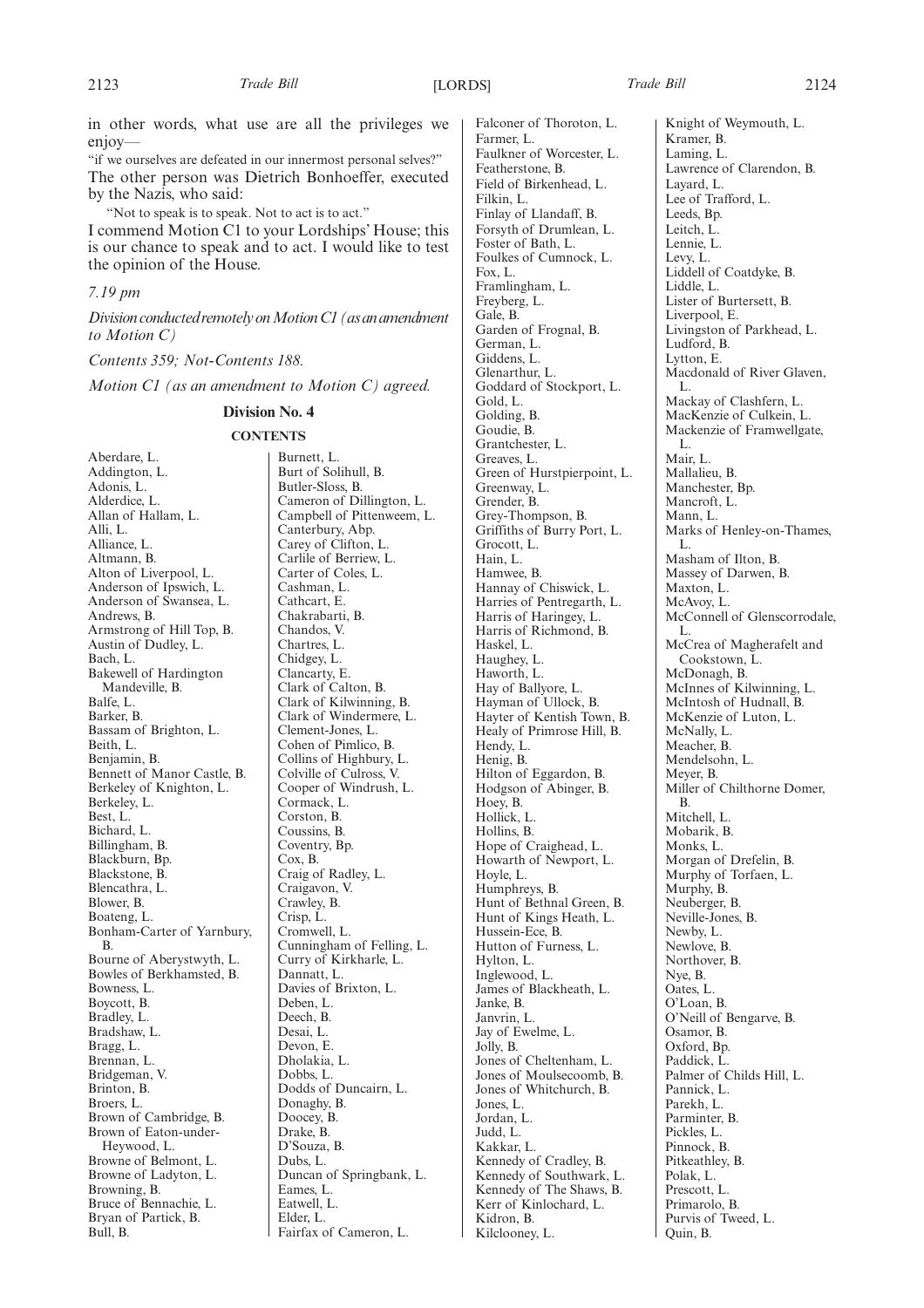Ramsay of Cartvale, B.

2125 *Trade Bill* [2 FEBRUARY 2021] *Trade Bill* 2126

Ramsbotham, L. Randerson, B. Ravensdale, L. Razzall, L. Rebuck, B. Redesdale, L. Rees of Ludlow, L. Rennard, L. Ribeiro, L. Ricketts, L. Ridley, V. Ritchie of Downpatrick, B. Roberts of Llandudno, L. Robertson of Port Ellen, L. Rosser, L. Rowe-Beddoe, L. Rowlands, L. Royall of Blaisdon, B. Russell of Liverpool, L. Salisbury, Bp. Sawyer, L. Scott of Needham Market, B. Scriven, L. Sharkey, L. Sheehan, B. Sheikh, L. Sherlock, B. Shinkwin, L. Shipley, L. Sikka, L. Simon, V. Smith of Basildon, B. Smith of Finsbury, L. Smith of Gilmorehill, B. Smith of Newnham, B. Snape, L. Somerset, D. St Albans, Bp. St John of Bletso, L. Stephen, L. Sterling of Plaistow, L. Stevenson of Balmacara, L. Stirrup, L. Stone of Blackheath, L. Stoneham of Droxford, L. Storey, L. Strasburger, L. Stroud, B. Stunell, L. Suttie, B.

Agnew of Oulton, L. Anelay of St Johns, B. Arbuthnot of Edrom, L. Arran, E. Ashton of Hyde, L. Astor of Hever, L. Baker of Dorking, L. Barran, B. Barwell, L. Berridge, B. Bertin, B. Bethell, L. Bhatia, L. Blackwood of North Oxford, B. Bloomfield of Hinton Waldrist, B. Borwick, L. Botham, L. Bottomley of Nettlestone, B. Brabazon of Tara, L. Brady, B. Brougham and Vaux, L.

Swinfen, L. Taylor of Bolton, B. Taylor of Goss Moor, L. Teverson, L. Thomas of Gresford, L. Thomas of Winchester, B. Thornhill, B. Thornton, B. Tonge, B. Tope, L. Touhig, L. Trenchard, V. Truscott, L. Tunnicliffe, L. Turnberg, L. Tyler of Enfield, B. Tyler, L. Tyrie, L. Uddin, B. Vaux of Harrowden, L. Verjee, L. Wallace of Saltaire, L. Wallace of Tankerness, L. Walmsley, B. Walney, L. Warsi, B. Warwick of Undercliffe, B. Wasserman, L. Watkins of Tavistock, B. Watson of Invergowrie, L. Watts, L. Waverley, V. Wellington, D. West of Spithead, L. Wheatcroft, B. Wheeler, B. Whitaker, B. Whitty, L. Wigley, L. Wilcox of Newport, B. Willis of Knaresborough, L. Wills, L. Wilson of Dinton, L. Winston, L. Wood of Anfield, L. Woodley, L. Woolf, L. Worcester, Bp. Wrigglesworth, L. Young of Hornsey, B. Young of Old Scone, B.

# **NOT CONTENTS**

Brownlow of Shurlock Row, L. Buscombe, B. Butler of Brockwell, L. Caine, L. Caithness, E. Callanan, L. Carrington of Fulham, L. Carrington, L. Chadlington, L. Chalker of Wallasey, B. Chisholm of Owlpen, B. Choudrey, L. Colgrain, L. Colwyn, L. Courtown, E. Couttie, B. Crathorne, L. Cruddas, L. Davies of Gower, L. De Mauley, L. Deighton, L. Dunlop, L. Eaton, B.

Naseby, L.

B. Noakes, B. Northbrook, L. Norton of Louth, L.

Neville-Rolfe, B.

Neuberger of Abbotsbury, L.

Nicholson of Winterbourne,

Eccles of Moulton, B. Eccles, V. Erroll, E. Evans of Bowes Park, B. Falkner of Margravine, B. Fellowes of West Stafford, L. Fink, L. Finn, B. Fleet, B. Fookes, B. Fox of Buckley, B. Freud, L. Fullbrook, B. Gardiner of Kimble, L. Gardner of Parkes, B. Garnier, L. Geddes, L. Gilbert of Panteg, L. Godson, L. Goldie, B. Goldsmith of Richmond Park, L. Goodlad, L. Goschen, V. Greenhalgh, L. Griffiths of Fforestfach, L. Grimstone of Boscobel, L. Hailsham, V. Hannan of Kingsclere, L. Harris of Peckham, L. Haselhurst, L. Hayward, L. Henley, L. Herbert of South Downs, L. Hill of Oareford, L. Hodgson of Astley Abbotts, L. Hogan-Howe, L. Hogg, B. Holmes of Richmond, L. Horam, L. Howe, E. Howell of Guildford, L. Hunt of Wirral, L. Jenkin of Kennington, B. Johnson of Marylebone, L. Kalms, L. Keen of Elie, L. King of Bridgwater, L. Kirkham, L. Lamont of Lerwick, L. Lancaster of Kimbolton, L. Lang of Monkton, L. Lansley, L. Leigh of Hurley, L. Lilley, L. Lindsay, E. Lingfield, L. Lucas, L. Lupton, L. Macpherson of Earl's Court, L. Mandelson, L. Marland, L. Maude of Horsham, L. McColl of Dulwich, L. McGregor-Smith, B. McLoughlin, L. Mendoza, L. Mone, B. Morgan of Cotes, B. Morris of Bolton, B. Moylan, L. Moynihan, L.

O'Shaughnessy, L. Parkinson of Whitley Bay , L. Penn, B. Pidding, B. Popat, L. Porter of Spalding, L. Powell of Bayswater, L. Price, L. Rana, L. Randall of Uxbridge, L. Ranger, L. Rawlings, B. Reay, L. Redfern, B. Renfrew of Kaimsthorn, L. Richards of Herstmonceux, L. Risby, L. Rock, B. Rose of Monewden, L. Rotherwick, L. Saatchi, L. Sanderson of Welton, B. Sarfraz, L. Sassoon, L. Sater, B. Scott of Bybrook, B. Seccombe, B. Selkirk of Douglas, L. Shackleton of Belgravia, B. Sharpe of Epsom, L. Shephard of Northwold, B. Sherbourne of Didsbury, L. Shields, B. Shrewsbury, E. Smith of Hindhead, L. Spencer of Alresford, L. Stedman-Scott, B. Stewart of Dirleton, L. Stowell of Beeston, B. Strathclyde, L. Stuart of Edgbaston, B. Suri, L. Taylor of Holbeach, L. Taylor of Warwick, L. Tebbit, L. Thomas of Cwmgiedd, L. Thurlow, L. Trefgarne, L. True, L. Ullswater, V. Vaizey of Didcot, L. Vere of Norbiton, B. Vinson, L. Wakeham, L. Waldegrave of North Hill, L.

Walker of Aldringham, L.

Wharton of Yarm, L.

Williams of Trafford, B. Wilson of Tillyorn, L. Wolfson of Tredegar, L. Young of Cookham, L. Young of Graffham, L. Younger of Leckie, V.

Wei, L.

Whitby, L. Willetts, L.

*Motions C2 and C3 not moved.*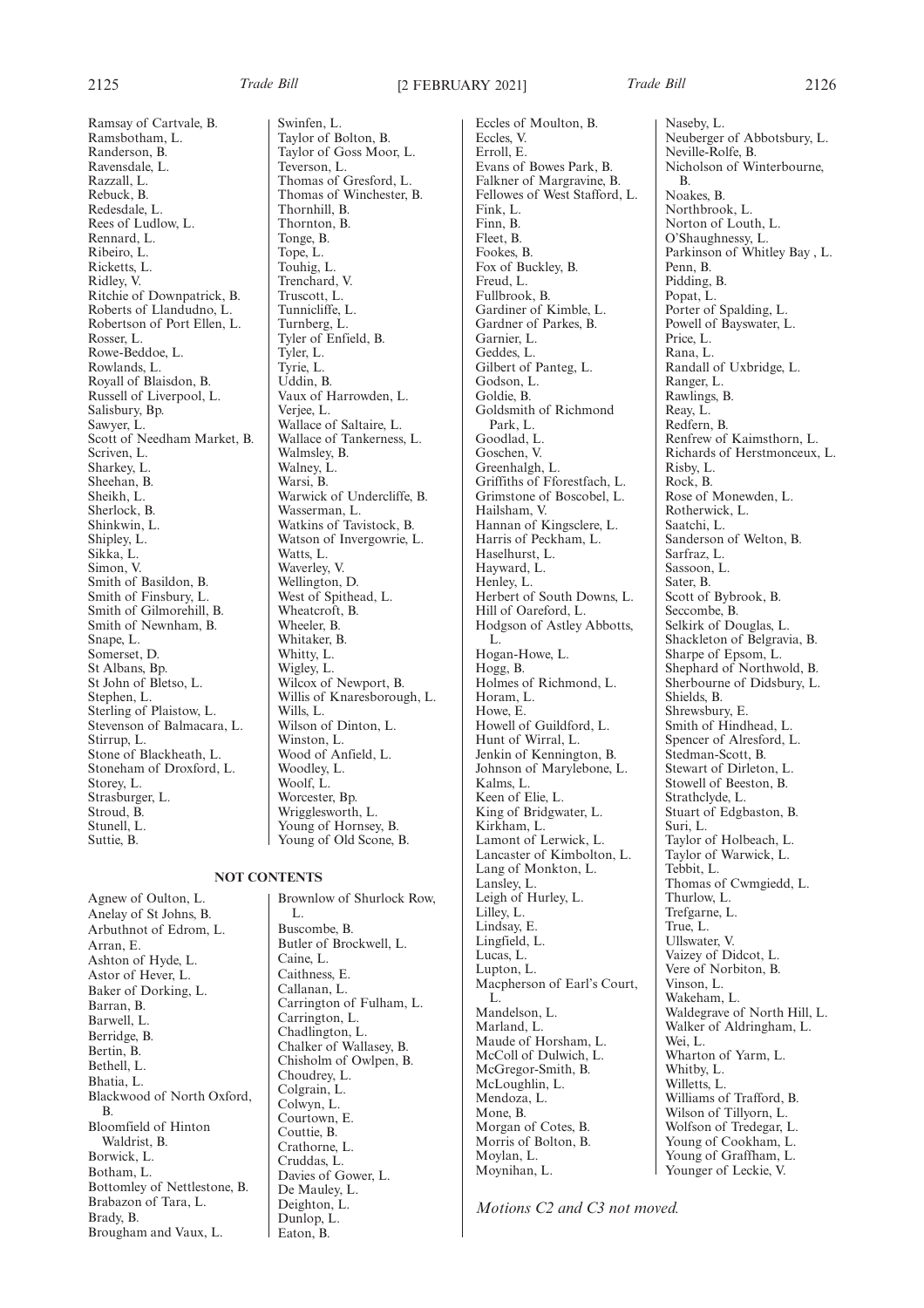## *Motion D*

### *Moved by Lord Grimstone of Boscobel*

That this House do not insist on its Amendment 4, to which the Commons have disagreed for their Reason 4A.

**4A:** *Because Parliamentary scrutiny of trade agreements is ensured by existing measures, and regulations under Clause 2 are subject to the affirmative procedure in any event.*

**Lord Grimstone of Boscobel (Con) [V]:** My Lords, with the leave of the House I will speak also to Motions E, E1, F, F1, H, H1, J and J1. The amendments in this diverse group all have something in common: they all relate to standards and protections, whether protecting the UK's high agricultural standards, children and vulnerable people online, or the NHS and medical data.

Lords Amendment 6 builds upon the government amendment brought forward to the previous Trade Bill, after agreement across the House. Consequently, the Government have some sympathy with how this amendment relates to continuity agreements. I am happy to commit to working with noble Lords on the drafting, on the understanding that the Government will table an amendment, when the legislation returns to the other place, on the agreements in scope of Clause 2.

Although this legislation deals with continuity agreements, in which noble Lords will clearly see the Government's commitment to maintaining standards, we have also been clear that the UK's strength—our unique selling proposition, as it were—has always been our high standards. I am pleased to confirm from this virtual Dispatch Box that it is both ethically right and economically in our interest to maintain these high standards, and we have made this clear in our negotiations on FTAs with new partners.

In addition, when we sign future free trade agreements with countries such as Australia and the US, where changes are required to domestic law we will also bring forward the necessary legislation to implement those agreements. Parliamentarians will have the ability to amend that legislation or vote down the Bill if Parliament decides that the agreement is insufficient and does not protect standards. I have no doubt that the strong arguments made in relation to standards on our continuity agreements will be raised with equal passion on future deals.

Lords Amendment 4 seeks to introduce a range of restrictions on the regulations that can be made under Clause 2 relating to the delivery of free and universal health services, the protection of medical data and scrutiny of algorithms, and a prohibition on the use of investor-state dispute settlement, rachet clauses and negative listing provisions. This Government, like each and every Government since the establishment of the NHS, are completely committed to ensuring that it remains universal and free at the point of service. As I have said before on a number of occasions, the NHS, the services it provides and the price it pays for medicines will not be on the table when we are negotiating free trade agreements.

It is a truism that actions speak louder than words so, if you are not convinced by my words today, please feel free to take a look at the agreements we have already signed. Not one has undermined the principles or the delivery of a free and universal NHS; not one has affected our ability to protect the health service; and the powers in this legislation provide continuity with existing EU trade agreements. The NHS is not on the table. The price the NHS pays for drugs is not on the table. The services the NHS provides are not on the table as trade-offs in return for anything else. The NHS is not, and never will be, for sale. However, I reaffirm my commitment today to work with noble Lords to include the NHS—including data protection provisions within the standards amendment that the Government will now bring forward.

Lords Amendment 7 seeks to prevent the Government signing international trade agreements that are not explicitly compliant with international and domestic obligations relating to the protection of children and vulnerable people online. The Government are committed not only to maintaining but to strengthening protections from online harm for the most vulnerable members of our society. We have a proud record in this area. The Department for Digital, Culture, Media and Sport— DCMS—has published an initial government response to the *Online Harms* White Paper that sets out new expectations for tech companies to keep their users safe online. The full government response will be released alongside interim voluntary codes on tackling criminal activity. I can confirm that this will be followed by the introduction of new primary legislation this year, substantially upgrading protections from harmful or inappropriate content for children and young people, and showing that the UK will continue to be a world leader in this cause.

Noble Lords have made it clear that their concerns are primarily regarding a potential US FTA. As we have made clear throughout, the Trade Bill cannot be used to implement an FTA with the US. New legislation will be required to implement any such deal. Parliament, of course, will be able to debate, scrutinise and amend that legislation in the usual way. If Parliament does not pass any necessary implementing legislation, the agreement will not be ratified. Additionally, if there are any provisions in these new free trade agreements that Parliament does not agree with, it maintains the ability to resolve against them through the CRaG process.

I have met with the noble Baroness, Lady Kidron, a number of times and she has shown passion and courtesy in those meetings. I support her cause and I am happy to work with her to include online protection for children and vulnerable people within the scope of the standards amendment that I have just discussed.

Finally, I turn to Amendments 9 and 10 concerning the Trade and Agriculture Commission, which the Government support. These amendments put the commission on a statutory footing to help inform the report required by Section 42 of the Agriculture Act. The other place supported the proposals by a majority of 100. The Trade and Agriculture Commission will advise the Secretary of State for International Trade on certain matters set out in Section 42 of the Agriculture Act concerning the consistency of certain free trade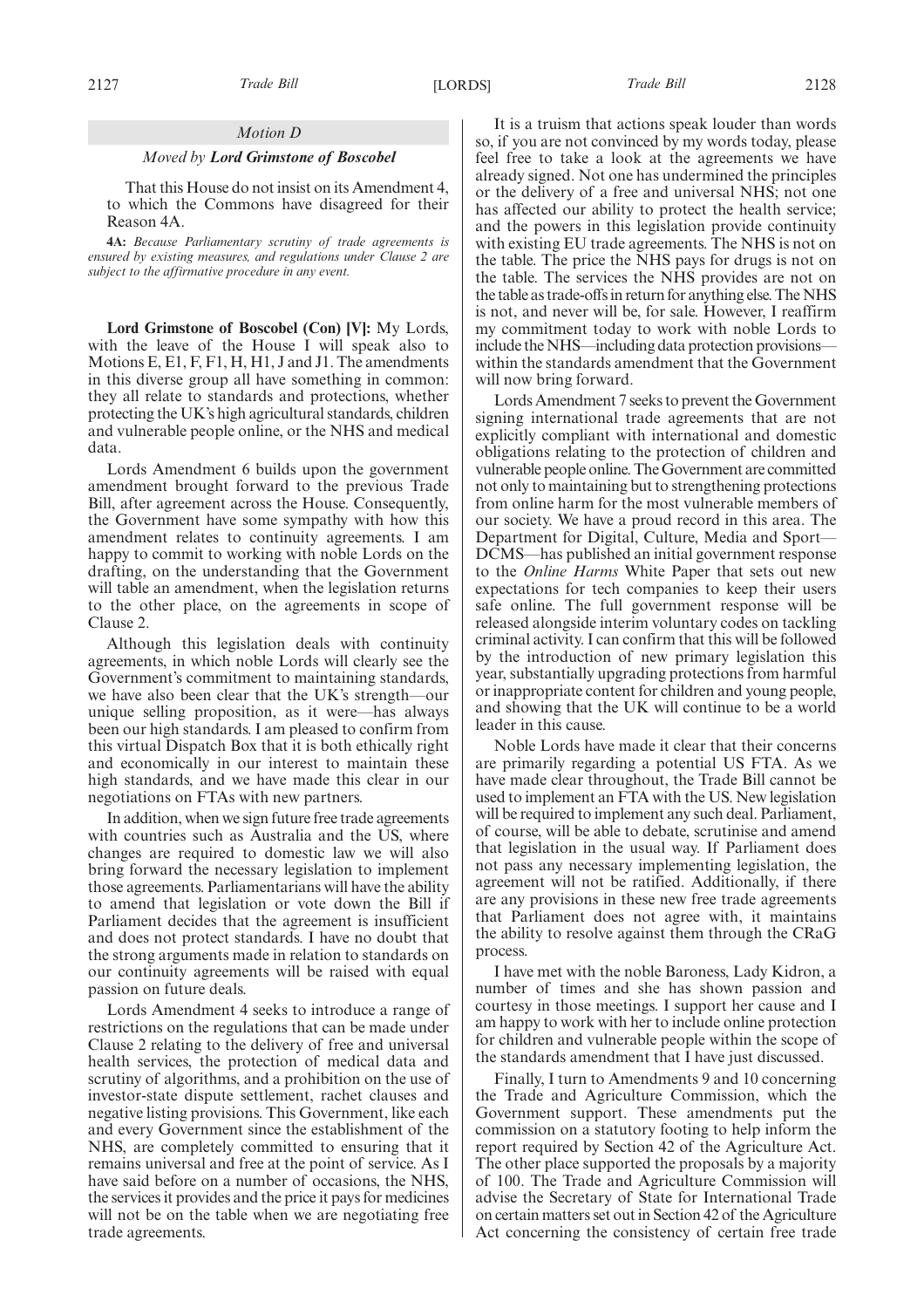agreement measures with UK statutory protections concerning animal and plant life and health, animal welfare and the environment.

The other place re-amended the provisions in the Trade Bill relating to the Trade and Agriculture Commission to remove human health from its remit. As my ministerial colleague, the Minister of State said during the debate in the other place, putting human health under the remit of the TAC would duplicate the work of other appropriate bodies, and that would undermine both the TAC and those relevant bodies.

I met with the noble Lord, Lord Grantchester, last week and promised to outline to him the role of the Food Standards Agency in this important area. The Government recognise the important role of the food standards agencies in providing independent and sciencebased evidence on key areas of human health, such as food safety standards. As independent agencies, the FSA and FSS are free to comment publicly on future FTAs with regard to the areas of their statutory remit, and Ministers will of course consider any such views. Furthermore, in the Government's preparation of the report under Section 42 of the Agriculture Act, we are considering how best to draw on relevant expertise of different departments and specific relevant bodies such as the food standards agencies.

The clear intention of the Government is to recognise the importance of our independent food standards agencies and the advice that they provide. This Government seek not to duplicate the advice of those agencies or undermine their expertise. That is why they have set out that human health should be out of scope for the TAC's advice but they in no way minimise the importance of advice on human health.

I hope that that reassures the noble Lord, Lord Grantchester, and that the House is clear on the Government's commitment to maintaining existing standards. I beg to move.

### *7.45 pm*

# *Motion D1 (as an amendment to Motion D) Moved by Baroness Thornton* Leave out "not"

**Baroness Thornton (Lab):** I thank the Minister for his opening remarks and the reassurances that he seeks to give us about health, social care and data. We return to this issue because we raised it in Committee and on Report and there has been considerable support across your Lordships' House. A Division took place on 7 December at around midnight, which was won

quite substantially. I am again inviting the Minister to accept this amendment so that the Government can proceed with their trade negotiations, confident that Parliament has expressed its clear intention. The reason this is so important is that although the

Government have repeatedly promised that the NHS will be "off the table"—those promises were repeated at some length by the Minister, for which I am very grateful—to ensure that this is the case, and that future Governments are able to reform the NHS and the interface with social care moves towards a more collaborative model, the Bill must ensure that the health and social care sectors are excluded from the scope of all future trade agreements, including services and investment chapters.

While the Government have repeatedly pledged that the NHS is not on the table in trade negotiations, we also know that there have been detailed conversations between the UK and US negotiators, revealing that health services have been discussed and that the US is probing the UK's health insurance system and has made clear its desire for the UK to change its drug pricing mechanism. I was reassured by many of the things the Minister said, but he repeated what the Government have always said about the NHS—they guarantee that it will be free at the point of use. That is great, but it does not say, "We are protecting the public ownership of our NHS." That really is the point; many things can be free at the point of use that are not publicly owned. It is important to recognise that that takes us only so far.

The Bill is being discussed in the context that Parliament does not yet have adequate powers to guide and scrutinise trade negotiations; I sat in on the end of the previous discussion, which was about work in progress. The current process provides no legal mechanism to directly influence or permanently block trade agreements—hence the amendments which we have discussed throughout the passage of the Bill. I thank the noble Lords, Lord Patel, Lord Freyberg and Lord Fox, who supported this amendment on Report.

This amendment is a merging of the important amendment about NHS data tabled by the noble Lord, Lord Freyberg, with the one about the NHS and public health. These are national assets which must not be put in jeopardy or squandered in whatever the future holds for UK trade with the world. To guarantee protection, the Bill must ensure that the health and social care sectors are excluded from the scope of all future trade agreements. It is important that the Minister says that this is the case, and he has done so this evening.

The Bill must rule out investor protection and dispute resolution mechanisms in UK trade deals to ensure that private foreign companies cannot sue the UK Government for legitimate public procurement and regulatory decisions that we decide to take with regard to our public services, including the NHS. If a future Government want to change the structure of the NHS, they must not be prevented from doing so by trade deals that this Government might agree. The Minister needs to guarantee that this will not happen. I beg to move.

**Lord Grantchester (Lab):** Motion E1 in my name is on the non-regression of standards in international trade agreements. Your Lordships'House will remember the outcome of the Agriculture Bill—now the Agriculture Act—on the subject of standards on imported food and the inclusion of Clause 42 in the legislation. Indeed, the Minister has referred to this already. The three key areas in relation to international trade negotiations and agreements are listed in subsection (2) as

"human, animal or plant life or health",

together with animal welfare and environmental protection. To this, the basic non-regression of standards underlined by the withdrawal agreement and the EU-UK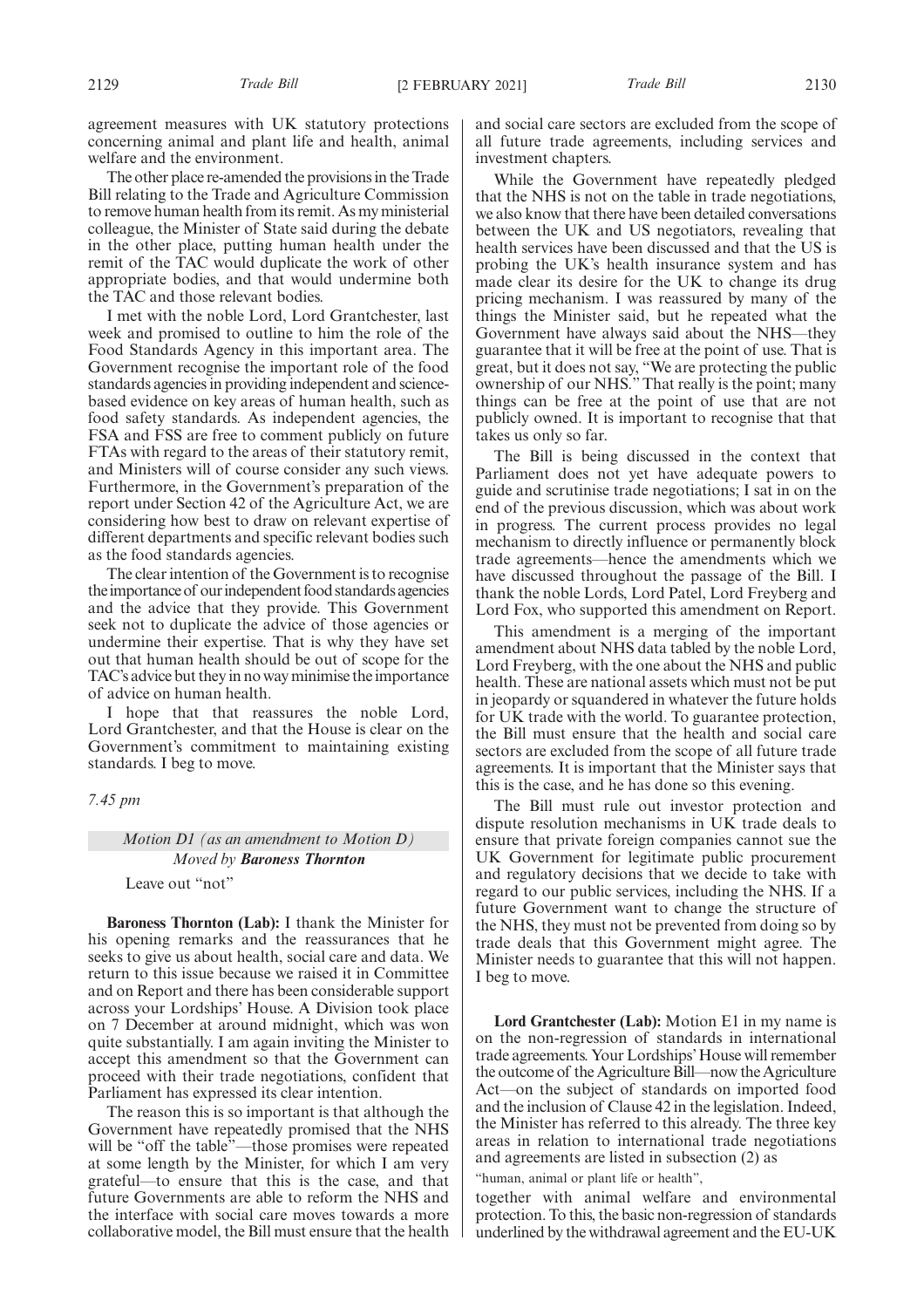Trade and Cooperation Agreement, clarity and certainty must be provided in relation to the UK's ability and competence to be able now to diverge in its standards.

As befits the non-regression of standards in an international trade context in the Bill, certain other fundamental standards across society and how the United Kingdom operates must be added to that list. The earlier amendment supported on Report by your Lordships'House included the importance of employment labour law as well as human rights, child and women's rights and international obligations, but this amendment now also includes two further key vital areas on which the House and the public have spoken loudly and clearly, which were also listed in subsection (2): online harms and the National Health Service.

Once again, the Government will assert that they have no intention to regress, but this must be clear in a fundamental area of UK law. The public are rightly fed up with the abuse on social media of their black footballers and heroes. Anonymity should no longer be somewhere for abusers to hide. The Government are treading slowly towards more detailed legislation to come on online harms, and I thank the noble Baroness, Lady Kidron, and others, who have so boldly paved the way for this to happen.

The National Health Service is another fundamental area, cherished throughout all four nations of the UK. I thank my noble friend Lady Thornton for her introduction of her Motion D1. She is correct that the NHS is a national asset, not to be jeopardised as the UK begins to make new trade agreements but to be guaranteed protection in her amendment and in my amendment as part of the non-regression of our nationally recognised standards.

This amendment has heard and recognised the debate in the Commons on your Lordships' amendments sent to them in previous weeks. This amendment signals that I wish to resolve with the Government by returning to the agreement secured on the last Trade Bill, so ably guided through your Lordships' House by the then Minister, the noble Baroness, Lady Fairhead. This reflects her drafting that implemented trade agreement provisions, including any primary or secondary legislation, must be consistent with maintaining the existing statutory protections as listed.

At the time, the focus was on leaving the EU and securing rollover deals to the existing EU agreements. The Government will say that they have abided by their commitments without legislation. Certainly, I congratulate them and the Minister on having secured 62 rollover agreements; the process is very nearly done. I now assert that this amendment is needed more than ever, as work is under way in the next phase of trade deals. I would be grateful if the Minister could confirm in his response, first, that he agrees that we need a clear, all-embracing statement of our commitment to the non-regression of standards on the face of the Bill; and, secondly, having said that, and understanding that the Government will not proceed with a new deal if they consider that Parliament may not be supportive, why do they undertake deals piecemeal, as they contend, deal by deal? Surely this sort of amendment can help us to do better. Is the Minister expecting Parliament to be tied up with detailed consideration of each individual deal from now on? However, I am heartened by his opening remarks.

I would also like to mention the amendments in the name of the noble Baroness, Lady Boycott—Motions H1 and J1—and thank her for returning to the important subject of food. The Commons has now had a chance to reflect on the wording of the Trade Bill, in conjunction with the wording of the Agriculture Act, and I thank the Minister for our continuing discussions. I also thank Heather Hancock, the chair of the Food Standards Agency, for discussions with her as well. However, certain issues may remain on which it would be helpful if the Minister could reply to provide clarity and certainty regarding how this non-ministerial government department will work with the Trade and Agriculture Commission to provide advice to the Minister, which will then become part of reports to Parliament on all future trade agreements in relation, importantly, to the new arrangements under earlier amendments taken already today.

The Minister is aware of the questions I have raised. After the debate and his responses, I will write to him—if I may—with any that require further deliberation, and ask that, as decisions are taken, they be announced as ministerial Statements.

I therefore conclude by stressing the importance of my amendment on standards, on which I will be seeking the opinion of the House. Standards define who we are as a society and as a nation. Standards define how we nourish ourselves as human beings. Standards define how we cherish the world in all our environments. Standards define how we respect our relationships with all other animals. Standards define how we treat each other in all our working relationships. Standards define how we treat each other online as in our interfaces with each other. These reflect our values; all this will be reflected in our laws. I conclude that this amendment is how we should insist we will continue in all our trading relationships.

**Baroness Kidron (CB):** I rise to speak to Motion F1 in my name and to speak in support of Amendment 6B. I refer the House to my interests, particularly as founder and chair of the 5Rights Foundation. I noted the Minister's words at the outset, and I will return to them. But for the purposes of the House and those who might be drafting such an amendment, I want to set out my reasons for the amendment that we have before us.

Since we last debated this amendment, a number of significant things have happened which have made it necessary to re-present it. First are events in Canada: against the will of many politicians of all stripes, the free trade agreement between the United States, Canada and Mexico saw the inclusion of Section 230-style protections for tech firms. At the time, the Canadian Government promised parliamentarians that nothing in the agreement would impinge on their ability to regulate companies under existing or future Canadian law.

Canada is the base for Pornhub, the largest pornography site in the world. But when Pornhub was found to be monetising child rape and child sexual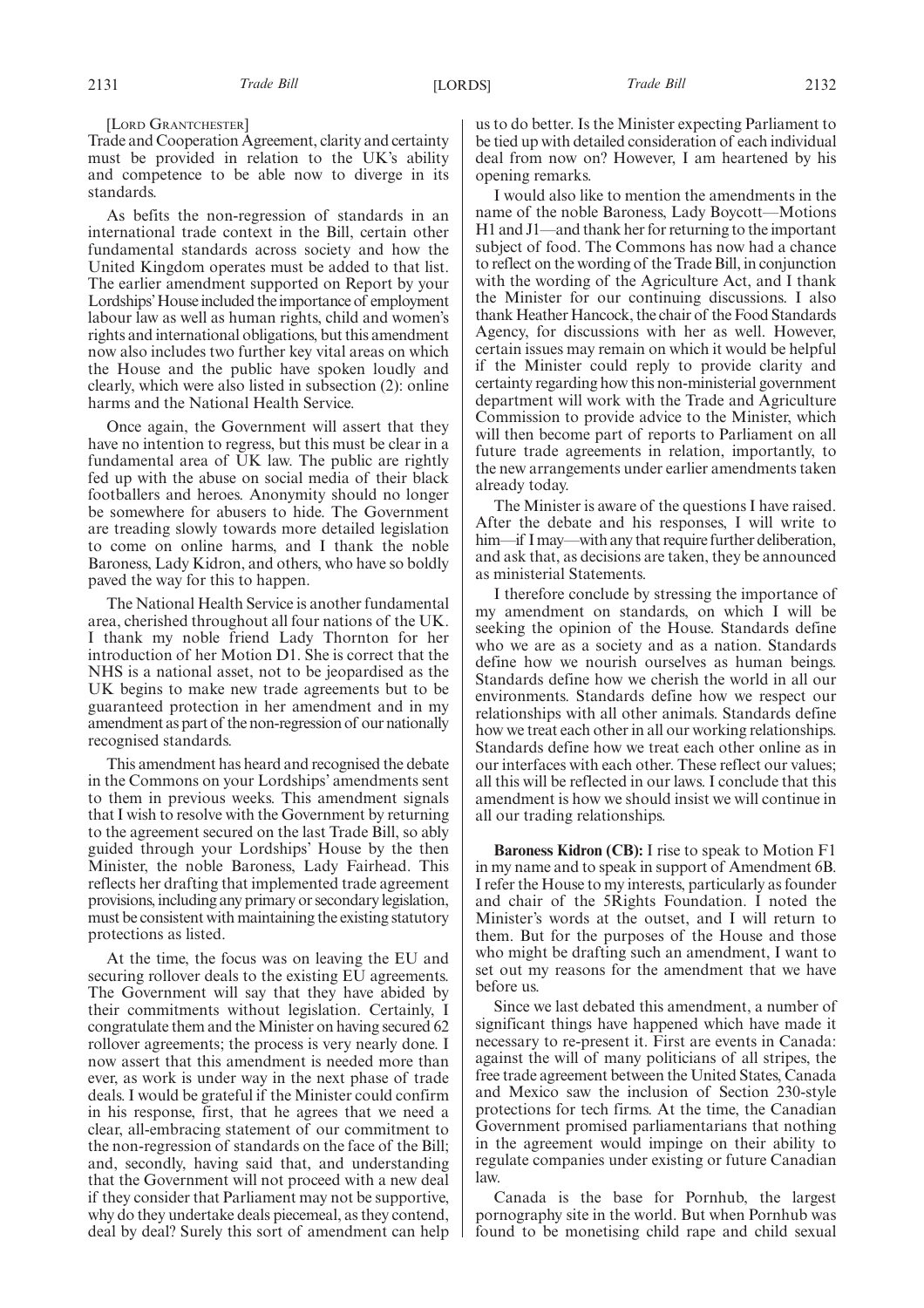abuse material, the Canadian Government representative in the Senate, Senator Marc Gold, had to admit that "there are provisions in the"

### USMCA

"that make it difficult to deal with a company like Pornhub." Canadian parliamentarians scored one small concession during the passage of that free trade agreement: to keep domestic criminal laws on prostitution, sex trafficking and sexual exploitation. It is agreed by the Government that these are now the only Canadian domestic laws in this policy area that take precedence over the terms of the agreement.

Motion F1 does not refer to a theoretical concern. This is a clear and present danger, and it is designed to prevent the powerlessness currently experienced by Canadian lawmakers as we speak. It would, if it were adopted as a whole, put UK online protections beyond doubt.

I have been very grateful for the time given to me and Members of the other place by the Minister and his colleague Greg Hands, the Minister for Trade, and I actually agree with them that we are entirely aligned in this policy area and that the Government have reason to be proud. None the less, I have to challenge their assurance that it simply could not happen on their watch—because it already has.

#### *8 pm*

In the recent Japan-UK trade deal, 98% of the text is a carbon copy of the EU-Japan FTA, but slipped into this continuity deal is wording that is almost identical to that of the USMCA. While it stops short of inserting Section 230 wording—since it is not a US deal—its provision on domestic regulation says:

"Each Party shall ensure that all its measures of general application affecting electronic commerce, including measures related to its collection of information, are administered in a reasonable, objective and impartial manner."

By contrast, the wording it replaces in the EU deal says:

"The Parties reaffirm the right to regulate within their territories to achieve legitimate policy objectives, such as the protection of public health, social services, public education, safety, the environment including climate change, public morals, social or consumer protection, privacy and data protection, or the promotion and protection of cultural diversity.

That is the wording that allowed the UK to introduce the children's code into the Data Protection Act, and the wording that allowed the Government to put forward the provisions they are suggesting for the online harms Bill, including a duty of care, and all the other provisions and progress that we might make in this area.

Public Citizen in the US—renowned experts on international trade—suggests that, if UK data protection and the provisions envisaged for the online harms Bill were contested under the language in the Japanese deal, in the way the Pornhub case was in Canada, it would fall foul of the law. But more important even than whether I am right or wrong is the fact that, whether or not this vague wording would result in blocking UK policy, it would take years of legal action with the companies with the deepest pockets in the world—and therefore a lack of protection for all that time—while we found out.

I acknowledge what the Minister has already said, and I want him, when he reappears on the screen, magically, to wind up, to assure me that what he is proposing is sufficient for the protections not only that children need but that the Government need in order to protect their own policy programme. I understand that the Government are not minded to accept my amendment and that the parliamentary maths allows them that privilege, but I want to make three brief points in favour of doing so.

Since we first divided on this matter, TikTok announced changes to its platform, across the globe that are a direct result of the regulatory requirements of the ICO's children's code. Similar changes have been and will be announced by Silicon Valley companies that have resisted such changes for years. It would be simply devasting to the  $\overline{UK}$ 's reputation to put this landmark piece of legislation at risk just as legislators and regulators from Australia to Africa are seeking to mirror its provisions. The global community looks to the UK for leadership on this issue. A clear provision in the Bill that these advances will be protected would confirm that leadership.

Secondly, there is a growing consensus, in and out of Parliament, that we must tackle the harms of the digital world in a more fundamental way. The vote in the Commons was on party lines, but the machinations of Parliament do not actually reflect the true feeling. If my inbox is anything to go by, it does not reflect, either, the feelings of the Government Benches in this House or the other place. When I went to see the Minister for Trade on two separate occasions, I was accompanied each time by a very senior member of his own party, and I thank them both. I believe it would commend the Government to Members of both Houses and all parties were they to find a way to insert an absolute protection for children—not a fig leaf—into the Bill.

Thirdly, as the Canadian example exemplifies, there is no promise made at the Dispatch Box that can offer the level of certainty that UK children deserve.

As well as what the Minister suggests will be in the non-regression amendment, I ask him to confirm that keeping Section 230 language, or language like it, out of all trade deals is a stated objective of UK negotiators. I would like him to defy expectations and parliamentary maths and give an unequivocal commitment that, by hook or by crook, the online protections for children in the Bill will be fit for purpose.

I turn to the amendment in the name of the noble Lord, Lord Grantchester. I thank the noble Lord for adding, in paragraph (e), online protections of children and vulnerable adults. For the reasons that I have set out, it would be insincere to say that it was equal in scope to what I originally suggested, but to my knowledge this is the first time that online protections for children have been included in the same breath as the long-standing issues of workers' rights, protecting the NHS and food and environmental standards. That is a huge step forward in acknowledging the importance of online protections for children.

I worry on behalf of children and indeed on behalf of the Government that it does not affect the protection for the Government's flagship online safety Bill unless a trade deal, by luck, happens to come about after that Bill completes its passage. I hope the Government intend to move very fast. I am confident that the House wants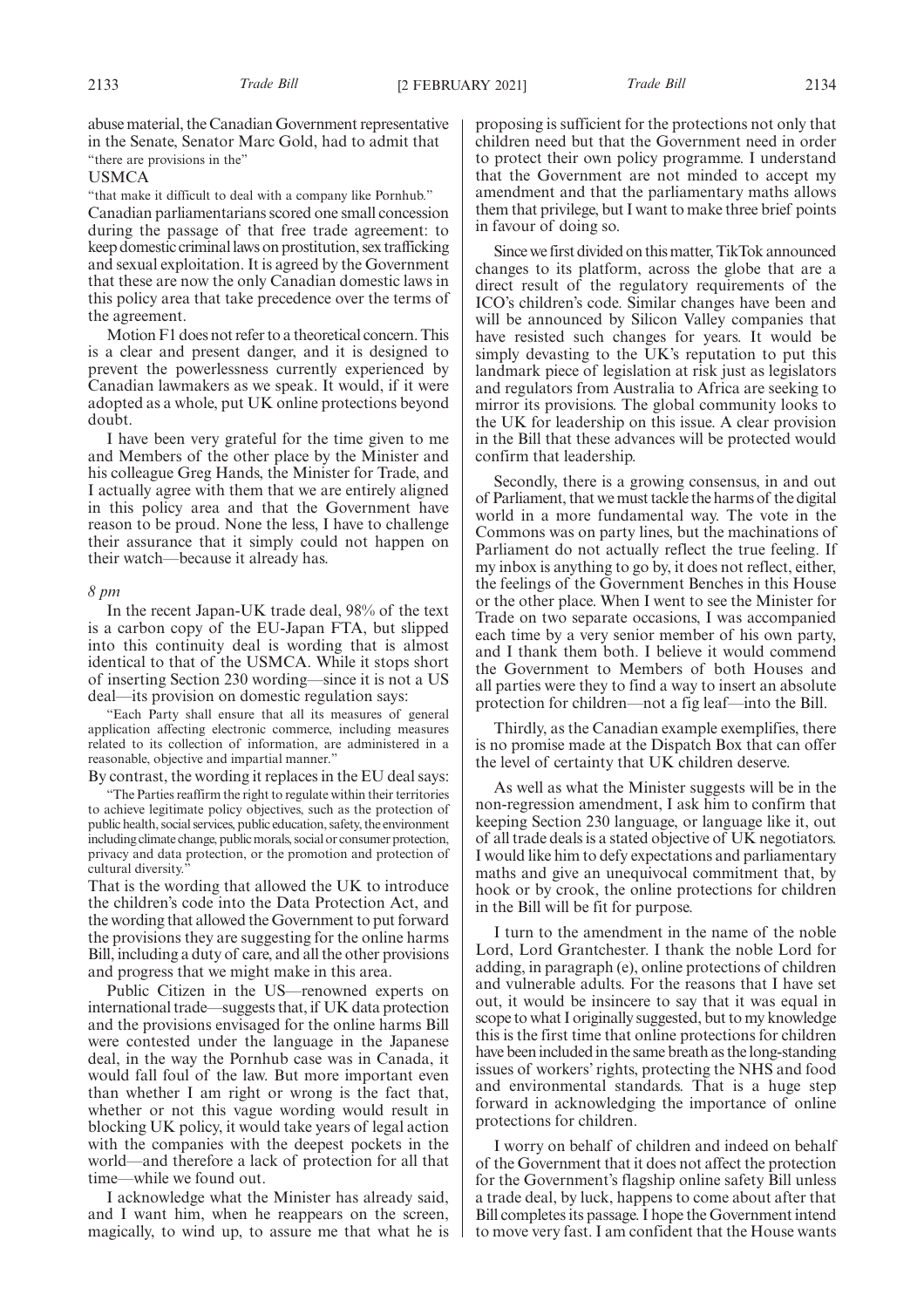[BARONESS KIDRON]

to see non-regression of existing standards, but again I appeal to the Minister that his commitment is clear and profound and that the government amendment in the Commons, in a further round of ping-pong if necessary, will reach the same objectives.

Lest anyone forget, in listening to the intricate detail of the language of trade deals, what we are talking about here is our ability to prevent the wholesale spread of harmful material such as those offered by self-harm and pro-suicide sites, the nudging of children to meet stranger adults in online settings and the egregious targeting of children with cosmetic surgery and other inappropriate advertising, and the ability to prevent sites such as Pornhub freely monetising rape. The harm is not theoretical—it is manifest in the lives of millions of children—and neither is the danger of undermining our world-leading legislation by means of a trade deal. I thank the Minister for his words and I hope he will join me in building the digital world that children deserve.

**Baroness Boycott (CB) [V]:** My Lords, it is a great pleasure to follow my friend, the noble Baroness, Lady Kidron, who is such a champion. I think her words will have moved people a great deal. I shall speak to Amendments H and J, which are to do with public health, an issue that I feel has been kicked from pillar to post over the last few months. I hope it has not slid entirely down the agenda and I was encouraged by the Minister's words, but I would like to make a few points and ask a few questions.

I remind people about where we are right now. We have just passed the grim milestone of 100,000 deaths from Covid. One of the main reasons why that death toll is so high is that we have extremely poor public health. The NHS has identified clinical vulnerability to Covid as obesity and being overweight, which affects 28% of our population. Another key morbidity is diabetes. At the start of 2020, just a year ago, 3.9 million people had that diagnosis—that is up 100,000 a year. The causes of it are primarily, indeed almost exclusively, poor diet. Our NHS is spending £6 billion a year treating diet-related disease.

Yet, at a press conference to launch the trade negotiations with Australia, the Prime Minister extolled the benefits of the deal, saying that we could get more, cheaper chocolate Tim Tams—those rather irresistible chocolate biscuits that are like our Penguins. Just last week, the UK's International Trade Secretary, Liz Truss, said she intended to cut what she called the "Tim Tam tax", referring to the tariffs on these same Australian biscuits. Although we have notified the WTO of plans to introduce limits on the promotion of unhealthy food in England, this policy could be seen by trading partners as a barrier to trade and thus be removed. We will have to wait and see.

How are we going to monitor public health? The Minister referred to the fact that this issue began to be discussed during consideration of the Agriculture Bill and I agree, there was a lot of discussion about it. The views of the public were well known at that point, and 2.6 million—that is a lot of people—signed petitions calling for our standards to be protected in law. The Government opted instead to introduce the Trade and Agriculture Commission. Section 42 of the Act committed to reports being put before Parliament explaining how free trade agreements impact on, at this point,

"human, animal or plant life or health, animal welfare, and the environment."

In previous debates we called for a public health representative to be included in the TAC. We sent an amendment to the Commons for consideration; it was rejected. Ministers say that public health is so important that reports on the impact of trade deals on public health will therefore be presented to Parliament alongside any other FTAs, and that this will not be the responsibility of the TAC as it would overburden the organisation. So, where is it going to go?

The plan is obviously for it to end up in the Food Standards Agency, which is an excellent organisation. It is an independent government department, working to protect public health and consumers' wider interests in relation to food in England, Wales, and Northern Ireland—note, not Scotland. Its mission is to have "food we can trust." If we have this independent department charged with looking after public health, why have Ministers not been more upfront about it? If you look at that little story of how public health has been taken from one place to another, I think many people would be forgiven for thinking that it was not really very high on the Government's agenda.

I would like to know tonight from the Minister exactly how this is going to work. How is the FSA going to be staffed? Its funding is down: from £114 million in 2011 to £98 million now. It currently employs 1,718 staff—again, down from the 2011 figure of 1,950. How exactly is this going to work? What will be its relationship to the TAC? How exactly is it going to put things in front of Parliament and, crucially, how does this work with Scotland?

I will reiterate a point I have made before, and which is really the big thing I am trying to say. It is no good focusing just on food safety. We need to consider what kills us slowly, as well as what kills us quickly. The Food Standards Agency has explained its role in regulating novel products and that it will consider safety, but also always the consumer interest. Will this cover public health issues such as the degradation of antibiotics through overuse in farming on imports, increases in pesticide residues, or possibly even the re-introduction of banned pesticides? What powers might it have to advise on the impact of trade policies that sweep away tariffs on the very high fat sugar and salt products—HFSS—that we are trying to limit the promotion of? Indeed, the Government, the Prime Minister and the obesity plan are all attempting to tackle this.

Once again, public health is slithering down. At this extraordinary time in our nation's history, when we have seen the devastating impacts of an unhealthy nation and how much misery and sadness that can lead to, this ought to be an extremely important issue. I look forward to the Minister's reply.

**The Deputy Speaker (Baroness Henig) (Lab):** The following Members in the Chamber have indicated that they wish to speak: the noble Baroness, Lady Kennedy of The Shaws, the noble Lord, Lord Hunt of Kings Heath,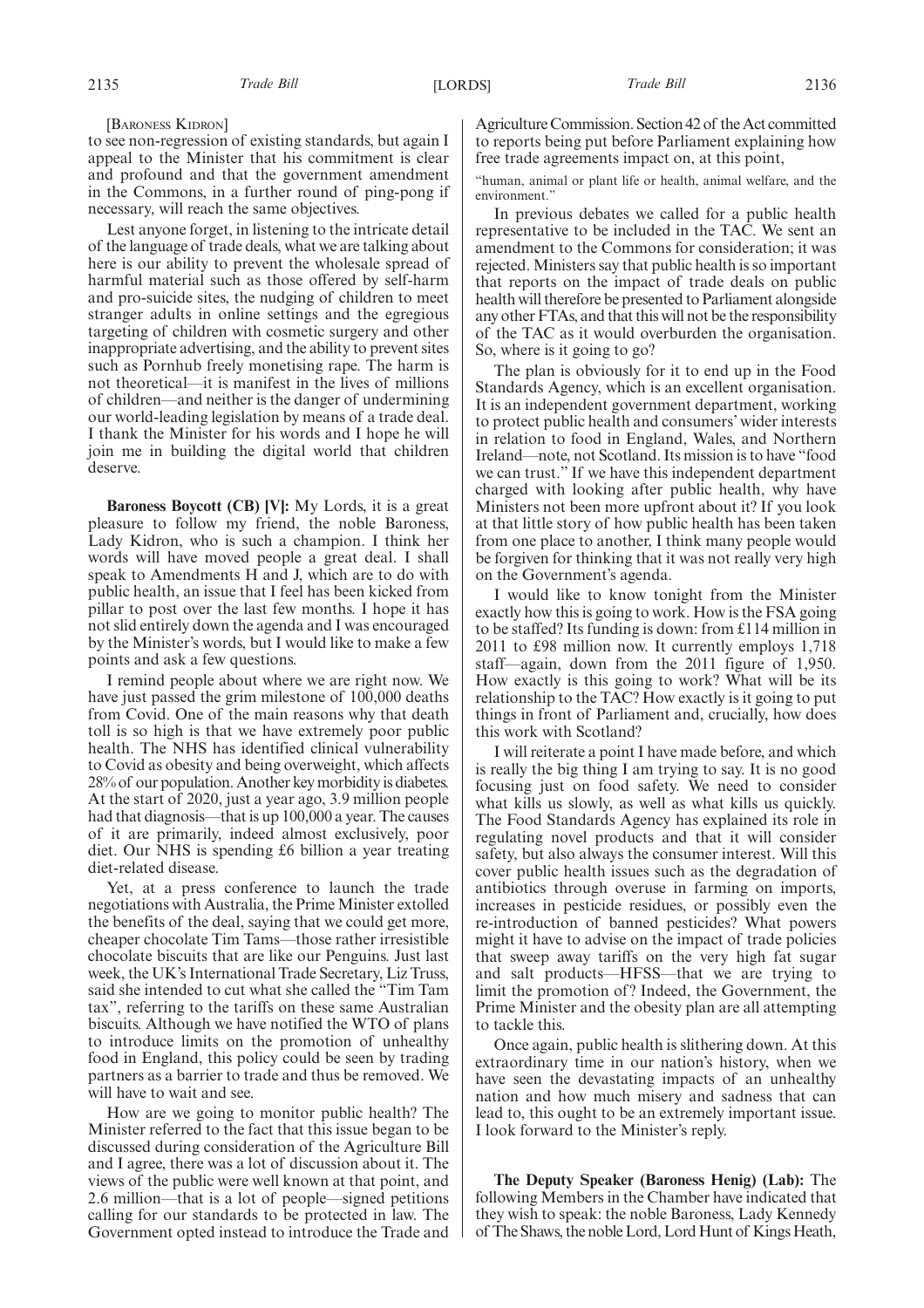the noble Baroness, Lady Jones of Moulsecoomb, and the noble Lord, Lord Freyberg. I call the noble Baroness, Lady Kennedy.

**Baroness Kennedy of The Shaws (Lab):** My Lords, I endorse what was said by my colleague on Labour's Front Bench: standards define us. They reflect our values, and we in turn put them into our contractual relations and our law. It is vital that, in any urgency to acquire trade deals, we do not in any way lower those standards.

## *8.15 pm*

Concerns have been expressed in this House about maintaining standards in agriculture, food, the environment, employment protections for workers, the healthcare of our citizens, encroachment on our proud National Health Service, the misuse of the data of patients and those who use that service, and the protection of our children, who are at the mercy of big tech companies—more powerful now than most other companies in the world. I really listen to the words of the Minister, who seeks to reassure us that there will be no reduction in standards as we go forward into trading deals, having now left the European Union.

I added my name to this list to speak in support of the noble Baroness, Lady Kidron, who raised issues that should be a source of real alarm to this House. It was a source of regret to me when I saw that she was not receiving the support of my Benches for her amendment, because the protection of our children is absolutely paramount. She gave the recent example of the US-Mexico-Canada trade deal, and how Canada found that what looked like the innocuous phrasing of a contractual commitment was unable to protect it from the encroachment of pornography on an incredible scale. It is one of the things causing such disturbances and unfortunate consequences among our young, because accessing it is so easy. It was interesting that she made the parallel with the wording used in our own recent Japanese trade deal. Some noble Lords will not know this, but I am a criminal lawyer. I alert the House to the fact that Japan is one of the great producers of pornography, and that wording—lawyers are trained to do this—that may look innocuous but which is sufficiently vague can be used to block the many things that concern us about standards.

The legal firepower of big corporates is such that it is very difficult to meet it—I promise noble Lords particularly when you are talking about the big tech companies, so I put a warning before this House. I listened to the reassurances and I trust the understanding of the noble Baroness, Lady Kidron, of the full measure of those commitments; I have not attended those meetings.

This will be quite a treacherous path in securing trade in the months and years to come, because it is where the lawyers step forward. As a lawyer, I can tell noble Lords that when it comes to the negotiations and the drafting of the trading agreements, it is very difficult to nail down standards in the way that we seek. I hope the words of reassurance do not come back to bite the Minister in time to come. I too wait to hear what the Minister has to say when he returns to the screen. Had Amendment 6B been put forward, I would certainly have supported the noble Baroness, Lady Kidron, but if she chooses not to put it to a vote, of course I accept her judgment.

On other matters, maintaining standards is one of the things the British public expect of government—and it is mighty difficult, when you are involved in negotiations, not to retreat even slightly from them.

**Lord Hunt of Kings Heath (Lab):** My Lords, it is a great pleasure to support my noble friend Lady Thornton and to agree with my noble friend Lady Kennedy. I obviously listened with great care to what the Minister said, and the reassurance that he gave, but I hope that in winding up he will actually respond to the points raised by noble Lords. Essentially, he is asking us to take this on trust, but the problem is that, in relation to the issues that the noble Baroness, Lady Kidron, talked about, the same argument could be just as well used in relation to health issues.

As the BMA has pointed out, unless the health and social care sectors are specifically carved out from the scope of deals, common elements within free trade deals, such as standstill and ratchet clauses, could lock in and deepen the fragmentation of services. That could block new models of care. Other unintended effects might be to prevent NHS hospitals bringing support services back in-house, as they now seek to do.

Investor protection and dispute resolution mechanisms in UK trade deals open the door to the Government being sued for making legitimate public procurement and regulatory decisions. We heard of the Canadian example, but another is that of an EU investment treaty which resulted in the Slovakian Government being ordered to pay over  $E22$  million in damages to a foreign private health insurance firm after they decided to reverse the privatisation of their national sickness insurance market. Investor protection mechanisms have also been extensively used to challenge public health initiatives such as plain packaging for tobacco.

I really must endorse the words of the noble Baroness, Lady Boycott, because it is exactly as she said: there are necessary interventions in health in relation to, say, issues of pricing and other things on foods that we might regard as harmful, but this can be extended to other health interventions as well. The noble Baroness talked about clever corporate lawyers, but take, for instance, the tobacco companies; globally, they fight their corner very fiercely indeed. The idea that they would use some free trade agreements to argue against some of the protections that the Government might want to put in strikes fear into my heart.

As my noble friend Lady Thornton said, we know that UK and US negotiators have had conversations about the health service. The US has also made clear its desire for the UK to change its drug-pricing mechanism. I am certainly with those noble Lords who say that trade deals could risk compromising the safe storage and processing of health data. We will hear from the noble Lord, Lord Freyberg, in a moment and I will be very interested in his remarks.

In the end, this amendment cuts to the chase of the debate about whether the NHS is on the table in trade negotiations. I am convinced that it has to be taken off the table; that is the only way that we will protect it.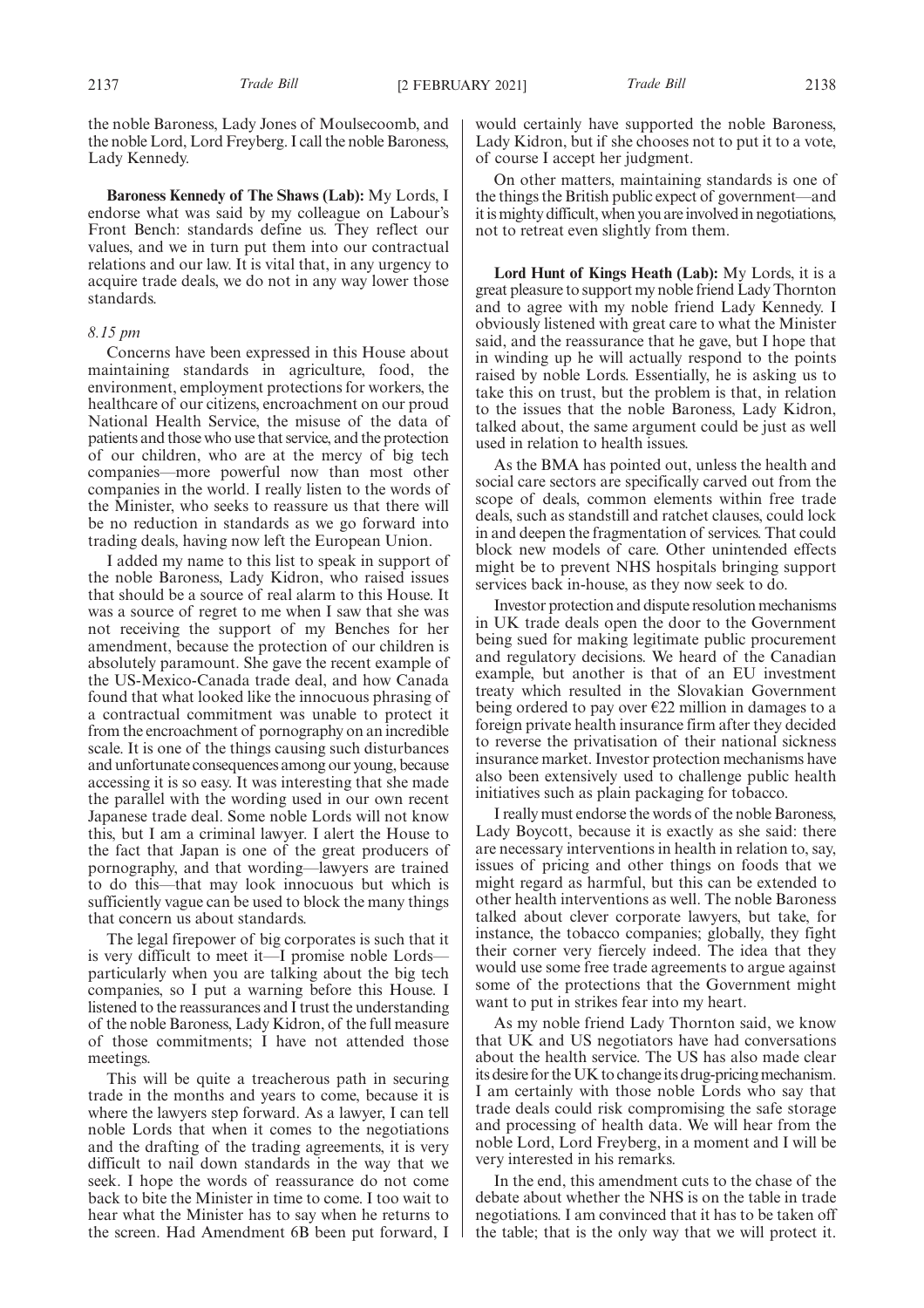### [LORD HUNT OF KINGS HEATH]

In this short debate, frankly, we have exposed the arguments of the Minister. I say this to him: we deserve an answer, because it is no good giving bland assurances about the Government's intent. A lot of this is about unintended consequences, with the examples there are now globally of how trade deals can impact on the sovereignty of individual national Parliaments. I will not put Brexit in at this stage, but how ironic indeed that the Government who talked about taking back control are busy agreeing trade deals where they are in fact at great risk of losing control.

**Baroness Jones of Moulsecoomb (GP):** My Lords, it is obviously a pleasure to follow the noble Lord, Lord Hunt. He told me off earlier for giving the Government a hard time. I thought about that and, in fact, until very recently, if I criticised the Government, I always offered another policy, a greener idea. I tried to be positive towards the Government, but I am afraid that my optimism is failing me. I shall come back to that.

I congratulate the noble Baroness, Lady Kidron, on her incredibly hard work, nudging the Government towards a more ethical stance on the protection of children. I hope that she can get them over the line. If she puts her amendment to a vote, I shall of course vote for it. The noble Baronesses, Lady Kennedy and Lady Boycott, gave such good ideas and sound arguments that it is difficult to imagine that the Government can overrule them.

There is a lot in this non-regression area. I assure noble Lords, as the only Green allowed to speak in this debate today, that Greens very much support the NHS, which has done the most incredible job during the pandemic and is now doing a fantastic job of vaccinating the population.

Children, animal welfare and human rights are all very close to my heart—but I shall speak about the environment. Environmental protections are always in danger, with any government, because it is so hard to understand how you can change from where we are now to where we really ought to be, given the climate emergency that we are all facing. I hope that the Dasgupta review that has been published will help all of us to understand the threat that we face.

I welcome the review—the good thing is that it actually uses the language that most politicians use, and it looks at the economic value of nature and natural resources. Greens tend to use the phrase "natural capital". The Dasgupta review stresses that the economy is a complete subset of the environment and not the other way around. It uses the language that growthoriented 19th-century political perspectives can get a handle on. When it says things like, "we can't exist without a healthy world", that is not only about air, water and having enough pandas and elephants and things like that; natural capital includes the soil and geology—it includes everything that we are destroying very fast. That review could be a moment when all politicians make the seismic shift to understanding that it is not all about growth. Quite honestly, with the Trade Bill, you really have to have that understanding. Embedding environmental considerations into our current systems will not work; you actually have to change the systems. We have already overshot our planetary limits—we are already in huge danger, and we are still failing to meet the basic needs of billions of people all over the world.

These amendments are absolutely crucial, not only for individuals but for every part of our planet, our system and our society. I really hope that we have another massive defeat for the Government on this, so that they might have pause in their complete lack of understanding of green issues.

### *8.30 pm*

**Lord Freyberg (CB):** My Lords, as I rise to speak to Motion D1 in the name of the noble Baroness, Lady Thornton, the House will recall I have spoken at length in recent weeks about my support for Amendment 4 and, in particular, the protections it would afford publicly funded data processing services and IT systems in connection with the provision of health and care.

The Minister has mentioned in his replies, and again tonight, the importance that the Government place upon data protection for individuals, although I note that he was more sparing in his responses to my other substantive questions on Report. By contrast, the Minister of State for Trade Policy in the other place, Greg Hands, failed to provide even vague reassurances about the Government's ongoing commitment to UK data protection provisions.

However, notably, the former chair of the Digital, Culture, Media and Sports Committee, Damian Collins, voiced reservations about the potential for digital and data rights to be "traded away." In fact, he asked the Minister to consider a formal role for the Information Commissioner to advise Parliament on future trade agreements and, in particular, to make sure that they comply with our data protection laws. I put it on record that I share his concerns and echo his call for the Government to provide additional assurances at this critical juncture. I also underline what to many of us is already self-evident—that the near future of our NHS will be data-driven and increasingly digital, both in inclination and composition.

Other noble Lords have rightly drawn attention to concerns about the potential for overseas companies to access contracts for the provision of traditional health and care services in the UK via international agreements. However, I emphasise the added protections contained in Amendment 4 which would, among other things: safeguard state control of, and involvement in, policy-making and the use of publicly funded health and care data; prevent the outsourcing of digital infrastructure that is already critical to the nation's health and wealth; and harness the value of data controlled by our NHS in future to ensure that the public can be satisfied that the value will be safeguarded and, where appropriate, ringfenced and reinvested in the UK's health and care system.

It is incumbent upon all of us to serve as enlightened and forward-thinking custodians of the precious resource our health and care data represents in the context of the ongoing public health emergency, as well as with an eye to the health and care needs of future generations. As such, I urge the Minister to reconsider his position. If he is not willing to support this amendment, how do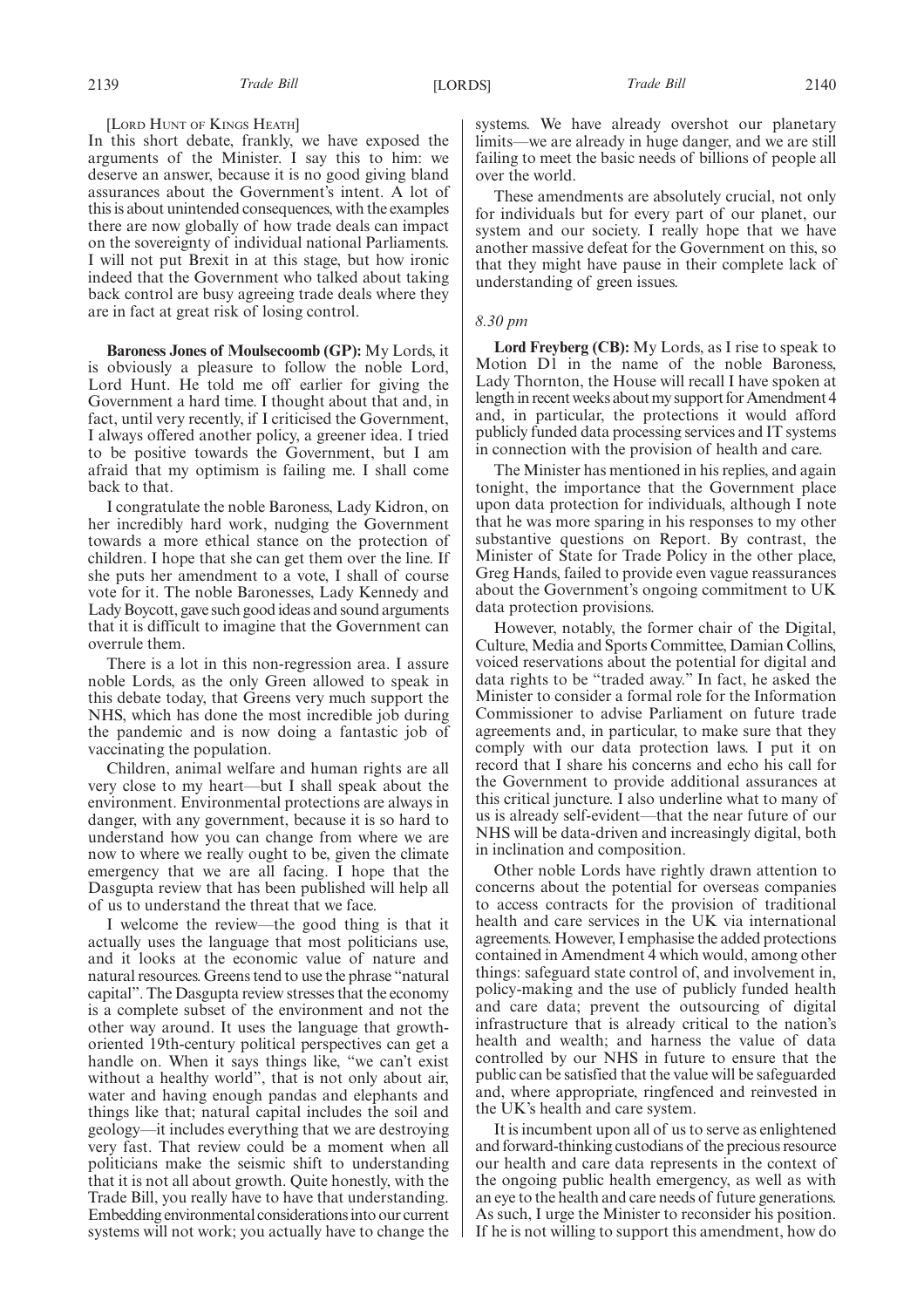the Government propose to protect data as outlined in the amendment? I would be grateful if the Minister could set that out this evening.

**Baroness Bakewell of Hardington Mandeville (LD) [V]:** My Lords, we have had a wide-ranging debate and covered some important topics. I welcome the Government's amendment made in the other place, but it does not go far enough. I fully support the remarks made by the noble Baroness, Lady Thornton, on the important issue of the public ownership of the NHS contained in Motion D1, and agree with the comments from the noble Baroness and the noble Lord, Lord Hunt of Kings Heath, on taking back control and ensuring the safety of the NHS.

I wish to speak chiefly in support of Motion E1 on international trade agreements, moved by the noble Lord, Lord Grantchester. This is an important amendment which was heavily supported on all sides of the House during the passage of the Agriculture Act. Others have referred to this. The standards of protection of human, animal and plant life and health should be at the top of everyone's agenda. Following the Brexit agreement, there are significant numbers of statutory instruments being debated around animal and plant life and health. This is to ensure the welfare of animals, environmental protection and the prevention of importing into Great Britain animal and plant diseases.

However, all those safeguards are in secondary legislation and are therefore open to change and amendment by succeeding Governments or due to changes in government priorities. In order to be certain that standards affected by international trade agreements are safeguarded not only for our generation but for future generations, it is necessary for that to be stated on the face of the Bill and not tucked away in a plethora of statutory instruments which might contradict each other.

As everyone who took part in the Agriculture Bill and those taking part in the Trade Bill know by now, the UK has some of the highest animal welfare standards in the world. We are rightly proud of our plant welfare regulations that help to protect against the importation of foreign pests and diseases, which can decimate our native trees and plants. However, many diseases and pests are airborne. We are an island country but are geographically very close to our neighbours in Europe, so, despite rigorous import controls, we are vulnerable to airborne diseases.

The importation of high-quality food is at the top of the agenda; I am grateful to the Minister for his reassurance with regard to the Food Standards Agency, but that is not the whole picture. We have confidence in the FSA, but it is the monitoring of trade agreements that is of concern. Trade agreements need to be strict and monitored closely so that countries with endemic animal and plant diseases which are not currently prevalent here take steps to ensure that their outbreaks are kept under control. This will not be a failsafe mechanism for protecting GB from those diseases, but it will make a significant difference.

Polling shows that there is unequivocal public support for maintaining our current food standards relating to a few issues, including pesticides, antibiotics and other products. This approach must also be applied to other areas to safeguard against downward pressure on environmental standards in the UK—for example, those relating to chemicals and manufacturing.

The noble Lord, Lord Grantchester, spoke eloquently to his amendment. It covers some vital issues, including standards on employment and labour. If he moves his Motion to a vote, we will support him. New subsection (2)(e) proposed in his amendment provides for

"online protections for children and vulnerable users."

That echoes the theme of the amendment in the name of the noble Baroness, Lady Kidron. There are many reasons why protection of children from online harms should be on the face of the Bill. We heard from the noble Baroness about the distressing case in Canada whose Government are not able to take action against a company called Pornhub due to the trade agreement between Canada, the US and Mexico. This has slipped in unnoticed and, as a result, the Canadian Government are powerless to protect children and young people. We should do everything possible to ensure that that does not happen here.

The UK has a proud record of protecting children and young people, but the rapid advance in technology and digital communications means that we must be vigilant on all fronts, including in the Trade Bill. The noble Baroness, Lady Kennedy of The Shaws, gave stark warnings about trade deals that are not rigorously drafted. The noble Baroness, Lady Kidron, did not indicate that she would press her amendment to a Division. However, should she do so, we on our Benches will be happy to support her.

Lastly, the noble Baroness, Lady Boycott, spoke knowledgeably, as always, about public health and health inequalities being included in the remit of the Trade and Agriculture Commission and in the role of the FSA. Given the current state of public health caused by Covid and the health inequalities that this has shown up in very sharp relief, it would seem important for there to be someone sitting on the TAC who has expertise in, or some knowledge of, public health and health inequalities. As the noble Baroness, Lady Boycott, said, sections of our communities are currently suffering considerable health inequalities.

No doubt the Minister will say that health inequalities are covered elsewhere and that this is not the place for them. However, confidence in the Government's ability to ensure that health inequalities are covered elsewhere is currently somewhat thin. After severe cuts to public health budgets in previous years, we are now seeing just how dangerous those cuts were to the most vulnerable residents in the country and just who is paying the price for those inequalities. I urge the Government to seriously consider agreeing to the amendment of the noble Baroness, Lady Boycott. I look forward to the Minister's response to this debate and hope that he has some concessions to offer us.

**Lord Stevenson of Balmacara (Lab) [V]:** My Lords, this has been a very good debate, which has demonstrated clearly why the celebration of our existing high standards, which might be affected by international trade agreements, is justified. We lead the world, and we should be proud of that. The speeches from the noble Baronesses, Lady Thornton, Lady Kidron and Lady Boycott, and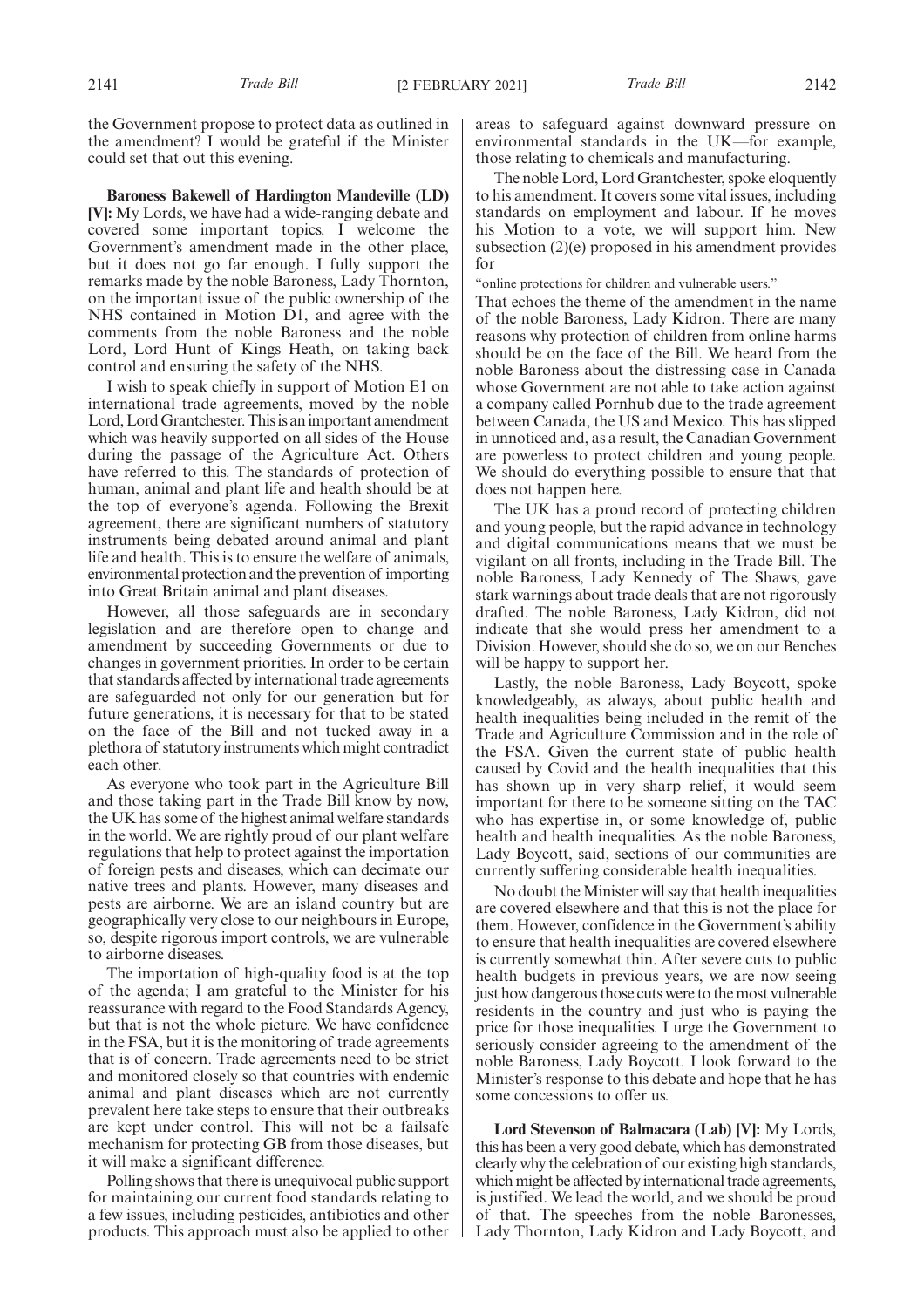[LORD STEVENSON OF BALMACARA]

other noble Lords were redolent of that. The noble Baroness, Lady Kidron, is right to say that we still have much to do on online harms. We on this side of the House fully support her on that.

We welcome the announcement by the Minister that he will table an amendment modelled on the one inserted into the 2019 Bill by your Lordships' House. We have discussed this with him at length in recent months, and I know he has worked extremely hard to convince his colleagues in government—who are, I gather, often sceptical of what is going on in your Lordships' House—to allow him to do so. However, why are we being offered the protections that are listed in Amendment 6B, which is a very full list, and includes in subsection  $(2)(a)$ ,  $(b)$  and  $(c)$  statutory protections that are already in place through the Agriculture Act, and also includes

"employment and labour … online protections for children and vulnerable users … health and care, and publicly funded data processing services and IT systems in connection with the provision of health and care"

but not also human rights? There are standards for human rights in this country. What have we done to deserve not having them in the list?

In addition, why is this limited to rollover agreements? We have heard that we now have signed 63, I think, rollover agreements, and we are about to engage in a whole raft of new trade agreements with the United States, Mexico and the Trans-Pacific Partnership. So what are we left with? Are we not in a bit of a dilemma here? Is the Minister saying that there will be stability protection for rollover agreements and that that has worked—although the information given in the debate by the noble Baroness, Lady Kidron, is extremely worrying—but that statutory non-regression will fall away as soon as the first new trade deal is done?

What will be there to protect us? Are we back to the same litany: "Trust us. We have high standards. We are the envy of the world and these standards are our prop and support in future negotiations, so don't worry"? Is that what we are being told? Does this mean that every time there is a new trade deal and it turns out that in order to complete it changes in primary legislation are required, the business managers of both Houses will be able to find time to ensure that the necessary legislative changes are brought forward? I am sure the Minister has enjoyed every minute of his time as Minister for Trade in your Lordships' House, but is he really looking forward to spending all his remaining time arguing about whether changes proposed in, say, our online harms legislation are sufficiently necessary and proportionate to require changes in primary legislation, with all that that implies in terms of trying to make sure that both Houses agree with him and pass that legislation?

I put it to him that the wording of the amendment proposed by my noble friend Lord Grantchester, which is before your Lordships' House today, provides a sensible, logical and coherent way forward, and I ask him for an early meeting to see whether we can find sufficient common ground in Amendment 6B to make it the basis of his promised amendment. If he is able to do that, he will have our full support.

However, we are where we are. I hope that we can build on this important concession by the Government, but I understand the Minister's concern that it would be much easier to do a deal if we were working on a single amendment. We have worked closely with my noble friend Lady Thornton and the noble Baroness, Lady Kidron, to get the essence of their amendments into my noble friend's Amendment 6B and I hope therefore that they will agree with us that it is important to ensure that it goes to the other place and receives consideration—with, we hope, an alternative in lieu being brought back which will mirror its wording and cover both rollover and new trade deals—and that it would not be helpful at this stage to have other amendments put in front of the Commons because it will not be clear where we in this House wish to go. I hope I have persuaded your Lordships' House that we want a composite amendment based on the wording before us and inclusive of all the issues that have been raised today. I look forward to the Minister's response.

## *8.45 pm*

**Lord Grimstone of Boscobel (Con) [V]:** My Lords, we have listened to another very interesting debate, with many fine comments made by noble Lords. I have learned during the many hours of debates on this Trade Bill that no subject is ever closed or finished with, and that there is always more to say that is well intentioned on everything that is debated. For example, on ISDS, I am sure that the noble Lord, Lord Hunt, is deeply concerned about the matters that he brought forward, but even at my age I do have a clear memory of a debate that we had earlier on that matter. I remember it well, because I think it was the only amendment to the Trade Bill that the Government managed to win in our many hours of debate.

On the fears expressed by the noble Baronesses, Lady Bakewell and Lady Thornton, about the NHS, I must repeat categorically, yet again, that the NHS is not and never will be for sale and that no free trade agreement will affect that. I am happy to repeat that phrase as many times as your Lordships want, but I am trying to make it as straightforward as I can.

The UK has a long track record of high standards across all areas. I say categorically that this Government are not going to see the UK turn into a so-called Singapore-on-Thames. This is not something that we could ever countenance. That is for a very good reason. The people of this country do not want to see the UK's high standards diminished, and we hear them say that loud and clear. We have signed agreements with 63 countries worth more than £200 billion, and not one of them undermines in any way British standards in any area, whether it be agriculture, labour, climate, online harms, or health. In more than three and a half years spent on this legislation and its predecessor, taking in nearly 150 hours of debate, no noble Lord has been able to find one standard that has been undermined by our continuity programme.

To make our commitment in this area completely clear, the Government propose to bring forward an amendment in the other place modelled closely on the amendment introduced the last time the Trade Bill was debated. I shall go through the list of what it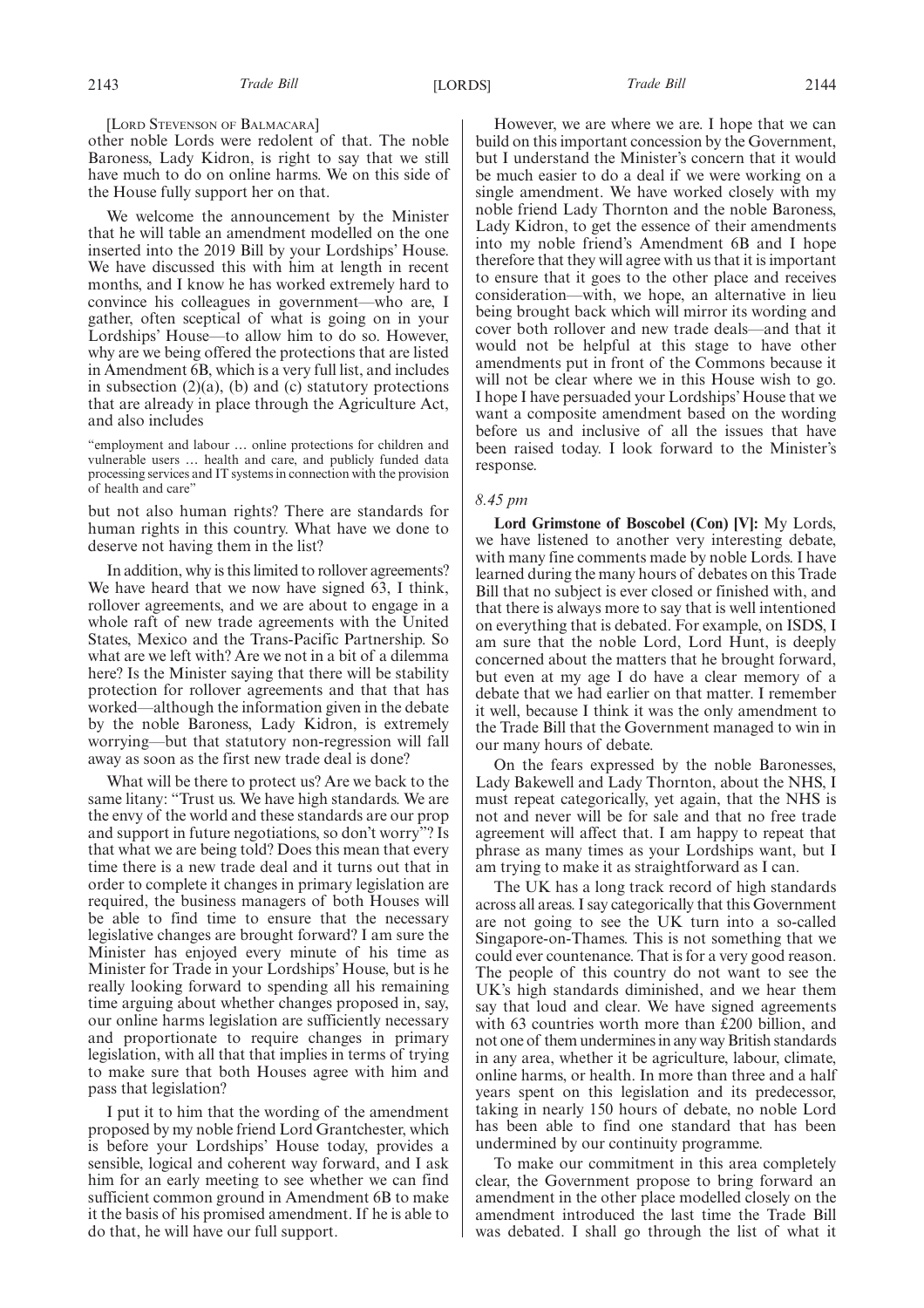2145 *Trade Bill* [2 FEBRUARY 2021] *Trade Bill* 2146

provides for one by one, so that I am being crystal clear. There will be no regression of standards in regulations made under this Bill—I remind noble Lords that the regulations made under the Bill relate only to continuity agreements—which in any way affect the maintenance of UK publicly funded clinical healthcare services; the protection of human, animal or plant life or health; animal welfare; environmental protection; employment and labour; data protection, which of course includes health data; and the online protection of children and vulnerable people. That will be the basis of the amendment that we will bring forward in the other place. Of course, I would be delighted to discuss it with the noble Lord, Lord Stevenson, and other Peers as we move towards that point. I hope that the noble Lord, Lord Grantchester, will be satisfied with that all-embracing commitment. I repeat to him and to the noble Baroness, Lady Bakewell—yet again—that the intention of the Government is to recognise the importance of our independent food standards agencies and the advice they provide.

The only reason we thought it best that the statutory Trade and Agriculture Commission did not itself cover human health is that we have excellent agencies already doing that. We felt that it would be wrong—worse than wrong, nonsensical—to seek to duplicate the advice of these agencies or undermine their expertise. That is why we set out that human health should be out of scope for the TAC advice. On the point made by the noble Baroness, Lady Boycott, I have heard no suggestion that in any way it does not feel resourced to do this, but I will inquire about that and write to her if there is any such suggestion.

We will continue to protect the UK's high standards in agri-food, human and animal health, workers' rights, the environment and the climate, and we will continue to protect the NHS and the most vulnerable in our society, as we have done in every single negotiation that we have concluded. To reassure the noble Baroness, Lady Kidron, we will not allow anything to be put into future FTAs that would harm our children or vulnerable people. Why would we want to do that? Why would we be so foolish in negotiations as to allow something to be included that would harm our children or our vulnerable people?

Yet again, we have had an excellent debate. I hope that my words have at least reassured noble Lords, although I suspect that, until they see the colour and fine print of the amendment that we intend to bring forward showing non-regression in these areas, they will not fully believe what I have said—not until they see it in black and white. As I have said, the continuity agreements that this Bill implements do not undermine any domestic standard or our ability to provide an NHS free at the point of use. I reaffirm yet again the Government's commitment to bring forward an amendment in the other place to address these concerns. I sincerely hope that that will put your Lordships' minds at rest and enable it to be taken for granted that we will do what I have said we will do.

**The Deputy Speaker (Baroness Henig) (Lab):**I believe the noble Baroness, Lady Kidron, would like to ask a question for elucidation.

**Baroness Kidron (CB):** I asked to put a question because I created absolute confusion earlier by not saying whether I was going to divide the House; in this virtual world, I have been inundated with texts and emails. So I just want to say that I intended to ask the Minister to make his assurances and then step back from my amendment. I choose to fully believe him and, in doing so, I hope that we will see a result in writing. I am not sure whether that was a question, but I thank noble Lords.

**The Deputy Speaker (Baroness Henig) (Lab):** I now call the noble Baroness, Lady Thornton.

**Baroness Thornton (Lab):**My Lords, this Government have proved themselves capable of constructive engagement and compromise on the MMD Bill, which I have been working on for many months. In that spirit, and in the sincere hope that the Minister will do as he has said, I beg leave to withdraw my amendment.

*Motion D1 withdrawn.*

*Motion D agreed.*

# *Motion E Moved by Viscount Younger of Leckie:*

That this House do not insist on its Amendment 6, to which the Commons have disagreed for their Reason 6A.

**6A:** *Because Parliamentary scrutiny of trade agreements is ensured by existing measures.*

**Viscount Younger of Leckie (Con):** My Lords, on behalf of my noble friend, I beg to move.

# *Motion E1 (as an amendment to Motion E) Moved by Lord Grantchester*

At end insert "and do propose Amendment 6B in lieu—

**6B:** After Clause 2, insert the following new Clause—

**"Standards affected by international trade agreements**

(1) If regulations under subsection (1) of section 2 of this Act, or any other provisions of primary or subordinate legislation to implement an international trade agreement as defined in section 2(2), include provision in any of the areas listed in subsection (2), the provision must be consistent with maintaining United Kingdom levels of statutory protection in that area.

(2) The areas referred to in subsection (1) are—

(a) the protection of human, animal or plant life or health;

(b) animal welfare;

(c) environmental protection;

(d) employment and labour;

(e) online protections for children and vulnerable users;

(f) health and care, and publicly funded data processing services and IT systems in connection with the provision of health and care; and (g) human rights and international obligations.

(3) "United Kingdom levels of statutory protection" means levels of protection provided for, by or under any—

(a) primary legislation,

(b) subordinate legislation, or

(c) retained direct EU legislation, which has effect in the United Kingdom, or the part of the United Kingdom in which the regulations or other provisions have effect, on the date on which a draft of the regulations is laid or (as the case may be) the provisions are first published."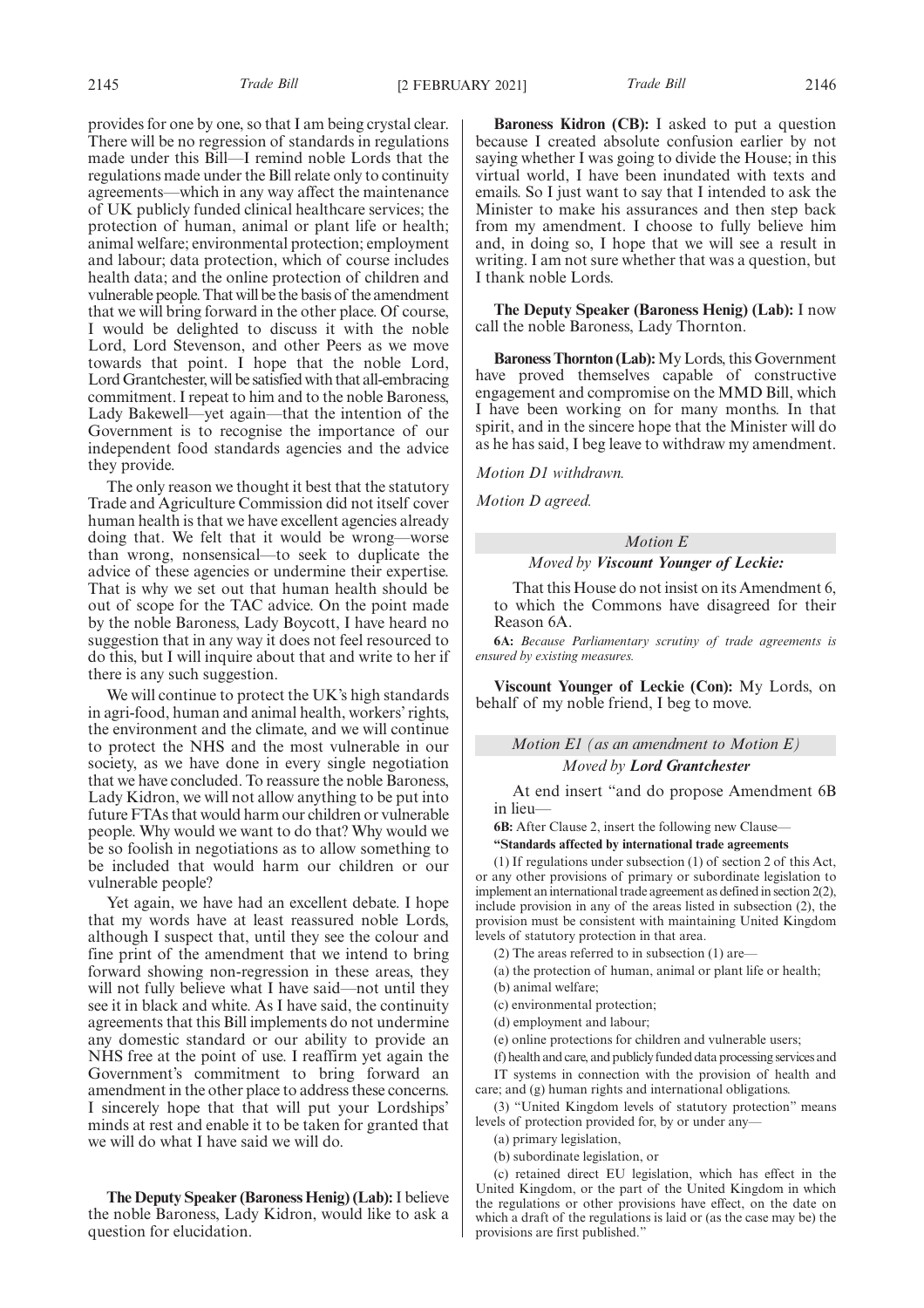**Lord Grantchester (Lab):** My Lords, I thank all those noble Lords who have spoken so eloquently tonight. It has been wonderful to hear such powerful speeches, all making such important points. I am also very grateful to the Minister for committing, in his opening remarks, to perfecting this agreement on the basis of including all the measures listed to which the whole House wishes to have attention drawn. He can also reflect more widely on other amendments proposed tonight.

However, working on any further perfecting of amendments must not be limited merely to rollover agreements. This amendment is tabled on that basis, and for those reasons. The Government have done as much in the past to meet us on these issues, and it is very important that we get an important, all-embracing statement on the face of the Bill. We must be firm in insisting on it now. The Minister started in a most emollient fashion, but, unfortunately, he has ended most frustratingly. I beg to move, and I beg leave to test the opinion of the House.

*8.56 pm*

*Division conducted remotely on Motion E1*

*Contents 277; Not-Contents 257.*

*Motion E1 agreed.*

## **Division No. 5**

#### **CONTENTS**

Addington, L. Adebowale, L. Adonis, L. Alderdice, L. Allan of Hallam, L. Alli, L. Amos, B. Anderson of Swansea, L. Andrews, B. Armstrong of Hill Top, B. Bach, L. Bakewell of Hardington Mandeville, B. Barker, B. Bassam of Brighton, L. Beith, L. Benjamin, B. Bennett of Manor Castle, B. Berkeley, L. Billingham, B. Blackstone, B. Blower, B. Blunkett, L. Boateng, L. Bonham-Carter of Yarnbury, B. Boothroyd, B. Bowles of Berkhamsted, B. Bowness, L. Boycott, B. Bradley, L. Bradshaw, L. Bragg, L. Brinton, B. Brown of Cambridge, B. Brown of Eaton-under-Heywood, L. Browne of Belmont, L.

Browne of Ladyton, L. Bruce of Bennachie, L. Bryan of Partick, B. Burnett, L. Burt of Solihull, B. Butler-Sloss, B. Campbell of Pittenweem, L. Campbell-Savours, L. Canterbury, Abp. Carter of Coles, L. Cashman, L. Chakrabarti, B. Chandos, V. Clancarty, E. Clark of Calton, B. Clark of Kilwinning, B. Clark of Windermere, L. Clement-Jones, L. Cohen of Pimlico, B. Collins of Highbury, L. Cooper of Windrush, L. Corston, B. Coussins, B. Crawley, B. Crisp, L. Cunningham of Felling, L. Curry of Kirkharle, L. Davidson of Glen Clova, L. Davies of Brixton, L. Davies of Oldham, L. Dholakia, L. Dodds of Duncairn, L. Donaghy, B. Doocey, B. Drake, B. D'Souza, B. Dubs, L. Eames, L.

Elder, L. Faulkner of Worcester, L. Featherstone, B. Field of Birkenhead, L. Filkin, L. Finlay of Llandaff, B. Foster of Bath, L. Foulkes of Cumnock, L. Fox, L. Freyberg, L. Gale, B. Garden of Frognal, B. German, L. Goddard of Stockport, L. Golding, B. Goldsmith, L. Goudie, B. Grantchester, L. Greaves, L. Grender, B. Griffiths of Burry Port, L. Grocott, L. Hain, L. Hamwee, B. Hannay of Chiswick, L. Hanworth, V. Harris of Haringey, L. Harris of Richmond, B. Haskel, L. Hastings of Scarisbrick, L. Haughey, L. Haworth, L. Hay of Ballyore, L. Hayman of Ullock, B. Hayman, B. Hayter of Kentish Town, B. Healy of Primrose Hill, B. Hendy, L. Henig, B. Hilton of Eggardon, B. Hollick, L. Hollins, B. Howarth of Newport, L. Hoyle, L. Hughes of Stretford, B. Humphreys, B. Hunt of Kings Heath, L. Hussain, L. Hussein-Ece, B. Hutton of Furness, L. Inglewood, L. Janke, B. Jolly, B. Jones of Cheltenham, L. Jones of Moulsecoomb, B. Jones of Whitchurch, B. Jones, L. Jordan, L. Judd, L. Kennedy of Cradley, B. Kennedy of Southwark, L. Kennedy of The Shaws, B. Kerr of Kinlochard, L. Kidron, B. Kingsmill, B. Knight of Weymouth, L. Kramer, B. Lane-Fox of Soho, B. Lawrence of Clarendon, B. Layard, L. Lennie, L. Levy, L. Liddell of Coatdyke, B. Liddle, L. Lipsey, L. Lister of Burtersett, B. Loomba, L. Ludford, B.

MacKenzie of Culkein, L. Mallalieu, B. Mandelson, L. Mann, L. Marks of Henley-on-Thames, L. Masham of Ilton, B. Maxton, L. McAvoy, L. McCrea of Magherafelt and Cookstown, L. McDonagh, B. McIntosh of Hudnall, B. McIntosh of Pickering, B. McKenzie of Luton, L. McNally, L. McNicol of West Kilbride, L. Meacher, B. Miller of Chilthorne Domer, B. Mitchell, L. Monks, L. Morgan of Drefelin, B. Morgan of Huyton, B. Morris of Yardley, B. Morrow, L. Murphy of Torfaen, L. Murphy, B. Newby, L. Northover, B. Nye, B. Oates, L. O'Loan, B. Oxford, Bp. Paddick, L. Palmer of Childs Hill, L. Parminter, B. Patel of Bradford, L. Pinnock, B. Pitkeathley, B. Ponsonby of Shulbrede, L. Powell of Bayswater, L. Prashar, B. Prescott, L. Primarolo, B. Purvis of Tweed, L. Puttnam, L. Ramsay of Cartvale, B. Ramsbotham, L. Randerson, B. Razzall, L. Rebuck, B. Redesdale, L. Rees of Ludlow, L. Rennard, L. Ricketts, L. Ritchie of Downpatrick, B. Roberts of Llandudno, L. Robertson of Port Ellen, L. Rooker, L. Rosser, L. Rowe-Beddoe, L. Rowlands, L. Royall of Blaisdon, B. Sandwich, E. Scott of Needham Market, B. Scriven, L. Sharkey, L. Sheehan, B. Sherlock, B. Shipley, L. Sikka, L. Simon, V. Smith of Basildon, B. Smith of Finsbury, L. Smith of Gilmorehill, B. Smith of Newnham, B. Snape, L.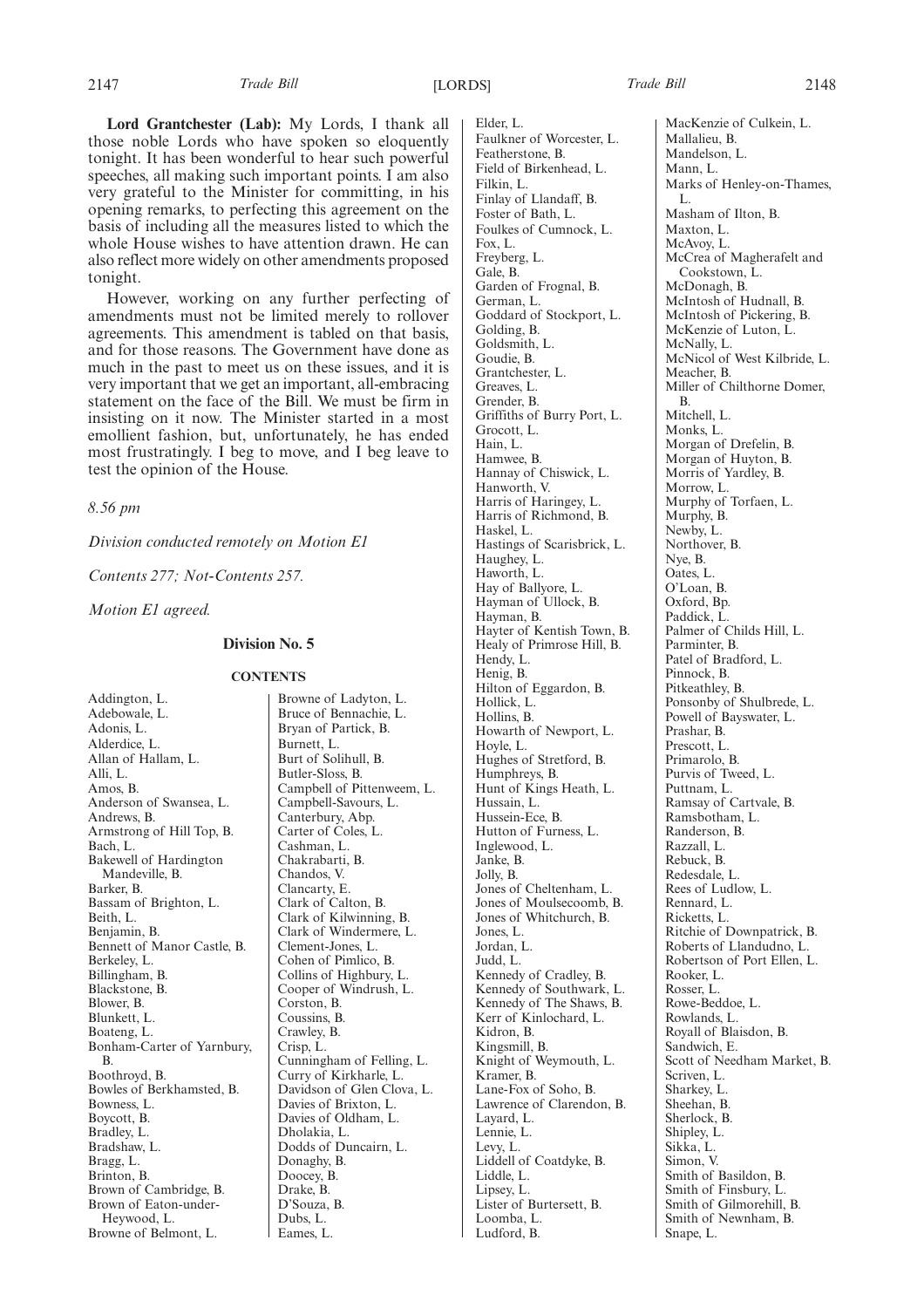Soley, L. Somerset, D. St Albans, Bp. Stair, E. Stephen, L. Stern, B. Stevenson of Balmacara, L. Stone of Blackheath, L. Stoneham of Droxford, L. Strasburger, L. Stunell, L. Suttie, B. Taverne, L. Taylor of Bolton, B. Taylor of Goss Moor, L. Teverson, L. Thomas of Gresford, L. Thomas of Winchester, B. Thornhill, B. Thornton, B. Thurso, V. Tonge, B. Tope, L. Touhig, L. Trees, L. Triesman, L.

**NOT CONTENTS**

Aberdare, L. Agnew of Oulton, L. Ahmad of Wimbledon, L. Anderson of Ipswich, L. Anelay of St Johns, B. Arbuthnot of Edrom, L. Arran, E. Astor of Hever, L. Baker of Dorking, L. Balfe, L. Barran, B. Barwell, L. Bates, L. Bellingham, L. Benyon, L. Berkeley of Knighton, L. Berridge, B. Bertin, B. Bethell, L. Black of Brentwood, L. Blackwell, L. Blackwood of North Oxford, B. Bloomfield of Hinton Waldrist, B. Borwick, L. Botham, L. Bourne of Aberystwyth, L. Brabazon of Tara, L. Brady, B. Bridges of Headley, L. Brougham and Vaux, L. Browning, B. Brownlow of Shurlock Row, L. Buscombe, B. Butler of Brockwell, L. Caine, L. Caithness, E. Callanan, L. Cameron of Dillington, L. Carlile of Berriew, L. Carrington of Fulham, L. Carrington, L. Cathcart, E. Chalker of Wallasey, B. Chartres, L. Chisholm of Owlpen, B. Choudrey, L.

Truscott, L. Tunnicliffe, L. Turnberg, L. Tyler of Enfield, B. Tyler, L. Uddin, B. Vaux of Harrowden, L. Verjee, L. Wallace of Saltaire, L. Wallace of Tankerness, L. Walmsley, B. Warwick of Undercliffe, B. Watkins of Tavistock, B. Watson of Invergowrie, L. West of Spithead, L. Wheatcroft, B. Wheeler, B. Whitaker, B. Wigley, L. Wilcox of Newport, B. Willis of Knaresborough, L. Wills, L. Woodley, L. Young of Hornsey, B. Young of Old Scone, B.

Colgrain, L. Colville of Culross, V. Colwyn, L. Cormack, L. Courtown, E. Couttie, B. Craig of Radley, L. Craigavon, V. Cruddas, L. Davies of Gower, L. De Mauley, L. Deben, L. Deech, B. Deighton, L. Devon, E. Duncan of Springbank, L. Dunlop, L. Eaton, B. Eccles of Moulton, B. Eccles, V. Empey, L. Erroll, E. Evans of Bowes Park, B. Fairfax of Cameron, L. Fairhead, B. Fall, B. Farmer, L. Fellowes of West Stafford, L. Fink, L. Finkelstein, L. Finn, B. Fleet, B. Fookes, B. Framlingham, L. Freud, L. Fullbrook, B. Gadhia, L. Gardiner of Kimble, L. Gardner of Parkes, B. Garnier, L. Geddes, L. Gilbert of Panteg, L. Glenarthur, L. Godson, L. Gold, L. Goldie, B. Goldsmith of Richmond Park, L. Goodlad, L.

Goschen, V. Grade of Yarmouth, L. Green of Hurstpierpoint, L. Greenhalgh, L. Greenway, L. Griffiths of Fforestfach, L. Grimstone of Boscobel, L. Hailsham, V. Hamilton of Epsom, L. Hannan of Kingsclere, L. Harris of Peckham, L. Haselhurst, L. Hayward, L. Helic, B. Henley, L. Herbert of South Downs, L. Hodgson of Abinger, B. Hodgson of Astley Abbotts, L. Hogan-Howe, L. Holmes of Richmond, L. Hooper, B. Horam, L. Howard of Lympne, L. Howe, E. Howell of Guildford, L. Hunt of Wirral, L. Janvrin, L. Jenkin of Kennington, B. Johnson of Marylebone, L. Jopling, L. Kakkar, L. Keen of Elie, L. Kilclooney, L. King of Bridgwater, L. Kirkham, L. Kirkhope of Harrogate, L. Laming, L. Lamont of Lerwick, L. Lancaster of Kimbolton, L. Lang of Monkton, L. Lansley, L. Leigh of Hurley, L. Lexden, L. Lindsay, E. Lingfield, L. Liverpool, E. Livingston of Parkhead, L. Lothian, M. Lucas, L. Mackay of Clashfern, L. Macpherson of Earl's Court, L. Mancroft, L. Manzoor, B. Marland, L. Maude of Horsham, L. McColl of Dulwich, L. McGregor-Smith, B. McInnes of Kilwinning, L. McLoughlin, L. Mendoza, L. Meyer, B. Mobarik, B. Mone, B. Montrose, D. Morgan of Cotes, B. Morris of Bolton, B. Morrissey, B. Moylan, L. Moynihan, L. Naseby, L. Nash, L. Neville-Jones, B. Neville-Rolfe, B. Newlove, B. Nicholson of Winterbourne, B.

Noakes, B. Northbrook, L. Norton of Louth, L. O'Neill of Bengarve, B. O'Shaughnessy, L. Pannick, L. Parkinson of Whitley Bay , L. Patten, L. Penn, B. Pickles, L. Pidding, B. Polak, L. Popat, L. Porter of Spalding, L. Price, L. Rana, L. Randall of Uxbridge, L. Ranger, L. Rawlings, B. Reay, L. Redfern, B. Renfrew of Kaimsthorn, L. Ribeiro, L. Ridley, V. Risby, L. Robathan, L. Rock, B. Rogan, L. Rose of Monewden, L. Rotherwick, L. Saatchi, L. Sanderson of Welton, B. Sassoon, L. Sater, B. Scott of Bybrook, B. Seccombe, B. Selkirk of Douglas, L. Shackleton of Belgravia, B. Sharpe of Epsom, L. Sheikh, L. Shephard of Northwold, B. Sherbourne of Didsbury, L. Shields, B. Shinkwin, L. Shrewsbury, E. Smith of Hindhead, L. St John of Bletso, L. Stedman-Scott, B. Sterling of Plaistow, L. Stewart of Dirleton, L. Stirrup, L. Stowell of Beeston, B. Strathclyde, L. Stroud, B. Stuart of Edgbaston, B. Sugg, B. Suri, L. Swinfen, L. Taylor of Holbeach, L. Taylor of Warwick, L. Tebbit, L. Thurlow, L. Trefgarne, L. Trenchard, V. Trimble, L. True, L. Tugendhat, L. Ullswater, V. Vaizey of Didcot, L. Vere of Norbiton, B. Verma, B. Vinson, L. Wakeham, L. Waldegrave of North Hill, L. Walker of Aldringham, L. Warsi, B. Wasserman, L. Wei, L.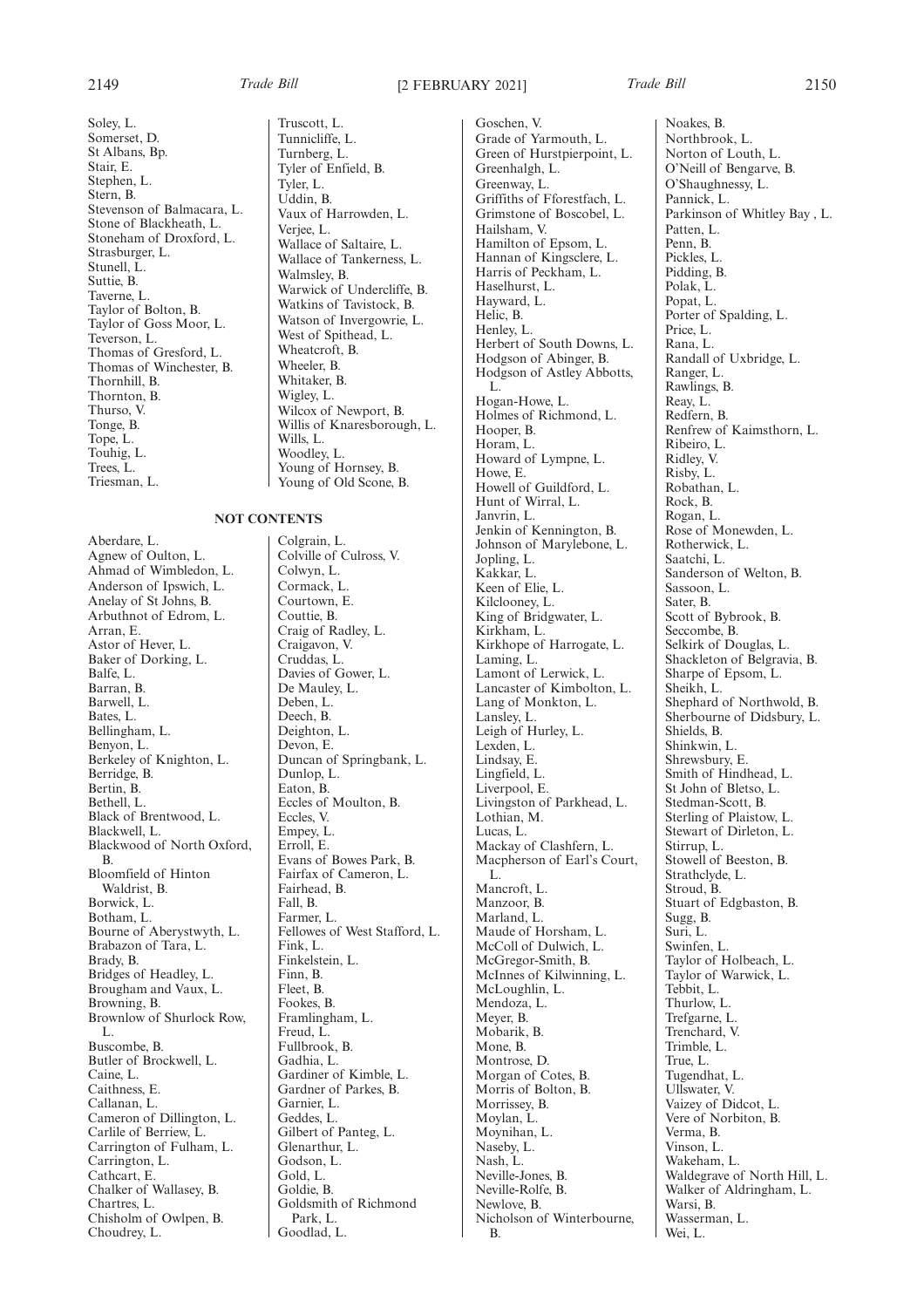Wolfson of Tredegar, L.

Young of Cookham, L. Young of Graffham, L. Younger of Leckie, V.

Wyld, B.

2151 *Trade Bill* [LORDS] *Trade Bill* 2152

*9.08 pm*

# *Motion F*

## *Moved by Lord Grimstone of Boscobel*

That this House do not insist on its Amendment 7, to which the Commons have disagreed for their Reason 7A.

**7A:** *Because it is not an effective means of ensuring the protection of children online.*

*Motion F1 (as an amendment to Motion F) not moved.*

*Motion F agreed.*

## *Motion G*

## *Moved by Lord Grimstone of Boscobel*

That this House do not insist on its Amendment 8, to which the Commons have disagreed for their Reason 8A.

**8A:** *Because unfettered access to the UK market is addressed by the United Kingdom Internal Market Act 2020.*

**Lord Grimstone of Boscobel (Con) [V]:** My Lords, Lords Amendment 8 aims to ensure that there is no discrimination within the UK internal market against Northern Ireland goods and services or against services provided to customers in Northern Ireland as a result of UK trade agreements.

When this amendment was previously considered in this Chamber, many noble Lords expressed concerns around the flow of goods into Northern Ireland. The Government are committed to addressing any challenges that may arise with the Ireland/Northern Ireland protocol. There have been no significant queues at Northern Ireland's ports, and supermarkets are now generally reporting healthy delivery of supplies into Northern Ireland. The Government have put in place three end-to-end systems—the GVMS, the CDS and the trader support service—to deliver the Northern Ireland protocol and successfully implement a functioning model that facilitates the flow of trade between Great Britain and Northern Ireland.

The Government are committed to ensuring unfettered access for Northern Ireland goods moving to the rest of the UK market. To be clear, when we say "unfettered access", we mean that there will be no declarations, tariffs, new regulatory checks or customs checks, or additional approvals for Northern Ireland businesses to place goods on the GB market. The Government's commitment to this goal is evidenced by the fact that we secured the removal of any requirement for export declarations as goods move from Northern Ireland to Great Britain in discussions at the withdrawal agreement joint committee.

The Northern Ireland protocol applies only to a small subset of EU rules on goods and electricity, related to the good functioning of the Northern Ireland-Republic of Ireland border. There will be the same freedom to regulate for the services industries of the future in Northern Ireland as in the rest of the United Kingdom, and regulations will be consistent across the UK internal market.

**The Deputy Speaker (Lord Russell of Liverpool) (CB):** The noble Lord, Lord Hain, has withdrawn and there are no unlisted speakers, so I call the noble Lord, Lord Purvis of Tweed.

**Lord Purvis of Tweed (LD):** My Lords, the Minister's reassurance on this is slightly jarring with the latest news, which is most unwelcome in Northern Ireland, about the security threat to many staff working to process at the ports of Northern Ireland. The Government are right to have indicated that any threats to them are unacceptable, but it draws stark attention to the fact that considerable tensions remain in Northern Ireland. I do not think that anybody could have seen the recent debacle on vaccines between the EU and UK without feeling a degree of foreboding about the potential consequences of some elements of the protocol.

The hour is late, the Trade Bill has debated these issues well and they are not going away, so I will just ask the Minister one question. I do not expect him to respond immediately, but I would be grateful if he could write to me. I am on a distribution list for HMRC, which provides information to businesses trading between GB and Northern Ireland. I will quote from the most recent email I received, and ask the Minister to clarify. This is for all businesses. The email says:

"You must have an Economic Operators Registration and Identification (EORI) number that starts with GB if you wish to move goods between Great Britain or the Isle of Man, and other countries. Without it you will not be able to complete your customs declarations and you may experience increased costs and delays.

You will also need a separate EORI number that starts with XI if you: move goods between Northern Ireland and non-EU countries (including Great Britain), make a declaration in Northern Ireland, get a customs decision in Northern Ireland. To get an EORI number that starts with XI, you must already have an EORI number that starts with GB."

I hitherto had not been aware that, to have a separate business registration for conducting fettered business between GB and Northern Ireland, and Northern Ireland and GB, you need a separate registration number. Within the United Kingdom, businesses trading between Northern Ireland and GB now have two separate processes to cover trade over the new border down the Irish Sea.

My question to the Minister—and I would be grateful if he would write to me—is: how many UK businesses that conduct trade between Northern Ireland and GB, and vice versa, currently have an XI EORI number, and what is the Government's estimate of what proportion of businesses have it?

### *9.15 pm*

**Lord Stevenson of Balmacara (Lab) [V]:** My Lords, the noble Lord, Lord Purvis, is right to have raised in this brief debate the recent events which, as reported